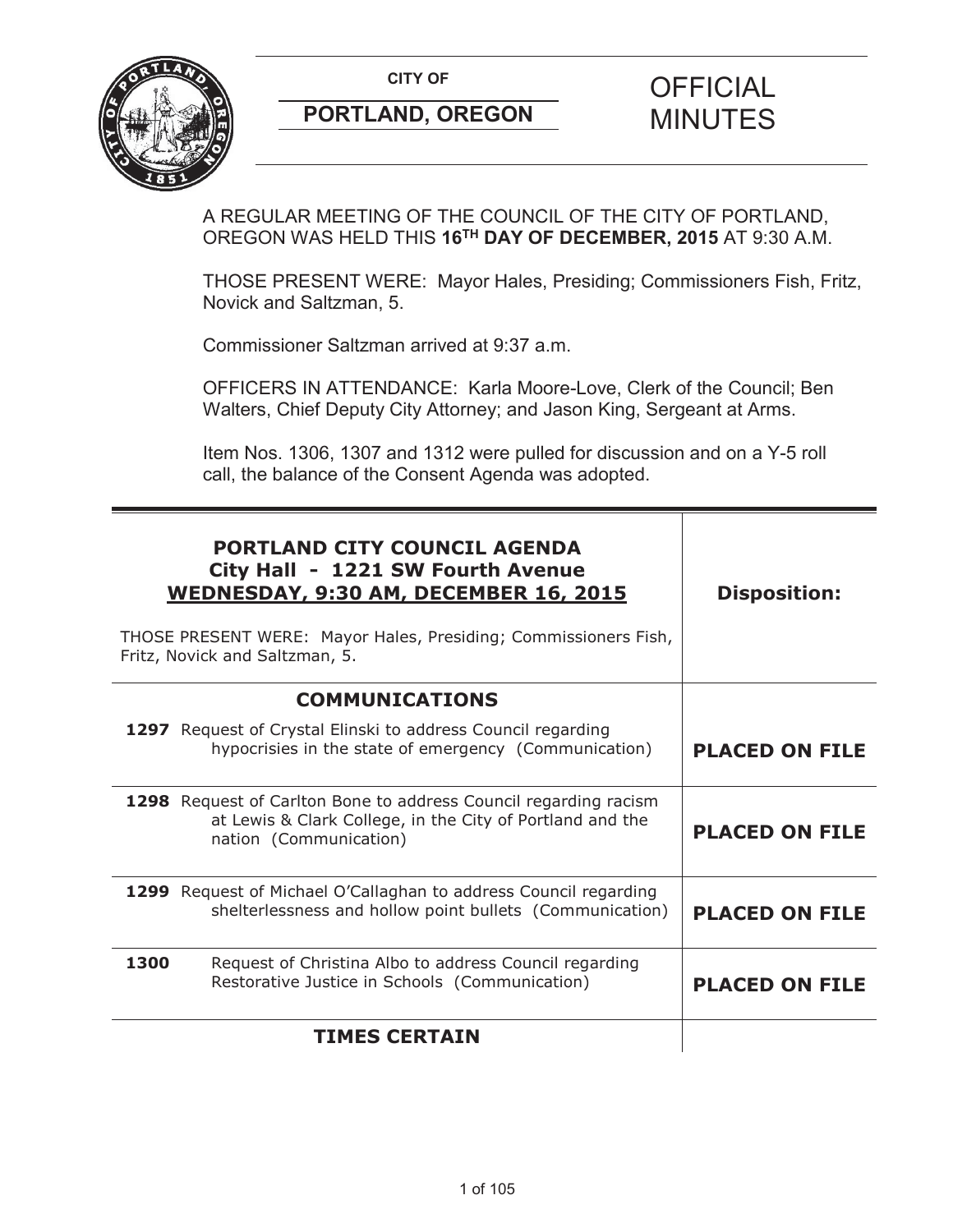| December 16, 2015                                                                                                                                                                                                                                                                                                                                                            |                                                                                      |
|------------------------------------------------------------------------------------------------------------------------------------------------------------------------------------------------------------------------------------------------------------------------------------------------------------------------------------------------------------------------------|--------------------------------------------------------------------------------------|
| 1301 TIME CERTAIN: 9:45 AM - Amend Bond Ave roadway<br>realignments in the South Waterfront District Street Plan,<br>Criteria and Standards document (Resolution introduced<br>by Commissioner Novick) 30 minutes requested                                                                                                                                                  | <b>CONTINUED TO</b><br><b>JANUARY 13, 2016</b><br>AT 10:30 AM<br><b>TIME CERTAIN</b> |
| *1302 TIME CERTAIN: 10:15 AM - Authorize agreement<br>regarding Outstanding Phase I Matters related to the July<br>17, 2015 Partial Compliance Agreement between the City<br>on behalf of Portland Parks & Recreation and Laborers'<br>Local 483, Laborers' International Union of North America<br>(Ordinance introduced by Mayor Hales) 15 minutes<br>requested<br>$(Y-5)$ | 187512                                                                               |
| <b>CONSENT AGENDA - NO DISCUSSION</b>                                                                                                                                                                                                                                                                                                                                        |                                                                                      |
| 1303 Appoint David Horstkotte to the River Community Advisory<br>Committee for term to expire December 15, 2018 (Report<br>introduced by Mayor Hales and Commissioner Saltzman)<br>$(Y-5)$                                                                                                                                                                                   | <b>CONFIRMED</b>                                                                     |
| <b>Mayor Charlie Hales</b>                                                                                                                                                                                                                                                                                                                                                   |                                                                                      |
| <b>*1304</b> Authorize agreement with the City of Oakland, California<br>regarding temporary loan of City of Portland employee,<br>not to exceed \$70,000 (Ordinance)<br>$(Y-5)$                                                                                                                                                                                             | 187500                                                                               |
| <b>Bureau of Planning &amp; Sustainability</b>                                                                                                                                                                                                                                                                                                                               |                                                                                      |
| 1305 Authorize a contract with Toole Design Group, LLC for<br>planning, technical and community engagement services<br>for the Off-road Cycling Master Plan for a total not-to-<br>exceed amount of \$199,845 (Second Agenda 1269;<br>Contract No. 30004882)<br>$(Y-5)$                                                                                                      | 187501                                                                               |
| <b>Bureau of Police</b>                                                                                                                                                                                                                                                                                                                                                      |                                                                                      |
| <b>*1306</b> Authorize disposal of surplus firearms property and authorize<br>an Intergovernmental Agreement with the State of Oregon<br>Department of Public Safety Standards and Training for<br>the Portland Police Bureau to proceed with donation of the<br>property (Ordinance)<br>(Y-4; Saltzman absent)                                                              | 187522                                                                               |
| <b>Office of Management and Finance</b>                                                                                                                                                                                                                                                                                                                                      |                                                                                      |
| 1307 Accept bid of Brown Contracting, Inc. for the SE Holgate &<br>Ramona: 122nd - 136th Ave sidewalks project for<br>\$723,794 (Procurement Report- Bid No. 00000111)<br>Motion to accept the report: Moved by Fish and                                                                                                                                                     | <b>ACCEPTED</b><br><b>PREPARE</b><br><b>CONTRACT</b>                                 |
| seconded by Fritz.<br>(Y-4; Saltzman absent)                                                                                                                                                                                                                                                                                                                                 |                                                                                      |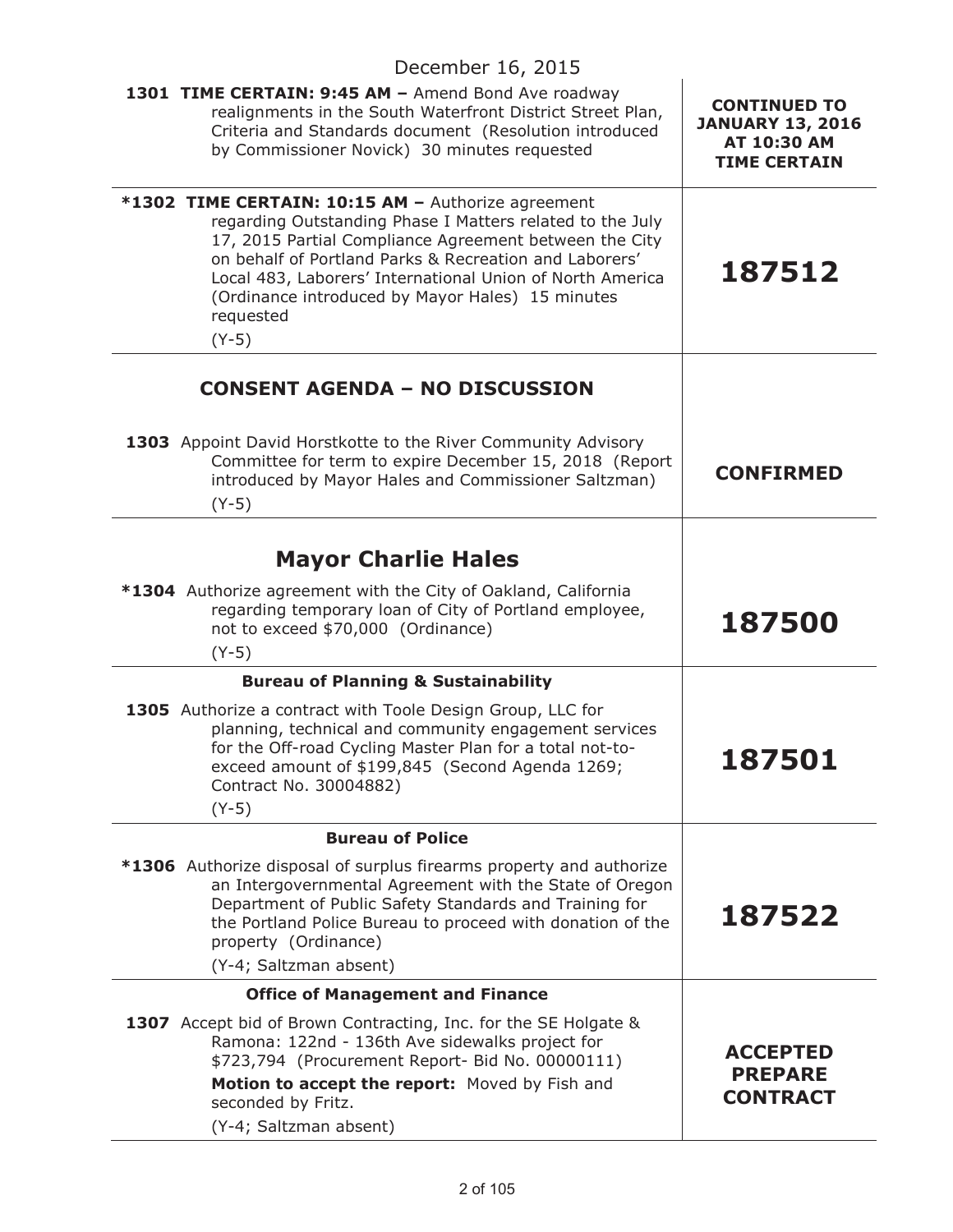| 1308 | Extend term of a franchise granted to XO Communications<br>Services, LLC to build and operate telecommunications<br>facilities within City streets (Second Reading Agenda<br>1273; amend Ordinance No. 175062)<br>$(Y-5)$    | 187502            |
|------|------------------------------------------------------------------------------------------------------------------------------------------------------------------------------------------------------------------------------|-------------------|
|      | 1309 Issue a revocable permit allowing Communication<br>Management Services, LLC to install, maintain and<br>operate public telephones on City streets for a period of<br>five years (Second Reading Agenda 1274)<br>$(Y-5)$ | 187503            |
|      | <b>Commissioner Steve Novick</b>                                                                                                                                                                                             |                   |
|      | <b>Position No. 4</b>                                                                                                                                                                                                        |                   |
|      | <b>Bureau of Transportation</b>                                                                                                                                                                                              |                   |
|      | *1310 Authorize grant agreement with Community Cycling Center<br>for Safe Routes to School services at North Portland<br>schools not to exceed \$42,000 (Ordinance)<br>$(Y-5)$                                               | 187504            |
|      | *1311 Authorize grant agreement with OPAL Environmental Justice<br>Oregon for Safe Routes to School services at four Portland<br>high schools not to exceed \$60,000 (Ordinance)<br>$(Y-5)$                                  | 187505            |
|      | <b>Commissioner Amanda Fritz</b><br><b>Position No. 1</b>                                                                                                                                                                    |                   |
|      | <b>Portland Parks &amp; Recreation</b>                                                                                                                                                                                       |                   |
|      | *1312 Authorize a Purchase Order to Valley Athletics for purchase of<br>infield mix delivered to Walker Stadium at Lents Park for<br>\$39,158 (Ordinance)<br>Motion to accept Bureau technical amendments in                 | 87517             |
|      | 12/14/15 memo: Moved by Fritz and seconded by<br>Novick. (Y-5)<br>$(Y-5)$                                                                                                                                                    | <b>AS AMENDED</b> |
|      | *1313 Authorize special appropriation grant agreement with Oregon<br>Rail Heritage Foundation to operate the Oregon Rail<br>Heritage Center in an amount not to exceed \$150,000<br>(Ordinance)<br>$(Y-5)$                   | 187506            |
|      | <b>*1314</b> Authorize special appropriation grant agreement with Oregon<br>Symphony to provide the Symphony in the Park Program<br>in an amount not to exceed \$190,000 (Ordinance)<br>$(Y-5)$                              | 187507            |
|      | <b>Commissioner Nick Fish</b><br><b>Position No. 2</b>                                                                                                                                                                       |                   |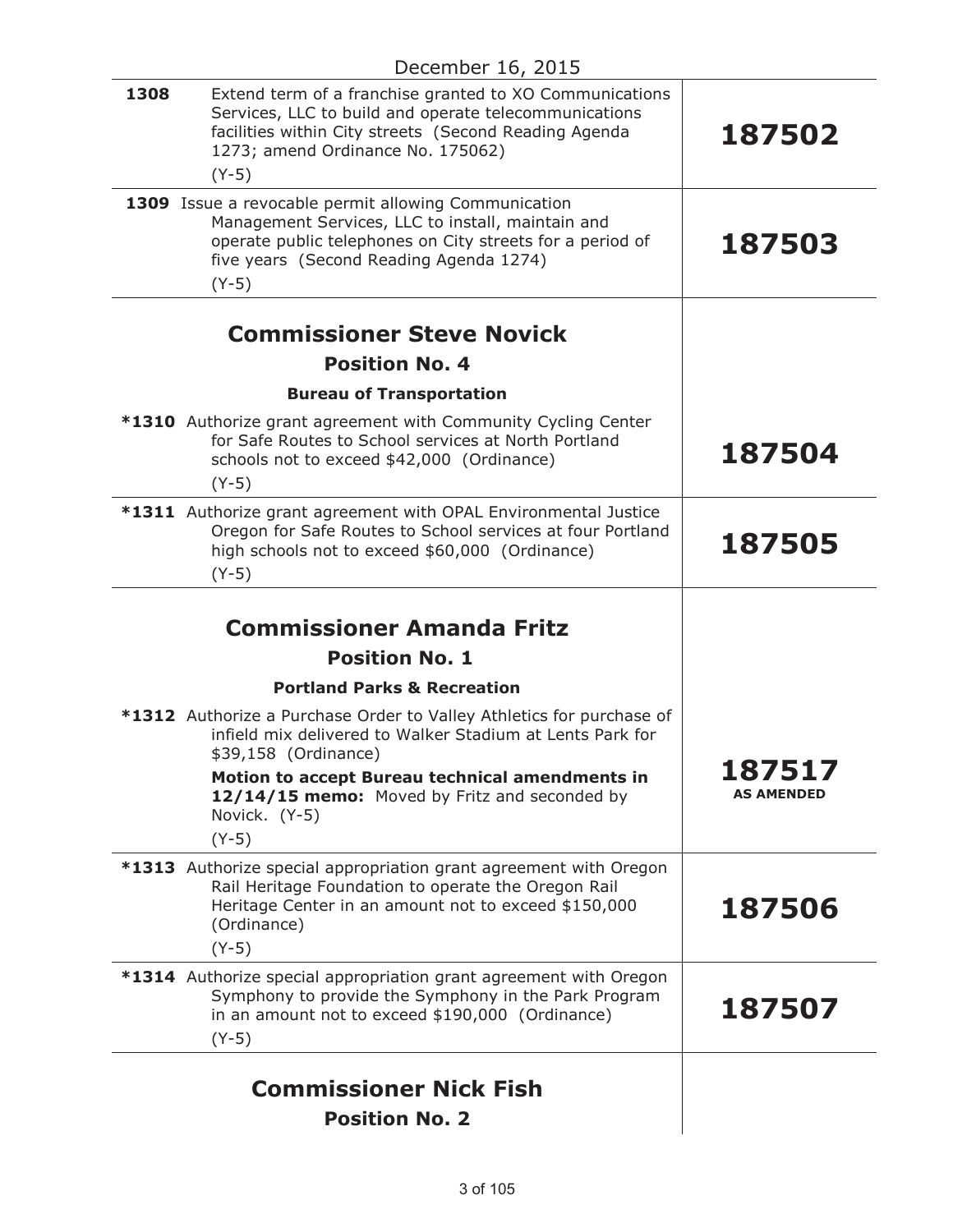| December 16, 2015                                                                                                                                                                                                                                                                                               |                                                                                     |  |
|-----------------------------------------------------------------------------------------------------------------------------------------------------------------------------------------------------------------------------------------------------------------------------------------------------------------|-------------------------------------------------------------------------------------|--|
| <b>Bureau of Environmental Services</b>                                                                                                                                                                                                                                                                         |                                                                                     |  |
| *1315 Authorize an Intergovernmental Agreement with Home<br>Forward to allow the Percent for Green Program to fund<br>the construction of a green street facility as part of Home<br>Forward's construction project at NE Broadway and 44th<br>in the amount of \$41,000 (Ordinance)<br>$(Y-5)$                 | 187508                                                                              |  |
| 1316 Authorize Intergovernmental Agreement with Multnomah<br>County Drainage District No. 1, Peninsula Drainage District<br>1, and Peninsula Drainage District 2 for an amount not to<br>exceed \$100,000 for flow management in the Columbia<br>Slough (Second Reading Agenda 1276)<br>$(Y-5)$                 | 187509                                                                              |  |
| 1317 Authorize Intergovernmental Agreement with the Oregon<br>Department of Environmental Quality for the Columbia<br>Slough Sediment Program for \$275,000 (Second Reading<br>Agenda 1277)<br>$(Y-5)$                                                                                                          | 187510                                                                              |  |
| <b>Water Bureau</b>                                                                                                                                                                                                                                                                                             |                                                                                     |  |
| 1318 Authorize the Water Bureau to enter into a Multi Funded<br>Research Agreement with the Water Research Foundation,<br>Seattle Public Utilities, and Confluence Engineering, Inc.<br>for a Tailored Collaboration on the effectiveness of<br>flushing on water quality not to exceed \$50,000<br>(Ordinance) | <b>PASSED TO</b><br><b>SECOND READING</b><br><b>DECEMBER 30, 2015</b><br>AT 9:30 AM |  |
| 1319 Authorize Intergovernmental Agreement with Portland State<br>University for the Key Service Level Customer Survey<br>Project in the amount of \$28,635 for survey of residential<br>water customers (Second Reading 1278; Contract No.<br>30004757)<br>$(Y-5)$                                             | 187511                                                                              |  |
|                                                                                                                                                                                                                                                                                                                 |                                                                                     |  |
| <b>REGULAR AGENDA</b>                                                                                                                                                                                                                                                                                           |                                                                                     |  |
| 1320 Accept the Bureau of Development Services Business<br>Continuity Plan (Report introduced by Commissioners<br>Saltzman and Fritz) 20 minutes requested<br>Motion to accept the report: Moved by Fish and<br>seconded by Fritz.<br>$(Y-5)$                                                                   | <b>ACCEPTED</b>                                                                     |  |
| 1321 Direct the City Budget Office to create an ongoing General<br>Fund transfer to the Housing Investment Fund starting<br>July 1, 2016 (Resolution introduced by Mayor Hales and<br>Commissioners Saltzman and Fish) 20 minutes requested<br>(Y-4; N-1 Fritz)                                                 | 37170                                                                               |  |
| <b>Mayor Charlie Hales</b>                                                                                                                                                                                                                                                                                      |                                                                                     |  |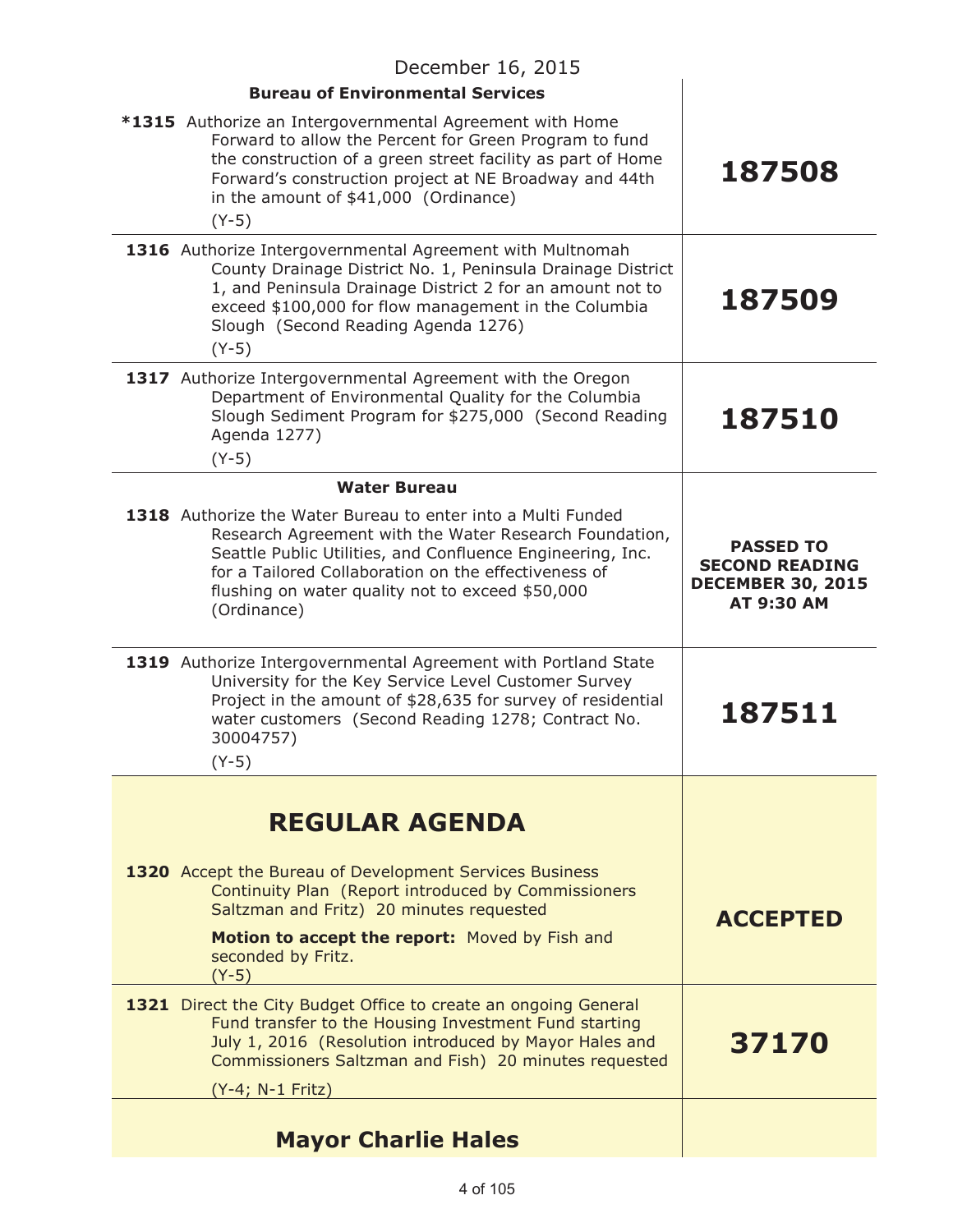| December 16, 2015 |                                                                                                                                                                                                                                                                                                                 |                                                                                            |
|-------------------|-----------------------------------------------------------------------------------------------------------------------------------------------------------------------------------------------------------------------------------------------------------------------------------------------------------------|--------------------------------------------------------------------------------------------|
|                   | <b>Office of Management and Finance</b>                                                                                                                                                                                                                                                                         |                                                                                            |
|                   | 1322 Accept bid of Iron Horse Excavation, LLC dba Oxbow<br>Construction for the Skidmore Pump Station Upgrade for<br>\$1,094,000 (Procurement Report - Bid No. 00000105)<br>Motion to accept the report: Moved by Hales and<br>seconded by Fish.<br>$(Y-5)$                                                     | <b>ACCEPTED</b><br><b>PREPARE</b><br><b>CONTRACT</b>                                       |
|                   | *1323 Pay settlement of lawsuit by Pavel Krivolenkov and Estate of<br>Kseniya Aleksandrova in the sum of \$325,000 involving<br>the Portland Bureau of Transportation (Ordinance)<br>15 minutes requested<br>$(Y-5)$                                                                                            | 187513                                                                                     |
|                   | <b>Commissioner Steve Novick</b><br><b>Position No. 4</b>                                                                                                                                                                                                                                                       |                                                                                            |
|                   | <b>Bureau of Transportation</b>                                                                                                                                                                                                                                                                                 |                                                                                            |
|                   | 1324 Assess benefited properties for street, sidewalk and<br>stormwater improvements in the NE 52nd Ave and Alberta<br>St Local Improvement District (Hearing; Ordinance; C-<br>10 minutes requested<br>10045)                                                                                                  | <b>PASSED TO</b><br><b>SECOND READING</b><br><b>DECEMBER 30, 2015</b><br><b>AT 9:30 AM</b> |
|                   | 1325 Authorize a competitive solicitation for the purchase of<br>Security Services for SmartPark Garages and the Portland<br>Streetcar Facility at an estimated amount of \$4,000,000<br>(Ordinance) 10 minutes requested                                                                                       | <b>PASSED TO</b><br><b>SECOND READING</b><br><b>DECEMBER 30, 2015</b><br><b>AT 9:30 AM</b> |
|                   | 1326 Extend contract with Central Parking System of Washington,<br>Inc. through March 31,2017 with an administrative option<br>to extend one additional year through March 31, 2018 to<br>manage and maintain six SmartPark Parking Garages<br>(Ordinance; amend Contract No. 30001972) 10 minutes<br>requested | <b>PASSED TO</b><br><b>SECOND READING</b><br><b>DECEMBER 30, 2015</b><br><b>AT 9:30 AM</b> |
|                   | 1327 Update Private Property Impound Towing Code to add contact<br>requirement consistent with state law (Second Reading<br>Agenda 1287; amend Code Section 7.24.050)<br>$(Y-5)$                                                                                                                                | 187514                                                                                     |
|                   | <b>Commissioner Amanda Fritz</b><br><b>Position No. 1</b>                                                                                                                                                                                                                                                       |                                                                                            |
|                   | <b>Portland Parks &amp; Recreation</b>                                                                                                                                                                                                                                                                          |                                                                                            |
|                   | <b>*1328</b> Authorize a contract with ESA Vigil-Agrimis, Inc. for design<br>and construction administration services for the<br>replacement of Forest Park pedestrian bridges in Macleay<br>Park and on the Maple Trail for a total not-to-exceed<br>amount of \$235,000 (Ordinance)                           | 187515                                                                                     |
|                   | $(Y-5)$                                                                                                                                                                                                                                                                                                         |                                                                                            |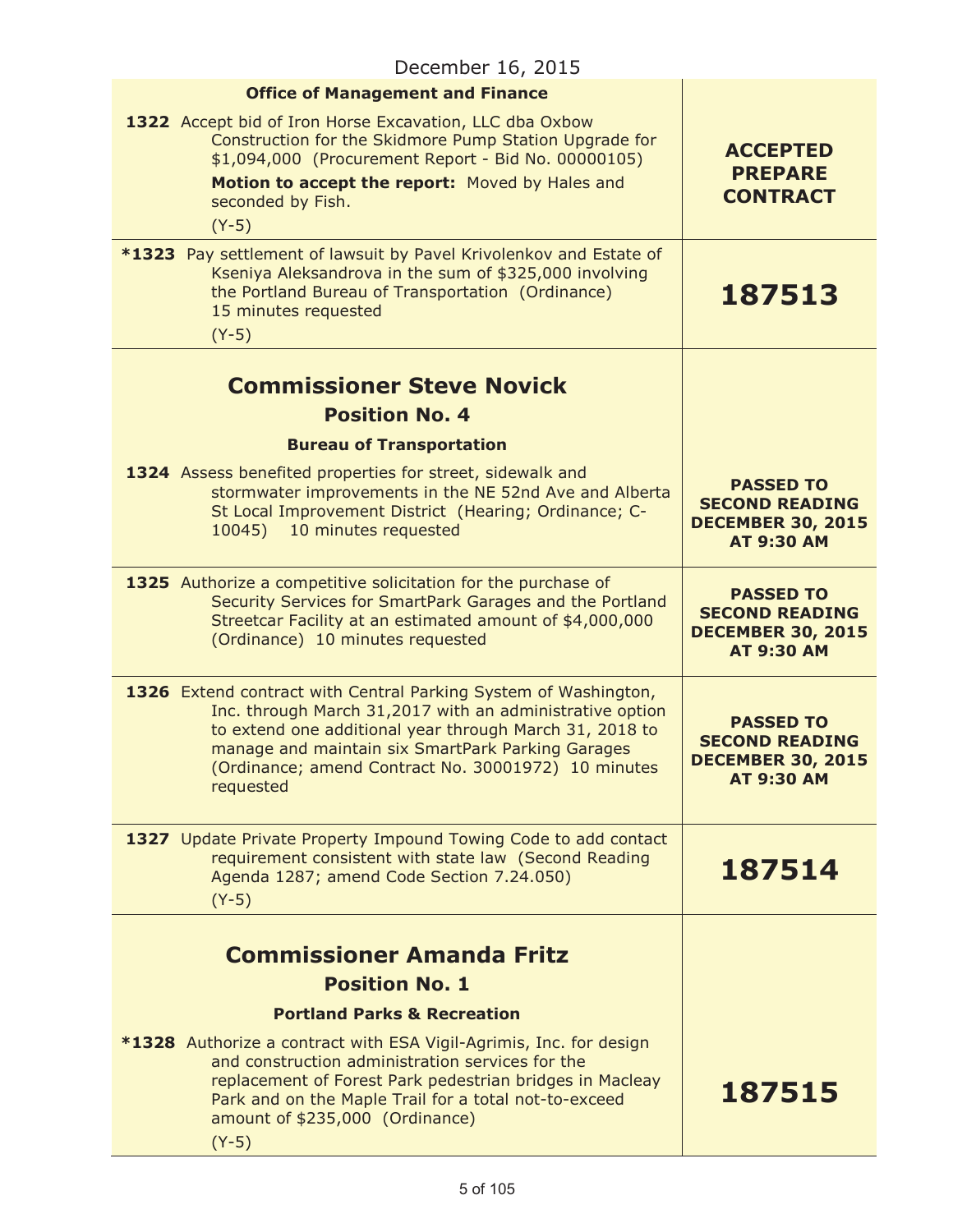| <b>*1329</b> Authorize a contract with GreenWorks, PC for design and<br>construction administration services for the Washington<br>Park Rose Garden Accessibility Improvements for a total<br>not-to-exceed amount of \$170,000 (Ordinance)<br>$(Y-5)$                                                                                                                                                  | 187516 |
|---------------------------------------------------------------------------------------------------------------------------------------------------------------------------------------------------------------------------------------------------------------------------------------------------------------------------------------------------------------------------------------------------------|--------|
| <b>Commissioner Nick Fish</b><br><b>Position No. 2</b>                                                                                                                                                                                                                                                                                                                                                  |        |
| <b>Bureau of Environmental Services</b>                                                                                                                                                                                                                                                                                                                                                                 |        |
| 1330 Authorize a contract with the lowest responsive bidder for<br>construction of the Columbia Boulevard Wastewater<br>Treatment Plant Stormwater Pump Station 2 - West for an<br>estimated amount of \$880,700, Project No. E10726<br>(Second Reading Agenda 1288)<br>$(Y-5)$                                                                                                                         | 187518 |
| 1331 Authorize the Bureau of Environmental Services to acquire<br>certain permanent property rights necessary for<br>construction of the Woodlawn-King Alley Sewer<br>Rehabilitation Project through the exercise of the City's<br>Eminent Domain Authority (Second Reading Agenda<br>1289)                                                                                                             | 187519 |
| $(Y-5)$                                                                                                                                                                                                                                                                                                                                                                                                 |        |
| <b>Water Bureau</b><br>1332 Approve findings to authorize an exemption to the competitive<br>bidding requirements; authorize a competitive solicitation<br>for use of the Design-Build alternative contracting<br>method; and authorize payment for construction related<br>to the Willamette River Crossing Project for an estimated<br>amount of \$40,000,000 (Second Reading Agenda 1261)<br>$(Y-5)$ | 187520 |
| 1333 Authorize a formal Qualifications-Based Selection/Request for<br>Proposal process and contract for Owner's Representative<br>Services related to the Willamette River Crossing Project<br>for an estimated amount of \$4,000,000 (Second Reading<br>Agenda 1262)<br>$(Y-5)$                                                                                                                        | 187521 |
|                                                                                                                                                                                                                                                                                                                                                                                                         |        |
| <b>Commissioner Dan Saltzman</b><br><b>Position No. 3</b>                                                                                                                                                                                                                                                                                                                                               |        |
| <b>Portland Housing Bureau</b>                                                                                                                                                                                                                                                                                                                                                                          |        |
| 1334 Revise the resolution approving and terminating limited tax<br>exemptions for properties under the Homebuyer<br>Opportunity and Multiple-Unit Tax Exemption Programs to<br>correct Exhibit A (Resolution; amend Resolution No.<br>37152) 10 minutes requested<br>$(Y-5)$                                                                                                                           | 37171  |

At 12:33 p.m., Council recessed.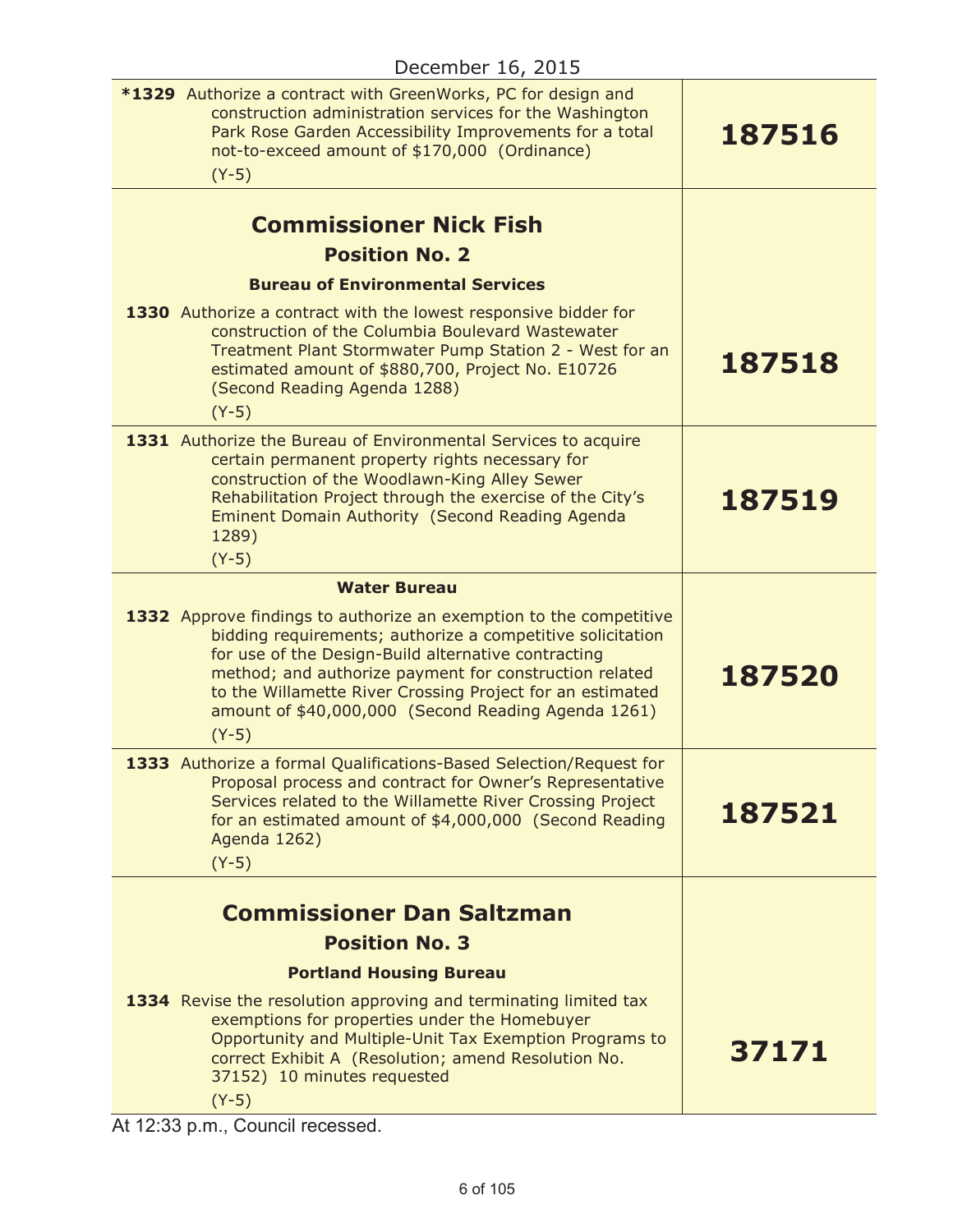A RECESSED MEETING OF THE COUNCIL OF THE CITY OF PORTLAND, OREGON WAS HELD THIS **16TH DAY OF DECEMBER, 2015** AT 2:00 P.M.

THOSE PRESENT WERE: Mayor Hales, Presiding; Commissioners Fish, Fritz, Novick and Saltzman, 5.

Commissioner Saltzman arrived at 2:07 p.m. and left at 4:00 p.m.

OFFICERS IN ATTENDANCE: Karla Moore-Love, Clerk of the Council; Heidi Brown, Deputy City Attorney and Lory Kraut, Senior Deputy City Attorney at 3:16 p.m.; and John Paolazzi, Sergeant at Arms.

The meeting recessed at 3:08 p.m. and reconvened at 3:14 p.m.

| <b>FOUR-FIFTHS AGENDA</b><br>THOSE PRESENT WERE: Mayor Hales, Presiding; Commissioners Fish,<br>Fritz, Novick and Saltzman, 5.                                                                                                                                                     | <b>Disposition:</b> |
|------------------------------------------------------------------------------------------------------------------------------------------------------------------------------------------------------------------------------------------------------------------------------------|---------------------|
| 1334-1 TIME CERTAIN: 2:00 PM - Declare support for the city's<br>Muslim community and reaffirm Portland's welcoming<br>nature for all immigrants and refugees (Resolution<br>introduced by Mayor Hales and Commissioners Fritz, Fish,<br>Saltzman and Novick) 45 minutes requested | 37172               |
| (Y-5)                                                                                                                                                                                                                                                                              |                     |

| <b>TIMES CERTAIN AGENDA</b>                                                                                                                                                                                                 | <b>Disposition:</b> |
|-----------------------------------------------------------------------------------------------------------------------------------------------------------------------------------------------------------------------------|---------------------|
| 1335 TIME CERTAIN: 2:45 PM - Accept report on 2015 Summer<br>Free For All Program (Report introduced by Commissioner<br>Fritz) 30 minutes requested<br>Motion to accept the report: Moved by Fish and<br>seconded by Fritz. | <b>ACCEPTED</b>     |
| $(Y-5)$                                                                                                                                                                                                                     |                     |
| 1336 TIME CERTAIN: 3:15 PM - 2015 Portland Sunday Parkways<br>Final Report (Report introduced by Commissioner Novick)<br>30 minutes requested                                                                               |                     |
| Motion to accept the report: Moved by Fish and<br>seconded by Novick.                                                                                                                                                       | <b>ACCEPTED</b>     |
| (Y-4; Saltzman absent)                                                                                                                                                                                                      |                     |
| 1337 TIME CERTAIN: 3:45 PM - Adopt City of Portland<br>Investment Policy (Resolution introduced by Mayor Hales)<br>15 minutes requested for items 1337 and 1338<br>(Y-4; Saltzman absent)                                   | 37173               |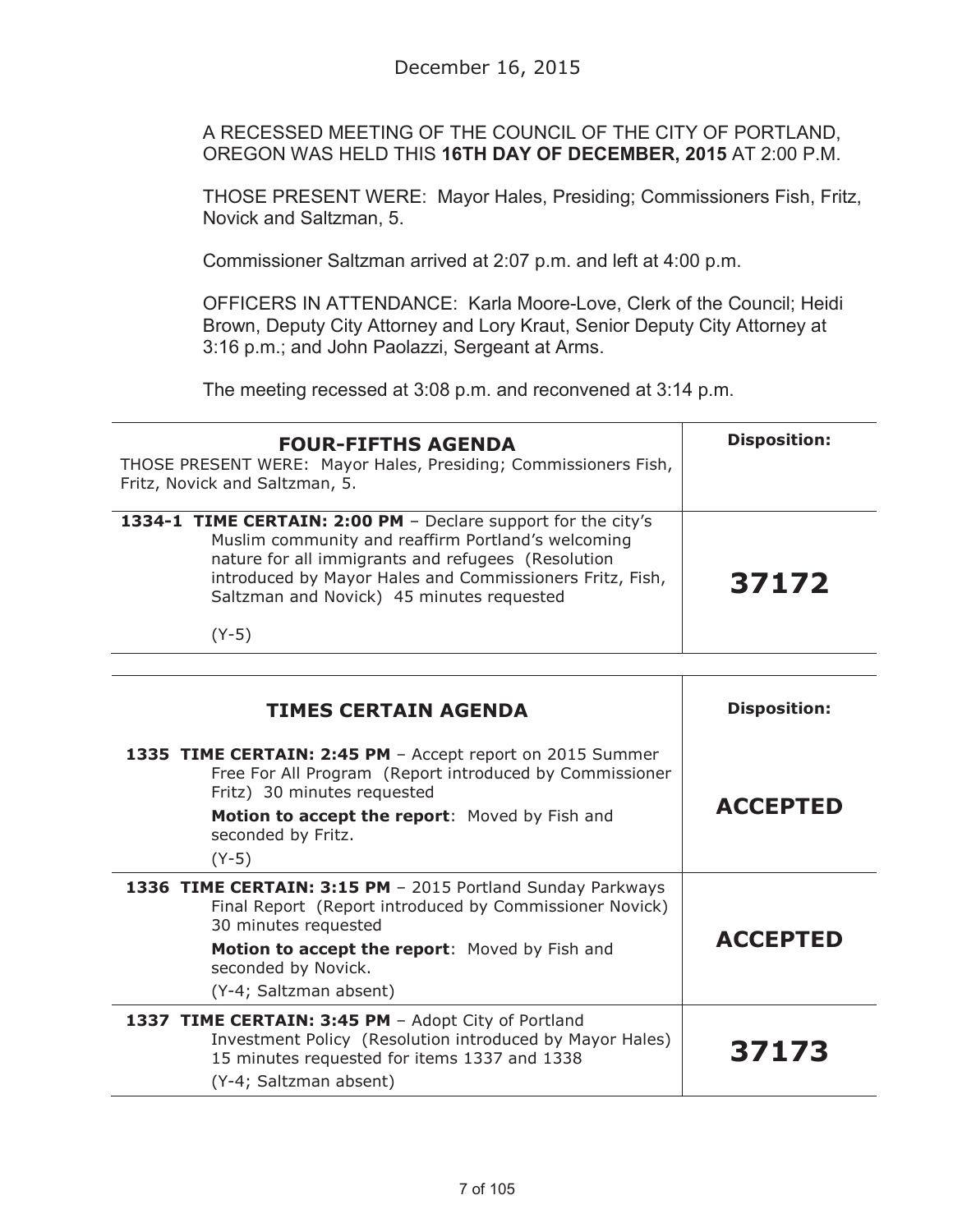| <b>1338</b> Extend to December 31, 2016 the Council-approved Corporate |  |
|------------------------------------------------------------------------|--|
| Securities Do-Not-Buy List (Resolution introduced by                   |  |
| Commissioner Novick)                                                   |  |
| (Y-4; Saltzman absent)                                                 |  |

At 4:47 p.m., Council recessed.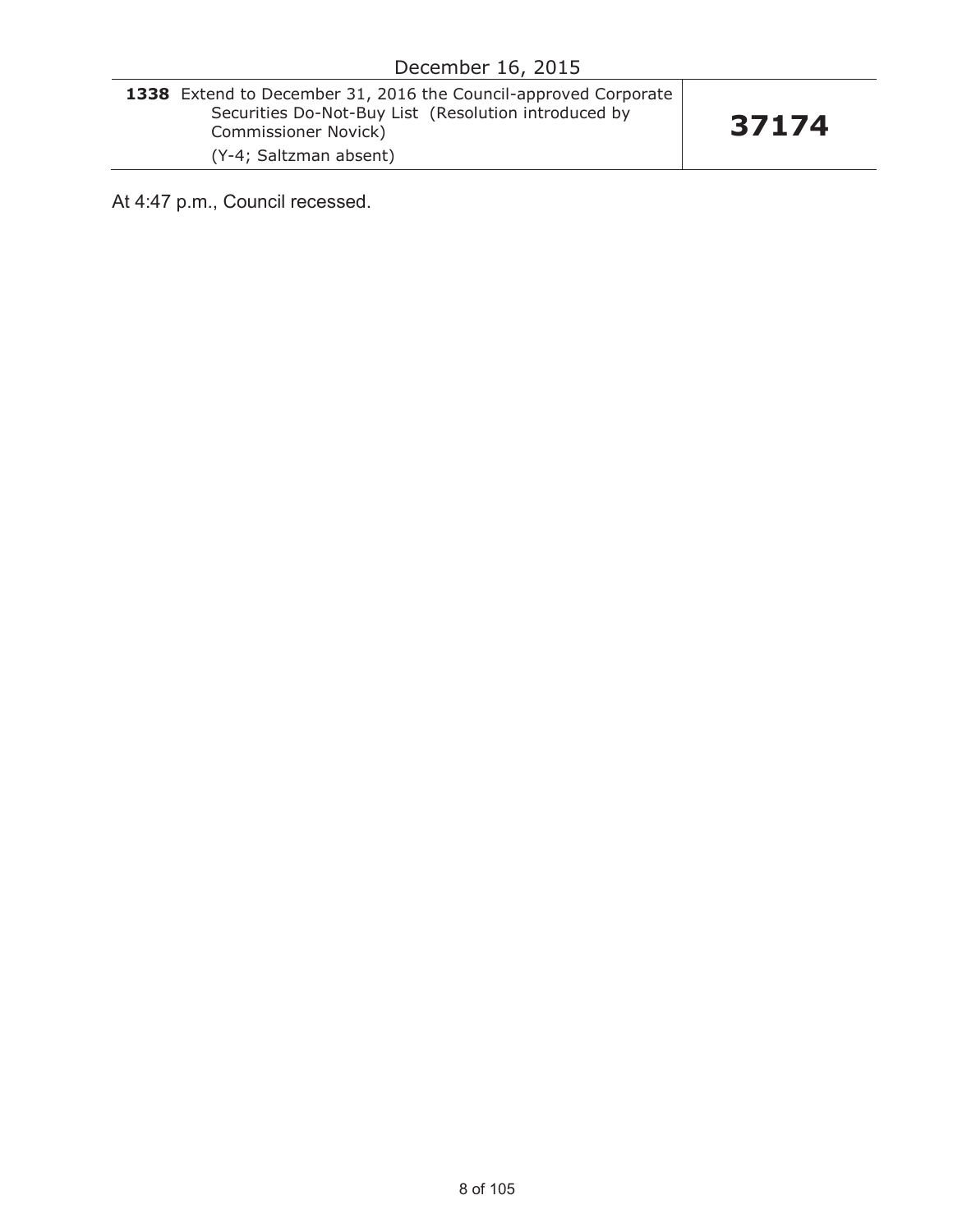A RECESSED MEETING OF THE COUNCIL OF THE CITY OF PORTLAND, OREGON WAS HELD THIS **17TH DAY OF DECEMBER, 2015** AT 9:30 A.M.

THOSE PRESENT WERE: Mayor Hales, Presiding; Commissioners Fish, Fritz, Novick and Saltzman, 5.

Commissioner Saltzman arrived at 2:07 p.m.

OFFICERS IN ATTENDANCE: Karla Moore-Love, Clerk of the Council; Denis Vannier, Deputy City Attorney and Mike Cohen and John Paolazzi, Sergeants at Arms.

The meeting recessed at 2:30 p.m. and reconvened at 3:00 p.m.

|                                                                                                                                                                                                                                                                                                                                                                                                    | <b>Disposition:</b>                                                                        |
|----------------------------------------------------------------------------------------------------------------------------------------------------------------------------------------------------------------------------------------------------------------------------------------------------------------------------------------------------------------------------------------------------|--------------------------------------------------------------------------------------------|
| 1339 TIME CERTAIN: 2:00 PM - Direct all City bureaus to convert<br>existing single-user gender-specific restrooms into all-user<br>restrooms within 6 months of passage of this Resolution,<br>to develop a plan to increase the number of all-user<br>restrooms Citywide, and to implement gender-neutral<br>policies (Resolution introduced by Commissioner Fish)<br>1 hour requested<br>$(Y-5)$ | 37175                                                                                      |
| 1340 TIME CERTAIN: 3:00 PM - Approve hourly rate increase for<br>on-street parking in the Downtown Meter District to better<br>manage parking and provide a more safe and reliable<br>parking system; to be implemented after the 2015 holiday<br>shopping season (Ordinance introduced by Commissioner<br>Novick; amend Policy TRN-3.450) 1 hour requested                                        | <b>PASSED TO</b><br><b>SECOND READING</b><br><b>DECEMBER 30, 2015</b><br><b>AT 9:30 AM</b> |

At 3:46 p.m., Council adjourned.

**MARY HULL CABALLERO**

Auditor of the City of Portland

By Karla Moore-Love Clerk of the Council

For a discussion of agenda items, please consult the following Closed Caption File.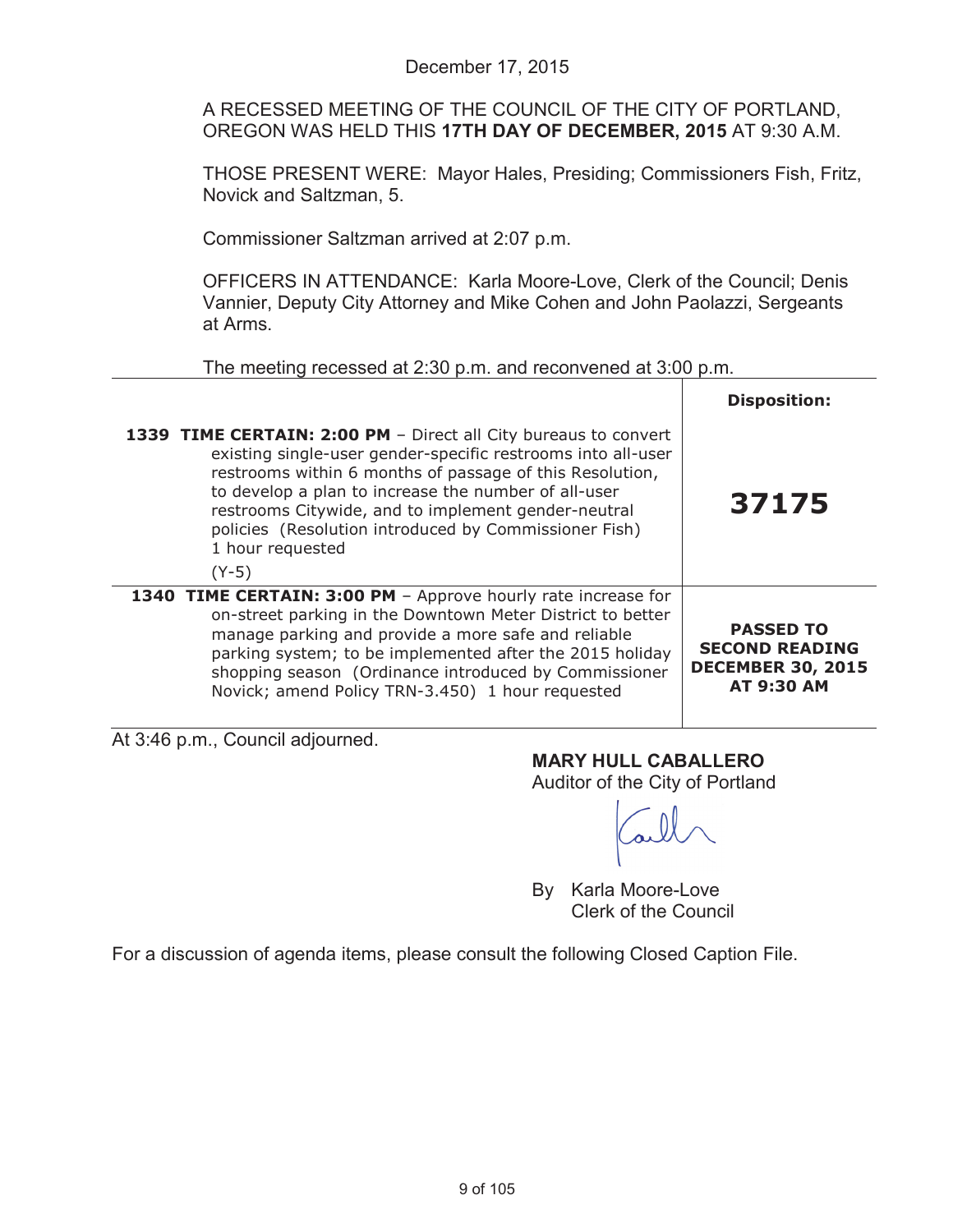### December 16, 2015 **Closed Caption File of Portland City Council Meeting**

This file was produced through the closed captioning process for the televised City Council broadcast and should not be considered a verbatim transcript. Key: **\*\*\*\*\*** means unidentified speaker.

## **DECEMBER 16, 2015 9:30 AM**

**Hales:** Good morning, everyone. Welcome to the December 16th meeting of the Portland City Council. Please call the roll.

**Novick:** Here. **Fritz:** Here. **Fish:** Here. **Hales:** Here.

**Hales:** Welcome. We have some communication items up front, and then our regular calendar. It doesn't look like we have a large group here so we shouldn't have any trouble accommodating testimony. So let's move, please, into our communications items. **Item 1297.**

**Hales:** Crystal, are you here? OK, I guess we'll have to move on, please. **Item 1298.**

**Hales:** Carlton, are you here? Alright.

**Item 1299.**

**Hales:** Michael, come on up.

**Michael O'Callaghan:** Thank you very much. Now, a quick thing on the hollow point bullets. They were banned internationally after World War I. The police used them on us. That's why people who get shot die.

Anyway, onto another thing that's a lot more fun, I call it a DIGBY, because I like acronyms, accessory dwelling unit garage or basement. It's in your package there. Float a \$40 million bond. Give loans to anybody that wants to create an accessory living unit in their garage basement or create an accessory dwelling unit. You give them a loan for \$30,000 payable back over a 10-year period to present over what the bond cost you. Now, you can do a few nice things with this. You can put a rent cap on these units, you can prohibit Airbnb, and you can in conjunction with the county prohibit any tax increase for the life of the loan, making it a great deal for the property owner. Create through the life of the bond -- 30 years -- about 3900 living units, local jobs, larger tax base, money stays in the community, and the homeowner gains equity. A simple solution. Well, of course, not simple in politics, but then again pretty straightforward solutions and pretty doable.

Update on homelessness. The Department of Justice said in a Boise litigation that if your shelters are crowded, then it's cruel and unusual punishment to give people citations for camping. Interagency Council on Homelessness Reaffirmed that. The city of Eugene, just two weeks ago, passed an ordinance allowing camping on public lands, on park lands. The British Columbia Supreme Court declared that the homeless have a right on public land. And what authority do you have to confiscate my property? There's none. And you do these sweeps, stealing people's property with no authority of law.

Another point -- I put in a few things in there -- there are 10,000 homeless in Seattle. Let's throw this idea away that Portland is a mecca for the homeless and people come here. That's pretty humorous. And the solution is before you. You've seen Right 2 Dream, you've seen how that operates, Dignity Village and how that operates, and then the new one, Hazelnut Grove over here. That's a solution. Come on, get on board. 25 or smaller, got to be fenced, got to be in different areas of the community. Let the communities pick where they go. Because this homelessness is in every community, and I understand the communities don't like it. I don't like it, either. But hey, let's move forward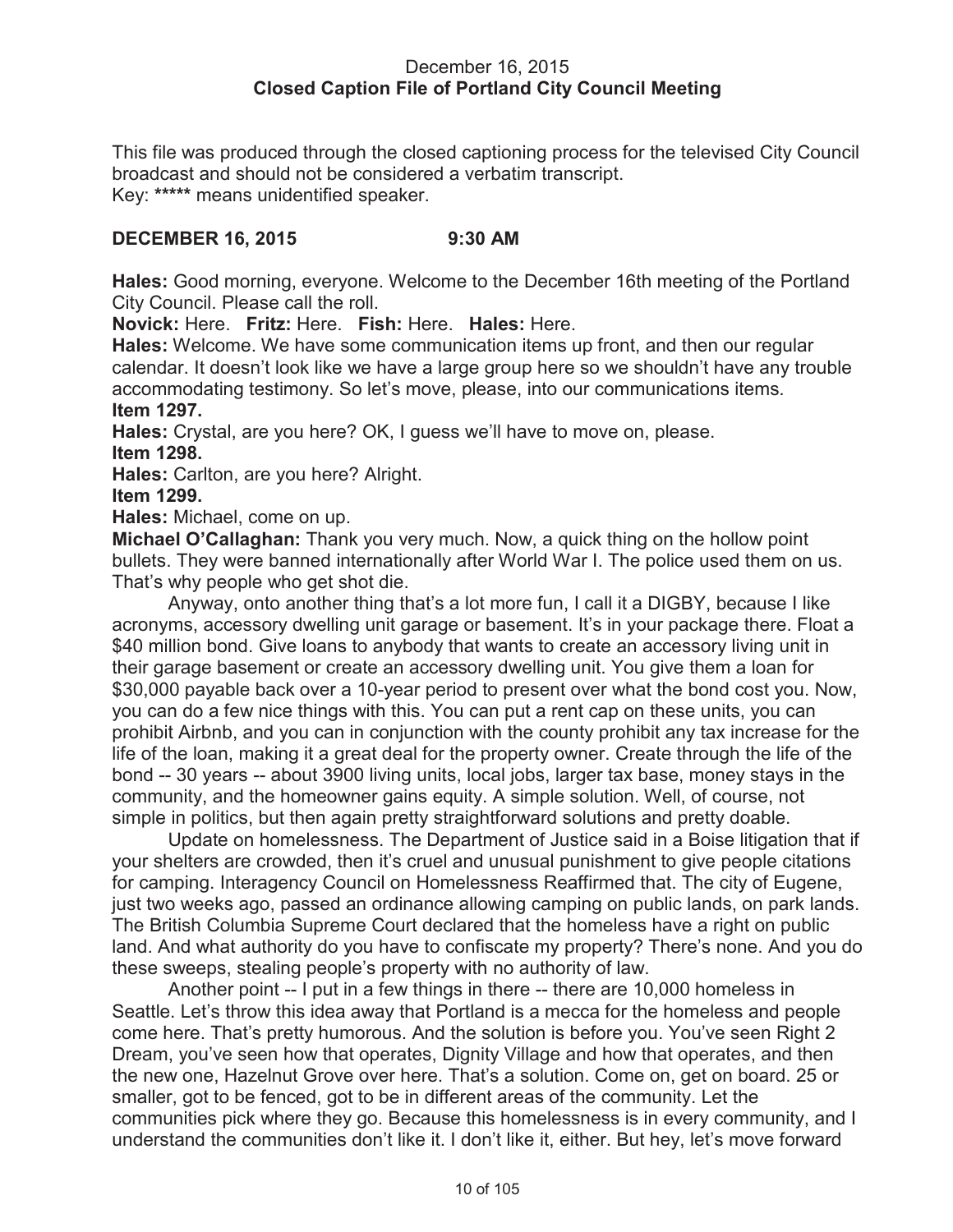with the solution. Give us public places where we can put these in your community. [beeping] And another thing, if I may, for a moment --

**Hales:** Quickly, and then we gotta move on.

**O'Callaghan:** Thank you. OK. Anyone here want to feed two million people a year on a zero cost of the City?

**Fish:** Yes.

**Hales:** Sure.

**O'Callaghan:** Thank you. [laughs] I wasn't expecting that. France passed a law prohibiting supermarkets from throwing away day-old food.

**Hales:** Good idea. Thank you very much.

**O'Callaghan:** Thank you.

## **Item 1300.**

**Hales:** Good morning, come on up. Got supporters and helpers.

**Christina Albo:** Yes. Good morning, Commissioners and Mayor Hales. I would actually like to request to give my time to two youth leaders from Boise-Eliot/Humboldt school. **Hales:** That's a fine idea. Thank you.

**Albo:** Great. So just in brief, Resolutions Northwest has been working to implement restorative justice in schools around the city of Portland, and we've worked with Boise-Eliot/Humboldt for the past couple of years. And these two youth leaders, aliyah stone [spelling?] is an eighth grader, and aries brock [spelling?] is an eighth grader as well, and and they participated in the youth mediation training and are going to talk about youth voice and peer mediation.

## **Hales:** Great. Good morning.

**Aliyah Stone [spelling?]** Hello. My name is aliyah stone [spelling?] and I am the eighth grade class president of Boise-Eliot/Humboldt. Today, I will be talking to you about why it is important for students to have a voice in the school, and how students are given a voice at Boise-Eliot/Humboldt.

Personally, I believe that students need and should have a voice in schools to make schools and learning more enjoyable and more engaging. If we were able to have some say in how we are being taught and sometimes what we are being taught and what type of environment we are being taught in, it tends to make it a lot easier for students to retain and actually remember what we are being taught.

Some ways that students are given a voice at Boise-Eliot/Humboldt are ways through restorative justice, such as the opportunity to run for student government as a member of the student council or generally requesting to be in the leadership class. In the class or as a student government member, you have the opportunity to change just about anything that you disagree with in the school.

Another way we apply restorative justice in our school is sending out a student voice survey, which is a survey that leadership sends out for every student in the middle school that every middle school student takes part in, and it is a chance for the students who aren't in leadership to have a say on what leadership works on. One of the ways this has affected our schools is by taking the student climate survey that is sent out by Mr. Jeffrey Waters, the school climate coach. The student climate survey is a way for teachers and staff to see how the students feel about the subject and other topics around school.

When we sent out the first student voice survey of the year, there were different categories. One of the categories on there -- because our school wears uniform -- is free dress Friday, allowing all of our middle school students to have free dress Friday, and that was the most voted category. That's what the students who weren't in leadership wanted us to work on. So, we had to put that into play because they wanted us to work on it. And so, the first step was getting out a petition to show the principal that we actually wanted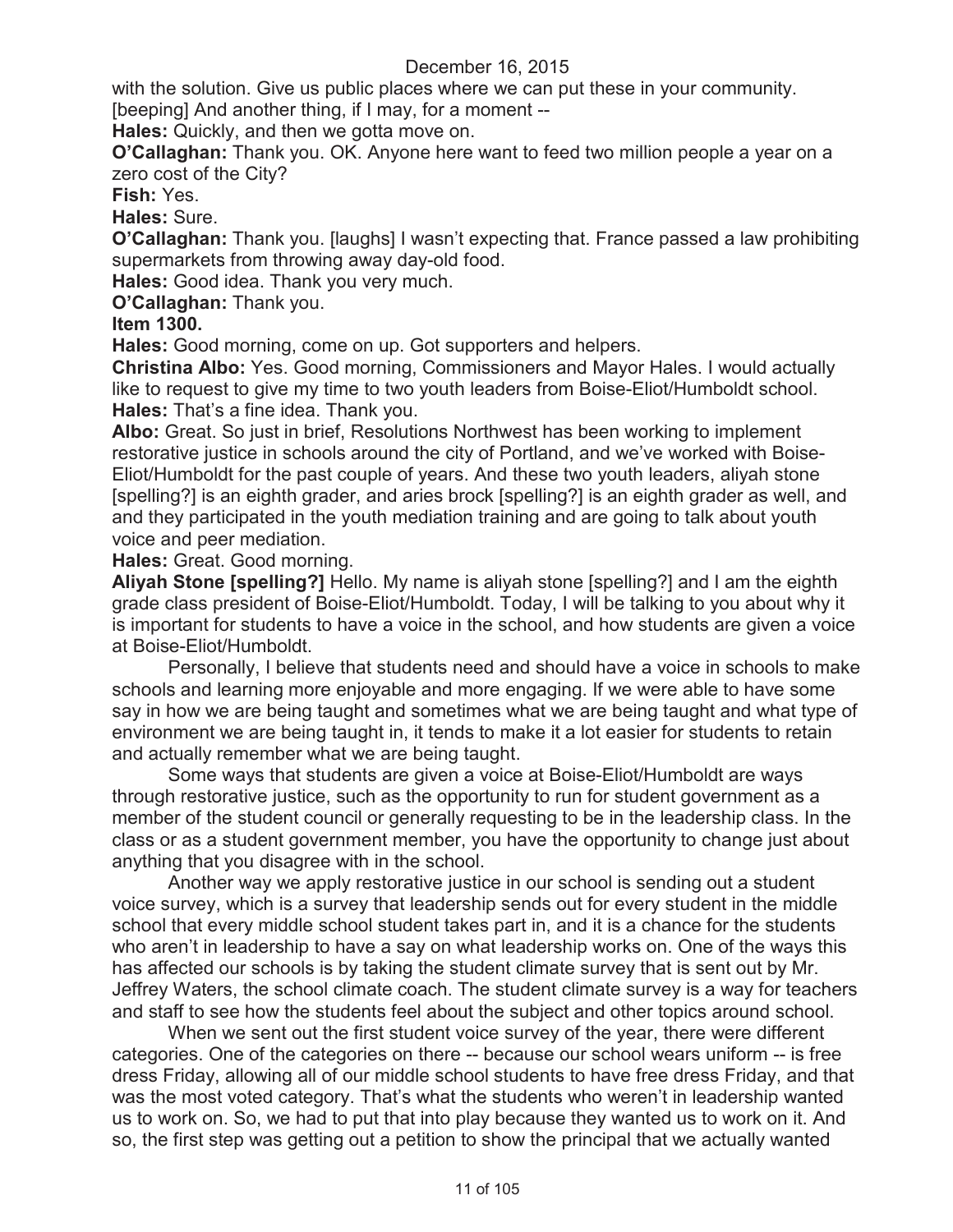this, and we had 107 signatures -- that's from the students and staff members -- oh, I'm running out of time. And we had a referendum that we had to send out for students to vote on, such as how we vote on measures in the real world, and the results were 94 out of 95. And yesterday we had a meeting with our principal, and he passed the free dress Friday.

I think having a voice in middle school will help me in the real world because if I feel something is not right -- [beeping] -- oh, OK -- if I feel something is not right in the real world, I will be able to speak up for myself, and say my needs as a person are being met. OK, I'm done.

**Hales:** Thank you very much. Good morning. Welcome.

**Aries Brock [spelling?]:** Hello, my name is aries brock [spelling?], and I am in the reinforcement squad for Boise-Eliot/Humboldt school. The reinforcement squad is a group of students who help make sure our rules and policies are fair and represent our student body. Aliyah talked to you about how important it is for students to have a voice, and I'm going to talk to you about how important it is for students to learn how to solve their own problems. At our school, we call this peer mediation.

Peer mediation is when your peers help you with situations instead of adults. Most of our leadership class went to a place called Resolutions Northwest, where we learned how to peer mediate with other students. If someone is requesting peer mediation, the peer mediators are notified a time and place to go and mediate. Everything that is talked about in the room with the students cannot be shared with anyone.

Students should peer mediate because everyone in middle school are all close to being in the same age group. I think that speaking with a peer mediator the same age will make a student feel comfortable with speaking their mind. Peer mediation helps our school by making students feel safe while among each other. When students feel safe, it is easier to learn, and peer mediation is helping create the sort of positive environment that makes our students feel safer. Thank you.

**Hales:** Thank you all very much. We really appreciate hearing from you, and we really love the fact that we have students who are learning how to be leaders. So, please continue. Thank you very much. Let's break our rules and hear it for the students. [applause] Thank you very much.

OK, we're going to move onto the regular calendar this morning. We have one item removed from the consent calendar -- wait a minute. One, two, three items removed from the consent calendar for discussion. They are 1306, 1307, and 1312. Any other requests? OK, so let's take a vote on the balance of the consent calendar minus those three items.

#### **Roll on consent agenda.**

**Novick:** Aye. **Fritz:** Aye. **Fish:** Aye. **Saltzman:** Aye. **Hales:** Aye. **Item 1301.**

**Hales:** Commissioner Novick.

**Novick:** Mr. Browning, take it away.

**Hales:** Good morning.

**Richard Browning, Portland Bureau of Transportation:** Good morning. I'm Rick Browning, an architect and project manager for PBOT on the SW Bond Avenue extension through the South Waterfront north district area. I'm here today to ask for three amendments to the adopted 2009 street plan for the South Waterfront district that relate to the SW Bond extension. We have a few slides prepared to show you -- let me get over the laptop. Excuse me. So, apologies. I haven't been up here before. There's some way to launch this on the screen? There we go. Great. So, what you see before you is a page from the 2009 adopted street plan for the South Waterfront with the north district area encapsulated with a dashed line.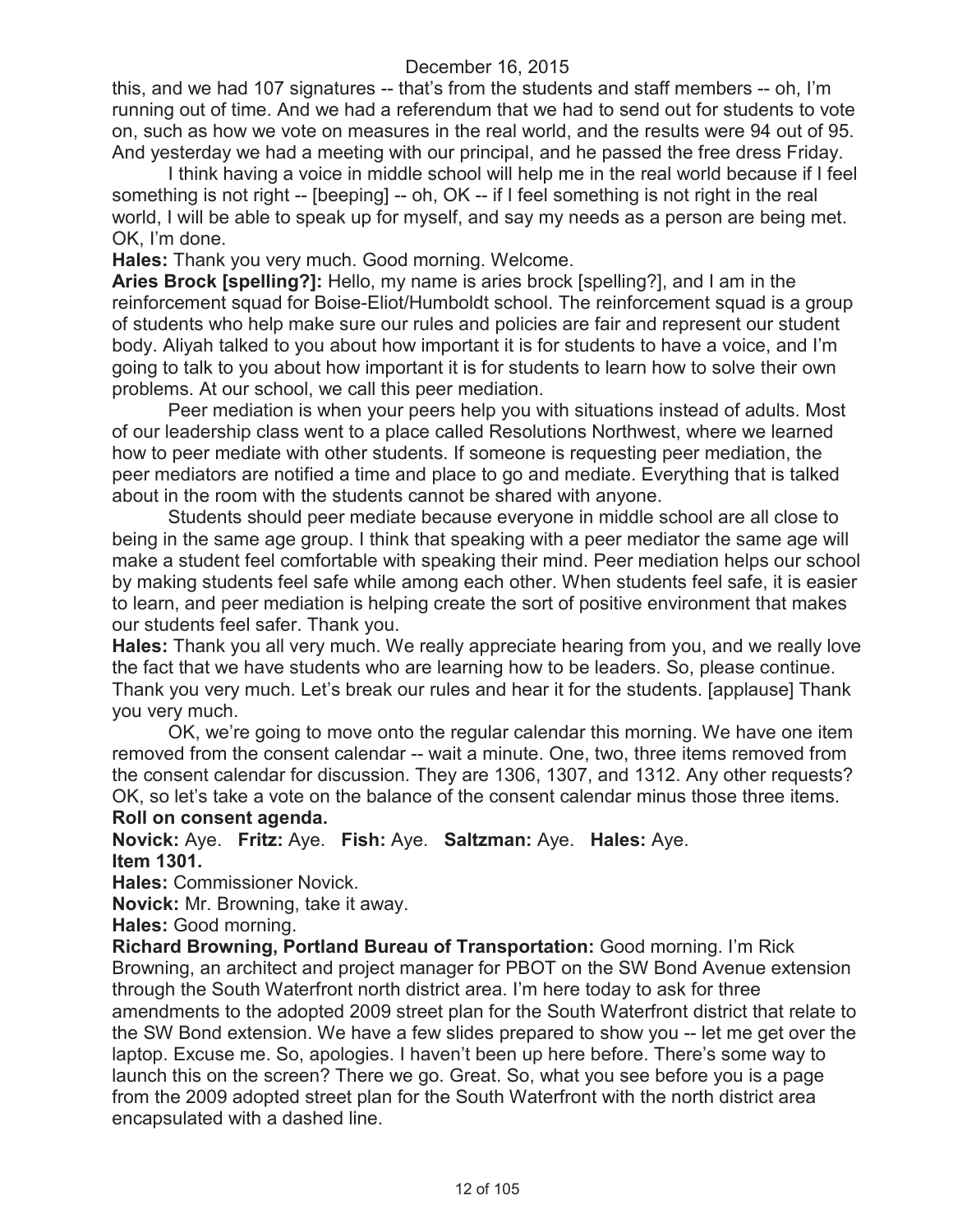The three amendments I'm here to talk to you about are denoted by the festive holiday stars there. We've got to the north and left on this image the OHSU realignment through the Schnitzer campus area. In the middle, there is a proposed ZRZ Realty realignment for property just north of the Ross Island Bridge. And finally, there's a proposed amendment on streetcar routing. Currently, as adopted in the 2009 plan, the streetcar would go up to Woods, the street just before the Tilikum Crossing, which incidentally in this image is not shown as a finished bridge but as a dashed line where it says "light rail connection." As we know, it's now finished.

I would typify two of these requested amendments as technical and fairly straightforward -- that's the ZRZ Realty realignment and the streetcar -- and one of somewhat more impact, and that is the OHSU realignment. The reason we're asking for these amendments at this time is that we are in the early stages of designing the SW Bond extension. And let me just pause briefly and for context say that SW Bond is shown with a sort of light menthol green here north of the aerial tram, which is that large pinkish bar in the middle of the image. South of the aerial tram, as you know, Bond is a finished street. North, there's nothing, it's currently Zidell property and the open area that will evolve into the Schnitzer campus.

The image shows the completed network of streets, of course. Bond will function as a half of a one-way couplet. Bond, when completed, will be one-way in the northbound direction, and Moody, its sister street, will be one way in the southbound direction. The streetcar, I might mention, on Moody will remain as it's configured with a two-way streetcar, despite one-way vehicular traffic. So that is not going to change in the future.

As far as the streetcar goes, the current plan is to run the streetcar further up Bond and turn it and bring it back to Moody where it can use that two-way track. We are proposing to have it turned further towards the aerial tram. I have an image to show you on that.

So, we need these amendments at this time. We're in early design. In order to continue to prudently commit engineering and urban design resource to SW Bond, the amendments need to be approved so we have certainty on alignment and we can move ahead with the project.

Let's see -- I think I've got a little better image for you of the zoom in on the alignment. So, now we're looking at the portion of the project we're trying to design currently -- about let's say 15% completed. To the right is the aerial tram, and to the left is the Marquam Bridge where the roadway will come in and connect to River Parkway. So, you see the OHSU realignment noted with an arrow, and the broken line is the currently adopted alignment. The pink solid is the proposed realignment. The ZRZ realignment is in the solid gold, with a broken line being the currently adopted alignment. The ZRZ realignment is about 65 foot offset to the west, and it will allow a more developable parcel of land to the east of Bond once it is constructed. The OHSU realignment is about an 85 foot offset to the east. And you can see that graphically in the image.

Excuse me for going back, but I'm going to note one other thing on this 2009 plan. You note there are several pink areas, one of those is where the star is through the Schnitzer campus. There's two others in the image as well. Those pink areas are a new thing for the city of Portland. They're called special design areas, and they were put into the 2009 street master plan to the best of my knowledge and the Design Commission's knowledge for the first time in Portland history as a way to promote design excellence above and beyond what we would normally do in those areas. And they specifically call for -- the 2009 master plan specifically calls for collaborative effort in those areas shown in pink between all City agencies as well as outside private sector parties, adjacent landowners, and so on. The intent being for above average open space, access to transit,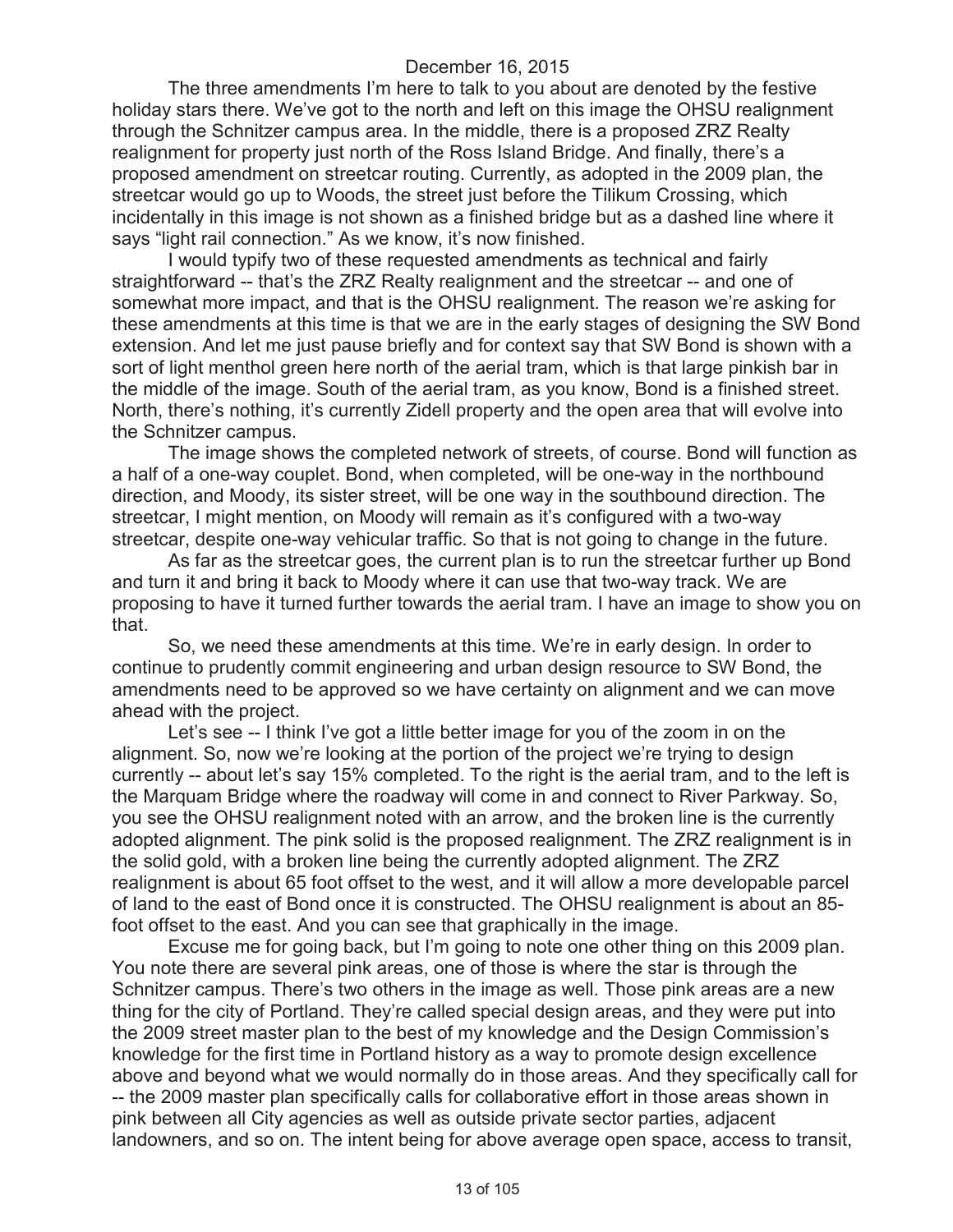and creative ecological approaches. So, by coincidence, it so happens that the star on the left, the north side, the OHSU realignment is one of those special design areas, so we have this layered on top of the realignment as an issue in this area. The other two special design areas are roadways that will be designed and built in the future years. So, I wanted to address that. It is an unusual aspect to this project.

Moving on. I mentioned the two technical amendments -- I'd like to get those out of the way first. So, I've discussed the ZRZ realignment and the reason for that. The streetcar change -- this image shows you the streetcar where it currently turns into the vicinity of the aerial tram, and that's indicated by the solid green arrow. As I think you know, that's a rather uncomfortable turn. There are some pedestrian issues. It limits the ability for the aerial tram to be loaded and unloaded from two sides. And OHSU is anxious to have that addressed. As I understand, aerial tram volumes have increased considerably recently. The dashed green arrow is a suggested turn for a future streetcar.

However, the reason we are asking for the streetcar turn to be revised, is not because we have a definite landing place for it today. Rather, our traffic engineers have determined it's technically infeasible and in fact unsafe for the public to have the streetcar turned on Woods, as it is currently adopted. The geometry of the intersection, does not allow for the sweeping turn the streetcar would have to make. We would have to set a stop bar very far back on that street, and it simply operationally is not something we want to happen. So, we would like to remove the designation for the streetcar turn on Woods, and come back at a later date with a definite proposal on where it will turn in the future. **Fritz:** So this proposal is just asking us to get rid of it all together?

**Browning:** No. We definitely need the turn.

**Fritz:** No, I understand that. I'm just saying, you're asking us to take off the designation and not put another designation.

**Browning:** That's correct. For now.

**Fritz:** I'm really concerned in the proposed area here -- that would take out a lot of bicycle parking.

**Browning:** Well, we have many details to work through. I think that given the time, and the good will from the groups such as the ZRZ Realty, we're going to be able to come up with a proposal that will be acceptable to Council and an enhancement for the area, but I have none of those details to show you today.

**Fritz:** But it will come back to Council?

**Browning:** Absolutely.

**Fritz:** Do you have an estimate for when that might happen?

**Browning:** I don't have a specific date. I would think -- just given the schedule for the whole project -- it could be six months.

**Fritz:** But six months rather than six years?

**Browning:** Absolutely, yes. We should have it built in six years. So moving on, then. The third amendment is of greater impact, and this is the OHSU property where the Schnitzer campus will evolve. You're looking at the street layout here, but you also see both the adopted alignment and the proposed alignment. So, the adopted alignment is in light blue, and it's further away from the greenway setback. The proposed alignment is what's at SW Bond and shown in gray.

The reason for the request is because, as you can see, the adopted alignment leaves a relatively narrow swath of land between the east side of Bond and the greenway. Those are developable parcels, but only marginally. They're about 90 feet deep. So, the types of buildings that could be put in those parcels are not ones that lend themselves to academic research, which is of course the Schnitzer campus sort of reason for being. And OHSU has requested PBOT shift the alignment to give them greater flexibility and capacity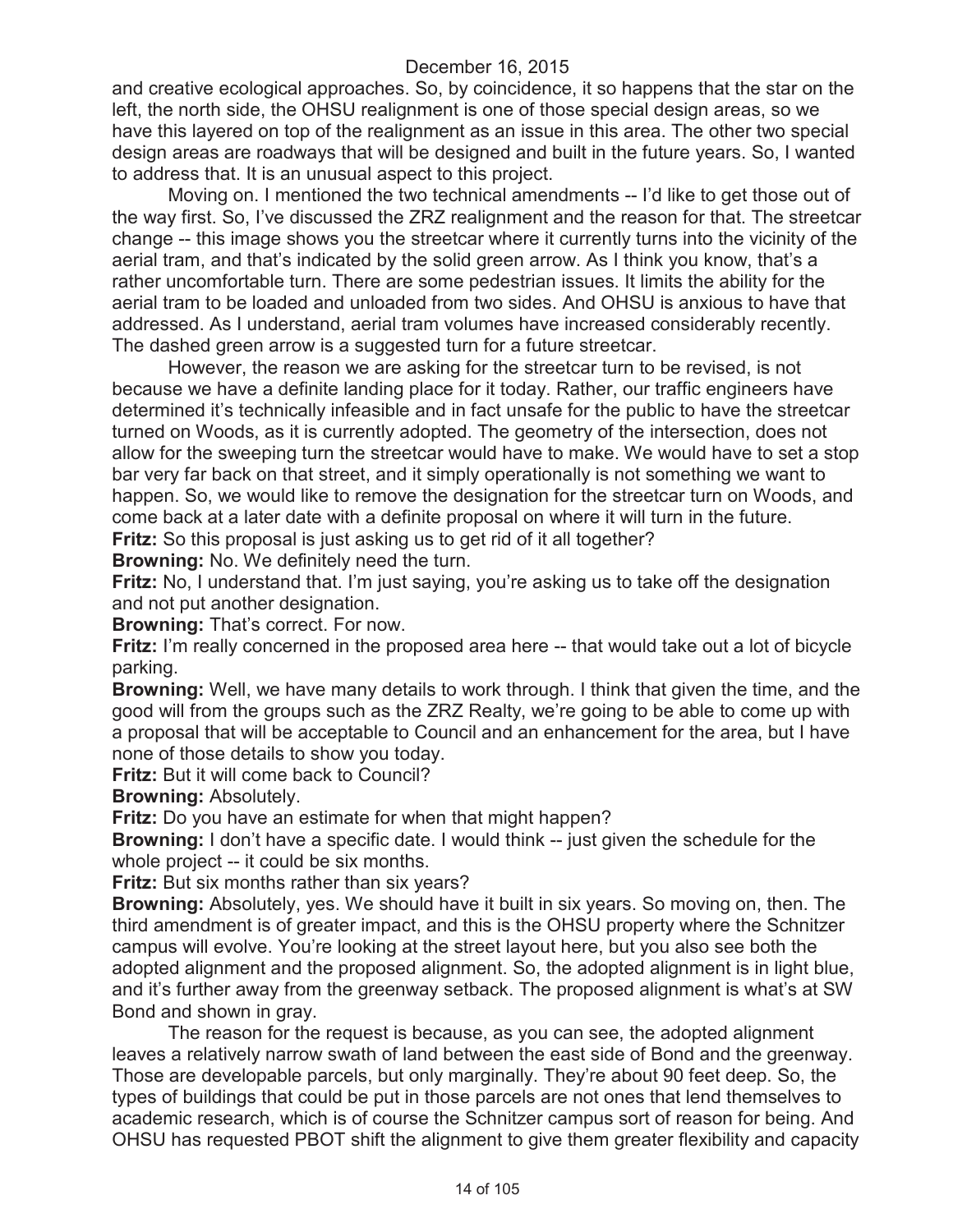in the main part of the campus, and I believe we have some invited testimony from OHSU to address a little more how the campus might develop.

PBOT engineers do not feel this is unsafe or harmful to the capacity and on balance, considering certain amenities that might come along with this such as a significant open area on the campus that OHSU is referring as "the commons" which would directly abut the roadway, PBOT and other agencies feel that it's a reasonable proposal, and we're suggesting that there be a resolution to approve it today.

So, we took this to Design Commission in late September, and Design Commission, who reviewed it because of the special design area designation, had certain concerns. We then convened a workshop with the agencies you see listed there -- PBOT, BDS, BPS, Parks as well as OHSU and ZRZ properties -- to try and address those concerns. We returned to Design Commission recently in early December, and on balance, they gave us a thumbs up on the realignment, and so here I am requesting that. You have a letter from Design Commission, and it says we need to do more work on this. We're perfectly well aware of that. And we do want to work to make this a great street -- the whole thing, but especially the special design area.

I want to show you the schedule for a moment to close. So, this complex looking schedule is greatly abridged and simplified from an unbelievably complex schedule put together by PDC. But it does give you some idea of the complexity of this project and the north district. I simplified it by showing you just the greenway, Bond Avenue, and building portions in blocks. There have been some changes recently that make this slightly less than fully up-to-date -- things change very fast on this project. However, the big picture is correct. The greenway design process -- there is an early schematic that goes through the fall of 2016, and that star at the top denotes when Parks tells me that they may be in front of Design Commission with their greenway schematic design.

To address the Design Commission concerns about excellence of the design and the special design area, I'm going to propose today that after we reach 30% for our overall alignment on Bond -- which is soon, within say a month -- we would like to slow the process down a little bit for the OHSU area in order to let Parks catch up with us in the design process. Together, we can then collaborate and do what the Design Commission is asking, which is to get a truly integrated product that leverages the potential of having Bond up against the greenway area.

I believe we can do this and still meet OHSU's schedule for the Knight cancer center, which is a concern. And if you look at the building area, the Knight cancer schedule is shown in orange going off the page there past spring of 2018. Their plan is to finish midyear, 2018. I believe that we can finish their segment of Bond in the same time frame despite waiting for Parks. We have some early construction activity that we can continue with despite our wait and catchup maneuver.

In conclusion, I think this segment has a lot of potential -- both its greenway adjacency for public access, its synergy with the commons area that OHSU is offering to provide. And I might also add, it has an unusual sort of ADA access potential in that with the roads so close to the greenway and multiple connections planned to the pathways, it should be more accessible than many areas of the city for ADA. So, with that, I'd like to request a resolution to approve these three amendments. I'm happy to take questions. Again, I understand that there may be testimony from OHSU. If you'd prefer to wait and hear what they have to say, I'll be here.

**Fish:** Let's start with some questions, and thank you for your presentation. In the accompanying materials that we have, it says there's no additional costs in connection with this realignment. Could you address that?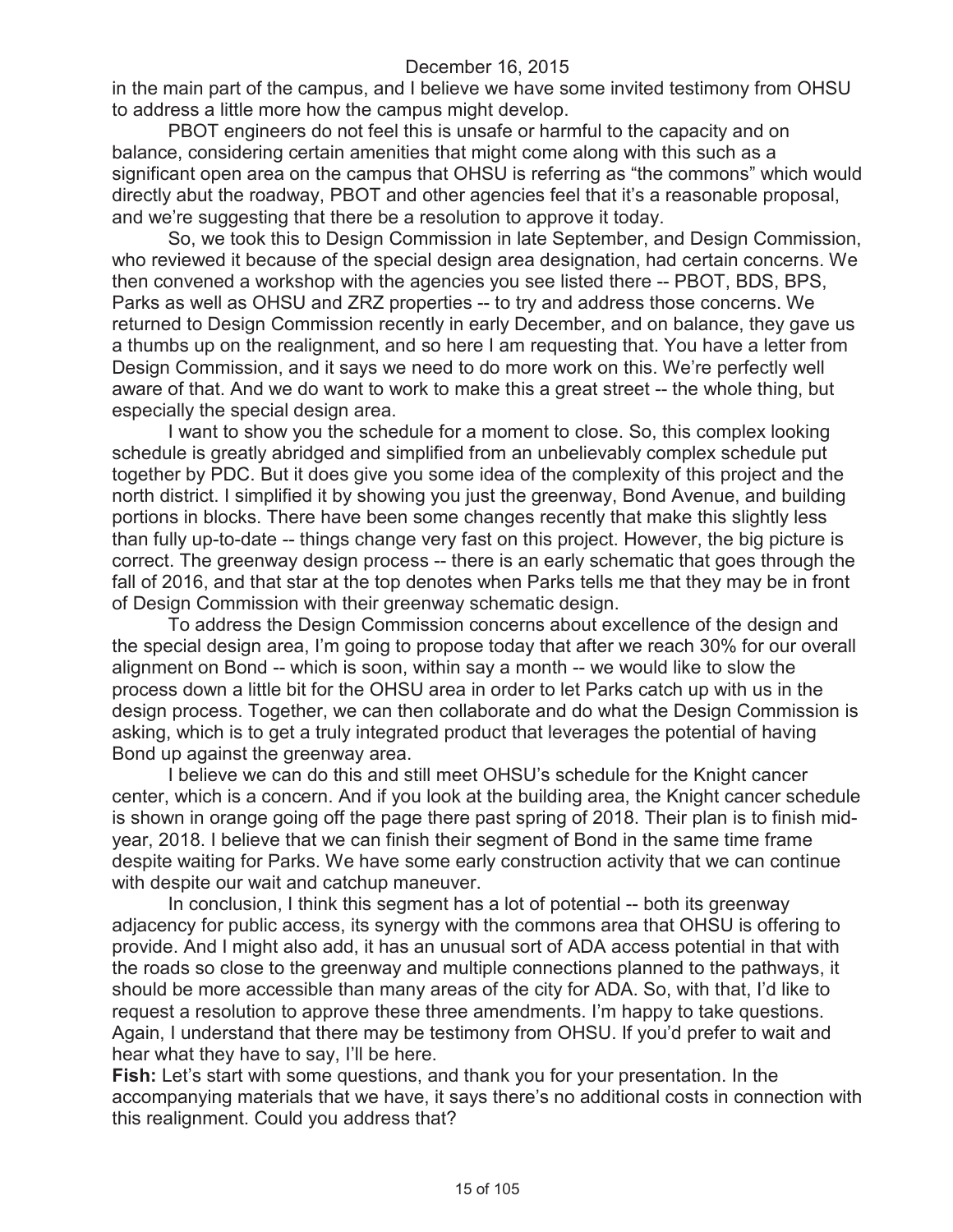**Browning:** It's the same linear feet of roadway. So, big picture, I don't see additional costs. What I'm not fully able to address is the design specifics as we move forward from this and partner with Parks. But I would like to point out that irrespective of the realignment that OHSU has requested, the area would be a special design area in any case. So let me say, if there are costs associated with the special design area -- whatever those may prove to be -- those costs would be there irrespective of the realignment.

**Fish:** Does this realignment have any significant impact on the operation of the streetcar? **Browning:** No. The streetcar, never -- well, I shouldn't say never -- but the streetcar has not for many years been planned to operate north of the Tilikum Crossing. There was an early iteration of the waterfront plan with the streetcar in this area, but the 2009 document - - which is the current document adopted by Council -- has the streetcar turning south of Tilikum Crossing. So, there's no impact on the streetcar.

**Fish:** Finally, sir, I imagine we're going to hear from both the Zidell -- ZRZ Reality and OHSU that they support this change. Have we received any negative feedback from any of the stakeholders?

**Browning:** To my knowledge, no. And I might also add that our sister agencies who've participated in this workshop and so on also -- as far as I know and have heard -- do not oppose the change.

**Fish:** Thank you.

**Saltzman:** Do we have the amendments that you're proposing in front of us? **Hales:** I don't think I have them, either.

**Saltzman:** OK.

**Browning:** Well, you have an exhibit A and B.

**Hales:** So, I have kind of a --

**Novick:** These are amendments to the amendments.

**Hales:** Let's take those up in a minute. But more global question -- if you could put exhibit A back up -- maybe with Karla's help --

**Browning:** I think I have a slide similar to exhibit A here.

**Hales:** That's fine. This is a much broader question than the small changes in front of us, but I'm just struck when I look at this that this has evolved, you know, to put it a little harshly, to kind of a strange place. And that is, we achieved a street grid south of the Ross Island Bridge that reflects the typical Portland street grid and the neighborhood streets that it echoes. We've evolved to a point now north of the Ross Island Bridge where, you know, it's fairly suburban, frankly, to my eye. But even more strangely than that -- I just can't figure this out just looking at this and I guess I need an explanation. But as it's currently drawn, Bond Street has six curves in it between Meade and Gibbs. Where else do we have an urban street that you would want to imitate that turns 15 or 20 degrees six times in six blocks? I think people will walk down the street and wonder what happened rather than simply having a boulevard that takes off from Grover and runs straight to Meade and then turns, as it must, in order to parallel the greenway. So, why are we doing this chicane in this one and only place in the Portland street grid?

**Browning:** That's a big question. Let me first address the easier part, which is if you look at this slide, you will see more street grid in the north side district area -- which is bounded by the box -- than you see in this one, which emits that. So, there are proposed streets such as what we call River Parkway towards the river in the vicinity of the Ross Island Bridge that do start to create a little bit more of a grid in the ZRZ Realty area. But you're right -- in the OHSU area, we have this rather large block of land.

Now first, I believe if our OHSU representative comes up and shows you a master plan of the Schnitzer campus, you will see more of a grid-like structure that is private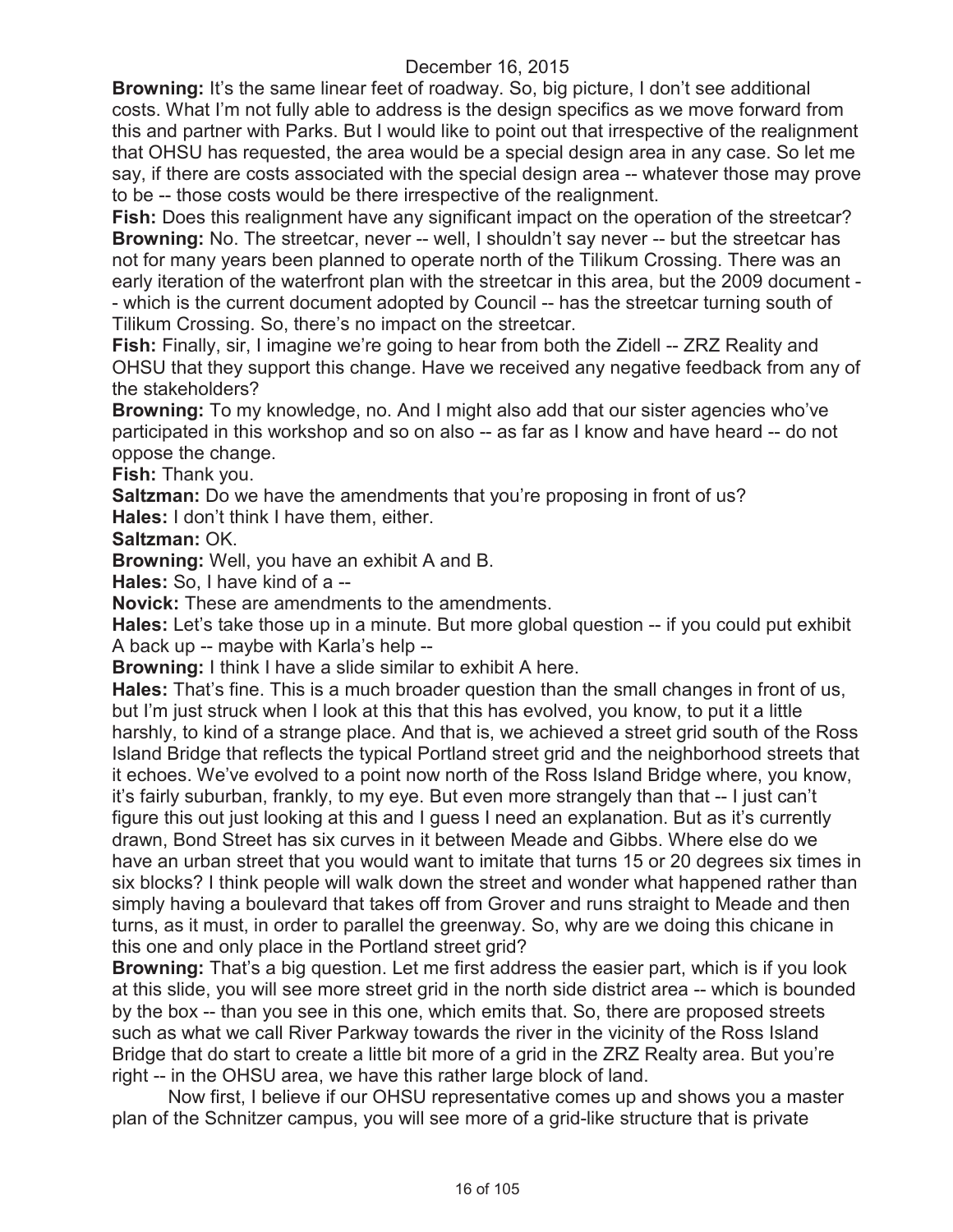development by OHSU, such as the thing they are calling the promenade, which is not open to motor vehicles but is a de facto street for bikes and pedestrians on their campus.

The chicane-like feature of Bond -- well, obviously, we need to go from a fixed point to a fixed point, which is from under the Marquam Bridge to the Tilikum. And to do that, some type of curb is going to need to be introduced.

**Hales:** One at each end --

## **Browning:** Yes.

**Hales:** But why the four in between? Again, I want to ask this question not just to put you on the spot but the whole team. There are streets in Portland that curve, like Willamette Boulevard, because it's on the top of a bluff. And as you walk or right a bicycle or drive down that street, it makes sense that it curves. Terwilliger curves, because it's matching the contours of the hill that it's built on. But here we have a flat piece of ground and a completely blank slate redevelopment effort, and someone has drawn a street that frankly has this sort of drunken aspect to it -- to put it even more harshly -- where it's just sort of weaving left and right, and I can't make any sense of it from looking at this diagram. Somebody needs to tell me, at least, and maybe others interested, why?

**Browning:** I do believe that the realignment straightens it out some -- you can see that, correct?

**Hales:** Well, that doesn't straight to me. It looks to me like there are six curves between Meade and Gibbs.

**Browning:** The genesis of the street layout is candidly something that I started with, and I was not privy to the original layout --

**Hales:** I'm not trying to put you on the spot, but who can stand and deliver from PBOT particularly and say this is going to be our street, we're going to own it, and a whole bunch of development is going to happen along it -- which obviously there are people here interested in, and we are too. But streets last for hundreds of years, so you have to get it right the first time.

## **Browning:** Right.

**Hales:** And frankly, I'm worried that we haven't.

**Browning:** Well, there are representatives from PDC and PBOT in the room that might be able to address this with more background than I have. I don't know if any of those people want to jump up here?

**Hales:** I've made it so inviting to come and talk about this. [laughter]

**Dan Layden, Portland Bureau of Transportation:** The drunken street -- I like that. I'm Dan Layden, I manage the capital projects group for PBOT. To answer the question, I think that Brian Newman from OHSU can probably do a better job with the OHSU portion, and talk about what the master plan looks like. In terms of the Zidell section, the challenge we have is getting from underneath the Ross Island Bridge, which has constraints because of where the piers are located and matching the intersection of Porter that goes across the Tilikum bridge. So, that's really the challenge point is trying to get those two aligned. You can see the old alignment had a bit more of a curve. What we've done is straighten up that first block --

#### **Hales:** Almost.

**Layden:** Not quite. We can't quite straighten it out because we've got to be able to get from underneath the Ross Island Bridge up to the Tilikum alignment. We kind of straightened that out as much as we can and then put in a bit of a curve to be able to get up to Porter and be able to make the connection with Woods. And then on the other side, it's fairly straight. It's not -- there isn't as much of a curve as it may look like on the map. So, I think what we're trying to do is match those two points both in terms of the horizontally and vertically in space, and that's the way it's kind of worked out.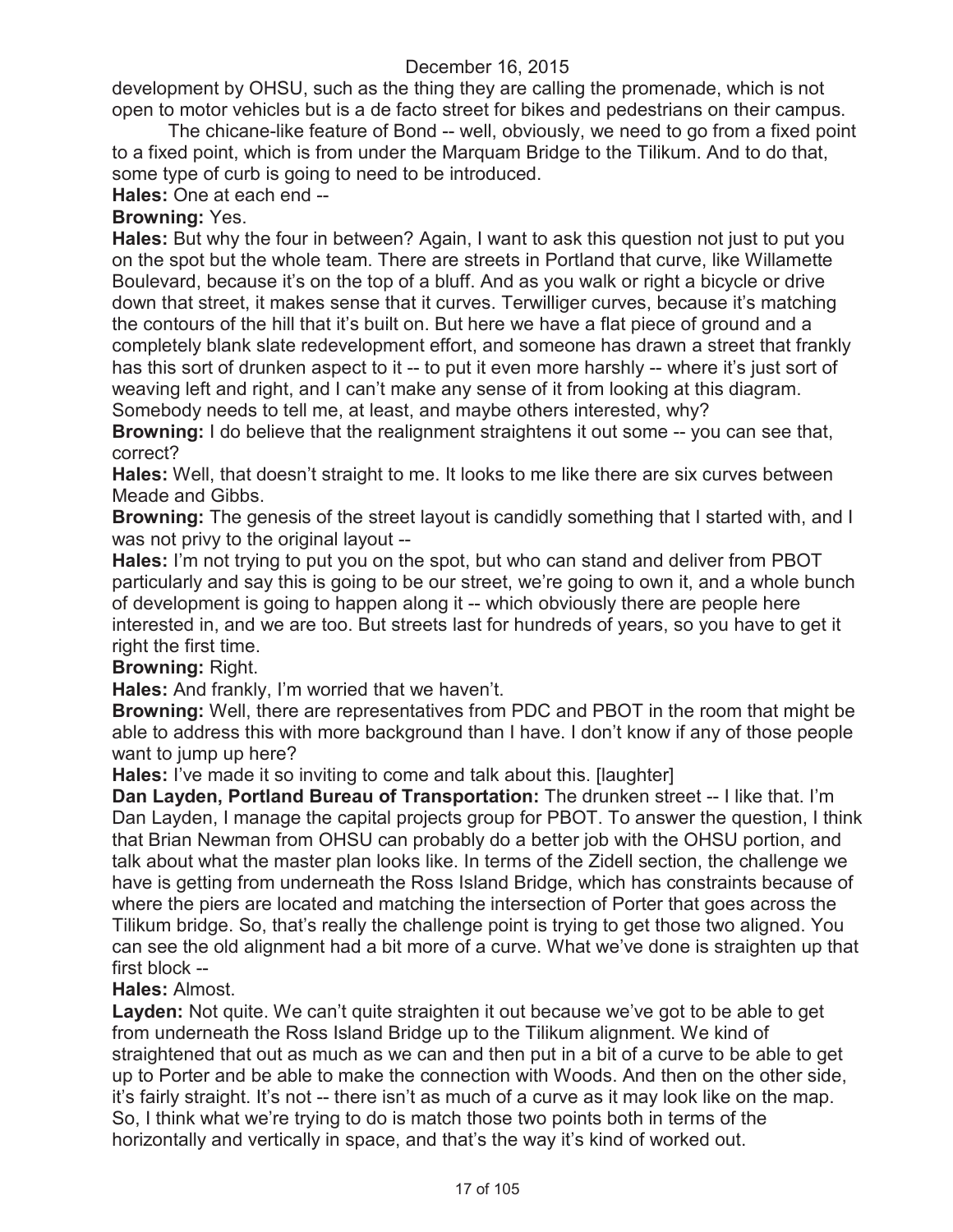The other thing I'd point out is this is the alignment that is in the master plan. This isn't the engineer alignment. There is more work going on with actually making the alignment work, and we are -- there may be a little stronger curves in this plan that you see that has shrunken down than you will see in the reality of the street. So, we are very cognizant to try and not make be it be a curvy street, but there are just because of the nature of the properties and the current context of the street --

**Hales:** Is it possible -- and I think that it is -- to take off from the last column underneath the Ross Island Bridge and proceed in a tangent section all the way to Meade? It's not? And no angle? There's no place that you can get through?

**Layden:** I can't answer for certain right now. Maybe you can, but I can't answer. **Geraldene Moyle, Portland Development Commission:** Geraldene Moyle with the Portland Development Commission. The fixed point is at Porter with the Tilikum bridge. **Hales:** Right. How wide is that opening?

**Moyle:** That opening at Bond at the Tilikum bridge is the width of Bond currently. So, that's 70 feet. But there's a fixed point at Gibbs. There's a fixed point at the Marquam Bridge, and then there's this center fixed point at Porter. With the TriMet light rail project, we actually built that intersection. So, it was always assumed that Bond would land where it's currently constructed at Porter. So, if you were to shift Bond south of Porter to connect to Meade, you would actually miss the pre-constructed intersection at Porter that was put in with light rail.

**Hales:** OK. So, why the curve at Woods instead of the straight section from the Ross Island Bridge to that point?

**Layden:** Where it kind of sags down a bit?

**Hales:** It appears to curve at the intersection of Bond and Woods. I mean, it's hard to see in this little diagram.

Layden: That's the proposed realignment and that is I think to the sort of give a bit more room on the other side to the east for ZRZ properties.

**Hales:** Well, it's already a huge block. So, again, I'm just mystified as to why -- I understand the property owners, including the ZRZ and OHSU, want to maximize the footprint of their blocks, but you're also talking about designing buildings that are going to have a five or ten-degree angle on their face because the street is curving five or ten degrees. Or else, you're just going to have not a very good interface between the buildings and the sidewalk. So you know, again, this is sort of City Design 101, but I can't think of any place in the world -- any street that I've walked down -- that this one resembles. And for people that will be visiting this place 100 years from now, how is this going to make sense like Naito Parkway makes sense or the Park Blocks make sense? How is this going to make sense? You've been around city design a bit. Tell me what you think.

**Dennis Allen:** Let me help out. Dennis Allen, ZRZ Realty. I'll give you a little color on our portion as well as all of it. So as Geraldene said, we're under constraints because you need to get on Bond where it starts over there at Gibbs, and you have to get over to - through the Ross Island Bridge, through a certain set of piers, across the light rail bridge at Porter in a definitive fixed place that even has a little bit of an angle to it, and then over underneath the Marquam Bridge at the top because you've got buildings that are in the way. So, as it relates to our property, there's a couple of reasons for the tweaks.

You can see the old Bond alignment, which is the line up there. We actually thought that that was worse because it did not have as much of a straight shot. So, when you look at trying to make it more of a straight shot, we wanted to move it down through another set of piers to get it closer to being a straight shot from Porter to Gibbs. So, that is somewhat of a straight shot.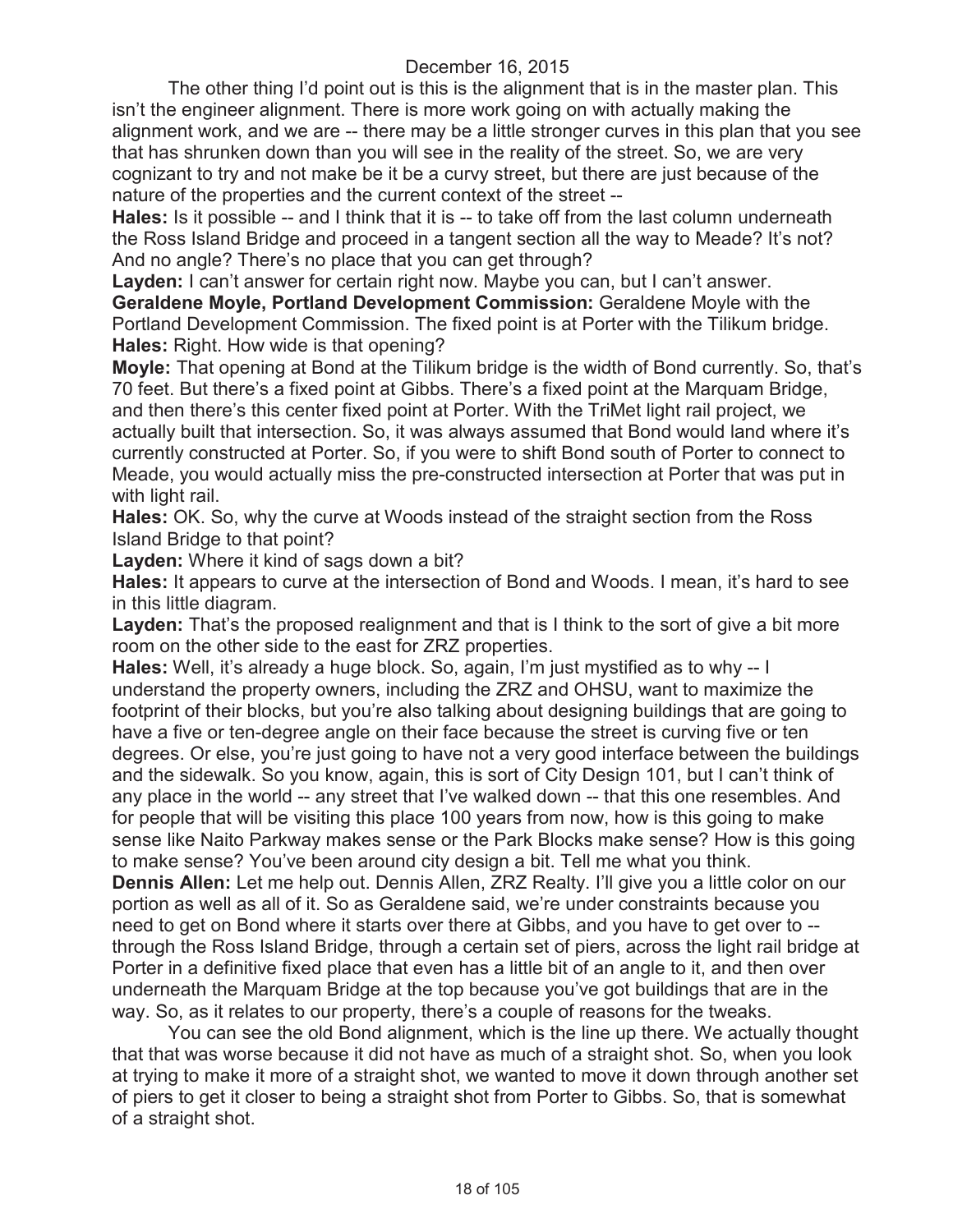Now, it has a few tweaks in it. The tweak over there south of the Ross Island Bridge, is -- I don't love it, but one of the reasons is to get that parcel to be big enough to fit a grocery store in the building. And that was a desire of us and everybody in the neighborhood is to get the grocery store down there and the grocery stores have certain size, you gotta get the building to be a certain size, so that was an accommodation to get it to wrap around the building that could work and make it get by the barge business. So that little tweak in there is because of that. And then you have to get over Porter, and then as it relates to get down to OHSU, as you're getting out to get -- they can come up and talk about -- but you need to get a larger parcel in there to make that work a little more. So, I think you've got some unfortunate circumstances that don't allow you to have a straight street.

I'll also point out that I don't necessarily think a straight street is the best thing. I'll tell you the reason for that. There is a lot of current thinking in the urban planning circles that to do things like traffic calming, you want to have some bends in the street so that you don't have people traveling at higher rates of speed, and I think that this is the type of district that warrants something like that. You don't need to go -- I've said it before -- you don't need to go at a high rate of speed down here because you're coming in and out of the portals anyway. So, better to have some traffic calming features and measures that mellow the traffic a little bit and create a better pedestrian-friendly experience. And I think it's proven that some of these slight tweaks like this where you don't have a straight shot will do some of that. So.

**Hales:** Yeah, well, again, we're in an urban environment, we're sitting in the middle of one with lots of straight streets and frequent interruptions, and traffic speed is not our issue here. I suspect it won't be in this neighborhood either after it's built out because it's going to be a bit congested with all modes. So, I'm just trying to make sense of this from a longterm perspective.

**Allen:** I think the spot that you really want the straight streets -- because you want a straight street a lot of times -- you want it for consistency so you know where you're going in an urban environment. You also want it to see what's the end. So, the east-west streets become more important straight streets because you can see down to the water. So anywhere you're at, you can say, "there's the river."

**Hales:** I get that. And I like what has been done between Meade and Sheridan. That makes a lot more sense. You've got a street that's fronting the river for as long as it can until it turns. That to me -- you know, in terms of the readability as a pedestrian or anything else makes sense. But I'm still struggling with why it's necessary to make -- I understand the Porter intersection is already built. And I understand the interest in a grocery store. But boy, that's pretty short-term. Maybe it won't be.

**Allen:** Yeah. Well, we'll see. We're still looking for one, so, you know, we'll see. But that's the reason for some of the bends that are in it.

**Hales:** Any other questions?

**Saltzman:** The Design Commission's letter that they sent to us had a number of desirable conditions, so those will be addressed in the next phase?

**Fritz:** Actually, I was going to propose an amendment on that.

**Saltzman:** OK. I'll retract that question. I'm just curious -- we're talking about curves and I guess the thought that crosses my mind is streetcar travel time. We know that's an issue. Do these curves slow down the streetcar at all?

**Hales:** No, it's not on that.

**Saltzman:** Oh, the streetcar's on --

**Hales:** It's on Moody.

**Saltzman:** OK.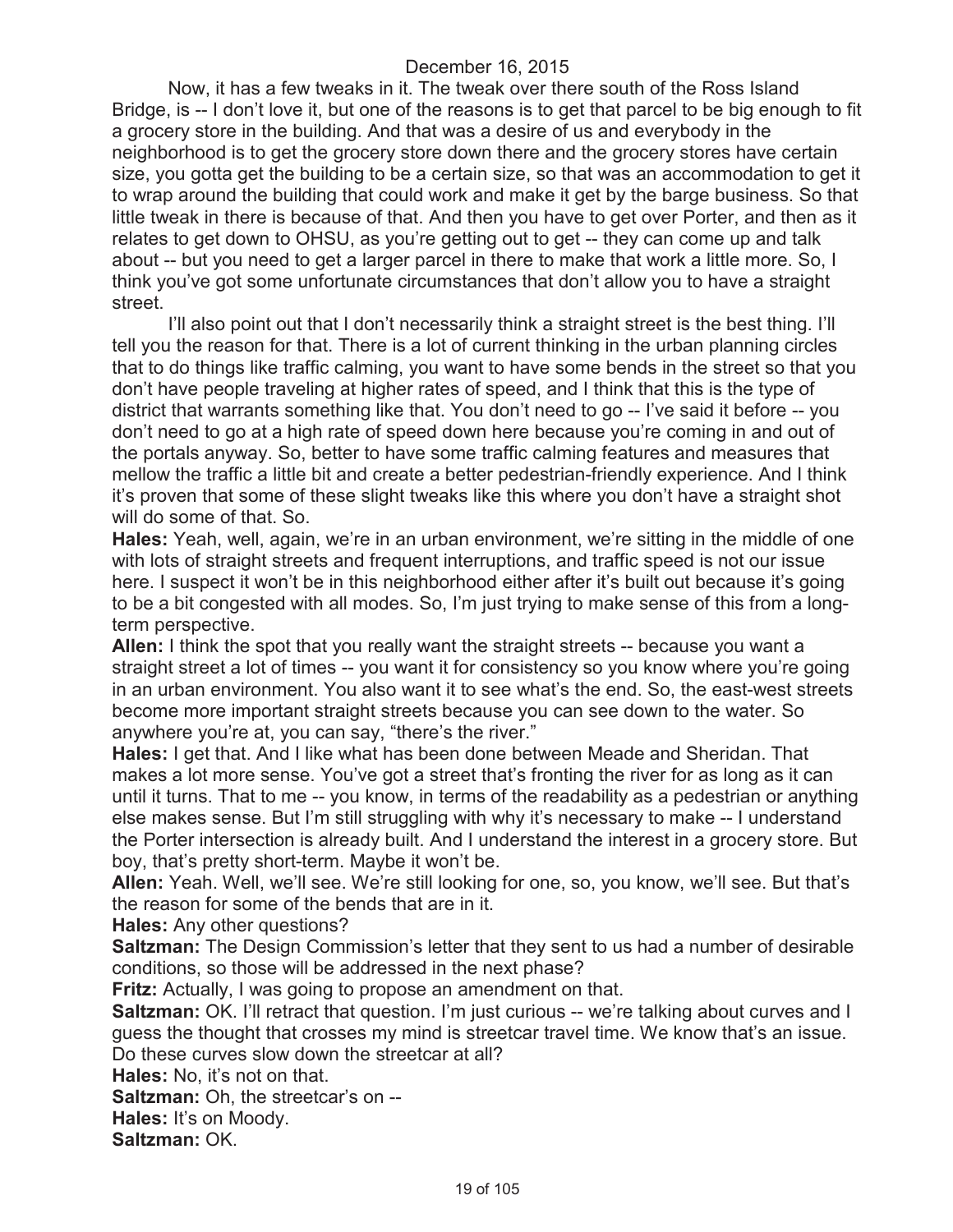**Browning:** And our proposal to turn the streetcar would put it very close to where it currently turns. Although, I emphasize that's not a definite, it's just a thought at this point. **Hales:** So when Moody becomes one way, what happens to streetcar? You say streetcar's going to remain there?

**Browning:** Right. Yes. It will remain as a two-way operating streetcar on a one-way Moody.

**Hales:** So it will be curved off or something?

**Browning:** Yeah, there will be a dedicated lane for the wrong-way streetcar is my understanding.

**Hales:** It would probably move faster because of that that. No conflicts with traffic. **Browning:** We hope not.

**Fritz:** We still have to do the amendment, right?

**Hales:** Right. Thank you. Anything else, Rick, that you wanna -- Brian, sorry, go ahead. **Brian Newman:** Well, you tell me when the right time is for testimony, but I came prepared to speak on the proposal.

**Novick:** I think it would be helpful if you did that. Also, Mayor, I asked PBOT if it would be possible to push this issue back while we answer further questions, and Mr. Layden has said that without too much angst, we could maybe push it back two or three weeks, and I just wonder if possibly --

**Hales:** I would appreciate that.

**Novick:** Yeah.

**Hales:** Yeah, I'm still not persuaded this is the best solution, so I would like to feel confident in this given how long this decision will last in getting it right the first time. So, I appreciate that. And I'm sorry I didn't look at this more carefully before. I had a little bit to do with this street grid a while ago, but it's changed. So, let's let Mr. Newman testify and then take up the amendments.

**Newman:** OK, thanks. Mayor Hales and members of the commission, Brian Newman with Oregon Health and Science University. Thanks for your attention to this specific request, which we obviously support. I also want to thank the staff from Parks, from PBOT, from Portland Development Commission, Planning, and BDS, who have been working with us - in a locked room in some cases -- trying to get to the consensus and support an outcome that works for all the city, all the stakeholders, and of course, the property owners. Particularly, I want to thank -- we had two members of the Design Commission spend an entire afternoon with us in a workshop, and of course, the Design Commission supported the recommendation that's in front of you with those conditions -- and I'll get to those in a second.

Real quick, the first slide. The OHSU Schnitzer campus is supposed to be a new research and academic campus, and the vision was for an urban, connected, green and welcoming campus. We want this to be an extension of downtown Portland. We want it to be at least a 16-hour district so it doesn't feel like the hill does, frankly. It was in response to the condition on the hill where there's no sense of place that we wanted to correct and create on the Schnitzer campus. And we wanted active ground floor uses in a rich public realm -- and I'll get to the rich public realm in a couple of elements that OHSU is intending to complete and fund to achieve that. Next slide.

This shows you our master plan that's been revised with the Bond realignment. And real quick to your question, Mayor Hales. Originally, River Parkway went along the river. That was the original alignment of River Parkway. It shifted over time because when the light rail alignment was chosen -- which came later -- that intersection where River Parkway crossed Porter to meet the grade -- because at that point, the bridge is climbing to get over the river -- it pushed that at-grade intersection west. It actually split one of our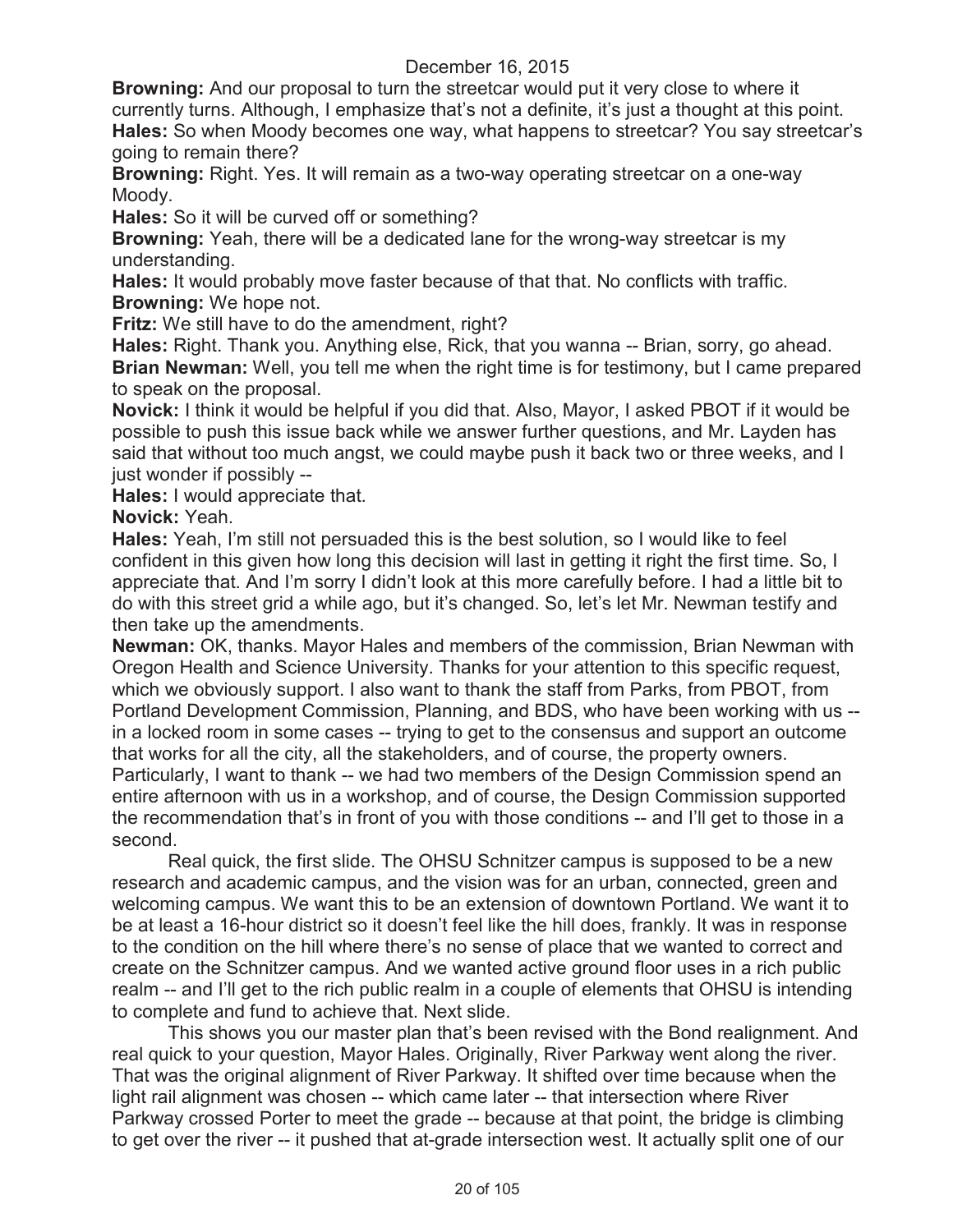development parcels into two triangles. And so, it left a few parcels on the east side of Bond, but it -- what we're essentially going to is back to the original River Parkway proposal, where at least on our campus, where the design area is, it's right along the greenway.

There's two major design features to our campus master plan. One is the promenade, which is essentially a public street with no vehicles. It's bicycles, pedestrians, it's a rich public realm, as I mentioned earlier. We built phase one of it with the collaborative life sciences building, and we'll continue it with our future buildings, including the Knight cancer building, which divides the campus into smaller blocks, getting to your point. It's hard to see on the street plan, but you can see it on the master plan.

The second element is the OHSU commons, and that is essentially the heart of the campus. There's two features of that. One is that it's really the heart of the campus, it's the gathering space, but we put canted it towards the greenway very consciously. When you go down to South Waterfront now, if you are from out of town and just plopped into Caruthers Park, you wouldn't even know that there is a river two or three blocks to the east. We canted our commons, which is a green space, east-west, so it's unmistakable. It connects the campus to the greenway, to the river, with those great views of the bridge, and hopefully great views back from the bridge towards our buildings as well. It's really to create that axial relationship with the greenway and open it up the greenway to the campus. Now, the final slide is really --

**Hales:** Before you switch slides --

#### **Newman:** Sure.

**Hales:** In the time that we'll have for a couple of weeks, I would like to look at how this design scheme is rectified with this street plan, because I like yours better. So, I would like to see how they match up and why the wiggliness of both River Parkway and Bond Avenue makes any sense. Because your urban design scheme makes more sense than what I'm seeing in front of me in the ordinance.

**Newman:** And they are intended to be straight and not have wiggles to them, so maybe it's just part of the way that they were -- they are rendered or represented. **Hales:** It may just be a drawing problem.

**Newman:** Finally, I want to show you the sections that are really before and after. I mentioned that the alignment of Bond, after it was changed with the Tilikum Crossing, kind of pushed it further west, we ended up with the two development parcels north of Meade Street that are 80 feet deep, and you could build 125 feet or more high. They're strange in the sense that really, if they are developed out, they would create a wall between Bond Street and the greenway and probably out of character in my mind based on just the size of the parcels.

We also realized that they were -- they were not really developable, or at least easily developable. There's no curb cuts allowed on Bond, so you couldn't park them, you can't serve them with logistics or supplies, so they create these parcels that if they're left - they will be developed someday, but hard to do so. This made sense from an urban design perspective to open up the greenway but of course respect it the greenway, and the new alignment stays out of the greenway and lowers the grade as you get closer the river. So, hopefully it'll be cheaper to execute from the perspective of PBOT, but it also trades that development footprint, if you will, onto the west side of Bond where it's easier for us to deliver -- and works, honestly, better from our campus development perspective based on the kind of program that we have.

That's the reason that we were supportive of it and spent a lot of time obviously with staff and the Design Commission working through the details. We had another series of presentations of kind of design themes that we shared with the Design Commission. We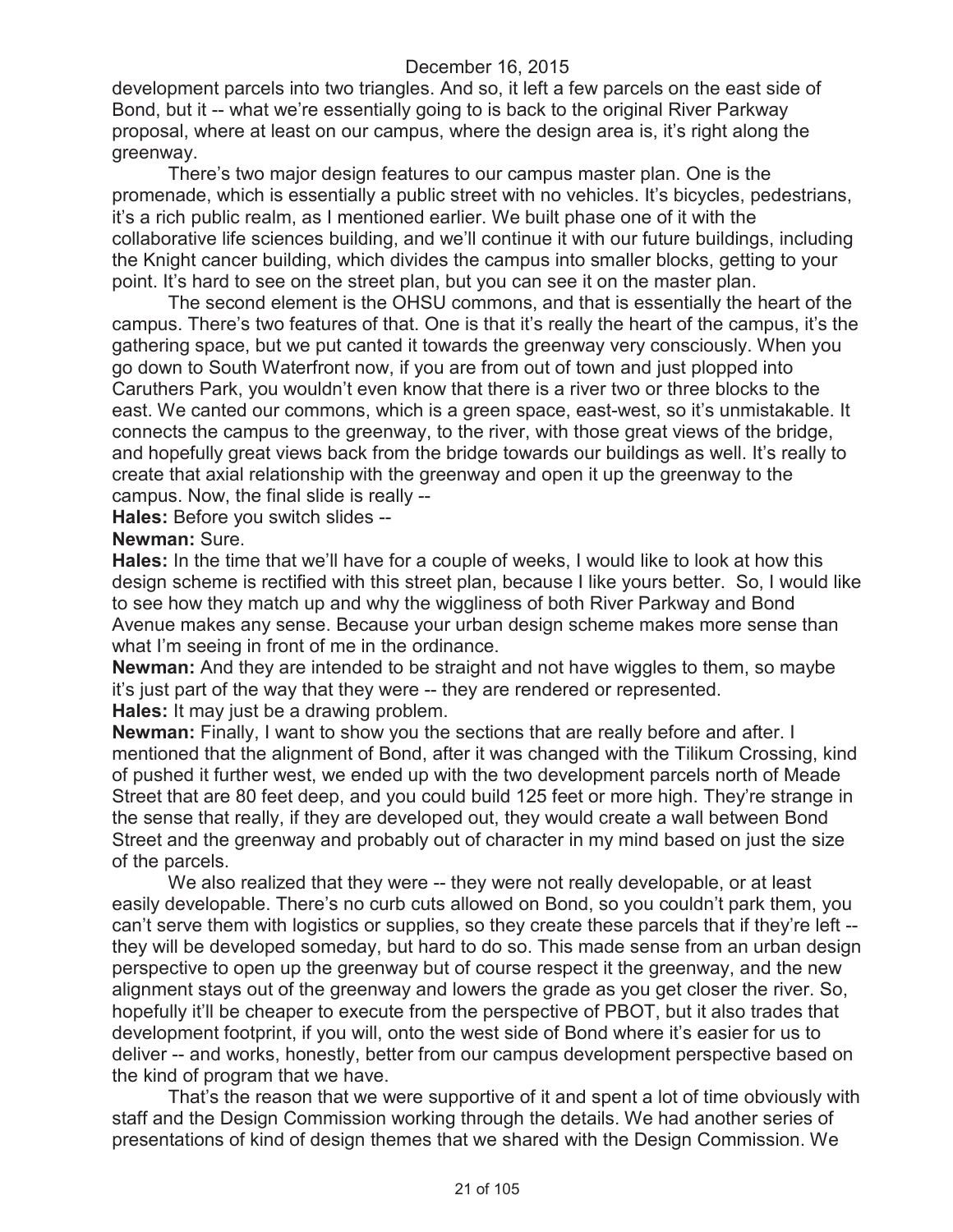have those, if you would like to see those, but happy to take questions on how we arrived here and why OHSU supports this.

**Fritz:** I am concerned about what you mentioned, the building height towering over the greenway. And by the moving Bond right smack dab -- as close to the greenway as you can, that's going to also move the building to the west. And my understanding is that building can have 250 feet with FAR bonuses.

**Newman:** That's correct. 125 feet -- as I understand -- base height, but with bonuses, 250. **Fritz:** Yeah, so that's of concern to me to have 250 feet just across the street from the edge of the greenway. Is there a way that we can get a commitment for that building to step down at all?

**Newman:** Well, two points, Commissioner. One is by aligning Bond -- I think you made this point -- it makes sure that any development is further from the greenway by the width of that roadway. Because there is a parcel on the east side of Bond under the current plan which could be 125 to 250 feet high, only 80 feet wide -- so it'd be a little weird, honestly, from a building perspective -- but it moves any of that impact, if you will, from the built environment further west.

But second, from our perspective, when it comes to height, there's two limiting factors that impact us much more so than the height limit that's allowed under code. One is the project budget, frankly, but the second is, because of our uses -- and this is the case with every building that we've built in the South Waterfront to-date -- we don't exceed the height that's allowed in the code because we hit the FAR much sooner, the FAR limit of nine to one, even with bonuses, which is the kind of the limit, because we have larger floor plates than residential. Residential, because of the small floor plates, can go much higher, but because of research, clinical uses, academic uses, our buildings tend to be smaller. And the Knight cancer research center is a good example -- that's only seven stories tall. So, I don't believe -- and everything we've rendered shows our buildings stepping down to the river along the lines that you just described. So, I think we're aligned as far as vision, but I don't think that it's really a function of the height limit but it's more the fact that our uses tend to have the larger footprints and the FAR is more of an issue before we even get that high.

**Fritz:** Thank you, that's helpful. So is it the Knight cancer institute that's going to be right on Bond?

**Newman:** Can we go back to that 3D -- right there. I can't see it myself.

**Fritz:** The one with the pink?

**Newman:** No, that's not -- so, the Knight cancer research building -- if you can highlight that. Right there, yeah. It's there, that's seven stories.

**Fritz:** How big is the one that's got the arrows?

**Newman:** We don't know. To your point, that's so far in the future as far as phases. We haven't programmed it or designed it. But we render it because -- let me back up. Most of our intensive uses are on Moody Avenue, where the height limit is higher than closer to the river because there are larger footprints, if you will. The softer uses, which are more campus amenities, are closer to that commons, if you will. For example, that triangular parcel that's just east of the collaborative life sciences building -- we've envisioned a threestory, maybe four-story school of public health -- joint school with PSU. All of those buildings closer to Bond are closer in that range from three to five stories than the 12 or 14 stories that are closer to Moody. But you're right, your point is well-taken. It's not a function of code, it's because of the way we envisioned our master plan and laying it out on campus.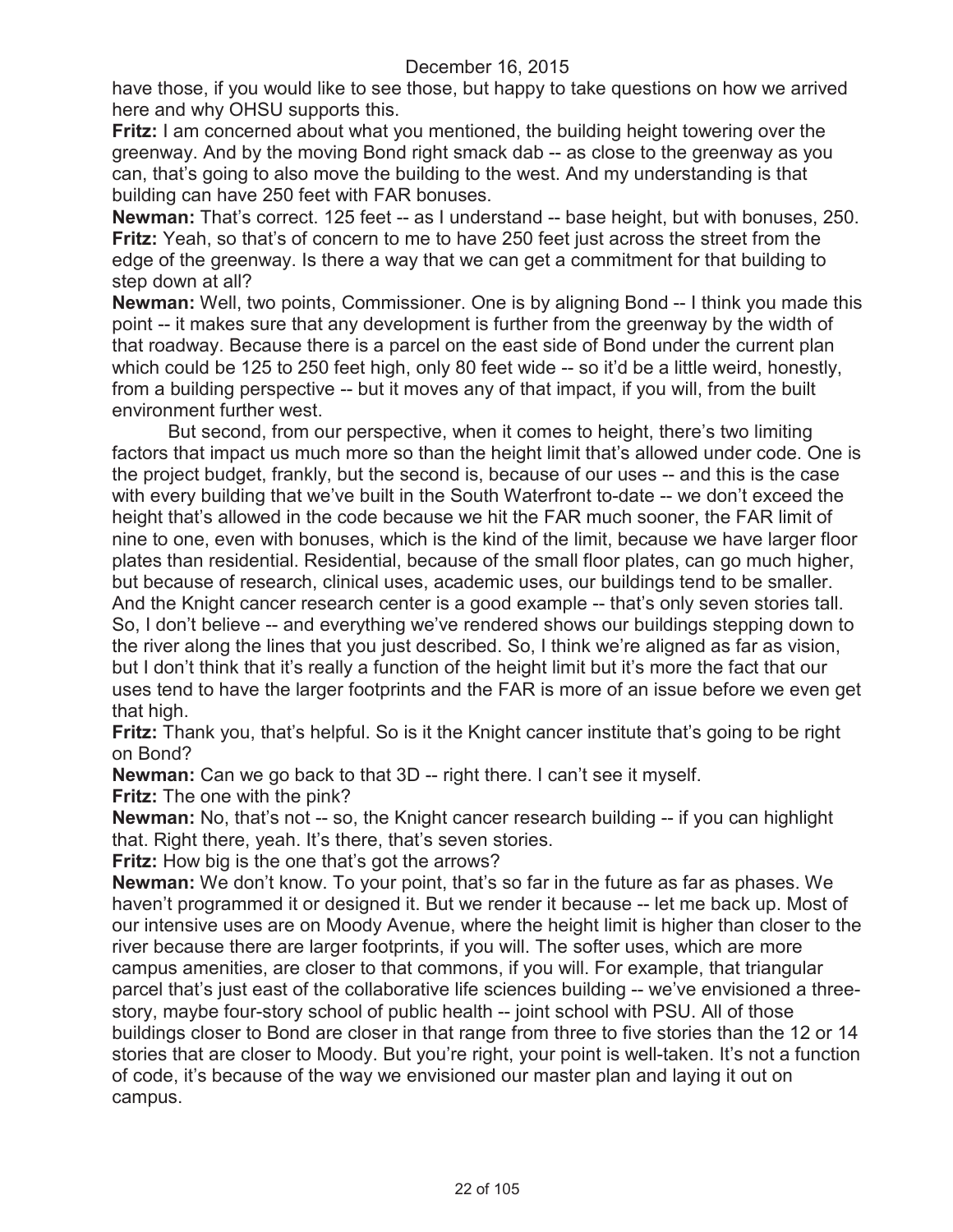**Fritz:** Thank you, that's helpful. So, you'd be willing to commit -- in that long rectangle that you don't know what's going in it, you'd be able to commit to a step-down from the ones that are on Moody?

**Newman:** Well, I think -- when you say commit, you mean like a development agreement, or?

Fritz: You're going to be going back and doing more design, so -- and there's comments from the Design Commission that I'm going to incorporate in a minute.

**Newman:** Sure.

**Fritz:** My understanding is it's supposed to be a collaborative process with a lot of different bureaus to discuss the development plan and the street alignments.

**Newman:** We certainly intend to step down towards the river along the lines that has been set in the vision of South Waterfront and code. Whether or not we'd trade away entitlement -- I can't answer that question, Commissioner. I'd have to review that with my colleagues at OHSU.

**Fritz:** OK. If you would do that while we're still discussing this, that would be great. **Newman:** OK.

**Hales:** Let me make sure I understand it -- the general intention of your master plan is to have those towers that I assume are the three rectangular -- there we go. So, you intend for those to be as tall or taller than the collaborative life sciences one, right?

**Newman:** On the west side of the promenade.

**Hales:** Correct.

**Newman:** Yes.

**Hales:** And to my eye, that's completely appropriate both because the collaborative life sciences center is there and the tallest structure in the neighborhood is the Marquam Bridge. So, you know, I have no reservations, Amanda, about them being vertical back there. I understand your concern about the greenway, but as far as the frontage on Moody where you're getting closer to the Marquam Bridge itself -- frankly, I'd love to have something taller and more compelling to look at than the Marquam Bridge in that neck of the woods.

**Fritz:** Yeah. I'm concerned about the ones on Bond. If it develops like this, that would address my concerns.

**Newman:** That's certainly our vision, Commissioner. And we've rendered it every single way, and it's not sleight of hand, it's not because we don't plan to sell something that we don't intend to execute. It's because we actually agree with you -- stepping down towards the river and having more intense development between the Moody and promenade makes sense from our perspective as well.

**Fritz:** Thank you.

**Novick:** Mr. Newman, the Design Commission letter mentioned an additional 10 feet of the Bond alignment that could be available if the City would need it. In the absence of a more detailed design, memorializing that offer of the additional 10 feet would be helpful in order to accommodate the needs of the street and greenway. Is OHSU still comfortable making that offer should the City need it?

**Newman:** We are. We've already agreed to a street with a right-of-way for Bond that goes from 70 to 73 feet at the request of PBOT. So, we've supported that, which is different from the original street plan. And then the flexibility that was kind of described as part of this process as it unfolds, 10 feet -- we're fine with that as well. There's nothing magical or nothing secret that we're trying to accomplish here. And as part of the process of designing Bond and the greenway -- especially if those schedules come together as described by Rich -- if they need that flexibility, we're happy to provide that and support that.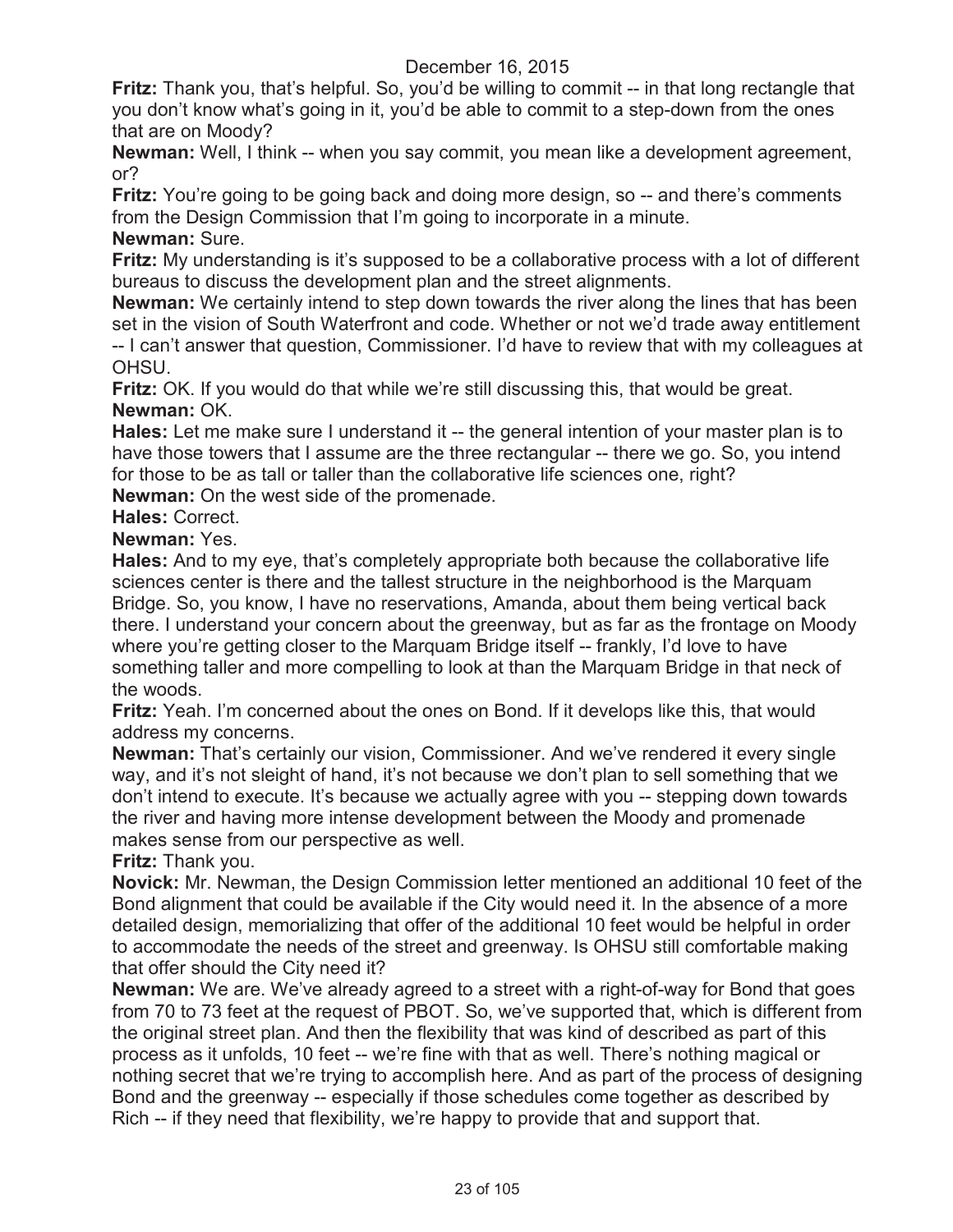**Fritz:** So, you also wouldn't mind committing to the area of land that you own east of Bond remaining vacant?

**Newman:** If it's realigned and we're talking 10 to 15 feet, absolutely. One of the things we talked about with the Design Commission is making sure that that's designed so well that there's public gathering areas, there's maybe kiosks for the seasonal activity, there's all kinds of things that accomplish the greenway vision. And we'd be supportive of that. **Fritz:** Thank you.

**Hales:** So, I haven't had a chance to walk to David Wark or the other members of the Design Commission, but I've seen their letter. Maybe tell us in your words, how do you think this special design area tool is going to work in practice as you start working on this specific projects in there? How's that going to be different from design review otherwise? **Newman:** I'll give you one example and then Rick probably has some thoughts, as well. We had a great conversation with the commission. It was a difficult conversation because frankly, they -- like you -- were asked to kind of weigh in on the alignment in the absence of details on how Bond was be designed to the greenway. But one of the things we described to them was, for example, where the commons comes down to Bond, having a raised section of the street, so actually the priority visually to users instead of going north-south along Bond is really that pedestrians crossing the street has priority. So, it's a special area between Meade and Arthur that signals that the commons essentially continues across the street to the greenway. And then we have identified opportunities that are consistent with code but may go beyond the code of activating our ground floors right at the adjacent corners as well.

**Hales:** How would that -- how does that get played out between you and the Design Commission?

**Newman:** They put us on notice that they're going to hold us to a very high standard when we come in with our buildings along that special area for activation of the ground floor, for furnishings zone, if you will, and just the quality and the design of those buildings. And so they were very clear, and I don't think we would shy away from that. We expect that and welcome it.

Hales: OK. So, I think it's important for us to get this discussion into the record because everything OHSU has built so far has been excellent. The projects that you've just taken through the Design Commission are excellent. But back to my earlier diatribe about the street grid -- I mean, essentially what we're doing with this street plan overall -- wiggles notwithstanding -- is saying it's OK to have a campus here in the middle of the city. You know, we would normally say, "build out a 200-foot grid or thereabouts," but we are acknowledging this area is going to be a university campus. And so I think that's appropriate that we allow much larger block sizes in what will be a campus-style development. But it has to be an urban campus style development. **Newman:** Absolutely.

**Hales:** And so I would hope and expect is that the Design Commission and you will collaborate on a very high level of performance in terms of how those buildings meet the public realm. Because they're going to be really big. And just like the collaborative life sciences centers, which is a good-sized building, some of these will be even larger, potentially. So, that's really important that we get that right, because we rely on the design standards, our design guidelines, and the 200-foot grid to both get it right and limit the damage when somebody doesn't do a particularly good job of getting it right because it's only 200 feet long. So, this is a big deal. That block has to be, what, 500 feet long? That one rectangular block there.

**Newman:** That's east-west, it's between 280 and 300. I can't remember the exact. **Hales:** On Arthur? I'm talking about the really long blocks.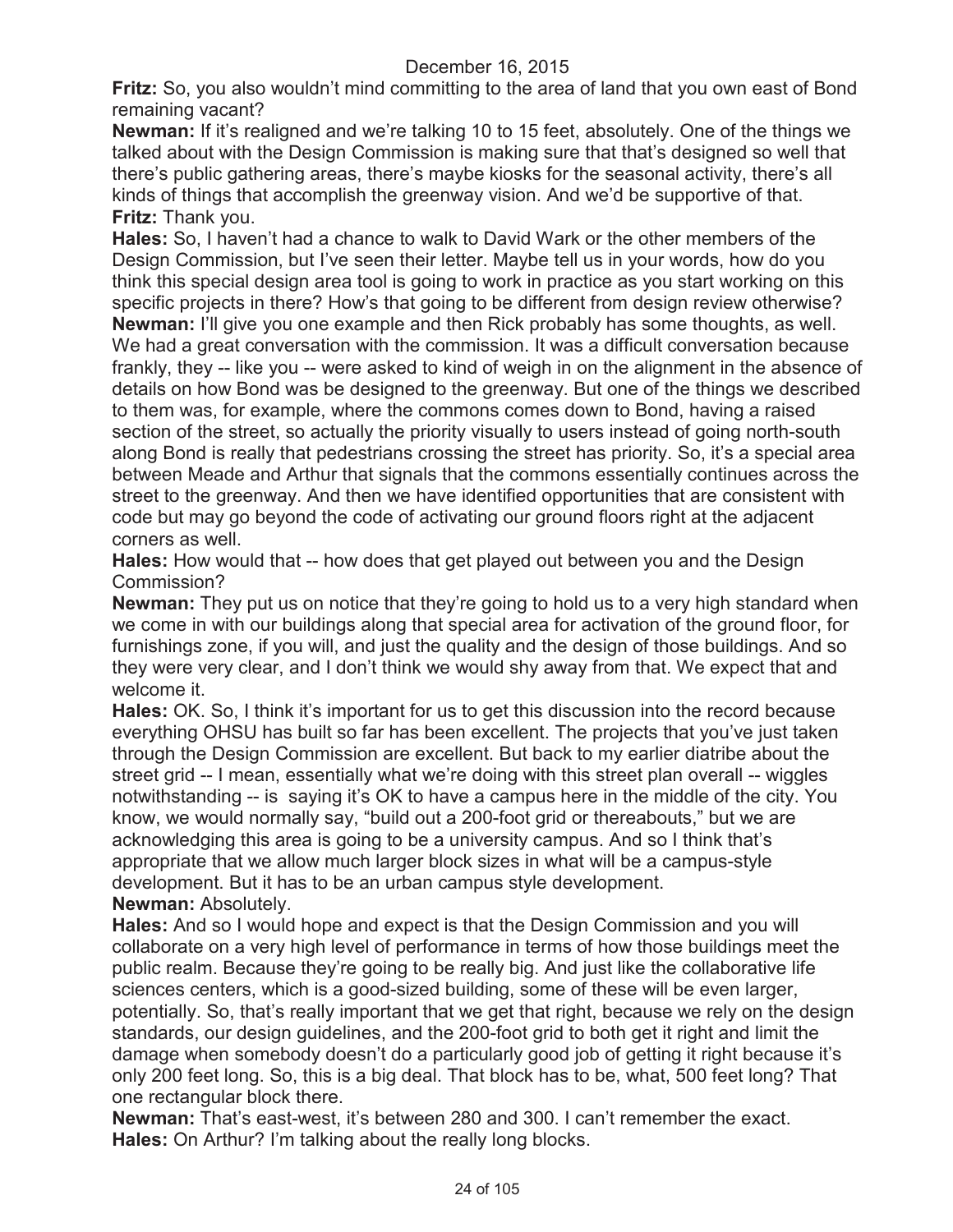**Newman:** Oh, you're talking about without the promenade included? **Hales:** Yeah.

**Newman:** Oh, you're right.

**Hales:** OK. The promenade will interrupt the buildings. So, it will still be a grid there. **Newman:** Created by the promenade. That's right.

**Hales:** Thank you.

**Novick:** Mayor and colleagues, I have a suggestion. Commissioner Fritz has an amendment, I have an amendment. Given that we've got a packed agenda today and I think that we've agreed to take a further look at this over the next couple of weeks, I would suggest that we stop now, and we can reschedule another discussion in a couple of weeks.

**Hales:** OK. Anyone else that needs -- would like to get testimony on the record today? Otherwise, we can do that. OK, that sounds fine to me. Thank you very much, appreciate it. Appreciate your presentation and the Council discussion and your patience with mine. So, we'll continue this until early January. You want to wait and set a date later?

**Novick:** It would be nice if one's available.

**Moore-Love:** It would be 11:00 on January 6th. It's pretty full in the morning.

**Fritz:** Is there already a time certain that morning?

**Moore-Love:** There's three already that morning.

**Fritz:** I thought we were limiting to 90 minutes.

**Moore-Love:** The 13th is a better date. We would have 10:30.

**Hales:** Is that alright? The 13th of January? Is that alright? OK. Let's do that then. **Novick:** Thank you.

**Hales:** OK, so it's continued to the 13th. Thank you very much. Look forward to scheduling a meeting with my office in the meantime. Alright, then. Let us move on. And we have amendments on that item for later, so we'll have a chance to take those up then. Let's move on please to item 1302.

## **Item 1302.**

**Hales:** Good morning, Jon.

**Jon Uto, Bureau of Human Resources:** Good morning. Jon Uto, Human Resources. This ordinance is just to provide two technical adjustments to the phase one compliance agreement related to the recreation arbitration. One is related to pay, allowing HR and Parks to pay for preschool teachers above entry rate, and the other is related to implementation or withholding implementation of civil service recruitments until more stable funding sources are identified.

**Hales:** OK. Questions? Thank you.

**Fish:** The most succinct presentation of all time, Mayor.

**Hales:** A new record for clarity and simplicity. Thank you, Jon. Good work on this. Anyone else want to speak on this item? Let's take a vote, please, it's an emergency ordinance. **Item 1302 Roll.**

**Novick:** Thank you. Aye.

**Fritz:** This does represent the City's continued willingness to work with Laborers 483, who are also continuing to work with us. It resolves an issue from phase one that there were four preschool teachers who had a reduction in the hourly rate -- even though their compensation increased -- when they became members of the bargaining unit. We are not committing that this may happen again, but in this particular case, it was an unintended consequence, and we wanted to make it right for those four employees. Aye.

**Fish:** I'm pleased to support this. And Commissioner Fritz, during your services as Commissioner-in-Charge of the Parks Bureau, you've brought a particular zeal to raising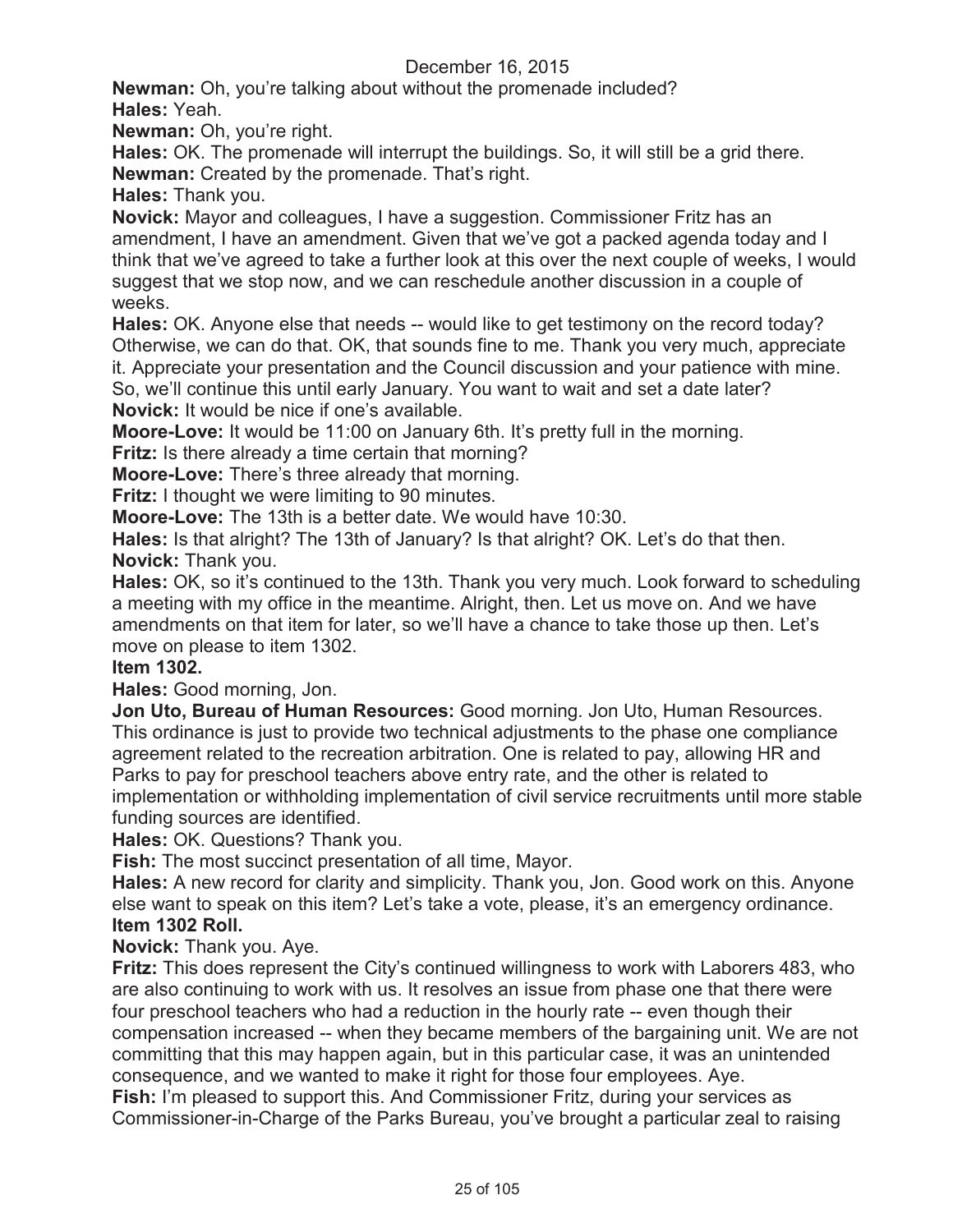the working conditions and standards of the people who report to you, and I applaud you for your work. Aye.

**Saltzman:** Aye.

**Hales:** This is good progress and a constructive partnership, so thank you all very much. Aye. OK, let's move to -- do you want to take up the items pulled?

**Saltzman:** Can we do those after the regular agenda?

**Hales:** We sure can. That's fine. Let's move to 1320 then.

**Moore-Love:** Direct the City Budget Office to create an ongoing general fund transfer to the Housing Investment Fund starting July 1, 2016.

**Hales:** Oh, that's 1321.

**Saltzman:** Yeah, that's --

**Fritz:** A rare -- I don't think I've ever heard you read the wrong thing before in the nearly seven years --

**Hales:** [laughs] That's right.

**Fish:** Even Steph Curry misses an occasional free throw.

**Moore-Love:** Sorry about that.

## **Item 1320.**

**Hales:** Commissioner Saltzman, Commissioner Fritz.

**Saltzman:** Did you want to make some opening remarks?

**Fritz:** Sure, thank you, Commissioner Saltzman. I really appreciate that, since I initiated it. I'm very pleased to see this initiative coming to fruition under your leadership of the Bureau of Development Services.

The business continuity plan began during the budget process earlier this year, when the Bureau of Development Services was part of my portfolio. The plan came out of a need for a clearer direction and guidelines for the bureau during times of financial downturn, allowing BDS to respond quickly and flexibly with necessary expenditure reductions.

The Bureau of Development Services' financial staff developed the plan in collaboration with the leadership team, the Development Review Advisory Committee, the budget advisory committee, the finance committee, and the labor and management committee. We know how to do process. And it was a very -- I attended several if the first meetings. It was frankly really hard for employees and management and for myself to remember the hard times of the recession and the drastic cuts that were necessary because we didn't have a business continuity plan in place before. And so, because the business is now booming, it's a really good time to have this plan so that future Commissioners-in-Charge of the Bureau of Development Services are clear with the Council's direction on this is how you know when something is coming and this is what you need to do to avert the absolute cliff that happened in 2008. So, very much appreciate all of the staff in the Development Services, and thank you, Commissioner Saltzman, for your partnership in this.

**Saltzman:** Thank you, Commissioner Fritz, for your leadership on this. Without further ado, I'll turn it over to Director Paul Scarlett and our BDS manager, Elshad Hajiyev to walk us through this plan.

**Paul Scarlett, Director, Bureau of Development Services:** Thank you. Good morning, Mayor and Commissioners. I appreciate the introduction, Commissioner Fritz. You stole a lot of my talking points. But I would say I echo them because truly this is a report that's intended to provide the bureau with guidance for when there are major downturns in the economy. I do want to share with those listening and watching that we don't have any immediate such plans. The economy is strong. We're operating at cost recovery -- in fact, exceeding cost recovery in a lot of programs. Our reserves are strong. The economy and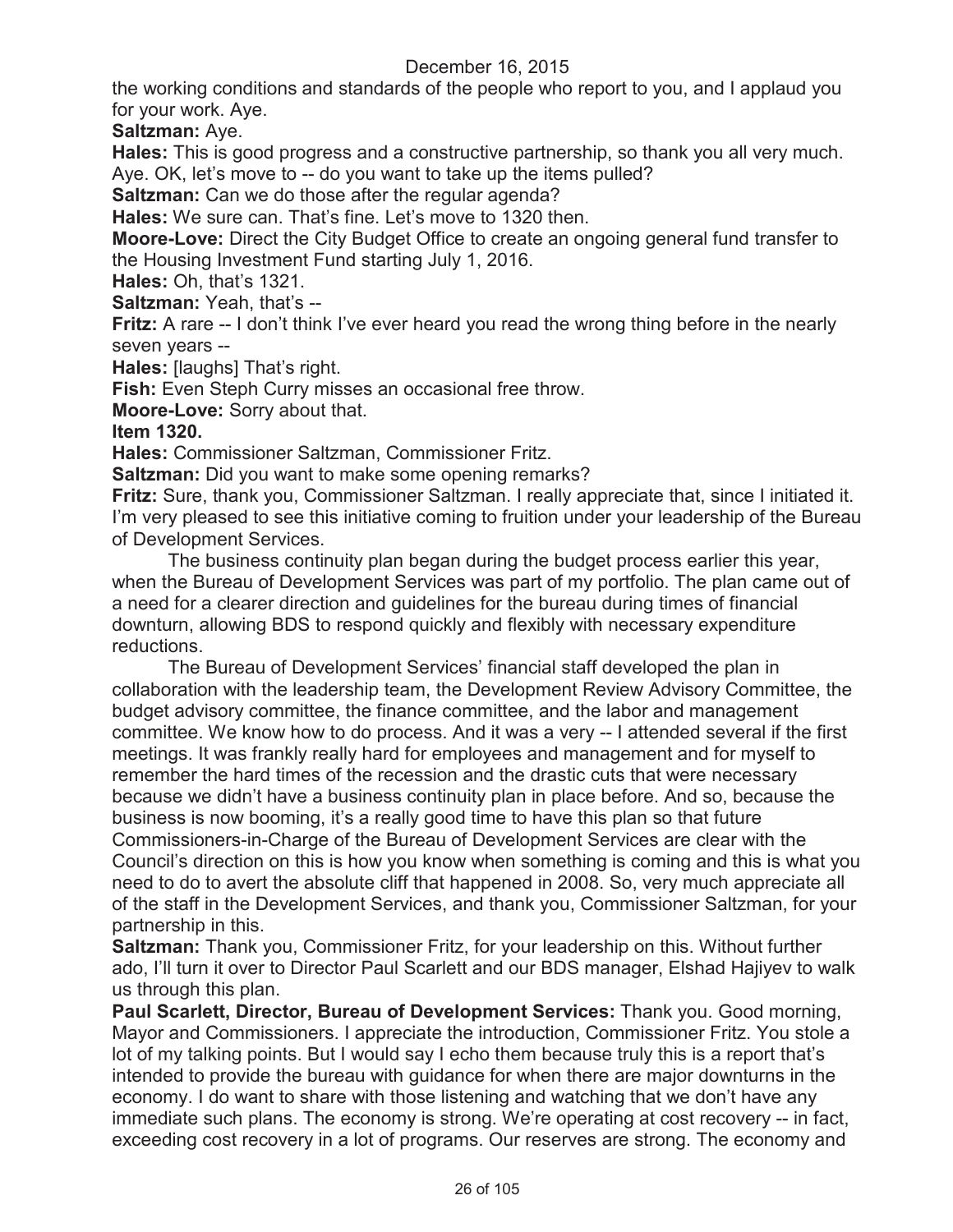the work load, staffing level -- we're really heading in the right and strong direction. So, I wanted to share that to provide some context.

However, the past experience that Commissioner Fritz alluded to did provide some experiences, better or not, that has helped us to shape this report to provide guidance and predictability for what actions will be taken, how, and when. The report provides the Commissioner-in-Charge and the bureau director the authority to activate the plan in triggers such as not recovering costs, or there's been downturn slowdown in workload of activities for over several months. Those are good triggers for us to review and monitor closely. We certainly won't be reacting in ways that aren't feasible or practical, however, we do have solid data from economic matrixes and so forth that we will monitor closely and bring to the attention of the Commissioner-in-Charge. The workforce -- and partly because we have mandates that are state-funded -- well, they're state regulated in terms of the timelines both on the land use review side and building code side -- we are required to comply and meet those timelines even when we're not operating at a cost recovery. So, there's some priorities that sometimes has to be set along with adjusting staffing levels, like which ones do we do, which ones don't we do. So, the report really goes into detail and spells out a lot of is the necessary information.

I do want to thank Elshad and the finance team who's helped to develop this. As Commissioner Fritz said, this was a very collaborative process, to include -- because the industry also wants to know, what are you going to do if there's a downturn? Employees want to know, what are we going to do? What are the criteria? And so this really has, I believe -- we have developed it, and it's also aimed at -- it's also developed as an evolving report. So from time to time, we will submit the report, we'll provide updates, we'll evaluate it, we'll make changes as necessary. But I do want to thank the staff who has worked on it, and I'll turn it over to Elshad to go through some of the more specific details of the plan. Thank you.

**Elshad Hajiyev, Bureau of Development Services:** Thank you. Good morning, Commissioners, Mayor. Elshad Hajiyev, finance manager for the Bureau of Development Services.

Before I delve into the plan, I just want to remind you that the bureau is supported mostly by the fees -- permit fees, license fees. 96% of the funding is coming from those, only 4% is coming from the general fund. So, there is a huge need for our bureau to be self-supporting because there is no reliance on the general fund. On the other hand, we have construction industry that is extremely cyclical in nature, so it goes through the ebbs and flows and we have to be prepared to weather all those ups and downs.

The plan itself is developed over nine to 12 months -- and again, as Commissioner Fritz mentioned, it includes input from our major stakeholders and also from our employees. It's divided into basically three parts. The first is the leading indicators. We selected eight from them. Those are indicators that some of our divisions are reporting on a regular basis. Those include pre-application conferences, our early assistance appointments, valuation of our received building permit applications, even measures like traffic at our Development Services Center. We count the number of people that come in every day. So, those eight are designed to basically help us to identify early signs in when the trends are changing. So, there are eight of them, and they are reporting them on a monthly basis.

The plan triggers is the next set of indicators. Those are five. And if any four out of those five are triggered or activated, that's when the plan itself and the measures outlined in the plan will be activated. And Director Scarlett and the Commissioner-in-Charge have the authority to activate that plan. The measures the plan triggers includes, for example, if the cumulative cost recovery is below 100%, or if our reserves dip below our minimum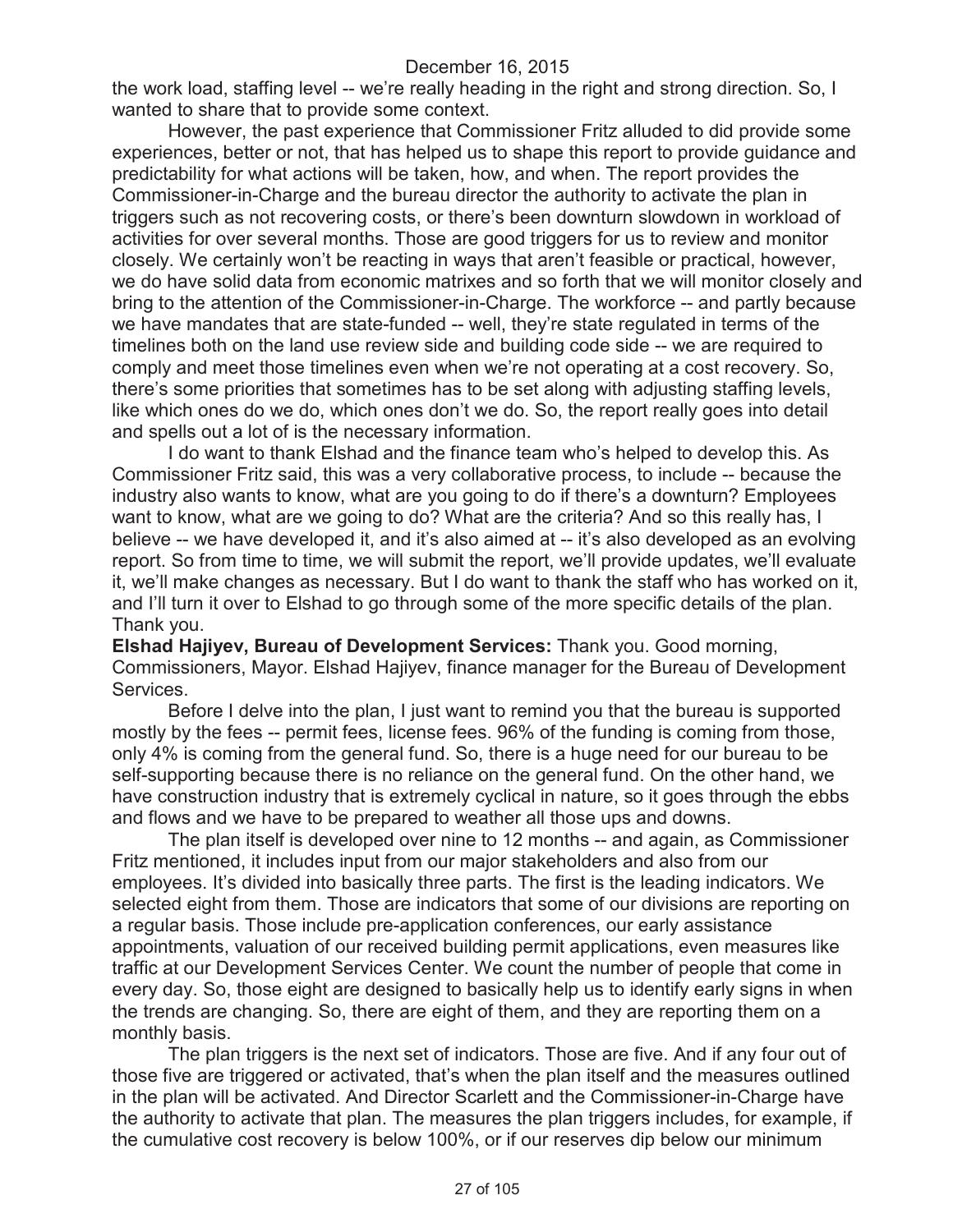levels, or if the number of applications that are coming to us over the six-month period has been consecutively dropping, or the valuation of our permits. If any four out of those five are activated or triggered, that's when the plan itself and the measures outlined in the plan will be triggered.

Unfortunately, we as a bureau -- or any economist -- do not know the exact timing and the severity and the duration of any economic downturn. We can make our best forecast, however, as far as the when and how long it will last and how severe it will be - it's very difficult to predict those things. So that's why this plan is very important and the measures outlined in this plan are very important to follow when any of those triggers are activated -- any four of them are activated. The measures range from basically first looking at our workloads, looking at our staffing levels, assessing our programs, assessing our workforce, and then make adjustments to it.

There are seven measures outlined, and those could be implemented in any combination or in any order, again, depending on the severity and the duration of the economic downturn. Again, we're talking about something that is big. We're not talking about our revenues are up by 5% and now we're going to go through those measures and implement them. We're talking about something really big happening.

We also will -- actually, we already started preparing the dashboard that is being sent to bureau management and to the Commissioner-in-Charge. It shows all of the triggers and all of the leading indicators. It also identifies the managers responsible for reporting on them. We color-coded it. It's actually pretty simple. If it's green, we're good. If it's red, we have to pay attention.

And again, as Paul mentioned, we will be evaluating this plan, and the measures outlined and the leading indicators on the annual basis and to make adjustments. For example, let's say the traffic at the DSC is the measure that we're using now, however, with the use of the technology, that may -- we will maybe be needing to tweak it a little bit for online traffic. So, we will be monitoring all of them on an annual basis and make adjustments. And this plan will be part of our budget submission. Every year, if necessary, we will make adjustments and submit it for your review during the budget process. **Scarlett:** I'll say that the Budget Office is pleased with the development of the plan, and it's indicated that it could be a model. I don't know for which bureau, but certainly we'll be utilizing it in our bureau as part of the budget process. Before I forget, we respectfully ask that the Council accepts this report.

**Hales:** Questions?

**Fritz:** I just have a clarifying question. When I was Commissioner-in-Charge of Development Services, you would give me a report every month on all of these kinds of indicators. And I know that Commissioner Saltzman is similarly data-driven in his work style. Supposing we had a different director or different Commissioner-in-Charge, what is the position within the bureau responsible for tracking all of this data and bringing any kind of changes to the director's attention who then brings it to the Commissioner's attention? **Hajiyev:** That will be me.

**Fritz:** It's the financial manager --

**Hajiyev:** Yes.

**Hales:** The finance manager who is responsible for doing that tracking and raising the red flag if necessary.

**Hajiyev:** Correct.

**Fritz:** Great, thank you.

**Hales:** Other questions? Thank you both. Thanks very much. Anyone else want to speak on this item?

**Moore-Love:** We had two people signed up.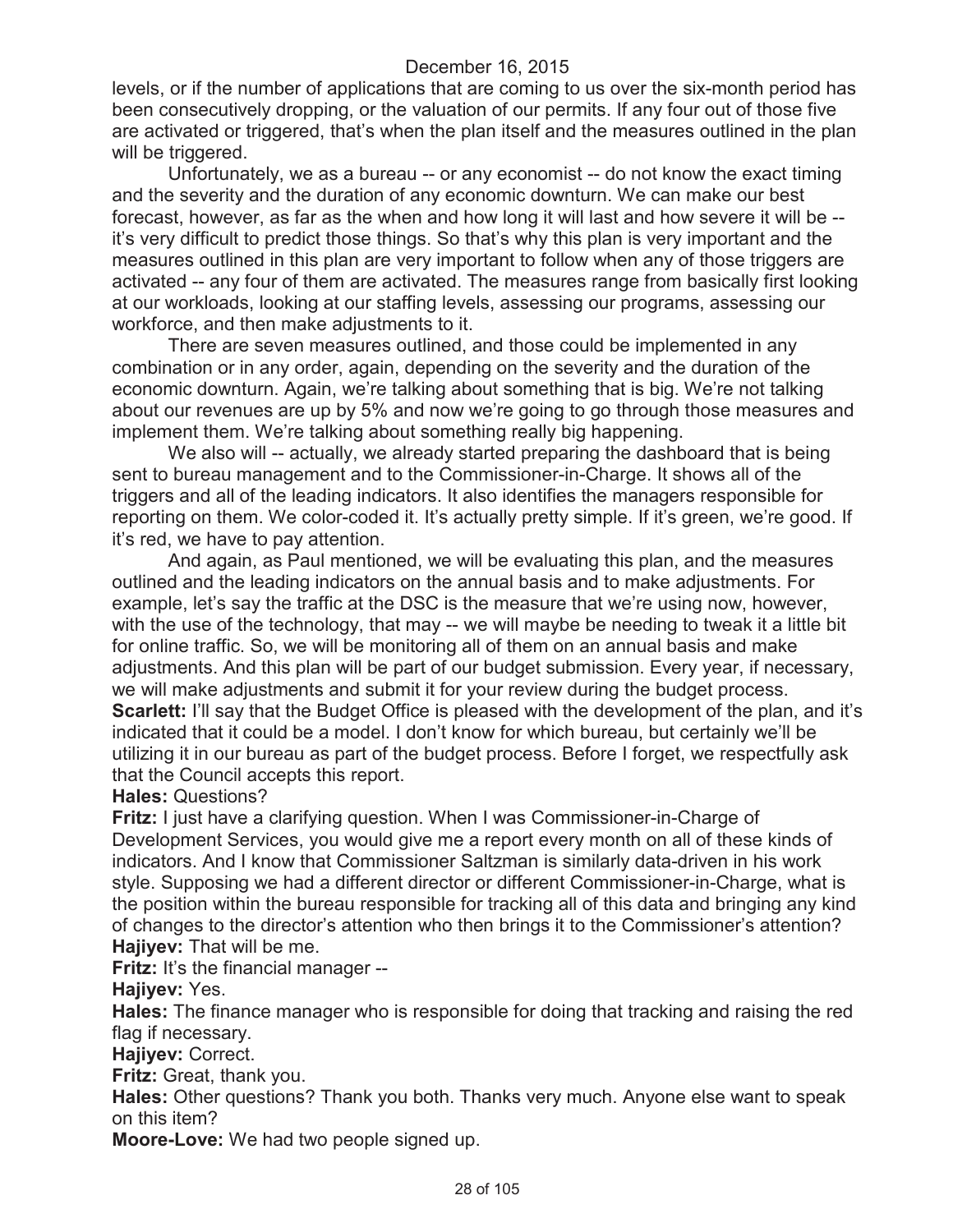**Hales:** OK, come on up.

**Veronica:** Good morning, everyone in the city of Portland. Welcome to Wednesday's City Council. And it's good to see you, Mayor Charles Hales, it's always good to see you because we like you. Good morning, Amanda, you always look so nice. Good morning, Commissioner Novick, you're doing quite well and you always look nice -- they're all handsome. Good morning, Dan -- Commissioner Dan Saltzman. You're looking well. Good. And good morning, Nick Fish. He always looks well. Anyway, it's good to see you.

I was supposed to be speaking to this issue, and I do support what they just said. I think that it's important to support the gentlemen who come to the City at their own expense and testify. Generally speaking, we do support issues in the city that are germane to all the people. And I like both of those guys. I think that that I would generally support everything that they said, except for one or two things. Let me look at that. It's 1320, isn't it? Oh, good. General plans. Good.

Along the life-span of this city, I'm happy to report that things are continuing. I just want to amend one little thing. My former professor said "never hesitate to add to the built environment systems and constructs for life in the future," so I generally support it. I just wanted to echo that. And you will notice that I'm clueless about what most of it goes, you know, in that plan, but I trust. Those of us who're out here trusting the lord, and hallelujah. Thank you.

### **Hales:** Good morning.

**Crystal Elinski:** Good morning, Mayor and Commissioners. My name is Crystal Elinski and I represent 10,000. Very privileged to be here, and terribly sorry that I was late this morning for communications. It's taking me a lot longer to get anywhere in the city the further I move out. When I first met you all, of course, I came here as a newly homeless person many years ago, and the news now is simply that I'm still trying to function within the subsidized housing market and dealing with apparently a condominium association that I didn't know about, and as well as the subsidized housing now want us all to pay 50% instead of 30% of our income. So, speaking to the agenda item, and many agenda items - speaking about the economy as if it's working is really funny to me. Whether or not it's a friend who's lived in the same house for 20 years, or somebody who just got on the Central City Concern, where you recommended me to this time, Commissioner Saltzman - everybody is suddenly paying 50% or more or they're getting 25% increase on their rent as soon as the landlords found out about the emergency planning for homelessness -- that there would be a 90-day requirement for a 5% increase. No one is getting a 5% increase on their rents. They're getting huge, unbelievable increases. So, I'm glad that we are working on a budget, on a budget clarity that will work for the future of the city. I hope that as a citizen, I can follow it more closely. I can't attend meetings like I used to. It's really hard as a citizen -- and most people tell me now that I live way out of the town and on the bus that they can't attend these meetings and these hearings, and they really want their voices heard. So, having a really clear business plan I think color coded or whatnot would be very helpful.

I would also like to point out with the last agenda item that the Parks and Recreation hiring the Rangers part-time was upsetting for them and for a lot of us trying to push through the 15 now -- which I always say is 50. I would like our City workers in any range to get paid as much as our Commissioners. And whether they are working through labor, 583, yeah, or whatnot, and getting their benefits. So, that's part of a really strong business plan, where we can get over any humps over any future economic crises. Thank you. **Hales:** Thank you both. Anyone else? **Fish:** I move the report. **Fritz:** Second.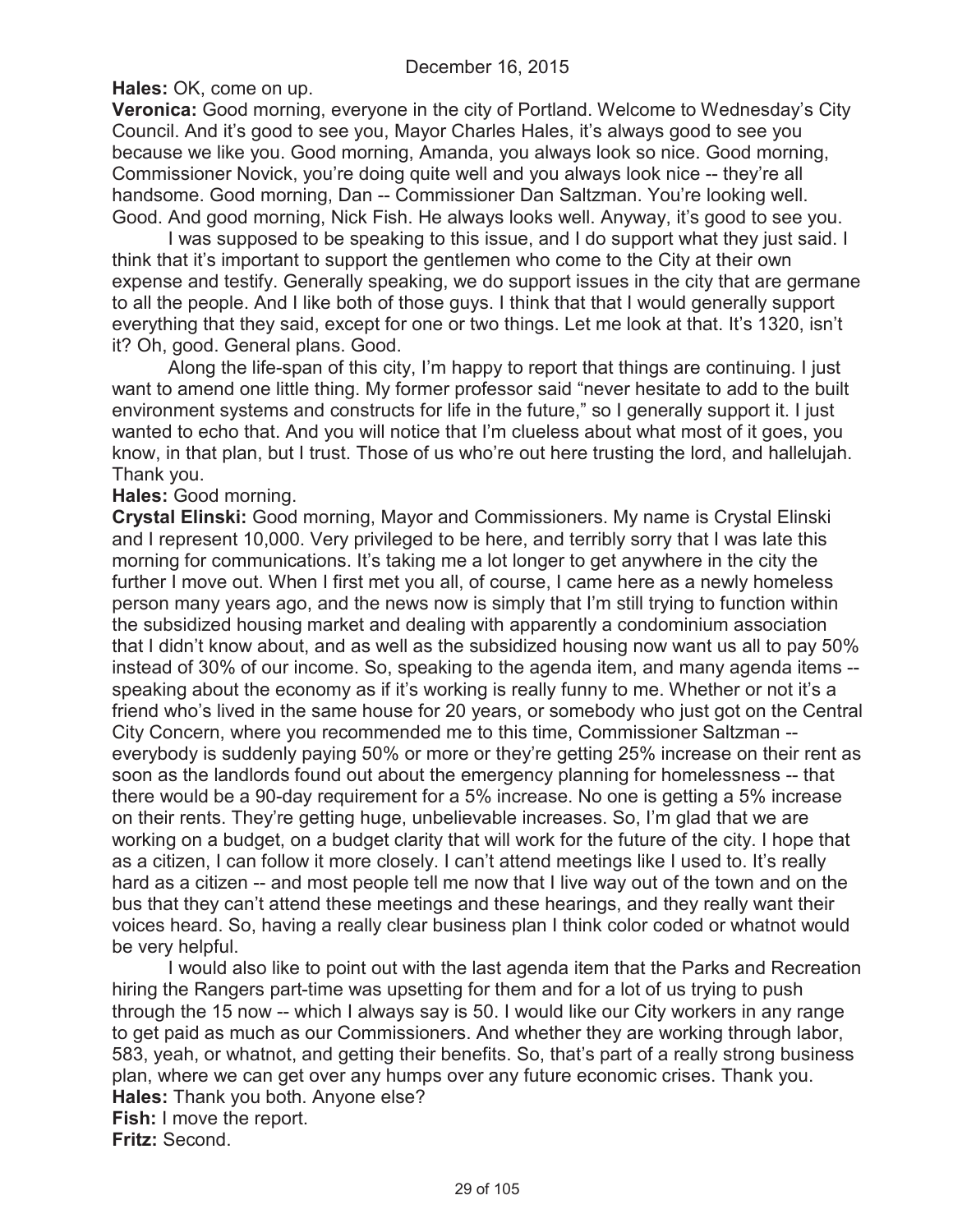**Hales:** Let's take a roll call vote.

## **Item 1320 Roll**

**Novick:** Thank you. Aye.

**Fritz:** I'm really proud of this, and I just am very blessed to have worked with the great folks in the Bureau of Development Services. I want to thank Director Paul Scarlett; finance manager Elshad Hajiyev; also Deborah Sievert-Morris, who's here; Dora Perry, who's the equity and policy manager; Rachel Whiteside, who's the co-chair of the labor management committee. Just a wonderful group of folks who have done a lot of really great work to set out a framework that will hopefully give early warning of future downturns, and then give direction to the Commissioner-in-Charge to take early action so that we don't have the precipitous drop that we saw in 2009. So, thank you very much for all of your good work. Thank you to the City Budget Office and the Chief Financial Officer for looking it over and giving it their thumbs up. And again, I appreciate your partnership very much, Commissioner Saltzman. Thank you for bringing it home. Aye.

# **Fish:** Aye.

**Saltzman:** Again, I want to thank Commissioner Fritz for her initiating this report and the staff at BDS and the leadership for bringing this report forward to us. And Elshad said, we are a potentially a very volatile bureau in terms of the funding sources -- 96% reliant on how well the construction, remodeling, development economy is doing. So, it's very important to have these indicators and to try to avoid some of the dire situations this bureau has confronted in the past. May not be able to avoid the dire funding scenarios, but at least we'll have some early warnings and the ability to try to respond to those warnings and make sure that we are as even-keeled as we possibly can be as a bureau. Thank you. Aye.

**Hales:** Good work. Aye.

## **Item 1320.**

**Hales:** Commissioner Saltzman.

**Saltzman:** Thank you, Mayor. I don't have to tell any of you up here that one of our most vexing and urgent problems in the city is not having enough affordable housing. By our own estimates, we lack 24,000 units of affordable housing to meet the needs of our current residents in our city.

We are working on many tracks to tackle this affordable housing crisis. We are accelerating our commitments to new affordable housing developments through our largest-ever funding release. We are revamping our bonus program to prioritize affordable housing development. We have taken the first steps to institute the development impact fee for affordable housing, and we continue to advocate aggressively for new tools like inclusionary housing.

Today, we are poised to take the first step to providing the first ongoing source of funds for our Housing Investment Fund through the dedication of our short-term rental revenues. There is no one silver bullet to our housing crisis, no one legislative tool or revenue source to solve our affordable housing crisis. We need a myriad of tools and sources of funds. Today, we add one important piece to the tapestry of resources that we require. I'd like to turn it over to my two co-sponsors, Mayor Hales and Commissioner Fish, before we bring up the panel.

**Hales:** Thank you. I'll just add these thoughts to that good introduction. This is an extraordinary situation and it requires extraordinary means. One of the reasons why I supported this change is that although in general, I don't like dedicating general fund revenues, this situation that we're facing in housing is so significant and it's going to last a while that it requires that we use different metrics to decide how we operate. To me, this is the right thing to do of the exception, if you will, that proves the rule. Commissioner Fish?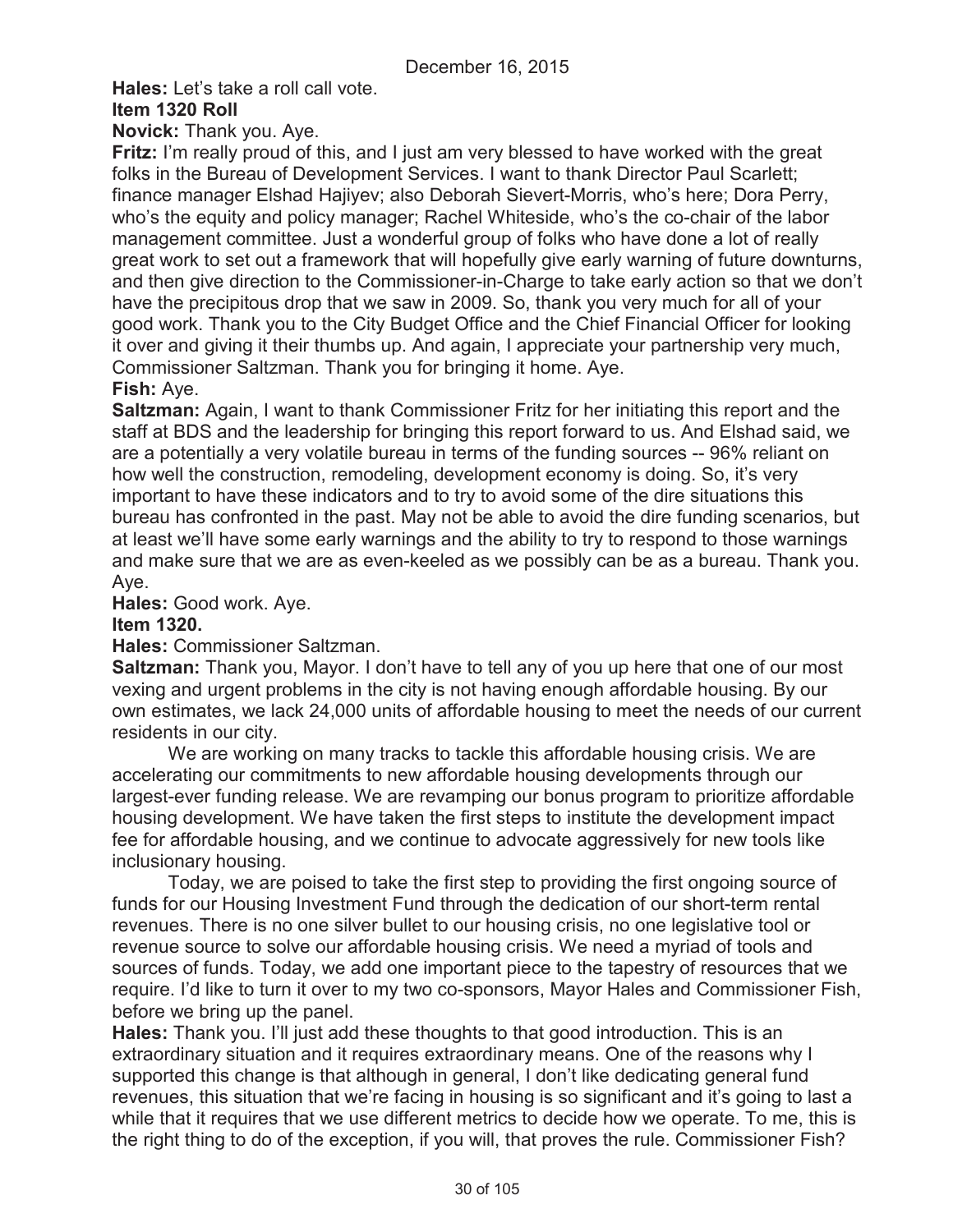**Fish:** Thank you, Mayor and Commissioner Saltzman. Dan, I'm very proud to co-sponsor this resolution. You made it very clear early in your tenure as Commissioner-in-Charge of the Housing Bureau that you wanted to build up a Housing Investment Fund so that it could become another important tool in our kit to give us flexibility in addressing this housing crisis.

In my view, there's a clear nexus between the legalization of short-term rentals, which has taken thousands of units of the market, disproportionately impacting low income renters, and therefore, I think once that nexus was established, it's entirely appropriate for us to take the revenue from short-term rentals and to put them into a fund which effectively mitigates the negative consequences of short-term rentals. The Housing Investment Fund is that source, and I'm also pleased that the Council has given you the broadest possible latitude to spend that money so that you can -- it's truly a flexible and innovative tool to address this crisis. So, proud that you've stuck to this. Second time I think is the charm, and I'm honored to join you in this effort.

**Saltzman:** Thank you.

**Hales:** Further comments before --

**Novick:** Actually, I have a question. And I see Andrew is in the room. What will the impact of this be on the next year's budget? We just got a revenue forecast saying that we will have no additional ongoing revenue.

**Hales:** Let's let Kurt make the presentation and --

**Fritz:** It will be -- it'll put us in the hole --

**Hales:** -- and let him answer that.

**Kurt Creager, Director, Portland Housing Bureau.** I believe there's also a panel. **Saltzman:** Yes. Do we have three chairs up there?

**Hales:** We do.

**Saltzman:** OK. Let's call up John Miller, Executive Director of Oregon Opportunity Network, Israel Bayer of Street Roots, and Jes Larson representing the Welcome Home Coalition.

**Hales:** A fourth chair --

**Saltzman:** Yeah, drag up a fourth chair.

**Creager:** While they get settled in, I'll get started with at least framing the issue. It's my great honor to be here. My name is Kurt Creager, Director of the Portland Housing Bureau, and this is something we have been working on for the last several months since I started August 10th.

First, I'd like to recognize the Housing Investment Fund is an important building block in our kit of tools to provide affordable housing in the city of Portland. The reason it's important, even though it's small, is that the money can be used anywhere in the city of Portland, whereas most of our revenue dedicated to certain specific urban renewal areas. So, this is jet fuel that can be used to underwrite projects, to help to make projects affordable, and as per the resolution, it's limited to projects that benefit households with incomes less than 60% of the median income.

As Commissioner Fish mentioned, the legal nexus, the connection between the source and the uses of funds is very compelling. In this instance, we know that market affordable units are being taken out of service in this community and put into play as shortterm rentals. We've been doing for the last several months web scraping of listings of Airbnb, and we've done some preliminary analysis. There will be more to come in the New Year. But it's important to note there's about 2500 active listings of short-term rentals just in the Airbnb platform in the city of Portland. Of course, there are other platforms available. Of those, 59% are for the entire home or apartment unit, and 84% of those have high availability, which means that they are available at minimum of 95 days per year. So, those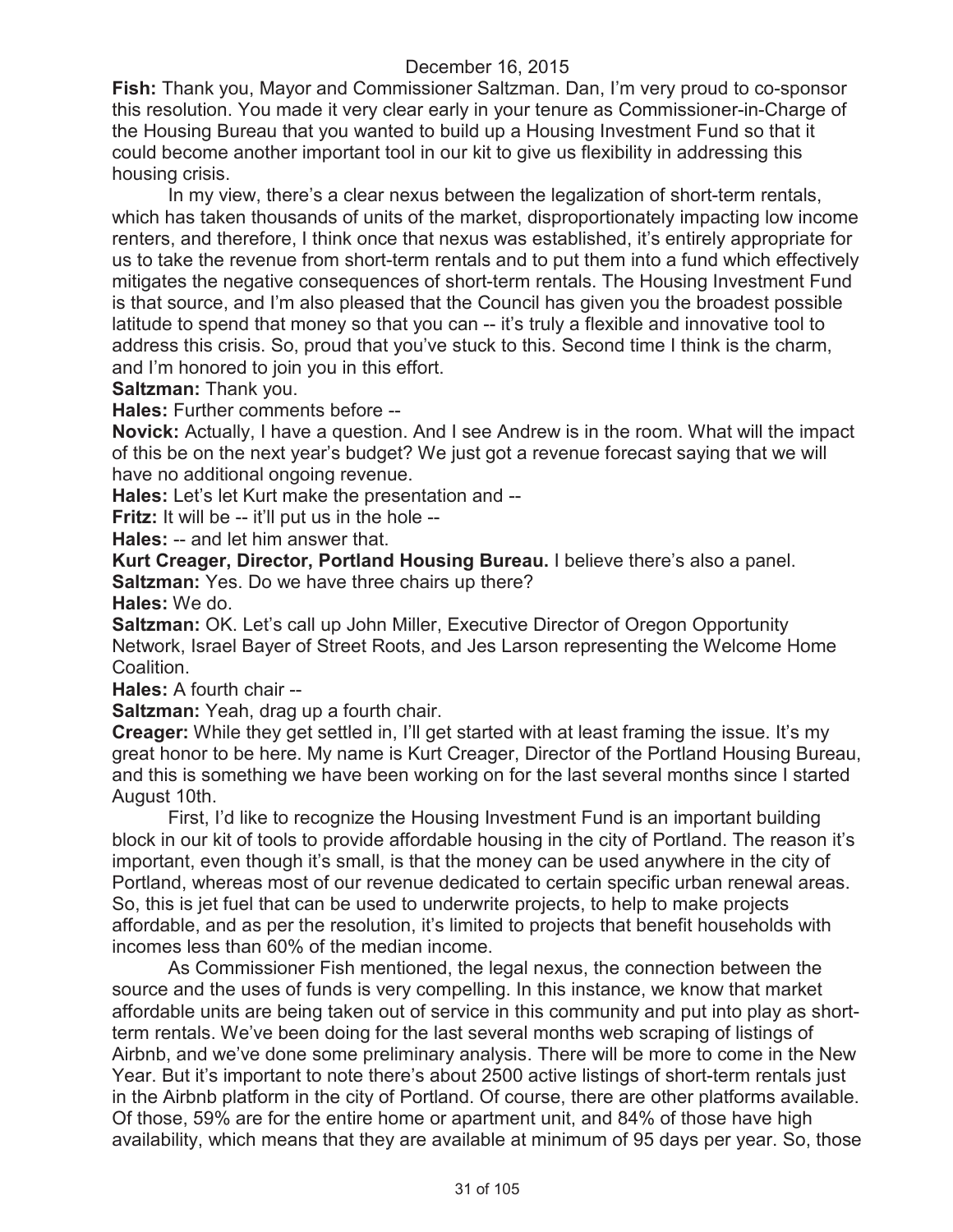are stock that essentially is not available to the general public on month-to-month or lease term availability. And of course, they wouldn't all have been market affordable. We need to drill into the data a little bit more to have really reliable information.

It's important also that you know that the Housing Investment Fund currently receives dedicated loan income from our portfolio of affordable housing units. These are performing loans, some 13,600 units financed by the bureau citywide. We get about \$600,000 a year in revenue. And the fund itself has a current loan balance of about a million dollars. So, this would be tripling the available revenue currently coming in annually to the Housing Investment Fund.

And as mentioned by Commissioner Saltzman in his framing of the issue with the Oregonian Editorial Board, perhaps more importantly is that this provides a reliable stream of revenue that can be used as security for revenue bonds. In the modeling that we've done in consultation with Ken Rust, Chief Financial Officer, is we could raise between \$12 and \$30 million next year, depending on the financial assumptions made in such a bond.

I want to underscore that Portland is distinguished as a leader in this area. My colleagues in Seattle, San Francisco, Los Angeles, have not yet implemented this measure. So, I think you're on the leading edge. And having done this work for a long time, I'm very proud to be part of helping you achieve your goals.

**Fish:** Kurt, can I just get a clarification? I believe I read somewhere that the mayor of Los Angeles indicated his desire to do this. So, is it just a question that they haven't actually implemented it?

**Creager:** Neither have Seattle nor Los Angeles actually implemented it, yeah. **Fish:** But the mayor of Los Angeles is at least on record saying that he wants to dedicate the revenue.

**Creager:** Indeed. And Mayor Murray in Seattle as received a recommendation from their Housing Affordability and Livability Agenda, which is a broad-based citizen effort -- they're strongly recommending a similar move in Seattle.

**Fish:** Thank you.

**Fritz:** How much additional ongoing funding did the Housing Bureau get in the current year's budget?

**Creager:** Well, we're working with about \$30 million of additional revenue. Some of it is one-time revenue. Some of it is ongoing. And I must say that as the Council has indicated their interest in helping to resolve the homeless problem, some of that money can be used for operating because it's general fund revenue. This Housing Investment Fund dollars can only be used for capital. This might be used in consolidation or unity with those funds. **Fritz:** In the last budget, the 14-15 budget, how much additional ongoing money did the Council allocate to the Housing Bureau?

**Creager:** I think we got an additional increase of 30 in total. Our total budget is about \$100 million.

**Fritz:** And the ongoing amount we allocated last year -- does anybody remember --

**Hales:** Ongoing versus one time? Andrew is here, he might be able to --

**Creager:** Andrew is available.

**Hales:** I don't recall how that was divided.

**Saltzman:** He can dig it up while the panel are testifying.

**Hales:** OK, thank you very much.

**Jes Larson:** Good morning. My name is Jes Larson, I'm the Director of the Welcome Home Coalition, which represents about 115 organizations in the region dedicated to this very issue, the need for ongoing dedicated funding to build back our affordable housing infrastructure. Many of the comments I prepared for you today have already been said, so I'll try to be brief and just add some additional comments.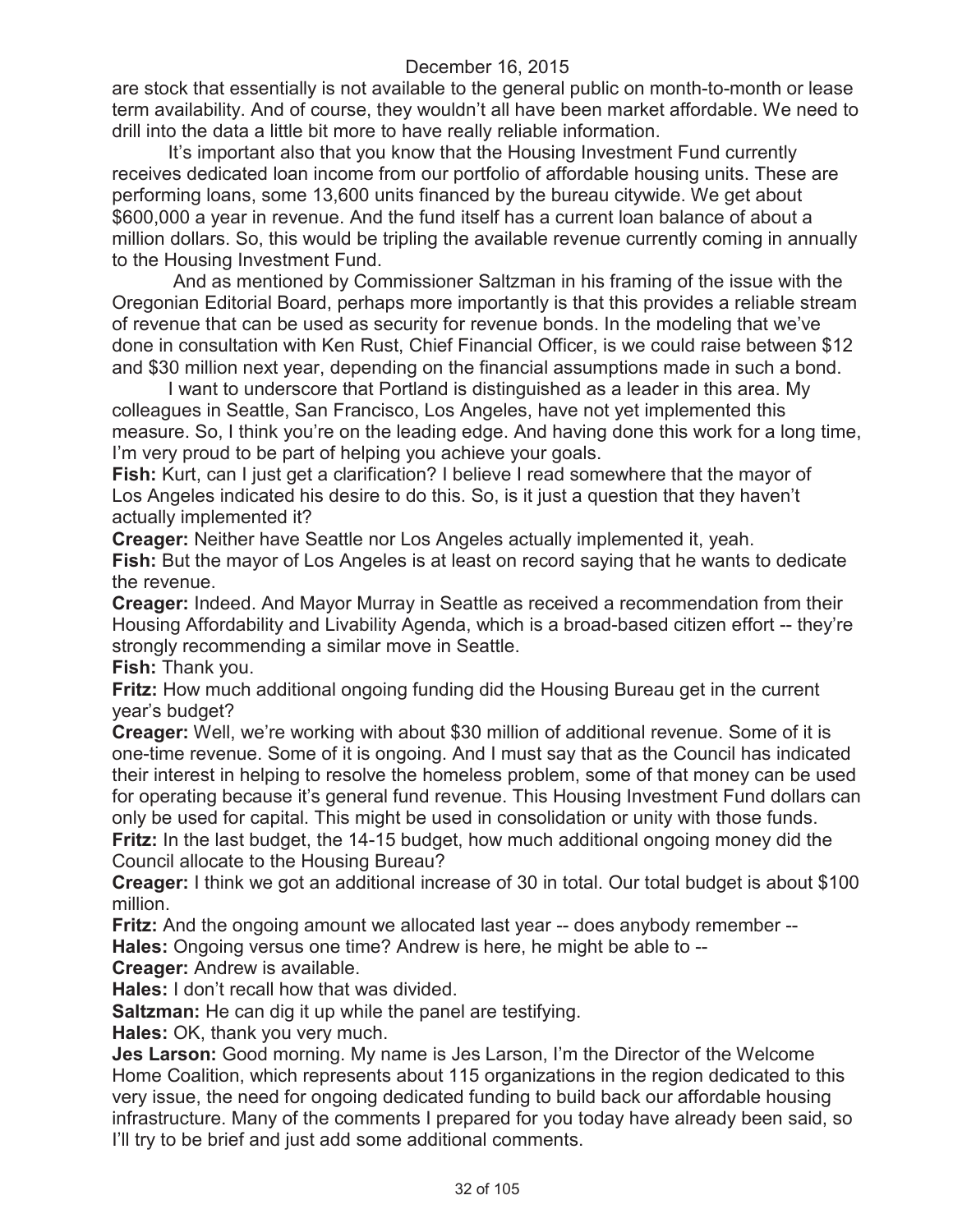We've studied at length what other cities across the United States are doing to address the need for local and dedicated revenue. There are hundreds of other housing investment funds -- or they call them housing trust funds, and they go by many different names -- with ongoing dedicated revenue sources from about a million dollars to tens of millions of dollars. So, there are cities who are using as this additional tool \$20 million from -- in the case of Seattle -- a property tax levy. In the case of Boston, developer impact fees. In the case of Austin, dedicated funds through general obligation bonds. In the case of Miami, a restaurant tax. So, there are many different kinds of tools that we can look to, but what all of these cities agree is that it's necessary in order to combat the housing crisis across the country with these local dedicated fund sources because we're here in this housing crisis due to 40 years of divestment in affordable housing infrastructure and we need to commit to building back this lost housing inventory.

And as many people say, we can't just build our way out of that. We know it's going to take a lot to -- and probably more than we have -- to build 24,000 homes, but by increasing the minimum wages, we can lift families out of poverty and the need for affordable housing. With inclusionary zoning, we can have our developer and community contribute to the solution. But bottom line for the families living with fixed incomes, for grandparents on social security, for veterans with disability pensions, there's no market housing available anymore, and the only way for us to ensure that these families have homes is with dedicated local funding.

So, thank you for your leadership in creating this first dedicated revenue tool to the Housing Investment Fund. By our estimations, we need \$50 million annually dedicated in this fund. So we hope, as you say, this is one of the future steps in this direction. **Israel Bayer:** My name is Israel Bayer, I'm the Director of Street Roots. I live in North Portland. I'll be very brief. Street Roots has supported this idea from the get-go of shortterm rentals coming on the market, and have been very vocal in that effort, so we very much thank you for your leadership to put this forward.

I just want to say -- I kind of want to go off script a little bit and say that I communicate with advocates all over the country on a fairly regular basis, and the work that's being done in Portland right now is something that other communities are looking to that's having a ripple effect in how people are shaping their decisions both locally and having an effect at a federal level. And so, as we look to the future and how we are going to move forward on these issues, I just want to say thank you to everyone, whether there's consensus today on this specific model. I know Amanda, I know Steve, you're both at heart advocates are the poor. You care about this issue very deeply. And I know that everybody on the Council cares for this issue very deeply.

So, we very much support this specific model. We very much support the work that you're doing moving forward. I think this is a historic moment, understanding that we're putting the first time and people have fought for 30 years to have a dedicated stream of revenue for affordable housing, and this is a historic moment even though it's not up to the scale that it needs to be, and I want to say thank you for everyone for taking the time to do the work and looking at this very complex issue.

#### **Hales:** Thank you.

**John Miller:** Hi, I'm John Miller, Executive Director of Oregon Opportunity Network. Like Jes, many of my comments were already said by Commissioners here. I actually sat on the committee that sort of devised some of the Airbnb and short-term rental rules a year ago. And also about a year and a half ago, I was here testifying that those funds should be dedicated to affordable housing. It's great to be back today and to see that we've come to that conclusion.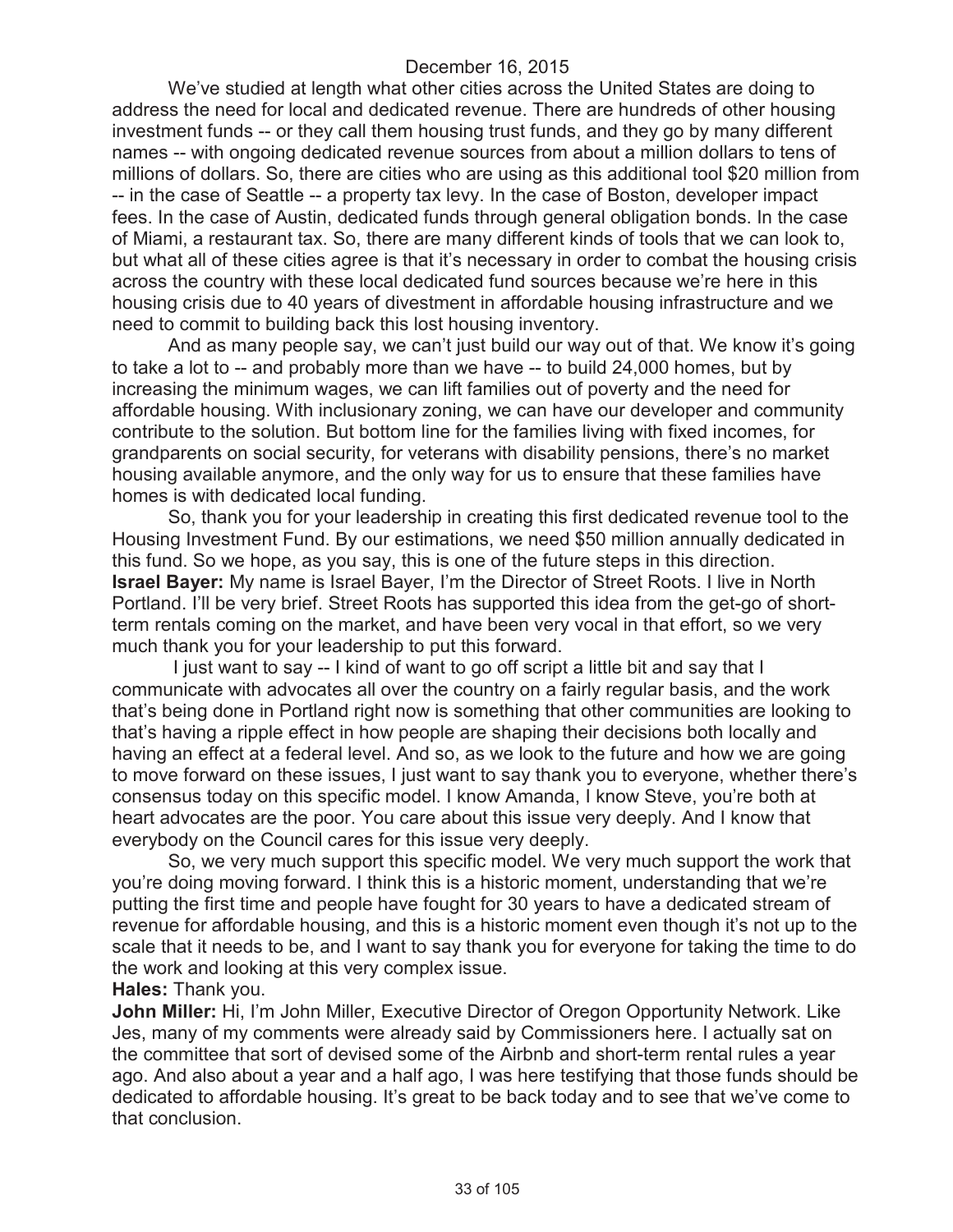There certainly is a nexus, and at least we presume there's a nexus. I would say - this is related to some of the comments I said a year ago -- it's unfortunate that Airbnb and other short-term rental groups aren't necessarily cooperating to provide who has registered and who has not registered and so forth. It's a little bit frustrating to hear that Kurt Creager and his staff are having to do their own combing of the data. I'm asking Airbnb to provide that for us. One of the things we don't know what kind of impact does this activity actually have? I think this is a good thing looking forward that we ought to get a better handle on. But today, it's great we've got a \$1.2 million floor going forward annually into the Housing Investment Fund. That's huge.

My organization works around the state, and we know firsthand in working with Oregon housing and community services that a lot of the funds are not necessarily being targeted in the Portland area -- a lot of the state funds. And so, we really need to fill that gap, and this is an opportunity for us to help fill that gap. But it's a small piece. And we know the elephant in the room is the affordable housing crisis that we're all trying to solve. They always say, "how do you eat an elephant? One bite at a time." And this is one bite. And we need a lot more bites in order to overcome this problem.

I think that summarizes my points. I definitely applaud Commissioner Saltzman for bringing this forward. I'm glad -- you know, it's a year later, but it is great that it's here now. Thank you so much for your work on this.

**Hales:** Thank you all. Thank you.

**Novick:** I do have a question for all of you -- this might but Mr. Creager on the spot, so maybe it's for the other three. When we voted to allow short-term rentals last year - whenever it was -- I said at the time that I was concerned about the potential impact on housing affordability, and if it turned out the evidence showed that it undermines housing affordability I would recommend we revisit the issue and outlaw short-term rentals again. My question for you is if you had to choose, what would you pick: having this additional money for the Housing Investment Fund, or outlawing short-term rentals?

**Fish:** There's a third option -- you can respectfully decline to answer the question. [laughter]

**Novick:** [laughs] But I'd really appreciate an answer.

**Bayer:** Well, Street Roots can afford to lose the political capital. We would say outlaw short-term rentals. But given the circumstances, we feel this is the best measure forward. **Novick:** Ms. Larson?

**Larson:** Well, I guess I will only add that we need that the data to understand what is the impact, and we need either the City to step up and find a way to gather that data or require Airbnb to provide it.

**Miller:** I guess I would add that -- sort of echoing Jes' comments -- we don't know exactly what the impact is. There would be different ways to mitigate it. Do we just outlaw shortterm rentals, or do we ask the beneficiaries, the companies that run these to actually give much more significant money to fund additional affordable housing in Portland? That could be one way to do it. I don't know that every single short-term rental is taking a unit off the market. Some folks convert their basements and they wouldn't have done that had it not been for this program. So, it's not a one-to-one necessarily. I think we would need a lot more information before we could make a decision on that.

**Novick:** A related question when we authorized short-term rentals, I did not pay enough attention to the fact we were in part authorizing people to build ADUs that they would then solely use for short-term rental purposes. Do you think that it would be appropriate to restrict ADUs to uses that are more permanent to housing revenue for short-term rentals? **Miller:** Well, I would just -- one comment to that is that right now the taxation system within the county is actually stopping the ADU production overall. So, that problem is solved. You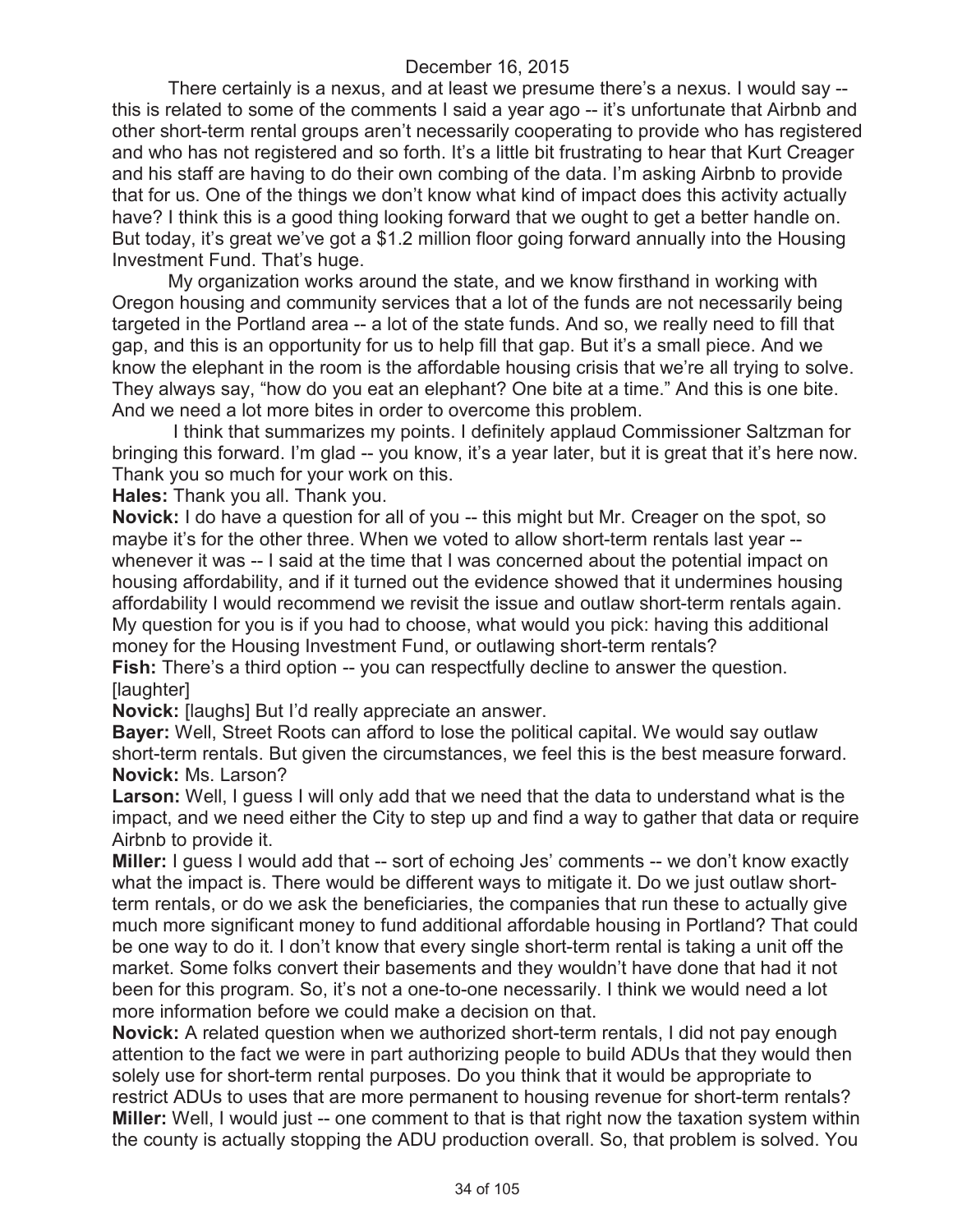know, that's a tough one because I think that some folks will build an ADU or convert a garage into an ADU to generate additional income so that they can actually remain in their home. And so to say ADUs can only be used for personal use or for grandmother flats or something like that, I don't think that'll get us to where we want to get to.

**Creager:** I'd like to add something to the good of the order. The sharing economy I think is a fact on the ground and it may be working against some fairly strong economic forces to deny it, I think it is important to note that just in the last week, an important study was published by Harvard Law School which documented racial discrimination within the sharing economy, and it specifically drilled down to the use of short-term rentals. It found that in markets -- I must underscore, outside of Portland, since Portland was not a test city -- that when names that were typically identified with a minority sub-group and typically identified with a majority group were shopped to hosts, about 16% of the people that would identify as minorities were actually excluded from the marketplace.

We are responsible for fair housing planning enforcement in the city of Portland and we take that very seriously. So if it does continue to exist -- and that's certainly within your purview -- they need to be held much more to account to the current civil rights statutes that you've put into place and the laws of the state of Oregon.

**Fish:** Director Creager, since you were canvassing those national studies, would you just remind us -- I seem to recall that San Francisco has done some good work -- at least the advocacy unit has -- about documenting the affordable units that have been taken off of the market and how that has impacted the overall housing affordability crisis. Do you have a comment on that?

**Creager:** Yes. We're actually doing a deep dive into the data. We're working with the Bureau of Technology Services because we need their authority to use some of these tools that are specialized so that we conform to City's data platform. But we will be doing our own fair housing investigation in 2016 to correlate racial discrimination as part of our analysis to impediments to fair housing because we think the short-term rental market itself and natured of the sharing economy may itself be an impediment to fair housing.

We'll also be mapping this more specifically on a neighborhood basis so that you have a much better idea. Of course, in the public domain, there are some generic maps available, but they are not at all precise. So, we want to do some testing to know exactly how much of these units are taken out of supply. One particular question I'm interested in is of course, many of these are managed by hosts, but we need to find the address of the taxpayer to determine whether or not these are investor owned by corporations and LLCs, or whether or not they are -- as Commissioner Novick mentioned -- perhaps individual units owned by a particular household. I think that would be valuable information for the Council to have.

**Fish:** I just want to comment that the concern that I had when we took this up in the context of multifamily housing was that first and foremost, in almost every context we were told by industry that this kind of arrangement -- that is, renting out your apartment with one of these internet sites -- would be a violation of the existing lease. So, we were in a sense giving a green light to something that was in the main illegal under the terms of existing leases. I was concerned about the impact of withdrawing otherwise affordable units from the market.

And there were also some safety issues. One of the things that does concern me generally is we have not gotten the kind of cooperation from industry in addressing the health and safety issues. And it concerns me. It's sort of like -- I mean, this is not a perfect analogy, but we do get revenues from lottery activities that go to good purposes. This is a revenue from an activity that is largely illegal, in fact, that goes to a good purpose. I do have an underlying qualm about the activity. And let's be clear, this Council in authorizing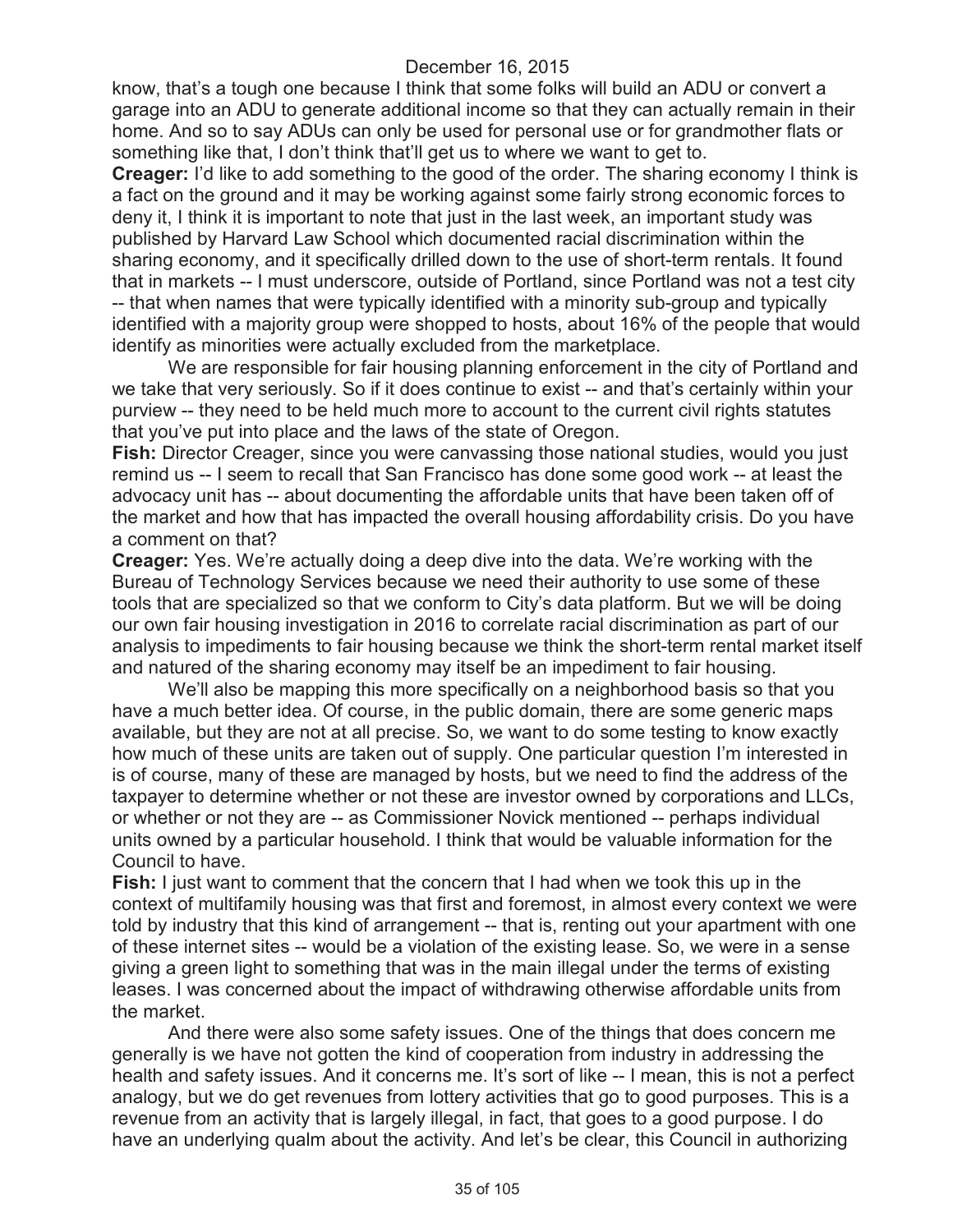short-term rentals in a multifamily apartment building context do also establish rather modest health and safety standards. I mean, this is not the heavy hand of government, this is a smoke detector and making sure if there's a fire someone can get out of an apartment safely.

And it does appear, Mayor, up to over 90% of the hosts are still not in compliance with our law. And that means that companies that make the money by putting those units on their websites -- which is what in effect the short-term rental companies are, they're apps that advertise these units and are match-makers -- they are making a profit knowingly advertising units that we don't know are safe. So, that does give me a qualm.

As to Commissioner Novick's point, though, because Steve has been very consistent about this, and it's one of the things I have come to appreciate about the intellectual consistency in his concerns, he raised a concern, for example, around urban renewal. Would we be tempted to create an urban renewal district that otherwise might be questionable on the merits simply because it created a revenue stream for good purpose? And I will confess, Steve, that for me the Education URA was a close call when we adopted it, and I'm very pleased that this Council honored the commitment by shifting, by finding resources in North Macadam to compensate for the loss of that. I think Steve's point about not simply embracing something for the purpose of creating a revenue stream is important.

And it would certainly be my expectation if at some point this Council said we are not going to allow short-term rentals in multifamily, then that will affect the income stream. And we all understand that. We have to balance having the money for the HIF and the health and safety and well-being of our people. But I don't think that's what is before us today, and I sincerely believe that using these revenues is intellectually honest because there's a clear nexus between mitigating the effect of short-term rentals, and that's why I support it.

**Bayer:** I just want to add one thing going the other way. I think we can do also a better job collectively -- all of us -- at engaging the new economy and how it's engaging with the philanthropy community, whether you're talking the tech industry, short-term rentals, Uber, Lyft, whatever. There is an enormous amount of profits being made by those companies, and they are flying in the dark when it comes to really thinking about how to do investment from a philanthropy perspective. And you know, if we can't live in a world where we have everything we want in the context of the market, we can live in a world where we also are being partners with these companies to be able to invest their dollars wisely. We may be adding \$1.2 million today. It's possible that we could live in a world where Airbnb matched that money from philanthropy perspective towards housing. So, there's lots of ways to think about this and it's very complex.

**Novick:** Mr. Bayer, on another point -- another issue entirely -- I think that Jason Heyward's choice made absolutely no sense. That given the history of the organization, choosing the Cubs over the Cardinals, is simply a fool's errand.

**Bayer:** I agree on the record.

**Hales:** Alright, you two. Take it outside. [laughter] Thank you very much. **Saltzman:** Thank you all.

**Hales:** OK, do you have any other invited testimony, Commissioner? Alright, then I'll see who else signed up to speak on this item, please.

**Crystal Elinski:** Thank you, Commissioners. My name is Crystal Elinksi, I represent 10,000 and I'm very privileged to be here. This is an excellent discussion. I've always been fascinated following this topic. And I was planning on getting involved about this time last year. In January, I came to Commissioner Saltzman's office and that was shortly after I was evicted by Home Forward, the Section 8 housing authority. But I guess what I would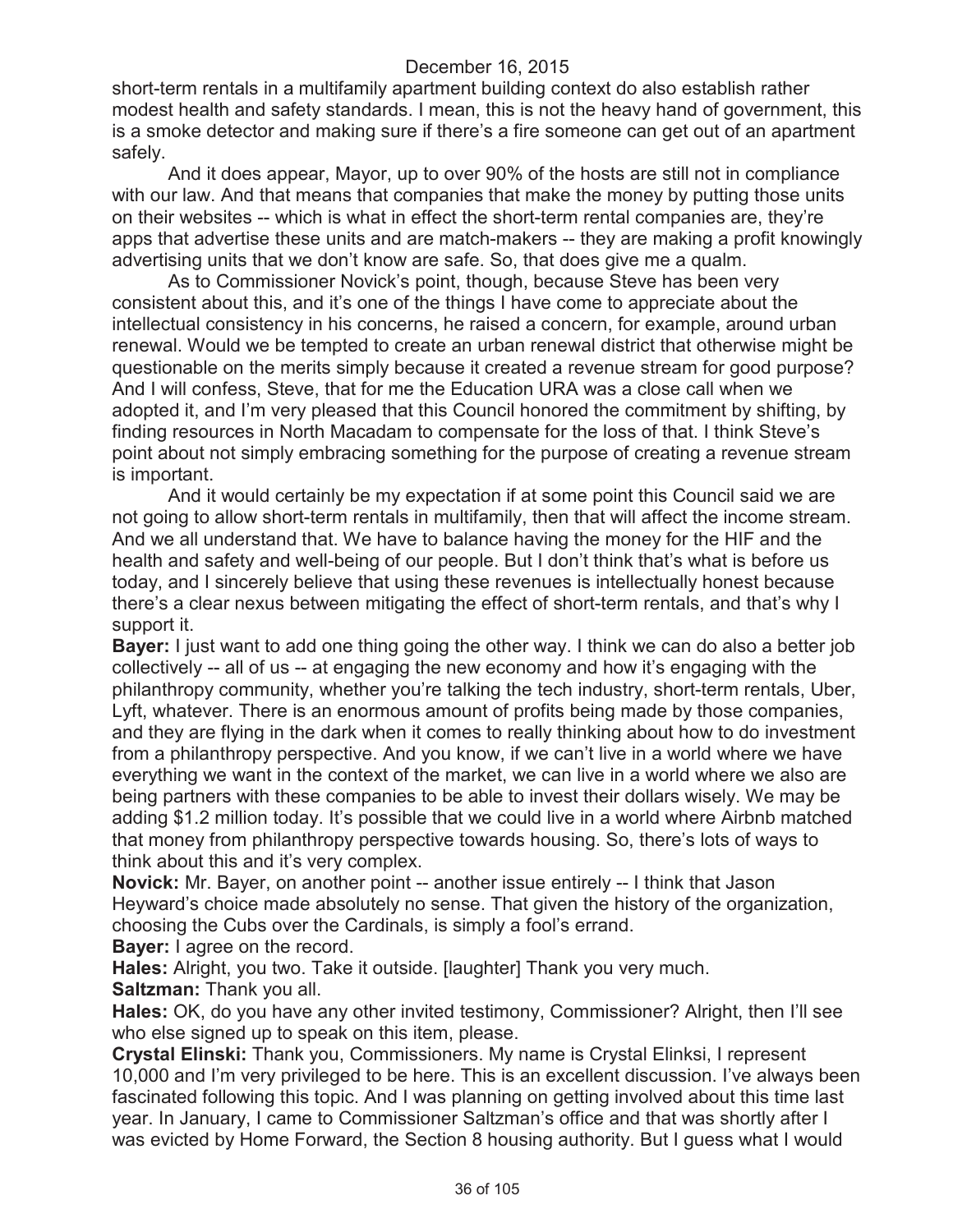like to contribute to this is probably the silver bullets, maybe. I do believe that there are other ways to consider it, and I was wondering if first if the calculations have been made on exactly how much we need to house 24,000 in affordable units and how much money we need to make sure that the short-term rentals are in compliance. How did you come to the number of -- this extra funding of \$1.2 million, and how much of that is it going to cover? And also. where would you be investing the revenue bonds? I mean, none of that would go into -- I would hope, for example, not fossil fuels. But how do you look in the future? I know we're under an emergency plan right now. But for the future to make sure that this doesn't happen again, how much are you planning to put into the housing revenue and when do you think we'll actually be able to -- because I do agree with the panel here that it would be very simple to collect the data on how many of these units we have. And the people I know who do Airbnb are people sort of I say in the same boat as I am -- that they need extra income to survive in this harsh reality that not a good economy. I disagree with the last topic discussion. So, I would just like to know how do you invest the revenue and how did you come to the number that this is actually going to house enough people? I would like to suggest a silver bullet -- and I believe Bob Seger would totally agree with me -- is rent control. Thank you.

#### **Hales:** Thank you. Good morning.

**Lightning:** Good morning. My name is Lightning, I represent Lightning Watchdog PDX. Absolutely agree with this resolution. Again, Commissioner Saltzman, I think you're making some real good moves here pertaining to the homeless, providing more affordable housing. And again, also to the Mayor on declaring a state of emergency on housing.

Now, again, I think Airbnb is absolutely an advantage to this city. We're forgetting to calculate that they also go out there and obtain more units that aren't currently on the market. They do that through aggressive marketing. And also what we're missing with Airbnb is that their system is bringing in tourists from around the world that spend a tremendous amount of money through this local economy that'll far weigh out any losses that you can calculate pertaining to affordable housing, and you must keep that in mind and also keep in mind the Federal Trade Commission. They'll win you in court every day.

Now, issue number two is that I want to make sure -- and the Director of the Portland Housing Bureau, which brings up some really excellent points -- is I want to use this as security on a bond. He threw out a number somewhere around 30 million. I've originally asked for 100 million. I say we go for 50 million to begin with and we go from there. I like that idea, and this is positioning that to make it a reality. And we also have to look at the window of opportunity on these bonds. If we wait another one to two years, I think we will miss that opportunity. I think now is the prime time to begin moving forward on that and putting that together.

Another issue is we were talking on the demolition tax and maybe converting some money towards your fund. I still think that's a possibility and could be a reality. I think we have to reduce that demolition tax and make it just a more reasonable number, and I think that developers are going to step up and if they understand and proceed just going to your fund, they're going to say fine, let's just do it. And that won't have the resistance that we're going to have at that higher number. I think we need to keep that in consideration.

Issue number three is that on the affordable housing issue, I agree with Mayor Hales' position on going for more shelters. I think it's a good move at this time until we can implement other things as bonds that we can get the more permanent housing. Again, looking at Salt Lake City -- we are doing just as good if not better than they are. And that is my opinion. And that's through the leadership here. A lot of their ideas are no different than what we're doing, we just are not coming up with the amount of resources to follow through. That's what we're talking about today is resources. That's the most important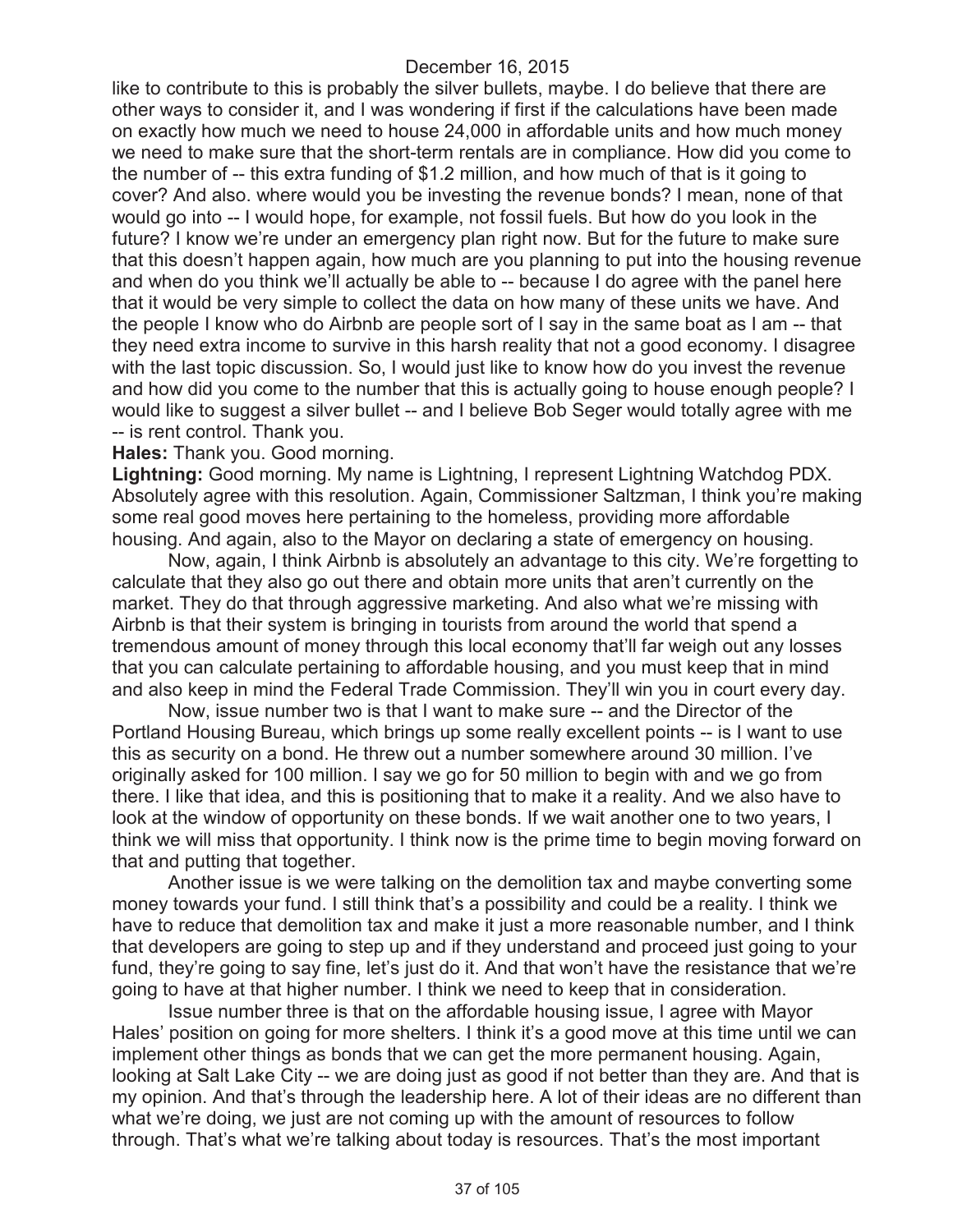piece of that puzzle is how we continue to get more resources for the affordable housing, permanent housing, and making sure that we have enough shelter space -- which Mayor Hales is taking some risk there. He's using eco-transportation, shuttle buses,

transportation to these shelters. I think it's very innovative and I think it's going to work. Thank you.

**Hales:** Thank you both.

**Elinski:** Isn't it ironic, Commissioner Fish, that we would consider Airbnb more illegal than the lottery at one point? That we would get our source of funding from the lottery? That's the poor man's lottery. We always lose our money that way.

**Hales:** Thank you. OK, other questions for staff?

**Fritz:** Could I have the City Budget Office Director come up, please?

**Hales:** Come on up. Did you have a chance to find those figures?

**Andrew Scott, Director, City Budget Office:** Yes, with the caveat that they haven't been as thoroughly double-checked as I like. But yes, I believe we have found the figures.

Just in terms of housing -- and these are overall numbers going through a number of different programs within the Housing Bureau. In 15-16, in the current fiscal year, there was no additional ongoing funding but there was about \$6 million of one-time added. In the 2014-15 budget, there was \$1.24 million of ongoing and about \$1.4 million of one-time. And going back in 13-14, that's where a big ongoing amount was added, \$4.6 million ongoing into the budget.

In total looking back over five or six years, in fiscal year 2011-12, the general fund current appropriation level target for the Housing Bureau was \$1.6 million. Looking forward to 16-17, given Council's action in the fall BMP, it'll be \$23.6 million, about which \$5 million of that is one-time. \$18 million on going, \$5 million one-time.

**Hales:** That's helpful, thank you. Other questions for Andrew?

**Fritz:** Actually, you need to answer Commissioner Novick's question about what does this do to our plans for next year.

**Scott:** The forecast we just issued yesterday shows no additional ongoing, so essentially the amount of ongoing revenue coming into the City equals what we project to be the expenditures, and \$11.6 of one-time. This action would transfer \$1.2 million of short-term rental revenues to the Housing Investment Fund. It would create a target that would do that, so it would put us \$1.2 million into the negative.

**Fritz:** And did the previous forecast include the \$5 million that we allocated in the fall BMP and ongoing money?

**Scott:** It does, it includes the five million ongoing and give million one-time since Council already took that action.

**Fritz:** Thank you.

**Hales:** Thank you very much. Other questions?

**Novick:** In light of what Andrew just said, I would ask the sponsors, what general fund bureaus do you think we should cut in what way in order to make up the money? **Hales:** We'll get to that question when we get to the budget. This is a judgment call about dedicating revenue to a specific purpose which always means there will be less general revenues for other things. And that's why in general, I don't like this practice, but in this case, because of the gravity of the situation in housing, I think it's worth doing.

We are also -- and the most recent forecast indicates this -- we are also being lifted by a better economy in the city, Crystal's point notwithstanding. It's not better for everybody, but better for us in that the general fund keeps growing thanks to the property tax revenues flowing in and the business income tax and room tax revenues that are flowing in. Andrew can't forecast a new forecast. They just did one. But we will get another forecast in the spring, and I would not be surprised if our situation didn't improve further.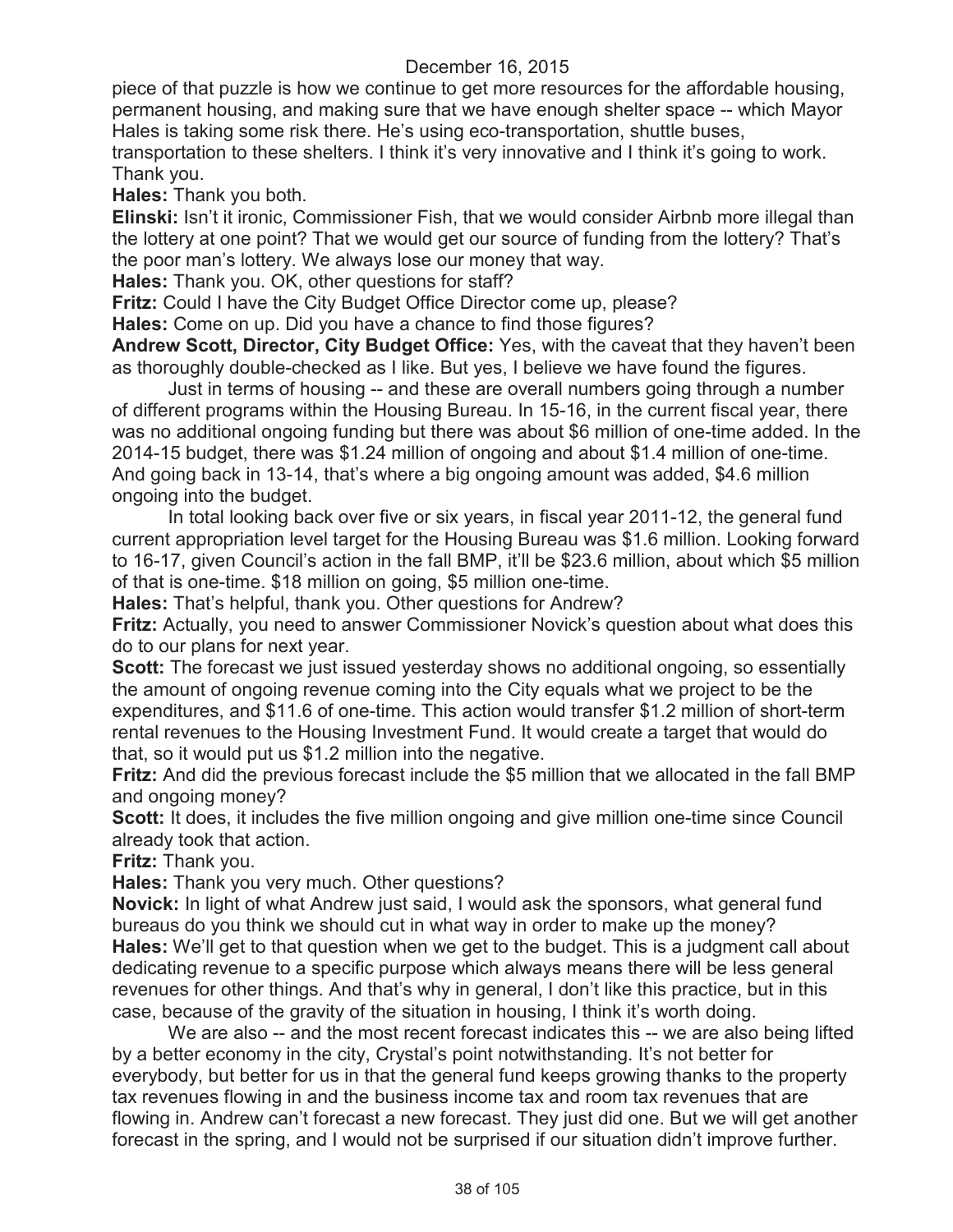We can't count on that, so we have to always know that we have to make tradeoffs in the budget process. That's one of the reasons why I directed the bureaus to go ahead and produce budgets with a 5% cut.

Believe me, that's no more popular than the Police Bureau having gone to a couple of roll calls in the last 24 hours than it is in the other general fund bureaus, but it is nevertheless a good discipline for us to follow because if we are going to make choices about prioritizing the housing crisis, we will have to make choices about doing less in other areas, even in a better economy, even with a bigger general fund than we currently have forecast. So, there's no question. This isn't a free good. But if there was ever a time when this would be less painful, it's when our general fund is growing as it is right now. Other questions, concerns? Let's take a vote, please.

#### **Item 1321 Roll.**

**Novick:** I'm very concerned about the upcoming budget year. As the Mayor said, the bureaus have been asked to prepare a 5% cuts. BOEC can't take a 5% cut. We've already got too many people working forced overtime. Traditionally, of course, I've said that we could cut the Police Bureau by cutting the amount of patrol units and the drugs and vice unit. I've heard from enough people say they're concerned by increasing lawlessness in their neighborhood that actually -- although I'd still like to cut those parts of the Police Bureau -- I would like to reallocate some more officers to street patrols. We are going -- I hope -- to ask the voters for additional revenue for transportation. I've heard loud and clear from a lot of people that if we're going to do that, we need to continue to demonstrate that we're putting general fund money into transportation to show that it is a priority for the City as a whole. We have 13 firefighters who are funded with one-time money who should be made permanent. So, we do not have a good budget situation.

I think that it is reasonable given that there apparently is evidence that the shortterm rentals are reducing the supply of overall affordable housing to dedicate some money from short-term rental revenues to housing. So, I am going to support this, but without making any commitment as to how I'll vote on any other budget issue. I mean, this is -- and I want people to understand that I do not assume that this means we're increasing the ongoing housing budget by this amount. We can set -- well, we can vote for this and still make changes in the housing budget in the normal budget process. I, of course, would not like to do that. I would like to spend lots more money on housing. But I cannot commit that I will support cutting other bureaus by \$1.2 million to reflect what we're doing today. And obviously, we're all very open to new revenue sources. If anybody suggests some, then we would be eager to take that up. So, again, I will vote yes but with grave concerns about the budget situation that we're in. Aye.

**Fritz:** So, this Council and the previous one that I had the honor of serving on has greatly increased the ongoing housing budget. Financial year 11-12, \$6.1 million. Coming up this coming budget, \$18.6 million, so, we have tripled the housing budget. So to suggest that this is the first dedicated funding source -- that is just not true. We have dedicated an additional \$12 million in ongoing general fund, which is good money.

We have a process for the budget. We just recently allocated \$5 million of ongoing money in the fall budget monitoring process. I was proud to support that. If you had asked for \$6.2 million, I probably would have supported that, too. That is the process that we have. If we had put on the agenda today, "we are giving away \$1.2 million of next year's budget early, come on down and advocate for whatever it is that you think is the most pressing need," we would have heard from the firefighters. The ongoing cost of those 13 positions is \$1.4 million. We would have heard from the police. Coincidentally, the cost of the background investigators that we approved one-time funding in the fall BMP is \$1.2 million. We would have heard from the youth students -- that's \$960,000, one-time funded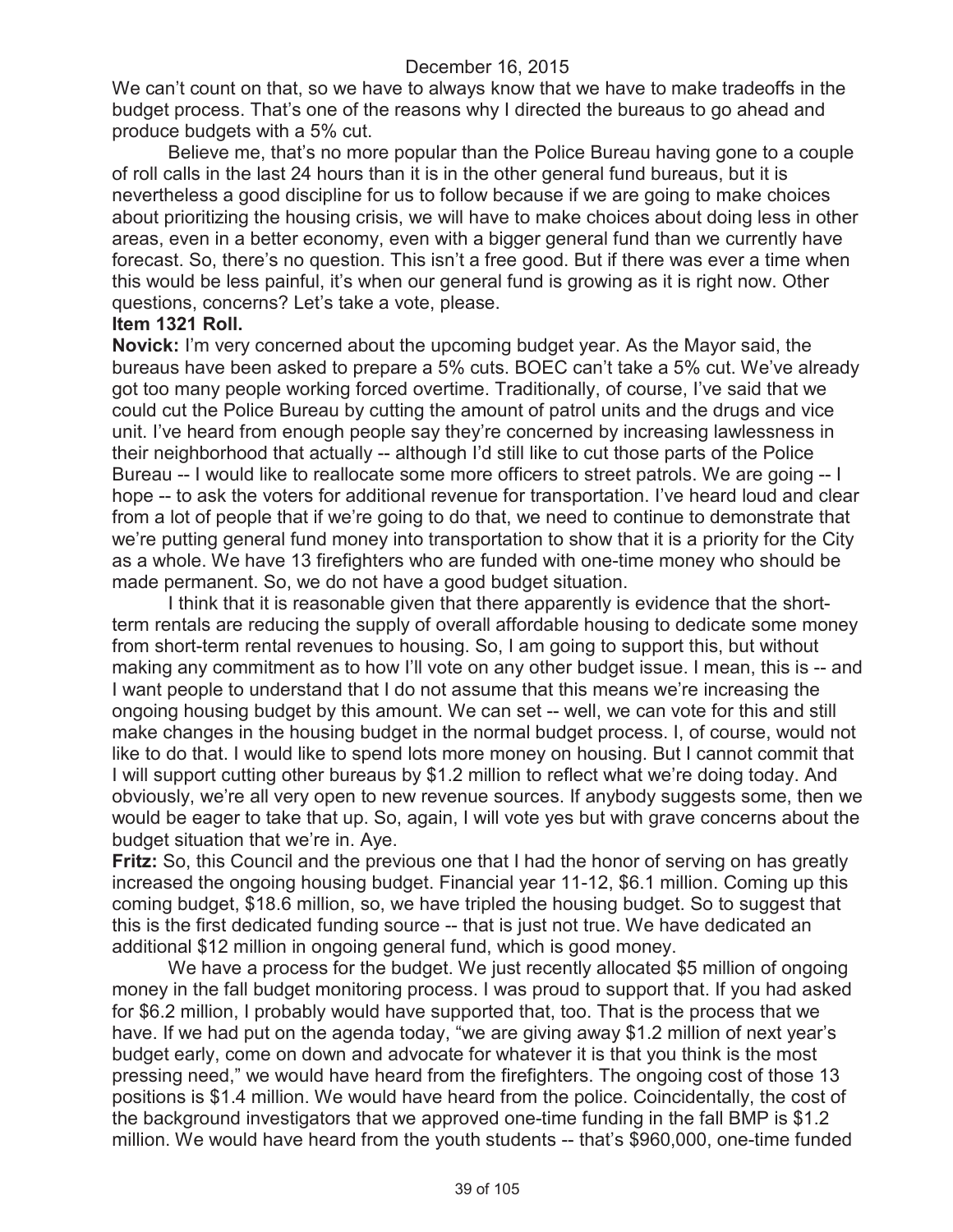and is not funded in next year's budget. We certainly would have heard from the Parks advocates and from the union advocates. We've already committed \$2 million to pay our workers fairly and give them union jobs and benefits. That's one-time money. There's no guarantee that those are going to be ongoing. And the Parks Bureau is looking at a \$3 million cut with the 5% budget cuts. We've heard from police they can't do 5%. We've heard from firefighters they can't do 5%. Those are more than half of the general fund budget.

I don't know where the Council thinks this money is going to come from. I'm really worried. We have \$11 million in one-time funds coming up. This Council wisely dedicated half of that to infrastructure maintenance to catch up on transportation, parks, and emergency management infrastructure. That leaves us \$5.5 million in one-time money. That means we're going -- I don't know how we're going to find the money to fund this. And I'm sad and resentful that I'm put in the position of the first time that I've been on this Council of voting against a funding mechanism for housing because it's a shell came.

We already allocated this money in this year's budget as one-time because we weren't sure how much tax we were going to get from Airbnb. We have already allocated \$5 million in ongoing funding. It's all money. This is a budget shell game, and it decreases our community's understanding of the budget. Yesterday, the Mercury had a story that said, "oh, everything is great, the budget is balanced and we have \$11 million to spend. This is going to be a great budget meeting." So that was the evening after the Office of Neighborhood Involvement first budget advisory committee, and yesterday evening, I was at the Parks meeting. We're talking about potentially closing community centers. We're talking about significant numbers of City workers losing their jobs -- their current jobs that pay a living wage and allow them to have decent housing.

This is irresponsible. And I'm very sorry that we're doing it in this manner where a lot of people don't realize that we're actually giving away -- we're starting the budget process early and that the cuts that have been requested are not an imaginary cuts. This vote means that some of those cuts will happen. And because of all of the other things that are one-time funded that are required by the Department of Justice and the arbitrators agreement, we're going to be required by law to put a lot more money into other things, and that's going to mean that a lot of City services that people care about and that people are employed in are going to be going away. No.

**Fish:** Well, let me begin by thanking you, Dan, for bringing this forward. I thought it was a good idea last year, I think it's a better idea today. And Mayor Hales, thank you for your support. And I appreciate the principled concerns that Commissioner Novick has raised in the questions that he asked.

We are legislators, which means we have to make choices. What one colleague might call a shell game another colleague might call making tough choices with limited resources. And that's our job. Last year, this Council said we were going to make a substantial commitment to transportation funding. I don't remember people raising all these concerns about doing so because as a Council, we agreed that there was a transportation funding crisis. This year, we have said there is a housing crisis and we're going to focus our attention on meeting the needs of people who are literally dying on our streets. So, we make choices. We are also guided by our values. Each of us, in good faith. We can disagree, but we can disagree honorably. Our values say that this is a pressing need.

The reason that I think this particular mechanism makes sense is that we are taking revenues from an activity which is making the current problem worse. In other words, we are mitigating the negative impacts of something this Council legalized. Now, if you want to go back in time and agree with my position that we should not have authorized short-term rentals, I'm fine with that. Steve, let's find a third vote. But as long as we authorize an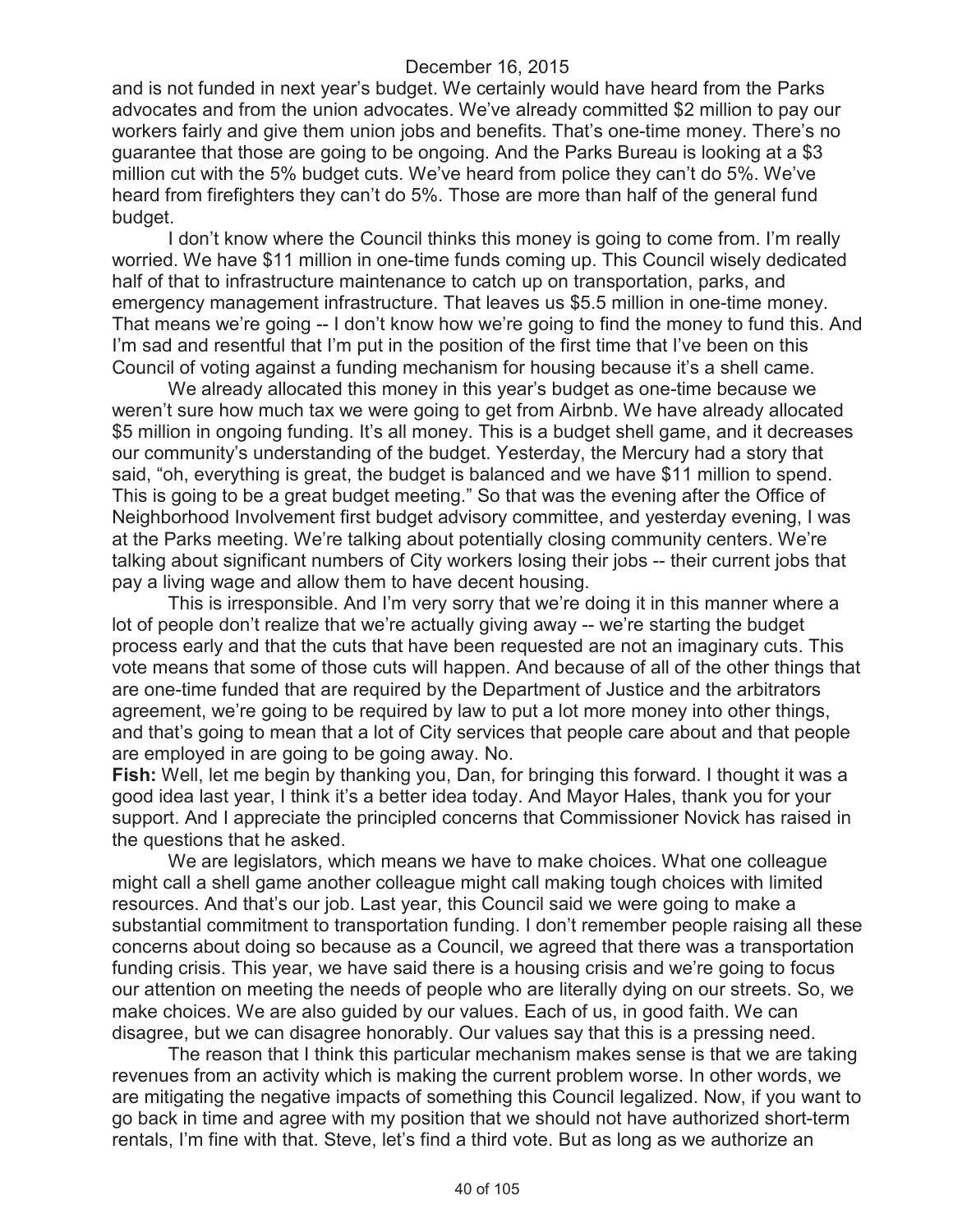activity -- which we all understood was going to make a bad situation worse -- I think that the decent thing to do is to take the revenue and address the mitigation. To me, this is no different than taking lottery money and using it to address problem gamblers. We are using a revenue source to mitigate the negative impact of an activity of which I remain very dubious.

Second, Commissioner Saltzman has laid out a vision for using a Housing Investment Fund as a flexible tool to address this housing crisis. My political mentor, Barney Frank, set up a federal housing trust fund. His greatest regret when he left Congress was he couldn't fund it. A Housing Investment Fund without funds is a rather empty exercise. And these funds are flexible. And that means unlike federal funds, which are heavily encumbered, unlike our urban renewal funds, which are heavily restricted, these funds can be used for all kinds of good purposes including gap financing and land banking and all kinds of things which are going to get us to where we want to go. And I will support every reasonable proposal Dan puts forward to build up that HIF.

And the fact, finally, that Director Creager, who has I have to just say in his six months on the job -- five months? Four. Felt like six. In his four months on the job has left quite a mark and an impression on our community and on this Council. For Director Creager to say that he can take this income stream and bolster it by bonding it so that we can actually address the needs of low-income families today and not tomorrow, I applaud that.

For me, this is a day to celebrate. I wish we had done this a year ago because technically had we done so it would have been reflected in our forecast. But I think it is principled, I think it is a sound policy, and I applaud you, Dan, for sticking to it. And today, we have the votes to pass it, and I proudly vote aye.

**Novick:** Commissioner, I have to say that none of us is actually making a tough choice today -- and I include myself in this, because I voted yes -- because none of us is saying what we would cut in the ongoing budget in order to fund this.

**Saltzman:** Well, I appreciate the discussion, and I know this is a vexing decision to make, but I think as I said in my opening remarks, when we consider that we have a deficit of 24,000 -- a lack of 24,000 households, we have 24,000 residents who lack access to affordable housing. And you add another 10,000 in our comp plan projections. You know, we've got to start somewhere with a steady stream of revenue that can be used for capital investment and affordable housing, and that's exactly what this is going for. And the tantalizing ability to use revenue bonds to turn this \$1.2 million into \$12 to \$30 million is just an opportunity that I think we can't pass up.

All of us have said we are in an affordable housing crisis, that's the number one issue. You hear from legislators, business leaders, from your persons on the street, certainly those who are finding themselves under very tenuous conditions in their rental housing, evictions, rent increases. We've got to increase the supply and we have to start somewhere, and this is a good start. And believe me, one of the first entities we will call when we have the revenue bonds is Airbnb. We hope they'll purchase some of those bonds. We think it's a good role model -- a good behavior for them to demonstrate. So, I'm very pleased. I appreciate the support of my colleagues and respect certainly the principled opposition of my other colleagues. Aye.

**Hales:** Although the next budget process will not be easy -- and I don't want anybody to get the impression that I think it is going to be a cakewalk -- we are not without resources. This is a city that's financially strong and the very prudent and conservative approach that our managers like Andrew Scott take are one of the many reasons why that's the case, a very important reason. I do believe that we have in this emergency more to draw on than we have done so far. We are, again, seeing great prosperity in at least parts of our local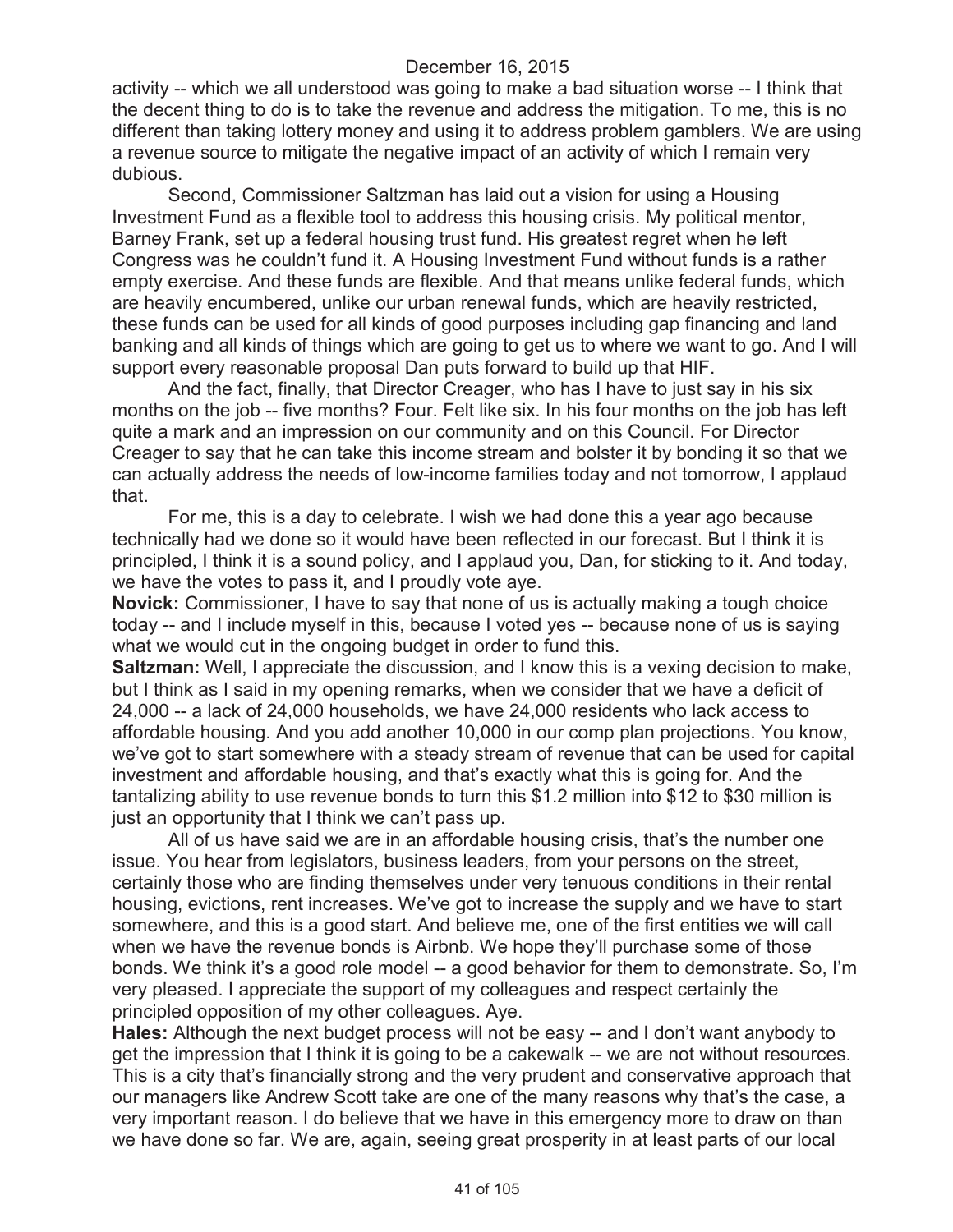economy. The revenues will come from that and we will have options even if we dare to speak its name to increase public revenues by tax increases and new taxes. Those are not things that we do casually here, but in this economy and with this crisis, they're we're worth considering. And we should do that as a community.

So, I do not think that we're up against it here. We have tough choices to make. We will see where we stand when we do the budget in the spring. I think we will stand in at least this good of a place, and hopefully better. But extraordinary times require extraordinary measures, and this is an extraordinary situation with housing. I had the opportunity to meet with my colleagues last week who are mayors of other west coast cities, and had sort of a teasing conversation with Mayor Ed Lee from San Francisco that Portland is trying really hard not to be San Francisco. And actually, San Francisco wished it had had the chance to not be San Francisco either, because the housing crisis there is so much greater than our's.

We really need to act with every tool at our disposal, with some level of risk, and with the credible claim to the people that are up against it in housing that we are doing everything that we can with every tool that we have, and I think this is consistent with that. We will spend less on shelters someday if we spend more on housing now. We do need to spend more on shelters at the moment, and this's a cost of doing business in this housing crisis. But if we do this right and well, we will not be San Francisco. We'll still be Portland. And it will be because we have been so aggressive at just the right time on this critical issue. Thank you all. Aye.

**Fish:** Mayor, in light of the relationship you're trying to develop with west coast mayors, could we pick on an east coast city?

**Hales:** OK. Pick one. [laughs] New York.

**Fish:** We don't wanna be Boston.

**Hales:** Actually, everybody wants to be. Let's move on, please to 1322.

**Item 1322.**

**Hales:** Good morning, Ms. Moody.

**Christine Moody, Chief Procurement Officer, Office of Management and Finance:**  Good morning, Mayor and Commissioners. Christine Moody, procurement services. We have before you a procurement report recommending a contract award to Iron Horse Excavation.

The engineer's estimate on this project was \$731,000. On October 8th, 2015, four bids were received and Iron Horse Excavation is the low bidder at \$1,000,094. The Bureau of Environmental Services has reviewed the bid items and accepts the proposed pricing at 50% over the engineer's estimate.

In their bid analyses, BES identified cost inflation and improved market conditions as contributing factors for the price of the bid. The second and third low bidders were within five percent of Iron Horse's bid.

The City identified five divisions of work for potential minority, women, and emerging small business subcontracting communities. MWESB subcontracted participation on this project is at 27%, with overall MWESB at 72%, as Iron Horse Excavation is a certified women-owned business. I will turn this back over to Council if you have any questions regarding the bidding process and a representative from BES is here.

**Hales:** This may be a new high water mark in that we're actually 50% over the engineer's estimates. The times are showing up in our bids here.

**Fish:** It's a question I had for BES. In the prior presentation, we were told this was a fairly specialized piece of work that had some complications. What accounts for the 50% premium from what was originally a high confidence estimate?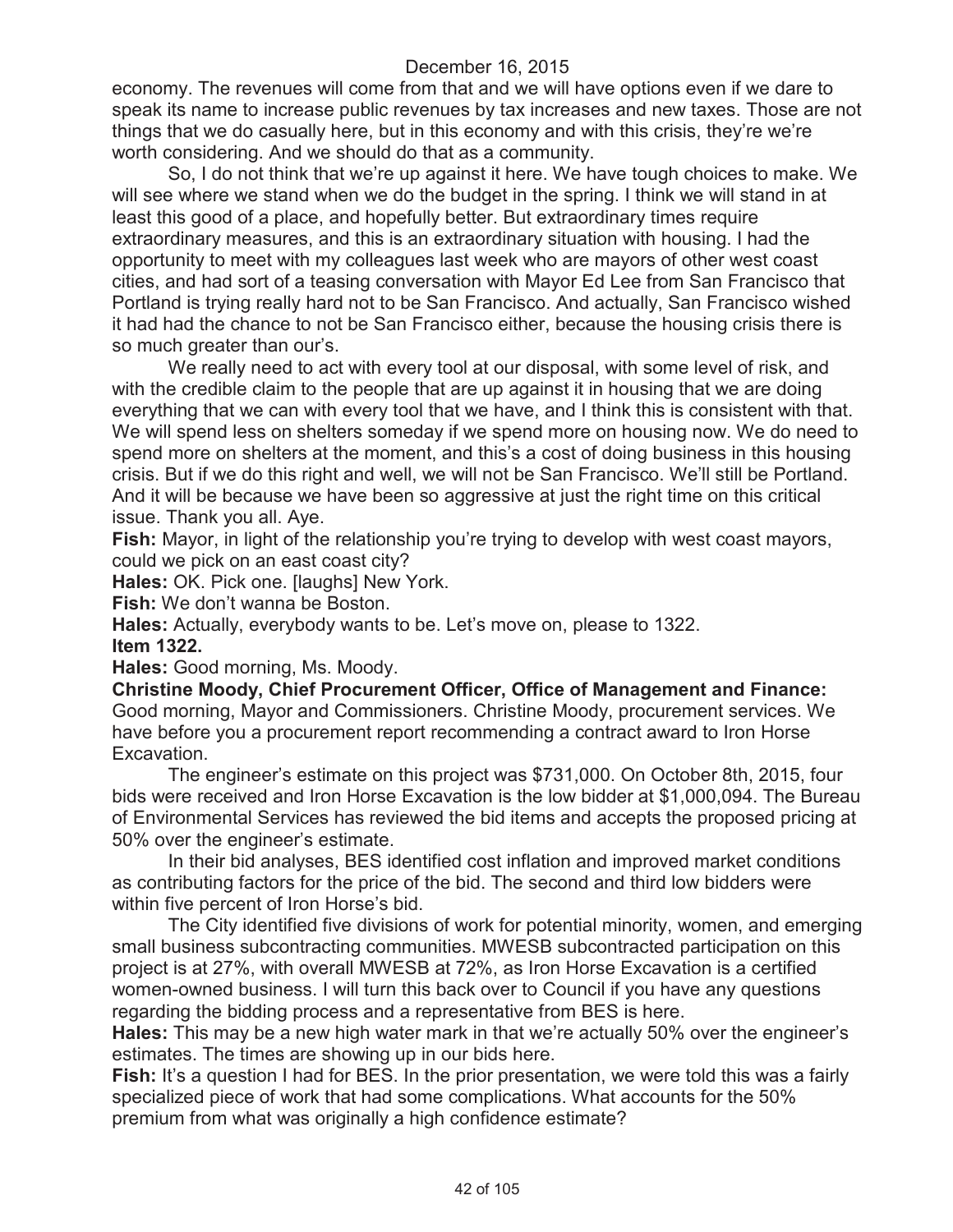**Dan Hebert, Bureau of Environmental Services:** I'm Dan Hebert, I'm senior engineer with the BES and the overall project manager for the project. There are a number of complicating factors. One, it's a very small site and restricted by easements that we negotiated with the Sisters of Perpetual Sorrow and having to work around all of their holidays. We didn't really account for that very well in the engineer's estimate, and we unfortunately relied upon an estimate that was nearly a year old going to bid. Market conditions changed rapidly during that one year. So, other than that -- again, it was an outdated estimate. We didn't have the engineer of record revisit it immediately before the bid, and the fact that we're converting an old section lift station by rebuilding it as a submersible pump station complicated our efforts on this site.

**Fish:** Is there anything that you have learned, sir, in terms of the bidding -- our estimating process that we might do differently next time?

**Hebert:** Yes, we're going to pay much closer attention to all of our projects now, revisiting estimates at the 100% level and immediately before we submit projects to procurement services to bid.

**Fish:** Mayor and colleagues, I got briefed this morning from Mike Jordan. We set a record this year on Halloween in terms of flow because of the volume of rain. That record was recently broken, Commissioner Novick, last Monday. And we saw a six-fold increase in volume.

Our system is built to a certain capacity. Big Pipe was designed to cover 94% of expected needs. The pump stations play a very vital role. But we had a six to seven time flow increase. And so, in one year, we set a record and exceeded that record. And the reason I mention this is that while BES maintains the system, PBOT does most of the visible hard work in the community. Steve, I want to congratulate your PBOT team for the way they managed the storm last week.

**Novick:** Thank you, Commissioner. Very proud of the work all the bureaus did together. One thing I heard consistently was that the bureaus coordinated wonderfully in really trying times.

**Fish:** By the way, Mayor, some people have asked, well, if we knew a six to seven fold volume increase might strain capacity, why didn't we build a big pipe to a different specification? It turns out that if we had gone from a 94% rate of success to 100% anticipating every contingency, we might have tripled the cost. And that's going to become a relevant consideration when we talk about Superfund. What's the marginal utility of that extra 100 million or 200 million? And since that's money that's diverted from other good causes, it's something that we need to grapple with.

**Hales:** Let's hope that if the climate change means more boisterous storms, we can figure out solutions other than building a second Big Pipe. Thank you. Other questions for the team? Thank you very much. Anybody else want to speak? Motion to adopt the report. **Fish:** Second.

**Hales:** Further discussion? Roll call.

# **Item 1322 Roll.**

**Novick:** Thank you very much. Aye.

**Fritz:** Great minority and women participation, thank you. Aye.

**Fish:** Aye. **Saltzman:** Aye. **Hales:** Aye.

**Hales:** Thank you both. Thank you.

## **Item 1323.**

**Hales:** Do you want to introduce this or do you just want to take it straight to the City Attorney?

**Novick:** Let's go straight to the City Attorney.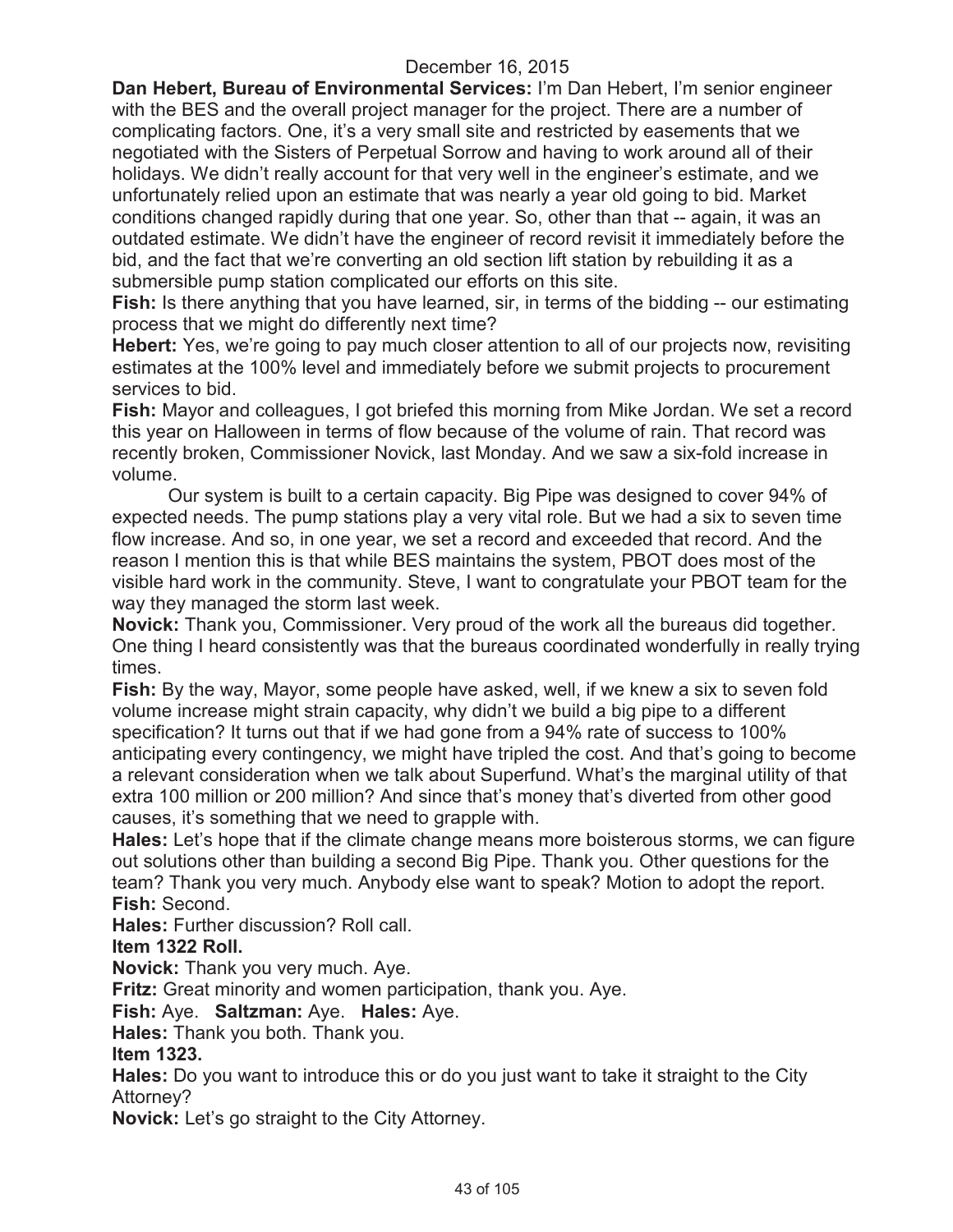**Rob Yamachika, City Attorney's Office:** Good morning, Mr. Mayor and Commissioners. My name is Rob Yamachika, deputy City Attorney.

The ordinance before you is to authorize the settlement of the Krivolenkov and Estate of Aleksandrova lawsuit. The lawsuit stems from an automobile accident at SE 108th and Washington that took place November 20th, 2012, where a driver, Ms. Dennis, ended up hitting an elderly couple. Mr. Krivolenkov was 78 at the time of the accident and his wife was 71. Unfortunately, Ms. Aleksandrova passed away five hours after the accident. The medical damages in the case for Mr. Krivolenkov were \$129,000, and for Ms. Aleksandrova, \$117,000.

The intersection is controlled by a -- well, there's four pedestrian crossing signs, a ladder crosswalk, cross stop, two crossbars, and a sign that says stop here for pedestrians. In the middle of two of the signs, there's a supplemental warning beacon which is activated by a motion sensor. Officers investigating the incident after the accident determined that that one motion sensor on the south side of the street -- it didn't pick up motion quite as easily as it should have, which would have triggered this warning light. There is going to be testimony that the warning light was not active.

The driver admitted liability and was negligent for failing to keep a proper lookout, of failing to observe the signs and heed those signs, and failing to yield to the pedestrians. But based on the medical damages in the case, the sympathetic plaintiffs, and the fact that the motion sensor wasn't working quite properly, it's my professional opinion after consulting with Risk Management and the Director of PBOT that a \$325,000 settlement was an appropriate for this case. I'm happy to answer any questions that you may have. **Hales:** Questions?

**Novick:** I should add that I did have questions about the potential precedential impact of this settlement and am convinced that these are really unusual circumstances.

**Hales:** That's helpful. Thank you very much. Other questions. Thank you. Anyone want to speak on the item? It's an emergency ordinance. We'll take a roll call vote.

### **Fish:** Is the gentleman joining us -- the survivor?

**Yamachika:** No, this is John Buehler from Risk Management, and my colleague David Landrum. I should mention that the intersection has been since been upgraded -- there's now a pedestrian hybrid beacon -- after an analysis after the accident. It only warranted a rectangular rapid flashing beacon. But because there's an overhead mask there, we were able to put in a more protective device, so this intersection is safer than it was before. **Hales:** Thank you. Appreciate that, too. Roll call, please.

## **Item 1323 Roll.**

**Novick:** Thank you very much. Aye.

**Fritz:** I'm very sad for the family's loss and I appreciate the work on it. Aye.

**Fish:** Yes, I join with Commissioner Fritz. Our hearts go out to the family. Aye.

#### **Saltzman:** Aye.

**Hales:** Aye.

## **Item 1324.**

**Hales:** Before we get started on this, just one-time management point. I'm planning to take the pulled items at 2:00, not during what remains of the morning session unless there's anybody who wants to talk about the pulled items.

**Fritz:** If we are going to get to the Parks item, I would like to have the pulled Parks item at the same time as the other Parks items.

**Hales:** Alright, we can certainly do that. Good afternoon.

**Andrew Aebi, Portland Bureau of Transportation:** Good afternoon, Mayor Hales. Karla, if we could switch the presentation. I'm Andrew Aebi, local improvement district administrator. It is my pleasure to be joined today by Travis Ruybal from Portland Parks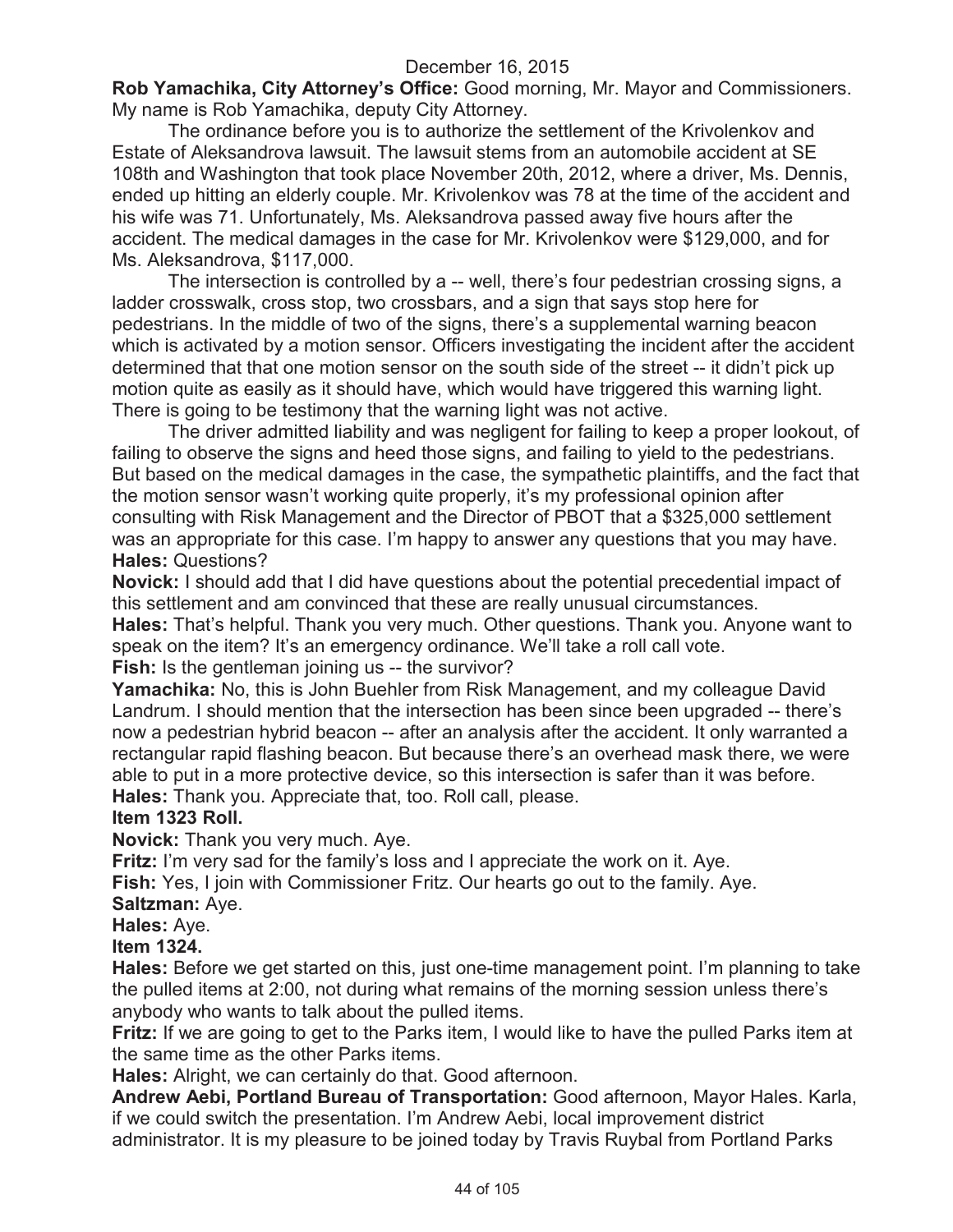and Recreation. I know it is the afternoon, so we will be respectful of Council's time. Just wanted to share a little bit of what I thought Council would find to be good news this early afternoon.

Just to go over this, we did not receive any remonstrances against final assessment -- or excuse me, objections against final assessment of the LID. We just kind of wanted to show you a couple of slides here. Thank you very much, Karla.

So, this is a map of where the project area is. It's in the Cully neighborhood, which until recently has been significantly underserved by Parks and unfortunately today continues to be significantly underserved by transportation infrastructure. This is the second LID that we've completed in Cully in the last two years.

The genesis for this project is -- I had worked with Parks on a new street project in the Powellhurst-Gilbert neighborhood where the park had been built several years in advance of the street improvements and we had a pretty chaotic situation due to the lack of proper infrastructure. So, when that LID got completed, we had spent over \$100,000 tearing out recently-completed park improvements. So, Parks and PBOT put their heads together and we thought there was a more efficient way to do that. And so, at the outset of this project, Parks and PBOT collaborated extensively on it.

As we kicked off the design, our traffic engineers advised us to widen the pavement on Alberta for traffic safety reasons. So, even though we increased the reconstructed pavement area by 9%, we still came in 10% below budget. And I think that's largely because we already had a contractor mobilized and there were a lot of efficiencies in doing that. Most importantly, we avoided tearing out the newly-constructed infrastructure by Parks and we now have safer pedestrian access to the park and near the elementary school.

I also wanted to tip my hat to the Bureau of Environmental Services. BES was very helpful in working with PBOT to be proactive and plan. If you look at Alberta Street, the north side of the right-of-way is about two feet lower than the south side of the right-of-way. And what BES did is worked with PBOT to plan the stormwater system to allow future street improvements on the north side of the street to improve those property owners' drainage should they choose to do so in the future. What we built an oversize system that has the capability of allowing the property owners to construct the street on the north side and tap in to that system without tearing up the entire street. And that is the extent of my presentation. I will turn it over to my better half, Travis Ruybal.

**Travis Ruybal, Portland Parks and Recreation:** Mayor Hales, Commissioners, thank you for having us here today. My name is Travis Ruybal, I'm a capital project manager and landscape architect for the Parks Bureau. I'm happy to be here to talk about the wonderful work completed on this project as I believe it exemplifies strong communication and coordination between Parks, PBOT, and BES.

The formation of this LID was directly in line with the desires from the community to build more sidewalks within the Cully neighborhood. These frontage improvements provide better pedestrian access to Rigler elementary, to the south, and to the park. They also provide for increased pedestrian safety for unloading vehicles and park users.

By working with our colleagues at PBOT, we were able to efficiently coordinate the design of the park with the design of the right-of-way improvements to create a seamless transition and overall development, as met with the praise within the Cully community. This project should serve as a model for future development of this type, as it capitalizes on the eternal expertise that each bureau brings to the table, while allowing at the same time the adjacent community to optionally participate in right-of-way improvements that the LID affords.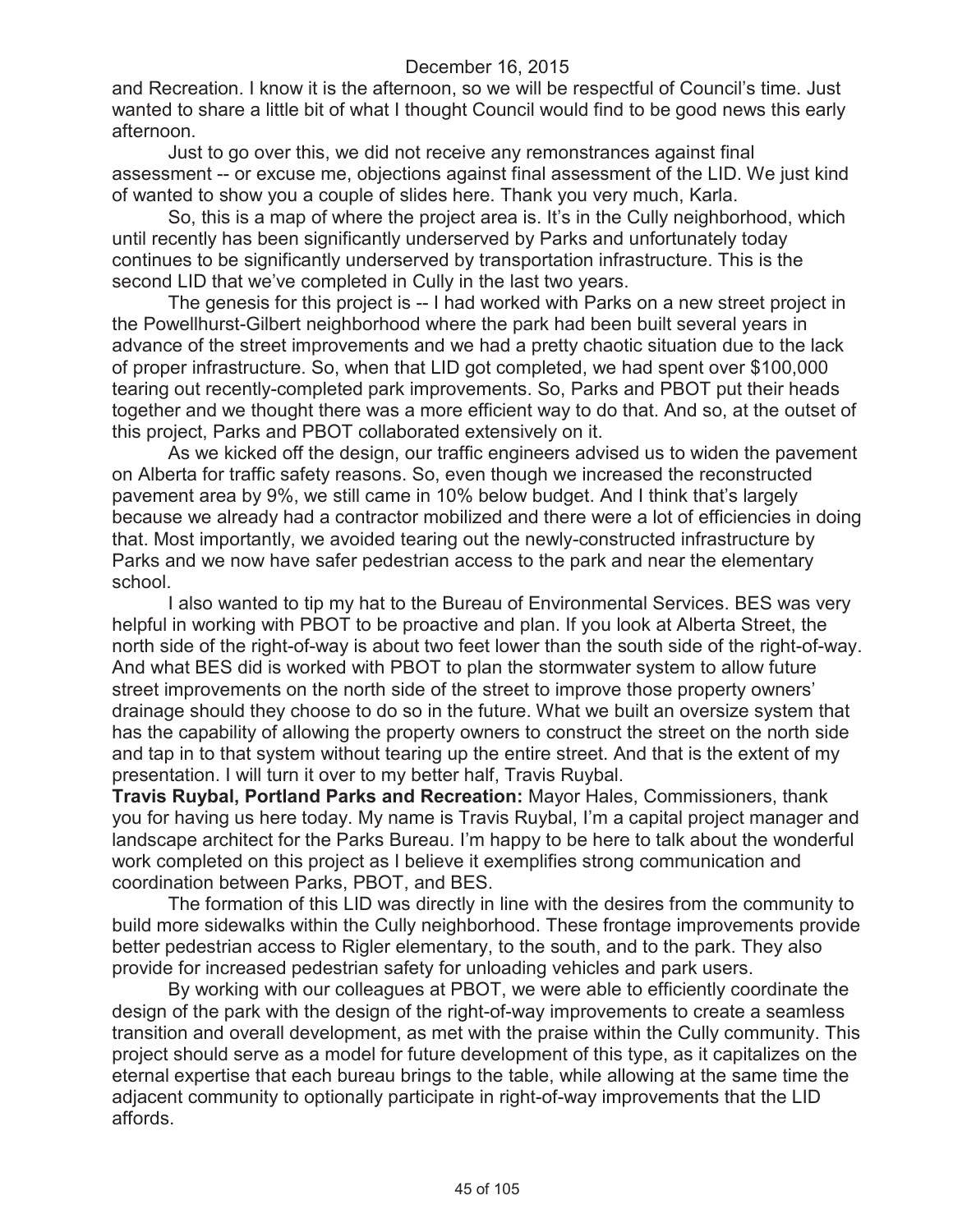Parks, PBOT, and BES should be proud of the coordination had on this project while at the same time achieving each bureau's goals. We have delivered an awardwinning project that serves over 1300 residents previously not having park facility services. Indeed, we are raising the bar for future park development work. We at Parks are happy to report this development not only came in on schedule and under budget, but we put forth a quality project for all to enjoy. As a result of the success of this project, we will continue to look for other opportunities to participate with our colleagues at PBOT and BES in the future, which we hope you will continue to support.

Finally, I would like to thank Andrew Aebi for his diligent work in making this overall process so successful. Thank you for the opportunity to speak about this important work being completed for our community.

**Hales:** Thank you both. Questions for Andrew or Travis? Thank you both. Anyone else want to speak on this item? Cully residents here. Mr. Gunderson, come on up. Good afternoon.

**Richard Gunderson:** Good afternoon. My name is Richard Gunderson, I live in the Cully neighborhood. I've been on the board, and parks has been my passion for 51 years. This is one of my greatest delights in seeing this park finished, not only to me but to the whole community. If you go by there, it is packed. Every day. You can't find a parking spot around the park. It's unbelievable. And it's one of the best-designed small parks that I've seen in my professional career. So, I want to thank the Parks Bureau for doing a fantastic job and for City Council for making it possible. Thank you.

**Hales:** Thank you. Good afternoon. Welcome.

**Laura Young:** Good afternoon. My name is Laura Young, and I'm the transportation chair for the Cully Association Neighborhood. Rich and I work in tandem on a lot of projects. He's been -- did you say the parks chair for 10 years? I think it's been roughly, and I have been the transportation chair for six years for Cully.

I just wanted to add a couple of comments about the LIDs that we have had in the Cully neighborhood. Specifically, I would like to express appreciation for the ongoing efforts of PBOT's LID office to partner with Parks and BES and other bureaus and agencies to find creative ways to fund and critically needed transportation and infrastructure projects in Cully, and also acknowledge there's potential for similar successes in other underserved areas in east and west Portland. Cully shares a common history of annexation and similar community needs.

These projects provided desperately-needed infrastructure improvements without creating financial burdens that could negatively impact low-income home owners in our neighborhood and others. I believe this is the spirit of cooperation between the bureaus, community leaders, and advocates like ourselves demonstrate that the LID system can work and can benefit low income communities when applied with creative utilization of resources and community involvement.

**Hales:** Thank you very much. Questions? Thank you both. Thank you very much. So, this item is not an emergency ordinance. It'll pass to second reading. Thanks, everyone, for a great project and a great partnership. Thank you.

#### **Item 1325.**

**Hales:** Commissioner Novick.

**Novick:** Mr. Jacobs.

**Michael Jacobs, Portland Bureau of Transportation:** Good morning, Mayor and Commissioners. My name is Michael Jacobs, I'm the Smart Park manager for the Bureau of Transportation. The ordinance before you is to authorize a competitive solicitation for the purchase of security services for Smart Park garages and the Portland streetcar facility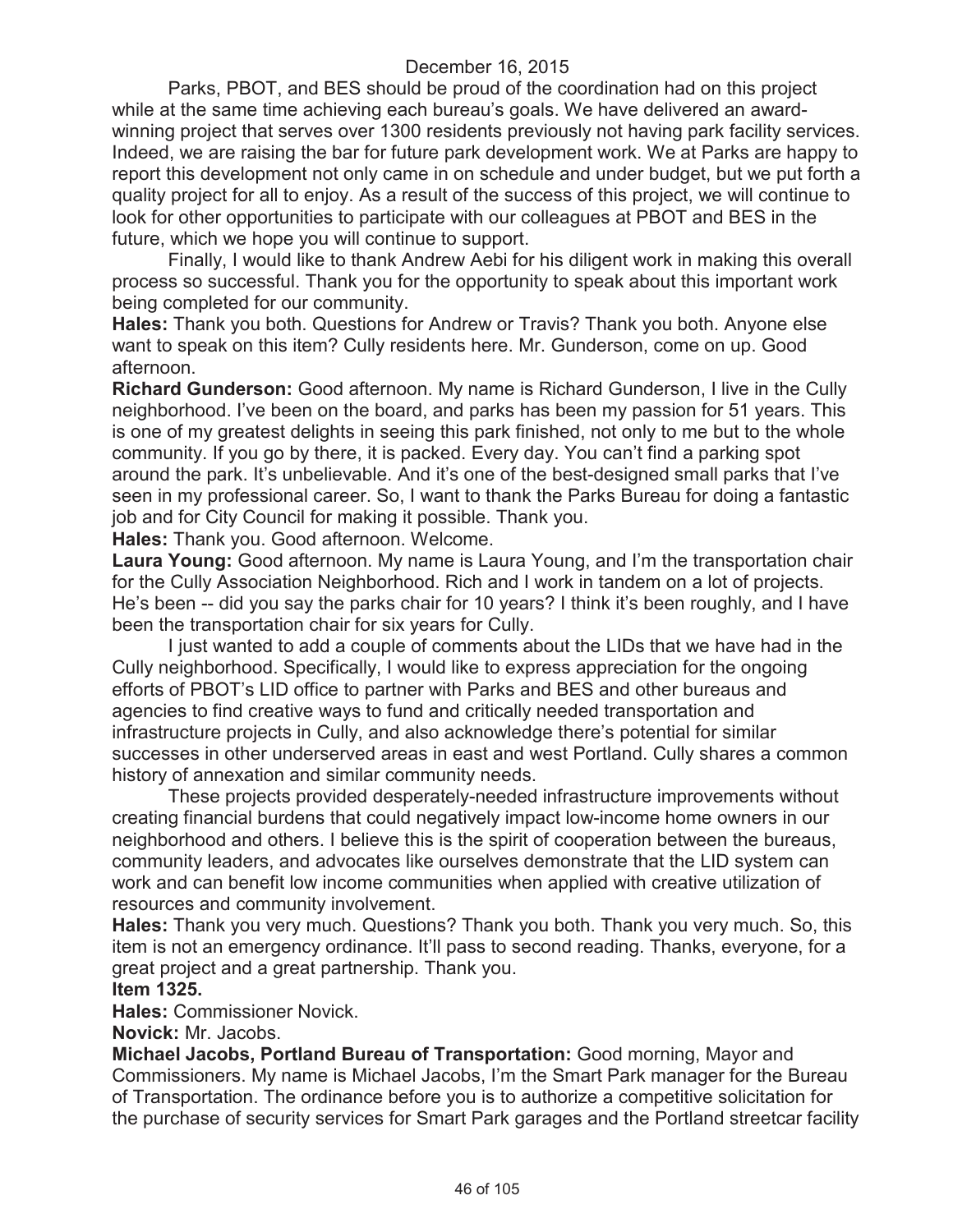at an estimated amount of about \$4 million for a total of five years to be paid for through garage and streetcar receipts.

Security is critically important, as the safety of shoppers, visitors, and business customers is important in carrying out the Smart Park mission. As in other cities around the nation, downtown parking garages are heavily used by legitimate customers but also can occasionally attract those that conduct themselves unlawfully or misuse the garages, which can discourage parking in garages and can also have a negative impact on economic growth. With that, I respectfully request Council's authorization for procurement services to issue a competitive solicitation for security services at the Smart Park garages and streetcar facility. I'm happy to answer any questions.

**Fish:** What's the current system that's established for dealing with any complaints that we receive about the conduct of any of these security personnel?

**Jacobs:** About the security personnel?

**Fish:** Right.

**Jacobs:** They will be reported to the security company and they have their own internal procedures.

**Fish:** How do we -- so, do we monitor complaints, if any?

**Jacobs:** I don't monitor the complaints that come in against security guards, but I can tell you that I haven't received any complaints that I can think of in the last three or four years. **Hales:** So if a citizen felt like they were poorly treated, you would have heard about it. Jacobs: Typically, I would hear about it and the security company would let me know if they got a complaint.

**Fish:** I bring a certain experience working in a commission style form of government where communication is not our strong suit. So unless you have a formal mechanism for receiving complaints, it may or may not come to your attention. And you don't know what you don't know. So, what is the formal mechanism for advising the City of complaints regarding the security services?

**Jacobs:** They are required to give us monthly activity reports, and we meet with them twice a month in management meetings. And in those meetings, they would bring up any of those concerns.

**Novick:** We meet with the companies, right?

**Jacobs:** Yes.

**Novick:** Commissioner Fish is basically asking if there is a way for a citizen to figure out who within the City to complain --

**Jacobs:** I'm sorry -- it is posted on our website and we can look at improving ways where the public can know who to contact if they have concerns.

**Fish:** And I'm not suggesting there is some wholesale problem, this is something that Commissioner Novick and I have been talking about in a different context. I'm just interested in making sure that particularly where we contract out services that we have --

the fact that we contract out services is of no concern to the average person in the public. They're going to come to one of these lots, they will get good or bad service, and if they get bad service, they will want to know who they complain to, and they're going to want to know if it's taken seriously. I'm asking innocently, what is that mechanism? And because we're talking about security services, people are operating in an area that sometimes results in interactions with the public which could become charged, and we're hoping that people show good judgment. I just want to make sure that we have a system whereby we're getting good real-time information and able to monitor the performance under this contract.

**Hales:** You raise an interesting question not just in this form of government, but certainly in this one, that if people can't figure out who to complain to, they often complain to the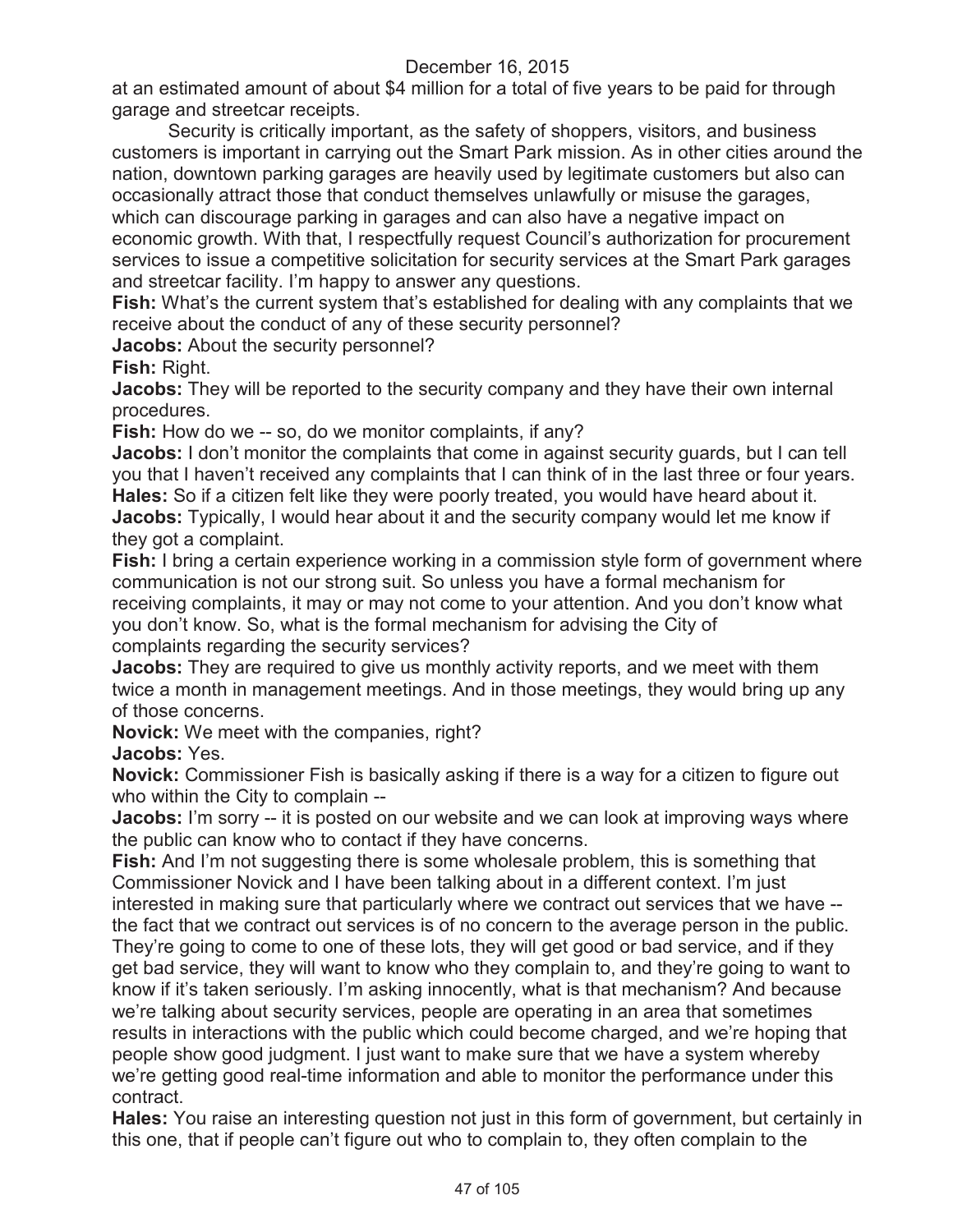Mayor's office about TriMet or the schools or anything else. I'm being a little flippant, but I don't recall us getting any complaints about security at the parking garages, either. So, if they were unable to find the right place in our structure, they would end up in my office, and I don't remember hearing anything lately. But it's a good one to watch.

**Novick:** Actually, Commissioner, I think that's a reasonable point and I'd like to explore the possibility of using signage at the garages or something so that people are aware that there is a City office they can call.

**Hales:** OK. Other questions or concerns?

**Fritz:** Just to reconfirm -- the contract requires the employees to be at least \$15 an hour. **Jacobs:** That's correct.

**Fritz:** Thank you.

**Hales:** Thank you. Anyone else want to speak on this item? If not, it passes to second reading.

**Saltzman:** Point of order. I know we have staff waiting for an agenda. Are we going to break at 12:30?

**Hales:** It was my hope that we could get the Parks items done and break at 12:30. Any reason to do otherwise?

**Fish:** Well, Mayor, since it's a second reading on 1330 and I have the director here, can I do that as well?

**Hales:** We'll get to the Parks item, deal with the second reading, and save the rest. How does that sound? We have three second reading items that we ought to be able to dispose of those quickly. OK. Alright. Another parking item, please.

#### **Item 1326.**

**Hales:** Commissioner Novick.

**Novick:** Mr. Jacobs.

**Michael Jacobs, Portland Bureau of Transportation:** Thank you. Good morning again, Mayor and Commissioners. Again, my name is Michael Jacobs and I'm the Smart Park manager for the Bureau of Transportation.

The Smart Park program consists of six parking facilities with almost 3800 parking spaces. The Smart Park mission is to support the economic viability of the central city providing an affordable system of parking garages primarily designed to meet the shortterm needs of shoppers, visitors, and business clients and by investing in other central city transportation improvements. Specifically, central parking provides services, including garage operations, janitorial services, equipment maintenance services, they operate the merchant validation program, and have recently taken on the PCI compliance responsibilities.

The contract is funded by receipts from the garages. It is a separate fund, it is not part of the general fund. For the current fiscal year, the net operation revenues were budgeted at \$2.1 million. The operational expenses were budgeted at \$2.66 million. The contract provided for a current monthly management fee of approximately \$810 per garage per month, along with an incentive fee which was anticipated to be approximately \$65,000 for the current fiscal year for all of the garages.

I am happy to say that our current revenues are about 10% higher than they were when the contract started. And from a recent survey conducted, we have found a 97% satisfaction rate for customer service in the garages and a 92% satisfaction rate with the automated payment system. In addition, we have found an 89% overall satisfaction rate with the Smart Park validation program, which was from a survey conducted with the downtown merchants.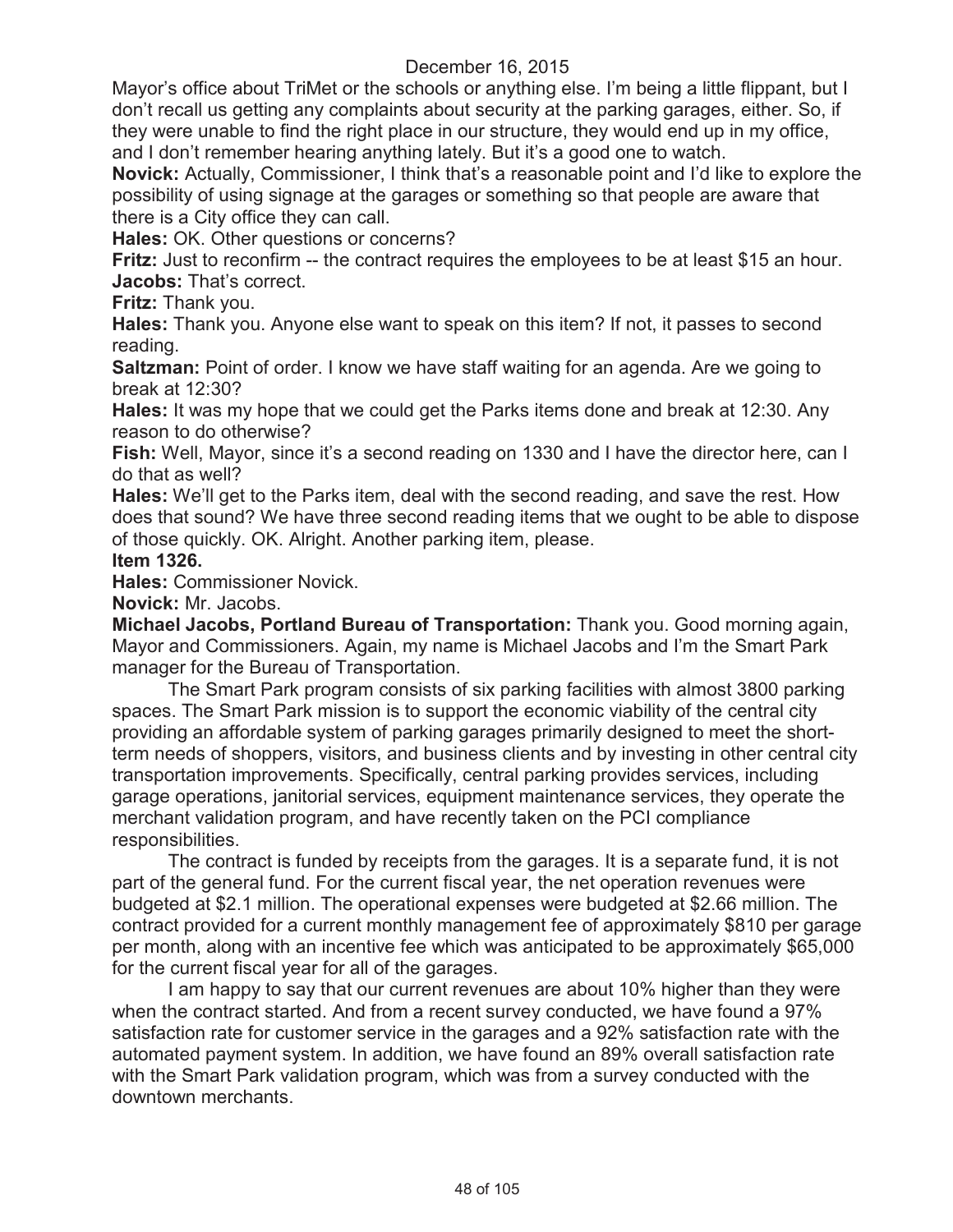With that, I respectfully request a one-year extension for this contract with the director's administrative option for one additional year. I would be happy to answer any questions.

**Hales:** Questions?

**Saltzman:** Is the operator still required to provide somebody on site at each garage? **Jacobs:** Yes, when we --

**Saltzman:** A real person, live person?

**Jacobs:** Yes.

**Saltzman:** That's still a requirement.

**Jacobs:** Yes.

**Saltzman:** OK.

**Novick:** Commissioner, I have had to take advantage of that a couple of times.

**Saltzman:** So have I. That's why I was asking.

**Jacobs:** Other questions? Thank you very much. Anyone else to speak on this item? Then it passes to second reading.

**Hales:** Second reading, please, on item 1327.

**Item 1327.**

**Hales:** Roll call, please.

**Item 1327 Roll.**

**Novick:** Aye. **Fritz:** Aye. **Fish:** Aye. **Saltzman:** Aye. **Hales:** Aye.

**Hales:** And let's take 1328 and 1329 together.

**Item 1328.**

**Item 1329.**

**Hales:** Commissioner Fritz.

**Fritz:** Thank you, Mayor. These are both projects possible because of the generosity of Portland voters in passing the 2014 parks replacement bond, and they fulfill the promise to voters to prioritize access to natural areas and also continued accessibility. With that, I will turn it over to Mary Anne Cassin, the bond projects manager.

**Mary Anne Cassin, Portland Parks and Recreation:** Good afternoon, Mayor Hales and members of the Council. My name again is Mary Anne Cassin, I'm the replacement bond manager. Once again, I'm here with some fabulous bond projects. Apologies, you've seen the first two slides. I promise I will change them up for the next time.

We've created this amazing system of parks over the last several hundred years, and we've done it through a series of bonds and levies. In 2014, just over a year ago, we got a resounding yes vote to spend \$68 million for urgent repair and replacement projects. If you remember, there are seven focus areas within the bond program. I'm here to talk about two different projects.

The first one is in the trails and bridges theme area, and this one talks about preserving access to natural areas and open spaces by repairing bridges and trails. The first project to do three different projects within Forest Park. They're in two different locations. They're small bridges, but they're complex projects because of the places that they're located. They're difficult to get to. They have significant permit restrictions -- as they should, they're in very sensitive environments with salmon-bearing streams. So, though they're small projects, the substantial completion won't be until November 2017. Often what you see on these projects is the ugly stuff is underneath. And what you're trying to avoid is the photo on the left there.

The first two locations are within Macleay Park really closely located to the main park entrances. This is a very, very popular trail. And though there are dozens more projects that we could attack, we've done an analysis and determined that these make the most sense to hit right off of the bat. They're on such a main trail.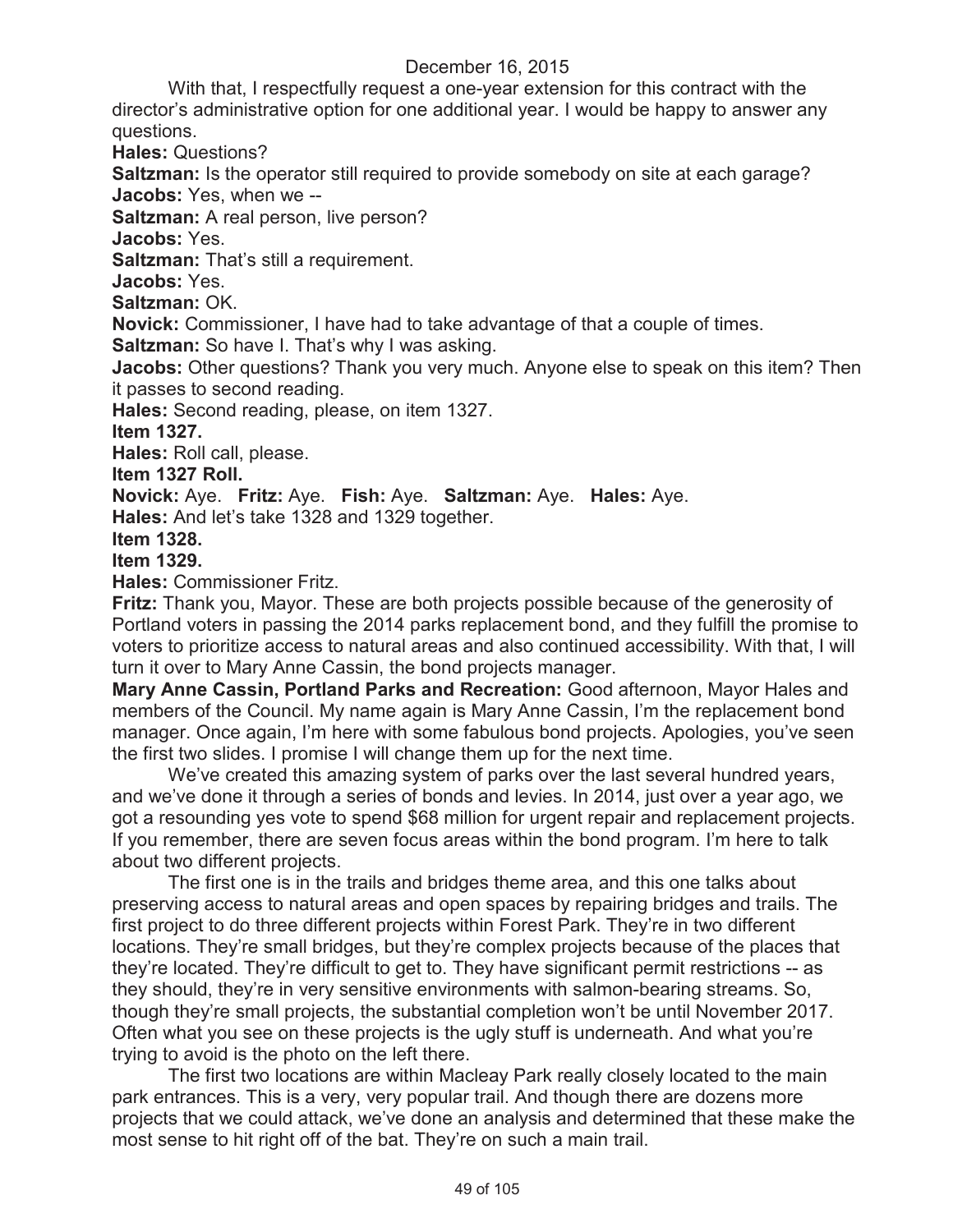The second one is to replace a bridge that's missing for several years actually. It's deep within Forest Park on one of the most popular trails called the Maple Trail. We have had to close this section of trail since 2012. There just wasn't the resources to accomplish it. And again, this is a difficult to get to location but very worth doing. We had a competitive project to select our consultants here.

The second theme area is accessibility in our approach, and this is two-fold. The main way we're doing it is on every project, we're looking at accessibility and doing what we can within the project. But we decided in addition to that, we would add one signature ADA project that was selected exclusively because it was an ADA project. And the one we chose was the Washington Park rose garden.

The public was involved in choosing that one particular project. The idea there is to address the main esplanade, the parking, and the significant ramp that gets down to the main esplanade. At the moment, it is a 13% ramp. Doing this project, we will need to be sensitive to the exquisite detailing you have within the park, including all the stone work, etc., and we are working with closely with stakeholders to make sure we're aware of and to the degree possible can get it either completed or at least phased in by the time of their centennial in 2017.

Our MWESB utilization is good on these projects. We did extensive outreach efforts to get the numbers up as best we could. And once again, I will warn you that you're going to see a lot of me in the next few months and these are the things coming in at least the next couple of months. I can answer any questions that you might have at this time. **Hales:** Thank you Mary Anne. Questions?

**Novick:** Ms. Cassin, you realize that every other City employee is jealous of you because you're able to bring good sunny news at all times.

**Cassin:** I know that. I'm a very lucky person.

**Hales:** That's why we were able to recruit you back!

**Cassin:** That's right.

**Hales:** Thank you very much. Anyone else to speak on either of these items? They're both emergency ordinances. Let's take a vote, please.

#### **Item 1328 Roll.**

**Novick:** Aye.

**Fritz:** Thanks to the voters and to Mary Anne. Aye.

**Fish:** Aye. **Saltzman:** Aye. **Hales:** Aye.

**Item 1329 Roll.**

**Novick:** Aye.

**Fritz:** Thanks to our whole Parks team. Aye.

**Fish:** Aye. **Saltzman:** Aye. **Hales:** Aye.

**Hales:** OK, let's take -- you had one more item --

**Fritz:** That's right, it's 1312.

**Hales:** Want to deal with that? OK.

**Item 1312.**

**Hales:** Commissioner Fritz, did you pull this?

**Fritz:** I pulled it. We need to amend it. There are some code citations that are incorrect and this amendment fixes that error. We did send it out on the Tuesday memo. So, I move the substitute.

**Novick:** Second.

**Hales:** Further discussion? Roll call on adoption of the substitute.

**Roll call.**

**Novick:** Aye. **Fritz:** Aye. **Fish:** Aye. **Saltzman:** Aye. **Hales:** Aye.

**Hales:** Anyone to speak on this item? Roll call vote amended emergency ordinance.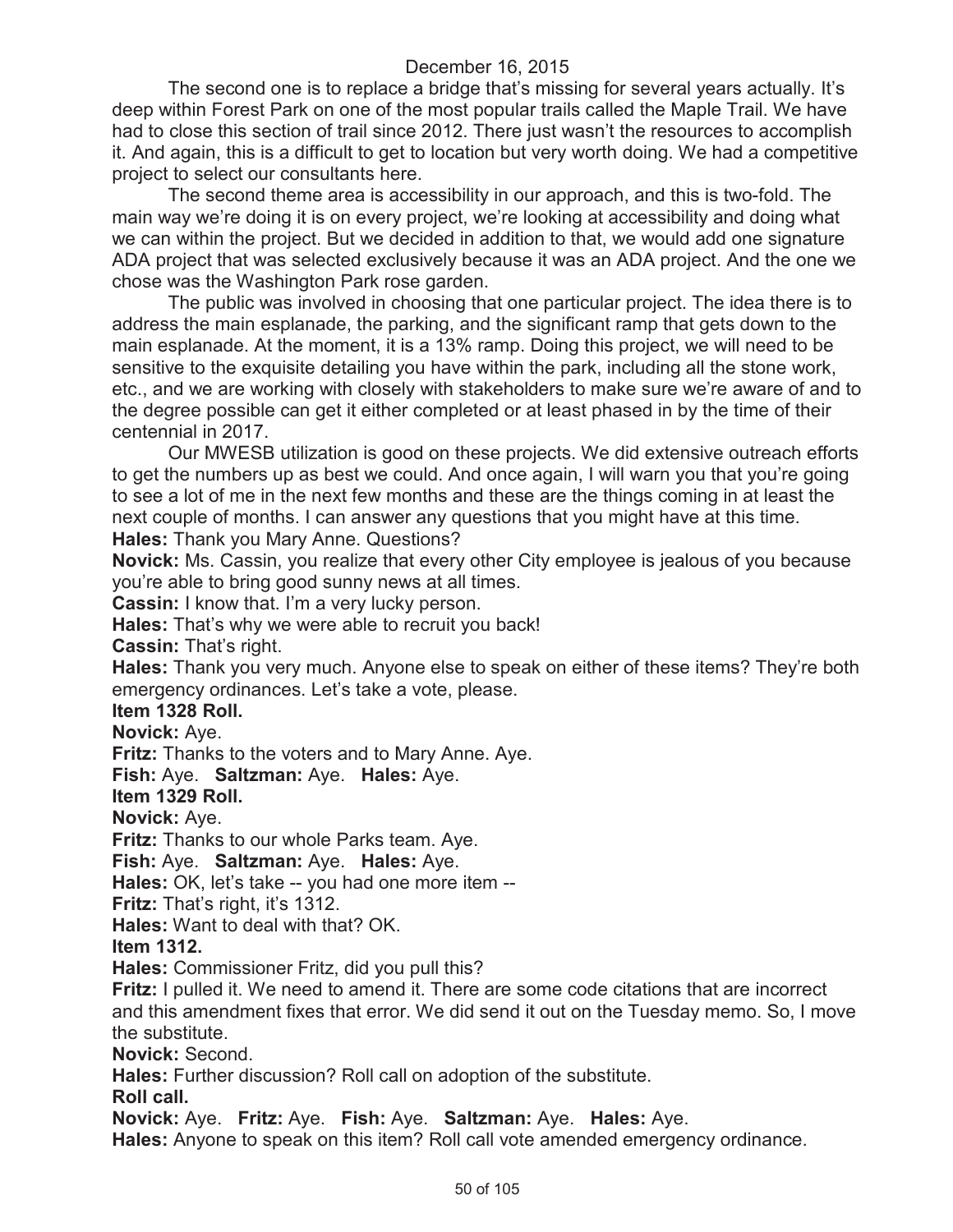## **Item 1312 Roll as Amended.**

**Novick:** Aye.

**Fritz:** Thanks very much Kia Selley, who's here, and to the Council for your indulgence. Aye.

**Fish:** Aye. **Saltzman:** Aye. **Hales:** Aye.

**Hales:** OK, we have a couple more second readings. Let's get those done. 1317, please. Wrong number, sorry.

**Moore-Love:** 1306 and 1307 were pulled.

**Hales:** Right. I'm just talking about the emergency items on the regular calendar. We'll take those others in the afternoon.

**Fish:** We were going to do 1330, Mayor.

**Hales:** 1330, 31, 32, and 33 are all second readings.

**Item 1330.**

**Hales:** Roll call, please.

**Item 1330 Roll.**

**Novick:** Aye.

**Fritz:** Aye.

**Fish:** Mayor, given the time, I will not give a 30 minute speech in support of this -- **Hales:** Good.

**Fish:** And by the way, we seem to have a video -- do we have a video issue? Anyway, I want to acknowledge, Mayor and colleagues, that -- as you know, we have new leadership at the Water Bureau, a new Director, Mike Stuhr; and a new senior engineer, Teresa Elliott, and they have been extremely busy this year addressing the broader issue of resilience, which in plain English means how do we protect our system in the event of an earthquake or what some people call "the big one"? Nothing is more important than ensuring that we can continue to provide a basic service during a crisis. And I want to commend Mike Stuhr and Teresa Elliott and Dave Peters and Tim Collins and all of the folks working in the front lines for the work they've done this year. In particular, bringing to a peaceful resolution a set of very controversial issues involving reservoirs both at Washington Park and at Mt. Tabor. And Commissioner Fritz, special thank you to you for your invaluable partnership in bringing Mt. Tabor to a soft landing. I think once upon a time, people doubted we could get to this point. But in working with the community, we've arrived I think at the right place regardless of how one feels about the underlying federal mandate.

The net effect of that is our water system will be safer as a result of the investments in Mt. Tabor and Washington Park, and now today we're taking up the question of a secure conduit underneath the Willamette River. And that is hugely important because we have hospitals and businesses in the downtown corridor. We have residential customers and business customers throughout southwest and northwest, and then we have valued wholesale customers that together get us to, system-wide, about a million people that we serve. Again, I don't think anything is more important than making the system safe and secure and resilient and I'm very proud of this step forward on Willamette River crossing.

One other observation. This project is already in our five-year CIP, which means it had been previously budgeted. So in and of itself, it will not have a new and significant rate impact. And recently, I directed my colleagues that this year, as with prior years, the Council expects them if they are to propose a rate increase that it come in below 5% consistent with the commitment Mayor Hales that you and I have made to stabilizing rates and creating some predictability.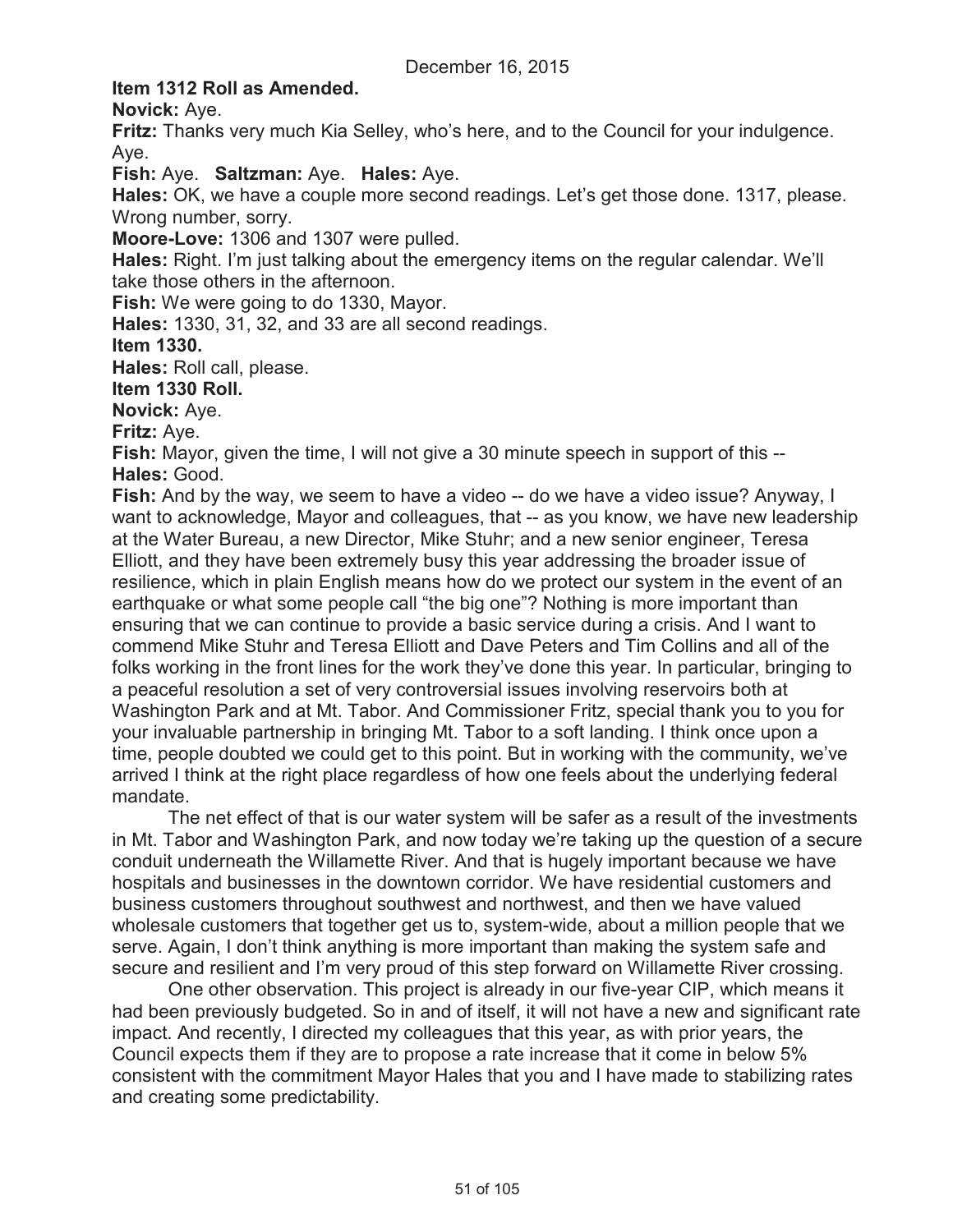Again, thank you, Mike Stuhr, Teresa Elliot, Dave Peters, Tim Collins and all of the people who are working so hard on making our system more resilient, and thank you to my colleagues for the support they've given this new leadership team. Aye.

**Moore-Love:** I believe that vote, Commissioner, was for 1332 and 3. We're doing 1330. **Saltzman:** Aye.

**Hales:** Aye. Yeah, I didn't realize until you started we were off on the calendar. We'll put that in the record. So, we still need to vote on 1331, 32, and 33. Let's take those roll call votes, please.

**Item 1331.**

**Hales:** Roll call.

**Item 1331 Roll.**

# **Novick:** Aye. **Fritz:** Aye. **Fish:** Aye. **Saltzman:** Aye. **Hales:** Aye.

**Item 1332.**

**Hales:** Roll call, please.

**Item 1332.**

**Novick:** Aye.

**Fritz:** Aye.

**Fish:** I love watching the English question time on TV when the prime minister says, "I refer my colleagues to my earlier comments." And on this, I would refer my colleagues to my earlier comments. Aye.

## **Saltzman:** Aye.

**Hales:** A rare day when both Karla and Commissioner Fish makes a mistake. Aye. **Item 1333.**

**Hales:** Roll call.

**Item 1333 Roll.**

**Novick:** Again, this is one of my favorite projects. Aye.

**Fritz:** Aye. **Fish:** Aye. **Saltzman:** Aye.

**Hales:** I hear Seattle still has a used tunnel machine for sale. Aye. [laughter] **Fish:** Please don't say that, Mayor.

**Hales:** I'm teasing. Dan, are you still content to save 1334 until the afternoon or would you rather do it now?

**Saltzman:** I can do it in one minute.

**Hales:** OK. Let's do it now, please.

**Item 1334.**

**Saltzman:** I love that I think we've all have experienced this where we give a talk or go to a meeting and somebody raises an issue and, by golly, you're actually able to do something about it! This was an issue that was raised. Although this isn't the specific property, it has to deal with people who are owning homes under our Home Ownership Limited Tax Exemption program. If a bank forecloses on that home, previously, before we made this rule change, they had to vacate the house even if the bank were to sell the property within 180 days. So, we are making a rule change. This allows one homeowner to stay in her home pending this foreclosure proceeding and to maintain her Home Ownership Limited Tax Exemption. And we have a couple of others coming our way as a result of somebody flagging this issue to us.

**Hales:** That's great. Thank you. I don't believe there is anyone here to testify. Let's take a vote on the resolution, please.

**Item 1334 Roll.**

**Novick:** Aye.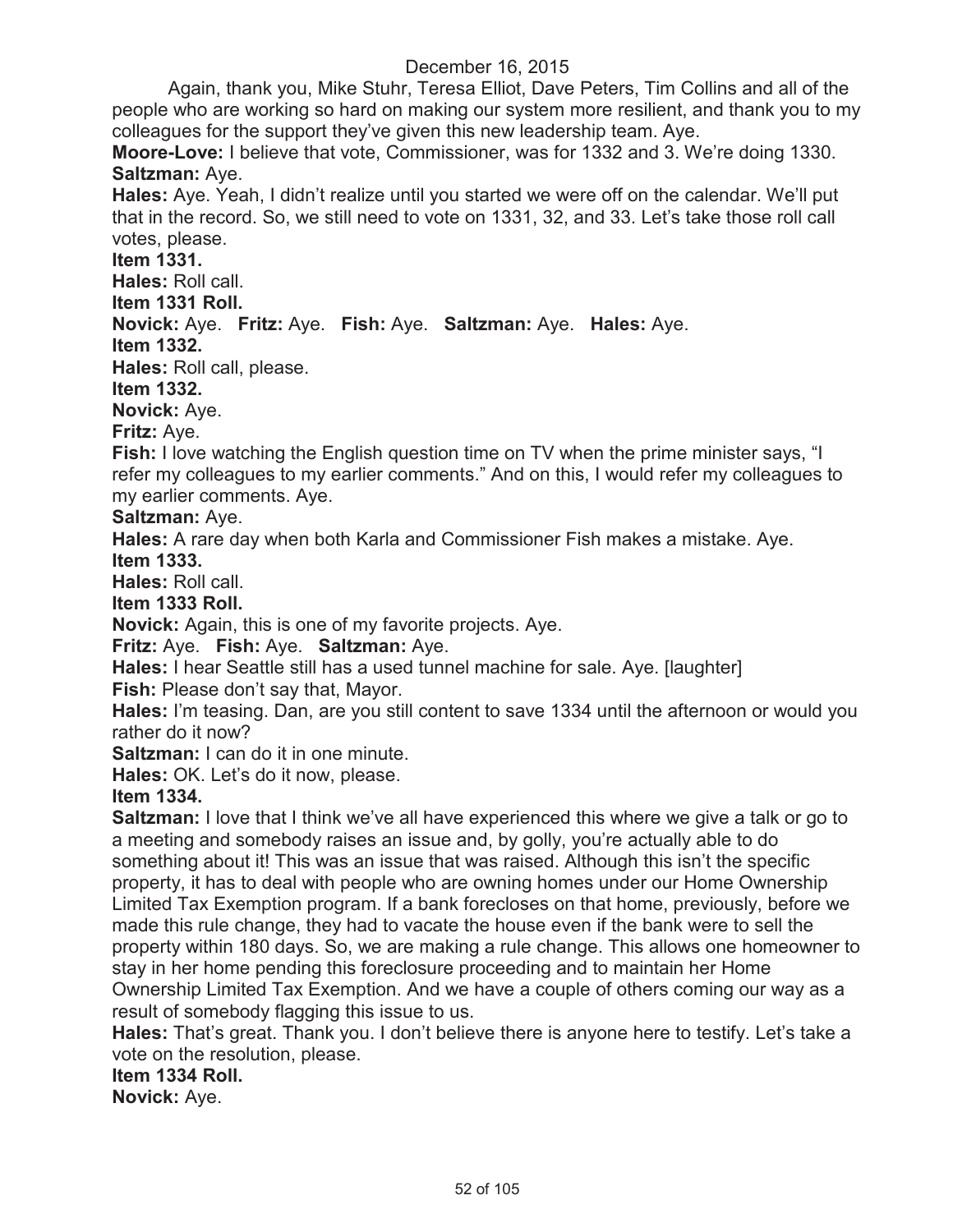**Fritz:** That's really terrific, Commissioner Saltzman. Thank you for telling us the back story to that. It is great when somebody brings something to our attention and, yeah, we can do that. Aye.

**Fish:** I'd like to see more of that can-do spirit in my meetings with my colleagues. Aye. **Saltzman:** Thanks to Dory Van Bockel for taking care of this issue. Aye.

**Hales:** Aye. OK, now we will recess until 2:00 p.m. and take up the items from this morning and our afternoon calendar.

At 12:33 p.m., Council recessed.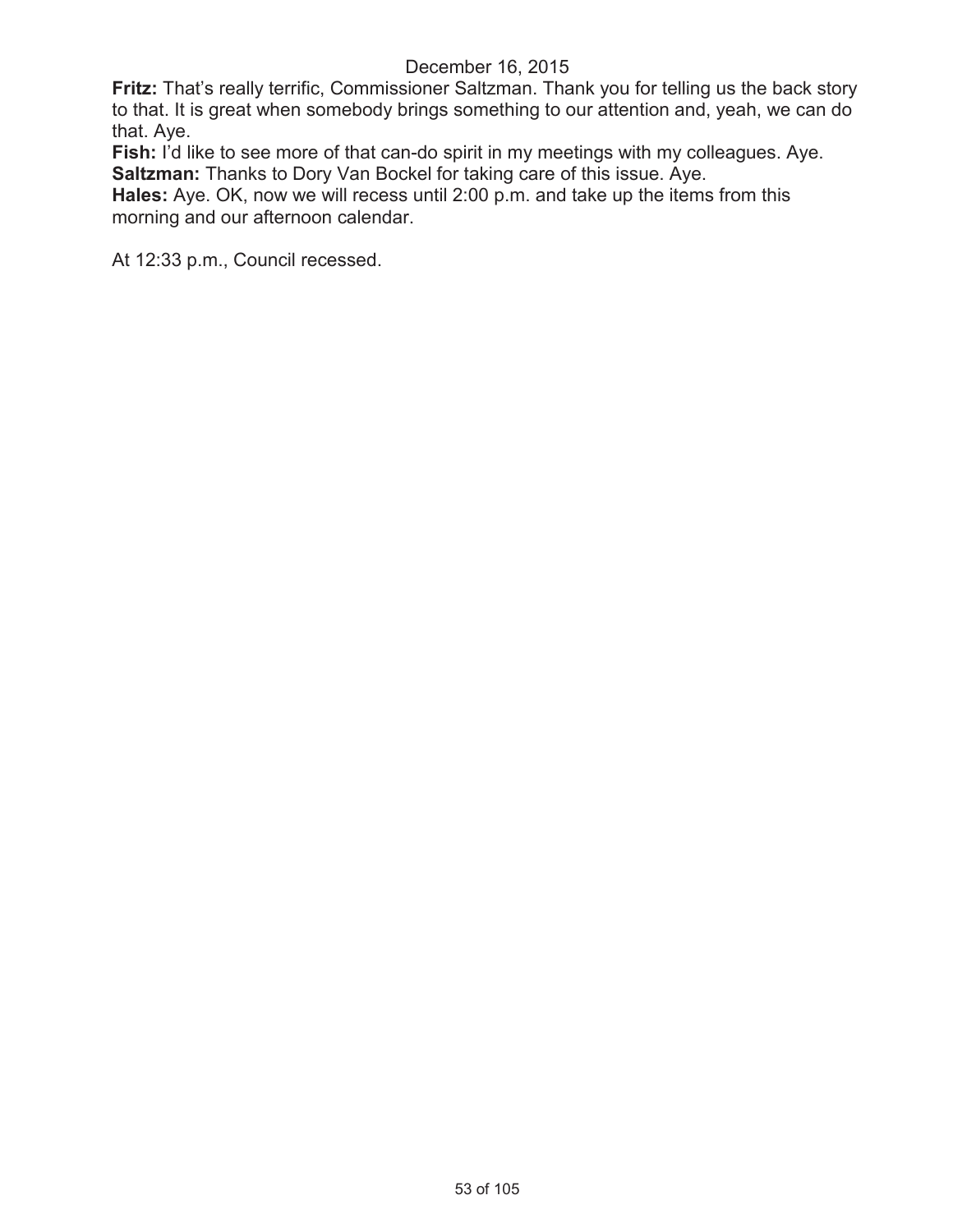### December 16, 2015 **Closed Caption File of Portland City Council Meeting**

This file was produced through the closed captioning process for the televised City Council broadcast and should not be considered a verbatim transcript. Key: **\*\*\*\*\*** means unidentified speaker.

## **DECEMBER 16, 2015 2:00 PM**

**Hales:** Good afternoon, everyone, and welcome to the December 16th meeting of the Portland City Council. Would you please call the roll?

**Novick:** Here. **Fritz:** Here. **Fish:** Here. **Hales:** Here.

**Hales:** Bear with us, folks, for a couple of minutes because we have a couple of items left over from this morning's calendar that we need to address. It won't take us long, and then we'll get to the resolution. So, we have items 1306, 1307 remaining, right? Let's take those, please.

#### **Item 1306.**

**Hales:** Thank you. I just wanted to make sure people understood -- I don't think we have a presentation on this -- but these are surplus weapons that we'll be donated to the training center in an inoperable condition for purposes of training at the academy. So, there will not be operable firearms that are moving from us to the state academy. Any questions about this item? Anyone want to speak on this item? If not, we'll take a roll call vote. **Moore-Love:** Mr. Lightning is here.

**Hales:** Someone did sign up on this? Come on up, Lightning. Good afternoon.

**Lightning:** My name is Lightning, I represent Lightning Watchdog PDX. One of the reasons why I pulled this ordinance -- first of all, from my position, I'd like to have the 75 surplus firearms destroyed. I do not want them transferred to anybody else outside the City of Portland. I do not want a trail of liability also tied back to the City of Portland if anything happens with these weapons accidental or otherwise. I do not want to have in this agreement where it states that upon the transfer of ownership of firearms, that the Commissioner-in-Charge of the Portland Police Bureau will have the ability to make the transfer to any person, government, agency, business entity, or third party. Again, that is with your written permission. I don't want that in this agreement. Again, I want to have any and all of these weapons destroyed, and I don't want them to be transferred to anyone else outside the City of Portland. Thank you.

**Hales:** Thank you. Again, to explain, this is transferring these firearms to the state academy. They will be rendered permanently inoperable, so they are for teaching purposes only. Any further discussion?

**Fritz:** And they'll be destroyed if they're ever not used by the academy.

**Hales:** That's right. And actually, we're going to look at other options for how to deal with weapons that we are confiscating. They destroy them now, but we might be able to do better than that in terms of the reuse of the material. OK, roll call vote on this ordinance. **Item 1306 Roll.**

**Novick:** Aye. **Fritz:** Aye. **Fish:** Aye. **Hales:** Aye. **Item 1307.**

**Hales:** This was just pulled to the regular calendar because it was over the threshold of dollar amounts where we don't do things on consent. So, if there's no questions and no one wants to speak on this item, then a motion to adopt the report.

**Fish:** So moved.

**Fritz:** Second.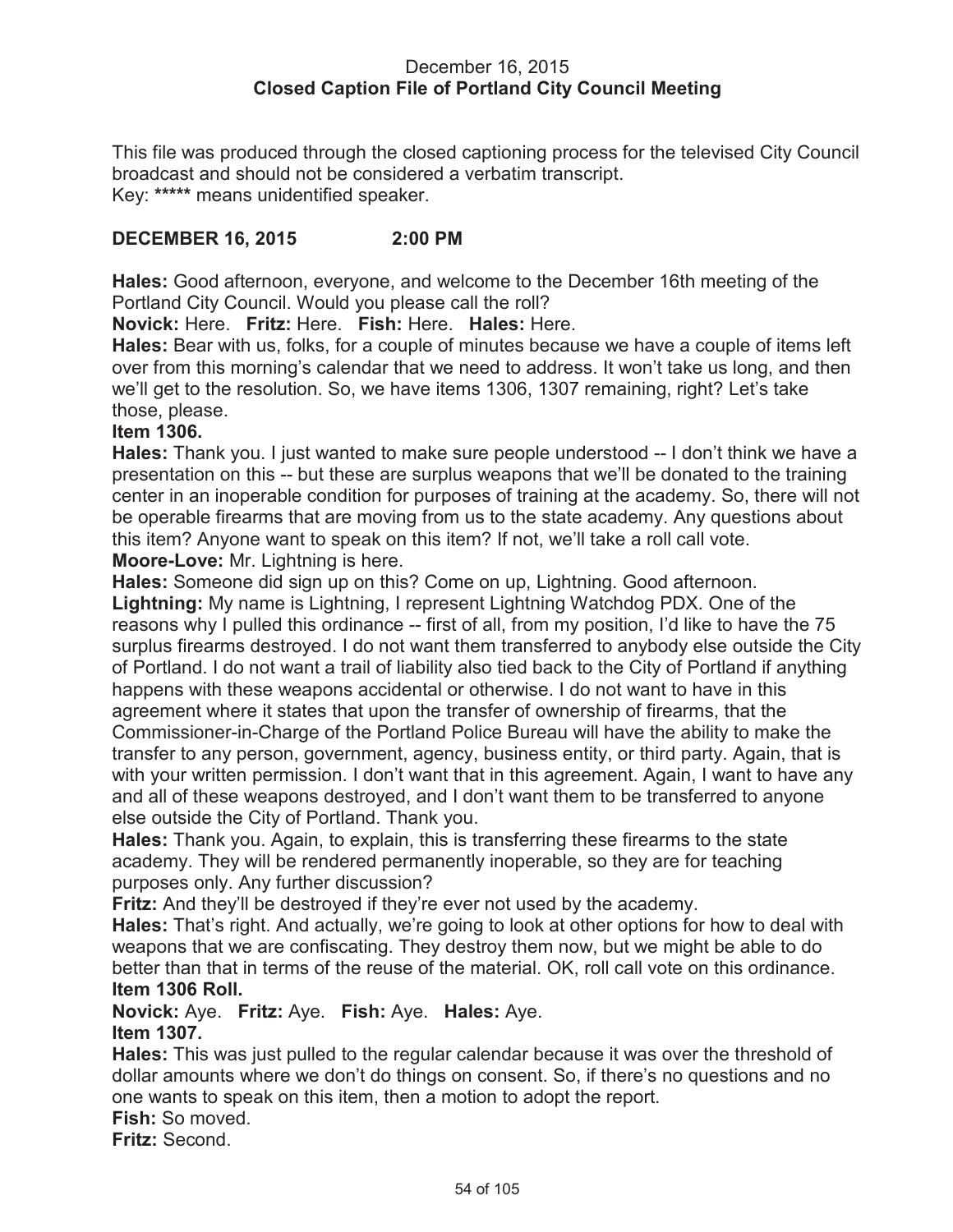**Hales:** Further discussion? Roll call, please.

#### **Item 1307 Roll.**

### **Novick:** Aye. **Fritz:** Aye. **Fish:** Aye.

**Hales:** Very nice to see more sidewalks getting built in East Portland. Thank you, Commissioner Novick. Aye. OK, now we're getting toward moving to our afternoon agenda. We have a resolution that's a four-fifths item.

#### **Item 1334-1.**

**Hales:** Thank you. Well, because this is a special order of business and therefore wasn't in the fully-printed calendar, I think in this case it would be good to read the resolution and get it into the record. It says, declare support for the city's Muslim community and reaffirm the welcoming nature for all immigrants and refugees.

Whereas, Portlanders pride themselves on their warm and welcoming nature; and whereas, our city has greatly benefited from the addition of many immigrants and refugees from all religious background who moved here in the past decades and have become valued and contributing citizens, significantly benefiting our community; and whereas, the Muslim population in the Portland metropolitan area is estimated to be around 20,000; and whereas, our Muslim community is an important part of Portland's diversity and our growing multicultural identity; and whereas, the city of Portland continues to work toward a more inclusive society and welcomes cultural, ethnic, and religious diversity; and whereas, there has been an increase in anti-Muslim and anti-immigration rhetoric in the national media with the intended outcome of increasing of patriotism and loyalty through inciting fear and hatred; and whereas, this country was founded on principles of freedom of religion and freedom from religious persecution; and whereas, recent demands seeking a ban on Muslims entering this country are unconscionable and if carried forward would or could constitute violations of the First and Fourteenth Amendment to the United States Constitution as well as violating article one, sections two and three of the Oregon constitution and is tragically reminiscent of prior historic profiling of race and religion; and whereas, the City of Portland's values of nondiscrimination as evidenced by the City's Title 23 call for this City Council to take a public stand; and whereas, as a community, Portland is a city that does not tolerate hate speech; now, therefore, be it resolved, Portland and its City Council members stand in support of our Muslim community and call for an end to the continued use of anti-Muslims and anti-immigration hate speech; and be it further resolved, Portland will continue to be a welcoming city to immigrants and refugees from all parts of world, including many Muslims fleeing from violent and unstable countries.

So, that's the text of the resolution. I appreciate my Council colleagues all joining together to put this before us today. This is a time where there is poisonous speech in national politics -- Mr. Trump in particular -- and where we need to stand on behalf of the values that this city loves, and the people of this city who expect our country and our city to be welcoming and expect us to hold to those constitutional principles that we all learn in school and recite as we take our oaths of citizenship. They should matter, and that's why we're here. I appreciate my colleagues joining together. Some may have some comments here at the outset, and we have some invited testimony.

**Fish:** Mayor, I have a friendly amendment. You and I discussed that in the eighth whereas, second sentence, change "would" to "could."

**Hales:** Yeah, I think that's correct.

**Fish:** And the point we want to make and that you and I have discussed is twofold. One is there are circumstances where it could violate constitutional protections. We don't want to just say would and assume that it would. And second, the spirit of this gathering is to counter speech we disagree with with speech that reflects our best values. I think we've learned in our history that our finest tradition is to counter speech is by speaking out and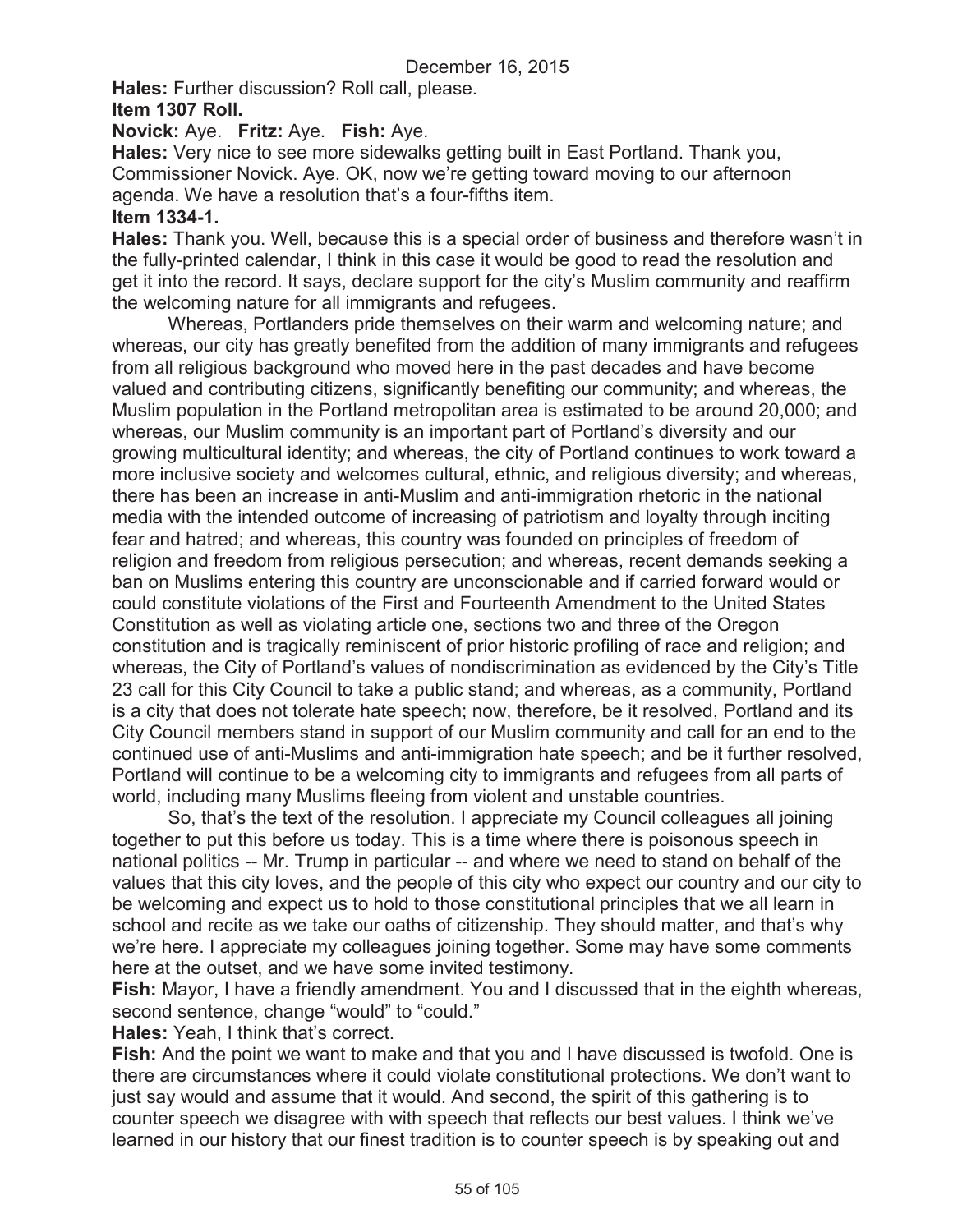condemning it, while protecting people's right to say dumb things. Presidential candidates have the right to say dumb things, and we have the right to censure them for it. It just makes that clear.

**Hales:** Good point, thank you very much. I'll consider that a friendly amendment. Unless there are any other comments at the outset --

**Fritz:** I just have a comment. This is the very first item that's been on the Council's agenda with a four-fifths vote if we're supposed to get the items in by the Monday of the previous week. And since we started the pilot project, everybody has been able to do that. And it's very appropriate that this is the first one because we wanted to get it done before the end of the year and we all wanted to sign on to it.

I also want to be clear that we are not singling out any particular candidate for office in this resolution. We're not allowed to by state elections law. We're not allowed to use public resources to campaign for or against any particular candidate. So, although it was inspired by a particular candidate and we were initially thinking that we might particularly call him out, we are against all hate-speech and we are very pro-immigrant and refugees and very pro our Muslim community. Mayor Hales and Commissioner Fish and I had the opportunity to spend three hours with our Muslim brothers and sisters on Saturday at the opening of the Muslim Educational Trust community center in Tigard. It was a wonderful gathering of people from every section of our community, and anybody who doubts that we are a community should have been there that day. It was wonderful. Thank you all for gathering here again today.

**Fish:** Commissioner Fritz, can I correct you on one point?

**Fritz:** Why not. [laughter]

**Fish:** There were so many speakers and so many people of good will at the gathering that it actually lasted four and a half hours. [laughter]

**Hales:** And that's a good thing. For those who wonder about the legalisms here, we can't as a city -- we cannot engage in politics as city government. The five of us are free to exercise the right to speak politically any time we please, and we will always do so. With that, let me call on some folks for invited testimony, and I know there are several others here who'd like to speak as well. First, I want to call Imam Abdullah Polovina, Wajdi Said, Kayse Jama, and Matt Hennessee, please, to come forward. Good afternoon and welcome.

**Abdullah Polovina:** In the name of god, the beneficent, the most merciful, my name is Abdullah Polovina, I'm an Imam. Dear honorable Mayor Hales, members of Portland City Council, dear friends, brothers and sisters, I would like to greet you with a greeting of salaam. It is a greeting of peace. Peace be upon all of you, and I wish you good afternoon.

This is a great day for us Muslims here and Americans. My understanding of today is that we came here and god is here to proclaim that our strength is truth, that our destiny is justice, that love is our hope, that peace is our lesson. We came here to find the means and methods and to exercise them to move forward in building a better society in which we will love each other, respect one another, and accept our diversity as a bucket of different flowers with good aroma.

As our honorable President Barack Obama has addressed our nation on Sunday, December 6th reassuring all Americans -- including all Muslims, all Muslim Americans - that we are all equal before the eyes of law and that we must all unit together in our resilience against old threats. It is very important to note that this kind of attitude is exactly what we were taught from our Islamic teachings. Second, I would like to share a few thoughts.

First of all, I would like to say we Muslims strongly condemn all acts of violence, extremism, and terrorism of any sort. In Islam, manifestations of extremism -- especially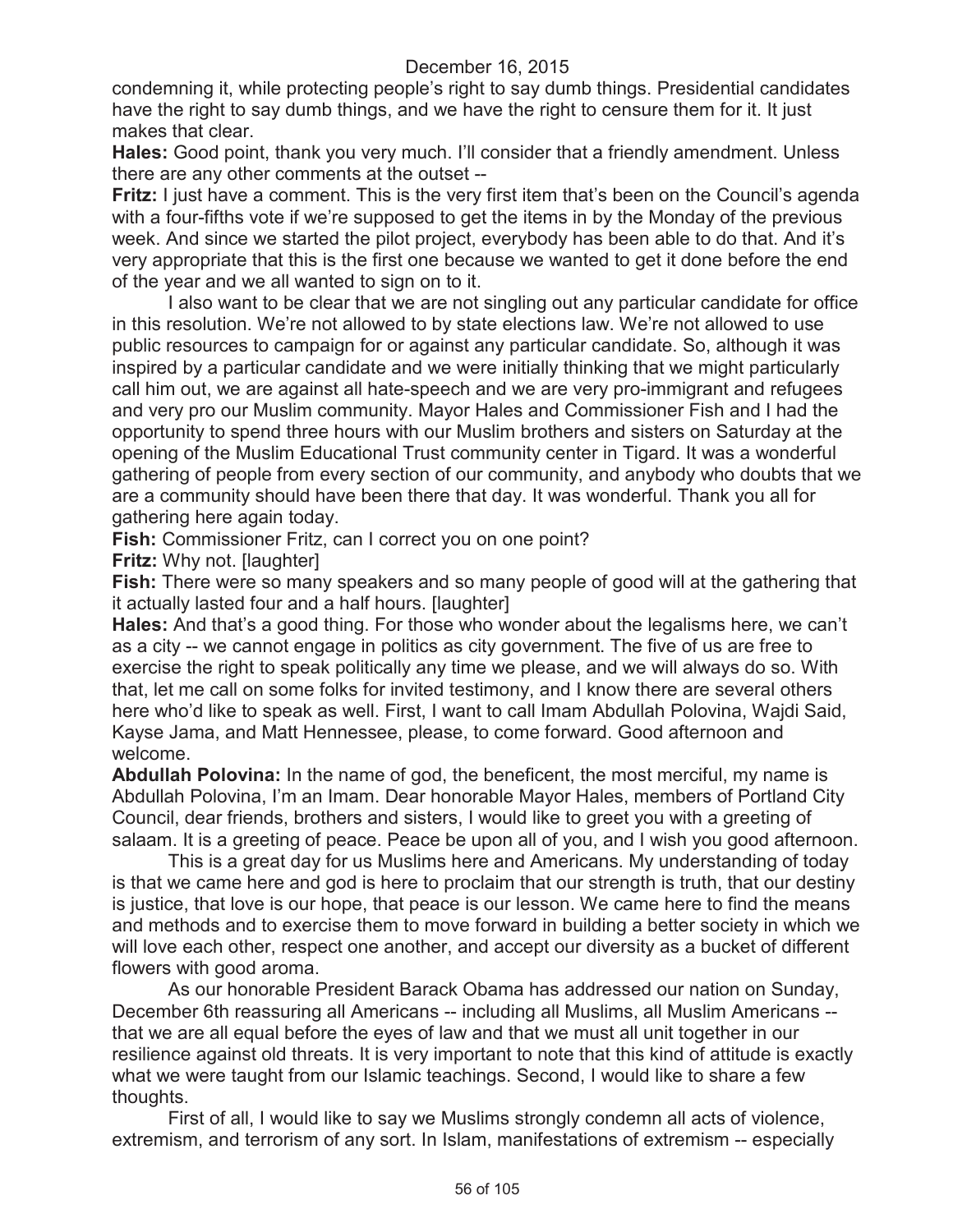violence, particularly against innocent people -- are abhorred. Any individual, Muslim or non-Muslim, choosing to engage in violence against innocent people is a criminal. We call upon all Muslims to promote essential values of Islam and to reject any type of arrogance, exclusiveness, and false interpretations of Islam.

Next, bigotry of any kind by or against Muslims or non-Muslims is unacceptable. It is a clear contradiction of the Koran and the prophetic tradition. Islam calls for equality, social justice, and respect for all human life. Islamophobia and extremism are two ugly faces of the same coin. One begets another and creates a vicious cycle which can only be broken by engaging the Muslim community. Vilifying an entire group of people breeds extremism.

I would like to finish. Our honorable civil rights activist Martin Luther King, Jr. once said, "In the end, we will remember not the words of our enemies, but the silence of our friends." Dear and honorable Mayor Hales and members of this City of Portland Council, today we Muslims are not alone in this. You and all our other American friends are not silent. The words of support, love, peace, and mutual understanding today are not silent. Because of that, I feel honored. I feel proud not only as a Muslim but as an American. Today, I see America in all its beauty. Today, I see the true America. I see the land of the brave, the land of the free.

So, dear Mayor and members of the Council, I thank you. May god bless your hearts and souls, and may god bless your work for this beautiful city and all its citizens irrespective of color, creed, religion. In that manner, I will finish with one prayer. Oh god, please grant guidance, success, and happiness to all of us here, our leaders in this beautiful city, state, and country. Without your help and guidance, none will be able to do anything good. You are the source of peace, let there be peace in all of us. Amen. Thank you.

**Hales:** Thank you. Thank you very much. Who would like to be next? **Wajdi Said:** My name is Wajdi Said. Respected Mayor Hales and respected Commissioners, Portland business and all communities must turn with American Muslim communities and Americans against bigotry and hate as well as against the so-called Islamic State of Iraq and Syria and not against Muslims because of ISIS. Respected Mayor Hales and respected Commissioners, terrorism has no religion, and no community should be singled out as being its source.

History tends to repeat itself on so many occasions but with different targets. Different groups face the same phobia from the public in the past. The ethnic cleansing of the Native Americans, the African slavery, the Spanish inquisition and Jews and Muslims, the Holocaust, the Japanese American imprisonment, and the anti-Mexican sentiments in the public square. We have to confront racism within ourselves as individuals and as communities to become better human beings. The phony so-called Republican presidential candidates, the dirty dozen, the 12 of Americans leading Islamophobes that the fairness and accuracy of reporting has stated. Leaders of ISIS know they cannot defeat us here in Portland or over the nation. These dirty-minded group's only hope is to divide us as Americans of different ethnicities and different religions along religious and ethnic lines.

The Portland, Oregon and national American Muslims and Arab Americans -- and I say Arab Americans because there are a lot of Arabs that are Christians, and some of them are present today -- communities have been unanimous in their condemnation of all kind of forms of violence and religious extremism, and violence of any sort. Despite our condemnation, respected Mayor and Commissioners, of extremism and violence, hatefilled rhetoric and anti-Muslim attacks and anti-Arab attacks and anti-Semitism are putting the lives of American Muslims and so many individuals and minorities and their families in real danger.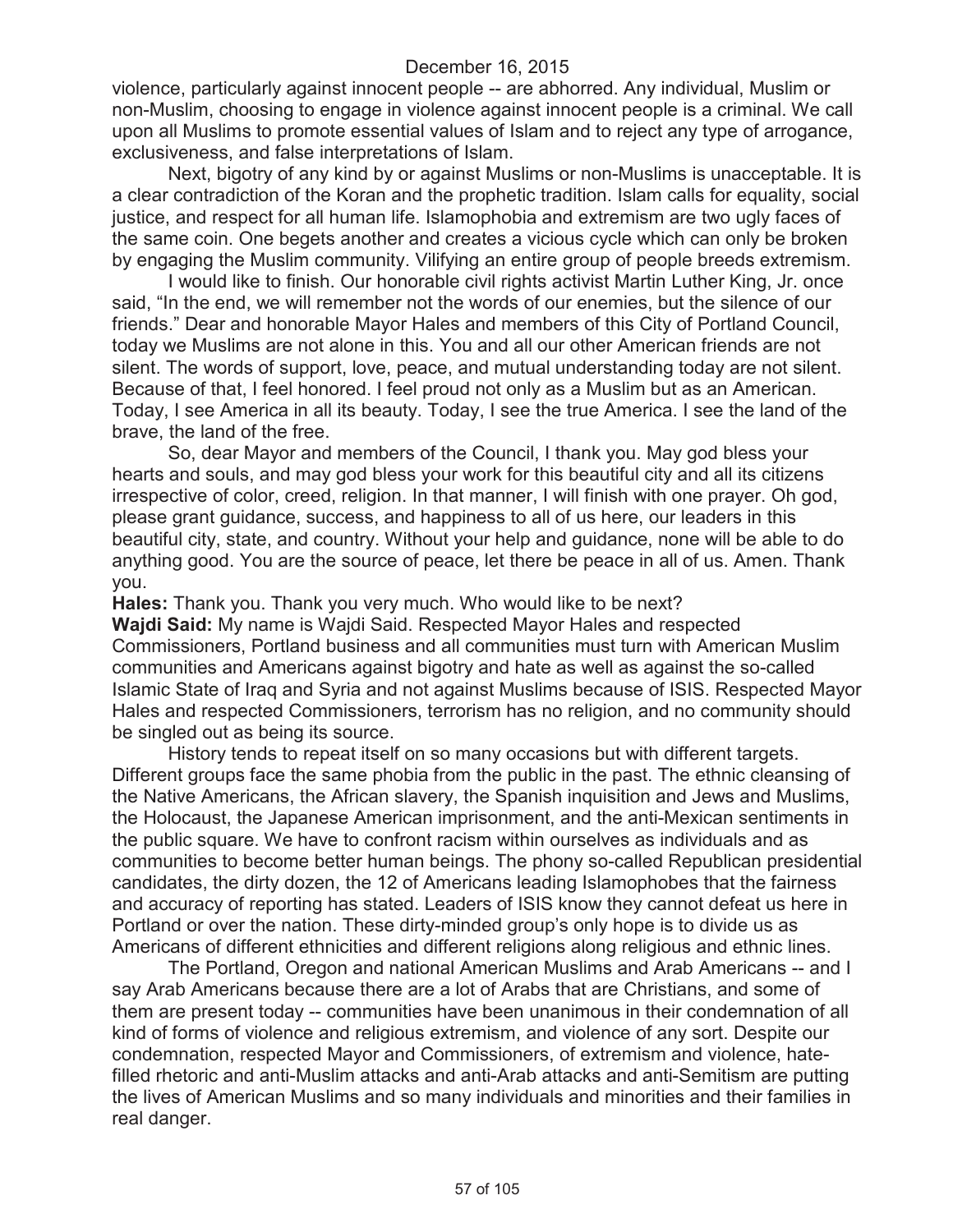Respected Mayor Hales and respected Commissioners, at times like this when many people are sowing seeds of division, hate, and fear, it is heartwarming to know that there are good individuals like you making a public statement. When we write the history of Arab Americans and the American Muslim community in Portland, definitely all of you will be remembered. You will be remembered as shining stars, will be remembered as ethical and moral individuals. In spite of all our politics and our affiliations and our division, here we are, successful partners in getting the resolution that history will be remembered.

The fight against Islamophobia, anti-African, anti-Semitism, anti-woman, antiimmigrants is necessary to defend our democracy. Our democracy and values that our founding fathers and founding mothers -- and I say founding mothers because we have created a society that separates church and state not because of fear of Muslims or Jews, it was a fear that Catholics and Protestants would be dominating each other in the public square. A great historian and a great professor, Azizah al-Hibri, a professor of law at the University of Richmond in Virginia, a Lebanese Muslim scholar -- she said when the first Muslim was elected into Congress in 2006, he wanted to swear by the Thomas Jefferson Koran. Again, Thomas Jefferson, a shining founding father.

She said the founding fathers has been exposed to what's called the Medina society. When Mohammed -- peace be upon him -- he gathered the Jews of Medina, the Arab Jews, the Arab Christians, the agnostic, and the multi-ethnic and multi-tribals together in what's called the Medina document, together they created a great civilization for 900 years that extended from west China all the way to North Africa and south Europe. Muslims were contributing to the society. Jews and Muslims and Christians lived and coexisted together in what's called Andalusia, or south Spain civilization. Muslims and Jews and Christians built a great civilization. Yes, Muslims were predominant, but Muslims never condone violence. This is why where I came from, there are Jewish flourishing societies, Christian societies. Yes, we had sometimes tensions, but most of the time it was harmonious and it was a great civilization that has been contributed.

My dear respected Mayor Hales and respected Commissioners, my dear teachers have told us that success comes from partnership rather than division and competition and conflict through competition. Respected Mayor Hales and respected Commissioners, the Portland City Council resolution rejecting Islamophobia is an opportunity to clearly demonstrate the path toward local and national unity and not national division. Thank you very much, and thanks for your leadership, and thanks for your public testimony. **Hales:** Thank you. Who would like to be next?

**Kayse Jama:** Good afternoon, Mayor Hales and Commissioners. Thank you for giving us an opportunity to talk. I think for me what I would add in the conversation is I think all of us recognize that there's such a great difficult time that our country is going through, but also globally. I would encourage all of us to think about unity and solidarity at this time.

At our meeting last night to discuss this issue, one of the Muslim sisters said, at this time I'm very vulnerable, I'm being harassed as I go and do my shopping. She said the best thing you can do is to be in solidarity with me. So I think as a Muslim, as Portlander, I'm very, very proud to call home Portland today. This is a spirit of Christmas and holidays. I think we are all come together today to show that we are one community.

As my five-year-old kids say -- my twins -- and I can say because I'm not elected - they're anti-Trump. They say we should stop him. That's their conversation that we have at home. But I think for me, it's to move forward. This is a great historic moment. I won't add anything that's already been said.

I would invite my brothers and sisters from the Muslim community that are here today -- this is your city, this is your elected officials. Please come back. Testify. This is our home, our town. Run for an office. We can be elected to this city as we contribute. As I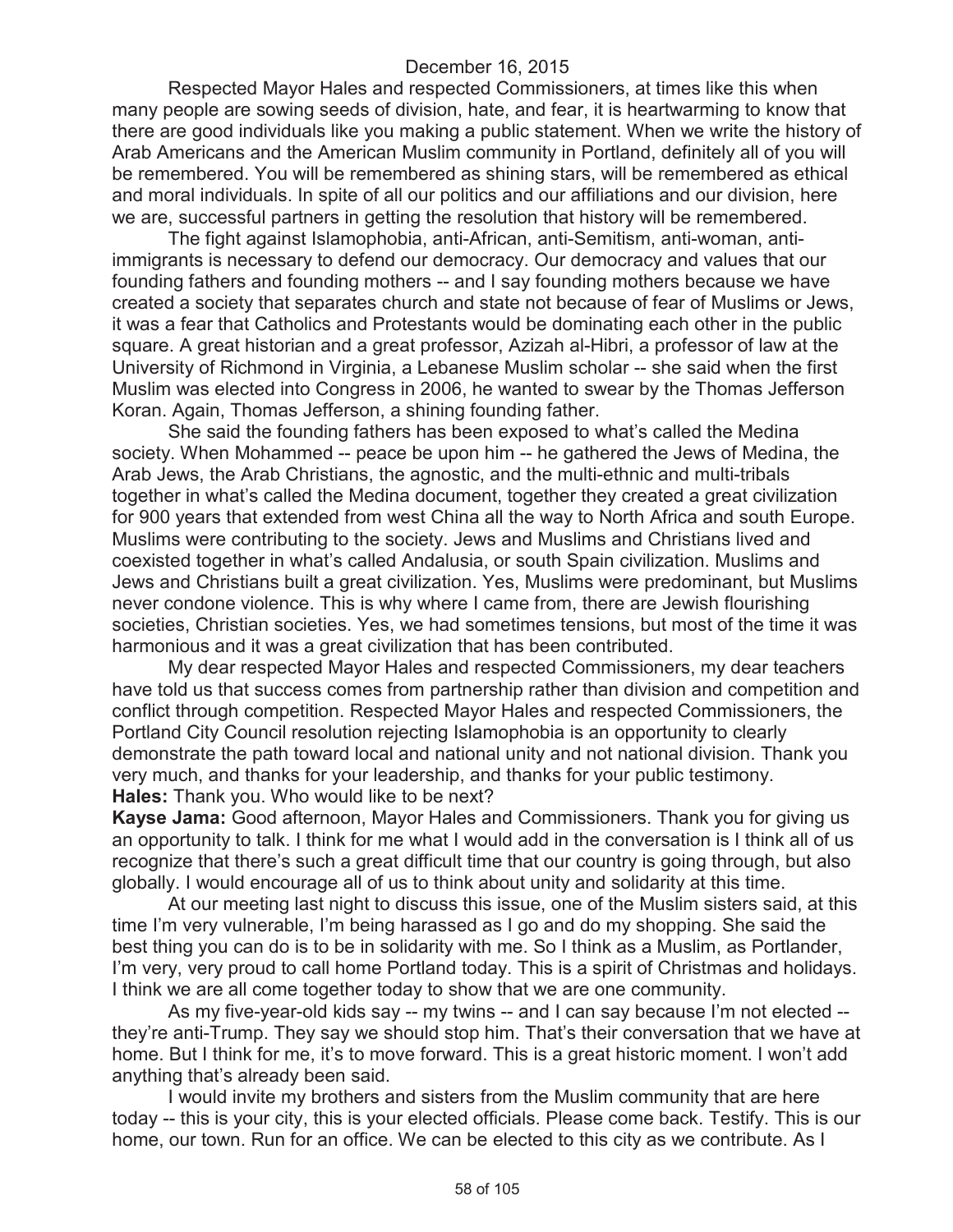said this morning at the press conference, Muslims are not outsiders. We are doctors, we are nurses, we are business owners, we are soldiers, we are police officers. We contribute. We are part of this society. What this resolution affirms is that we are one together as part of this community. Your leadership I appreciate, and I thank you very much for your support. I will continue to be working with you on this issue. Thank you. **Hales:** Thank you. Good afternoon.

**J.W. Matt Hennessee:** Thank you so much, Mr. Mayor, and to all of you and City Council. For the record, my name is J.W. Matt Hennessee. Hennessee is spelled not like the cognac, but like the state of Tennessee. Without the y. I represent today Vancouver Avenue First Baptist Church where I serve as the senior servant, but more importantly, the Ecumenical Ministries of Oregon. Our interim executive director could not be here for this session. She was a part of the press conference earlier today.

Many of you may know that I share -- I come not just as a 27-year member of the Portland community and as a pastor for the last 11 years, as the godson of the late Coretta Scott King, and also certainly as a father and a grandfather. I'm proud of my city once again today and I'm proud of you as our Mayor and City Commissioners. I'm grateful that today, we in the Christian community can work together with the Muslim brothers and sisters who mean a great deal to us, and that anything that affects them affects all of us. And I'm reminded of the great words of Dr. King, who I will paraphrase for the 21st century when he said that no person is free until all people are free. My paraphrase is no person is fully respected until all people are fully respected.

It is my hope and my prayer that not only are we meeting here in the public square but that we are doing everything that we can in our individual lives and our organizations that we represent and in our neighborhoods to mistake certain that there won't need to be another resolution passed, that we know and learn exactly what we must do.

Let me read this for the Ecumenical Ministries of Oregon, which represents a statewide organization of Christian denomination, congregations, ecumenical organizations, interfaith partners -- all of us working together to improve the lives of Oregonians through community ministry programs, ecumenical and inter-religious dialogue, environmental ministry and public policy advocacy. Our board strongly condemns the anti-Muslim rhetoric coming from public figures and other individuals. These statements from our perspective are xenophobic, racially prejudiced, and clearly contrary to our values as people of faith and as Americans. This language serve to divide, to denigrate, and to incite violence against or brothers and sisters of various races, religions, and ethnicities. Our country must learn continually from the mistakes that we've made in the past and uphold or constitutional commitments to defend the freedoms of conscience and religion for all individuals.

Ecumenical Ministries of Oregon stands together with all people of faith and good will for religious tolerance and racial tolerance, and we're committed to working towards just and compassionate communities and value the human dignity of all. We are believers that free speech is one thing, hate speech is another. We want you to know, finally, that in our resolve, we are not afraid to stand with our brothers and sisters in the Muslim community to let them know they are not standing alone. We stand with them, and not just today, but always. Thank you.

**Hales:** Thank you, thank you all very much. I know we have some other folks here to speak, as well. Let's move to the sign-up sheet, please, and call on them.

**Moore-Love:** We have a total of 15 people signed up. The first three, please come on up. **Hales:** Welcome.

**Tam An Tran:** Good afternoon, Mayor Hales and Commissioners. I want to extend a special greeting to Amanda Fritz and Dan Saltzman because they know me. I know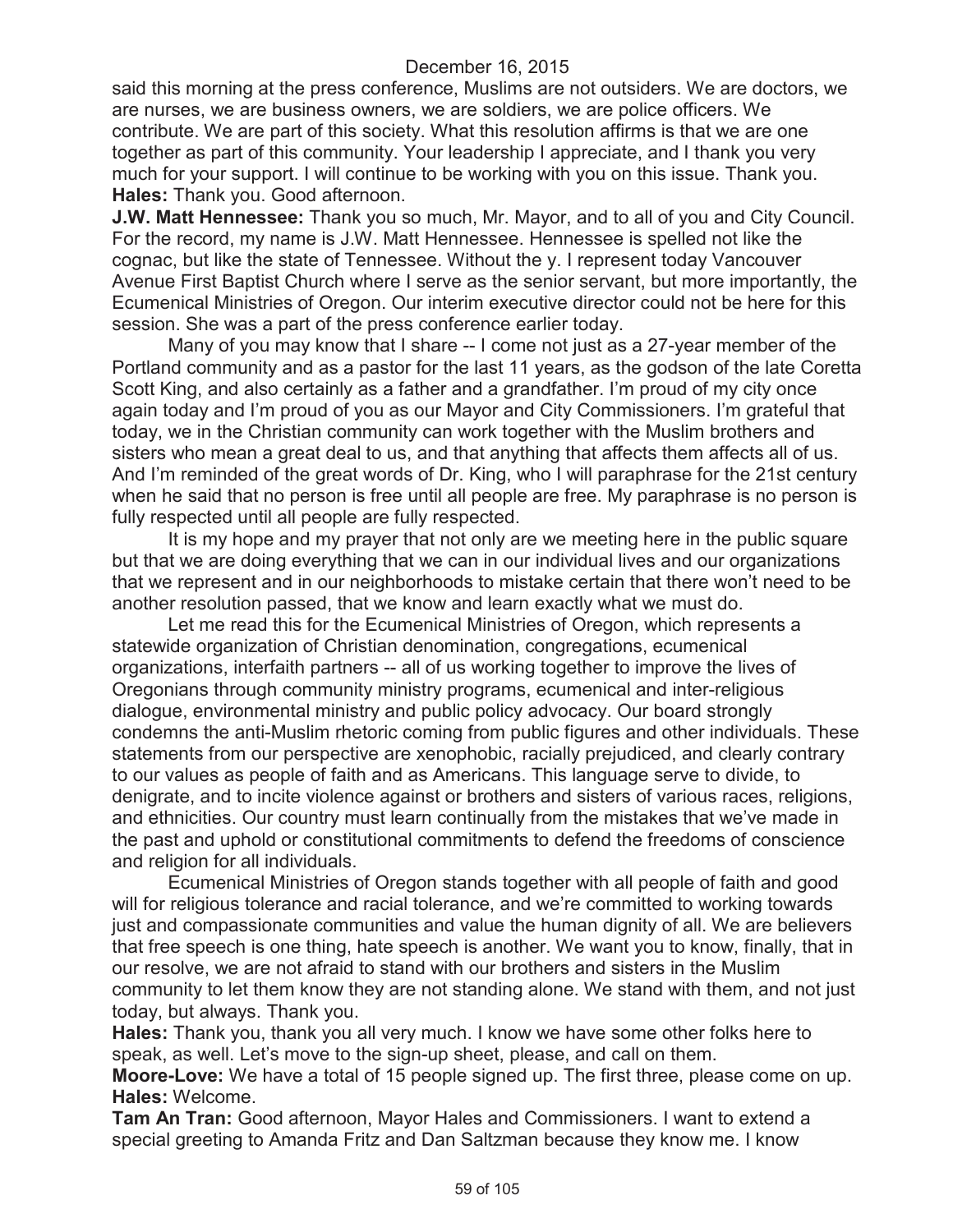Amanda recognizes me. I'm Tam An Tran, by the way. This is the second time I've actually given testimony before City Council. I am very proud to be a Portlander, and especially from what you, Mr. Mayor, and the Commissioners have been doing recently. And I speak of the action, the resolutions you have made regarding Native American citizens. And I am very proud to be here to testify on behalf of my Muslim brothers and sisters.

I am not Muslim, I am not Christian. I am a Buddhist, a practicing Tibetan Buddhist. And I'm very proud of that, too. In Buddhism, violence is out of the question. Even the Dalai Lama has said that violence is wrong. And I really -- Portland has been through a lot. We have had federal FBI people here in terms of police activities in relation to what has happened with people with mental health differences, and I think we deserve more than that. This is a great city. And I think, too -- perhaps I'm asking to you go a step further. [beeping] -- oh -- and speak out against people who will come here and speak language of hatred. Thank you.

**Hales:** Thank you, thank you very much. Good afternoon, welcome. You can slide that whole box a little bit to one side if you need to.

**Peter Miller:** Thank you. My name's Peter Miller, I'm with Americans United for Palestinian Human Rights. And as the honorable Wajdi Said mentioned, history repeats itself and it repeats itself in big cycles and in little cycles. In Portland, we've seen anti-Muslim propaganda come to the city of Portland in the past he and the City has in the past responded.

In 2008, an organization called the Clarion Fund purchased rights from The Oregonian to distribute an anti-Islam DVD called Obsession that went to people all over the city of Portland in the Sunday Oregonian. Back then, Mayor Tom Potter opposed that. It said the Mayor reviewed the video and personally asked the Oregonian publisher not to distribute it in next Sunday's issue. The Mayor felt the tenor of the video contributes toward a climate of distrust towards Muslims that holds the entire Muslim community accountable for the actions of a few. Distributing it with the Oregonian lends the video an impression of objectivity and legitimacy that it does not deserve. Simultaneously, members of the community came out to oppose this DVD including Sho Dozono, the past president of the Japanese American Citizens League; David Leslie of the Ecumenical Ministries; Jan Abu-Shakrah of the Institute for Christian/Muslim Understanding.

And the Clarion spent about \$20 million on this video that went out all around the country. It's just let us know this is an ongoing process by certain groups to demonize Muslims, and using quite a bit of funding and money and resources to make this happen. So, today's statements from you are very welcome. The statements by these certain candidate are just the tip really of the iceberg of what's been happening these many years. Thank you.

#### **Hales:** Welcome.

**Ned Rosch:** Good afternoon, my name is Ned Rosch. I speak on behalf of Jewish Voice for Peace and Occupation-Free Portland. The N in my name comes from my great uncle Noah, who as a teenager came here a century ago. Because he walked with a limp, he was turned back to Europe from Ellis Island. My family that was here corresponded with him for years and years, and then in the early 1940s as the Nazis were raging their death camps, they never heard from him again. So, my uncle, who was turned back from this country because of a deformity and had his life snuffed out because of his religion, teaches me and so many others that the lesson from the Holocaust is never again for anyone. We are so much stronger as a community when we all stand together with our Muslim sisters and brothers and everyone else in this community. We are so much weaker when we allow people to be targeted, maligned, degraded. I congratulate the City Council. I admire your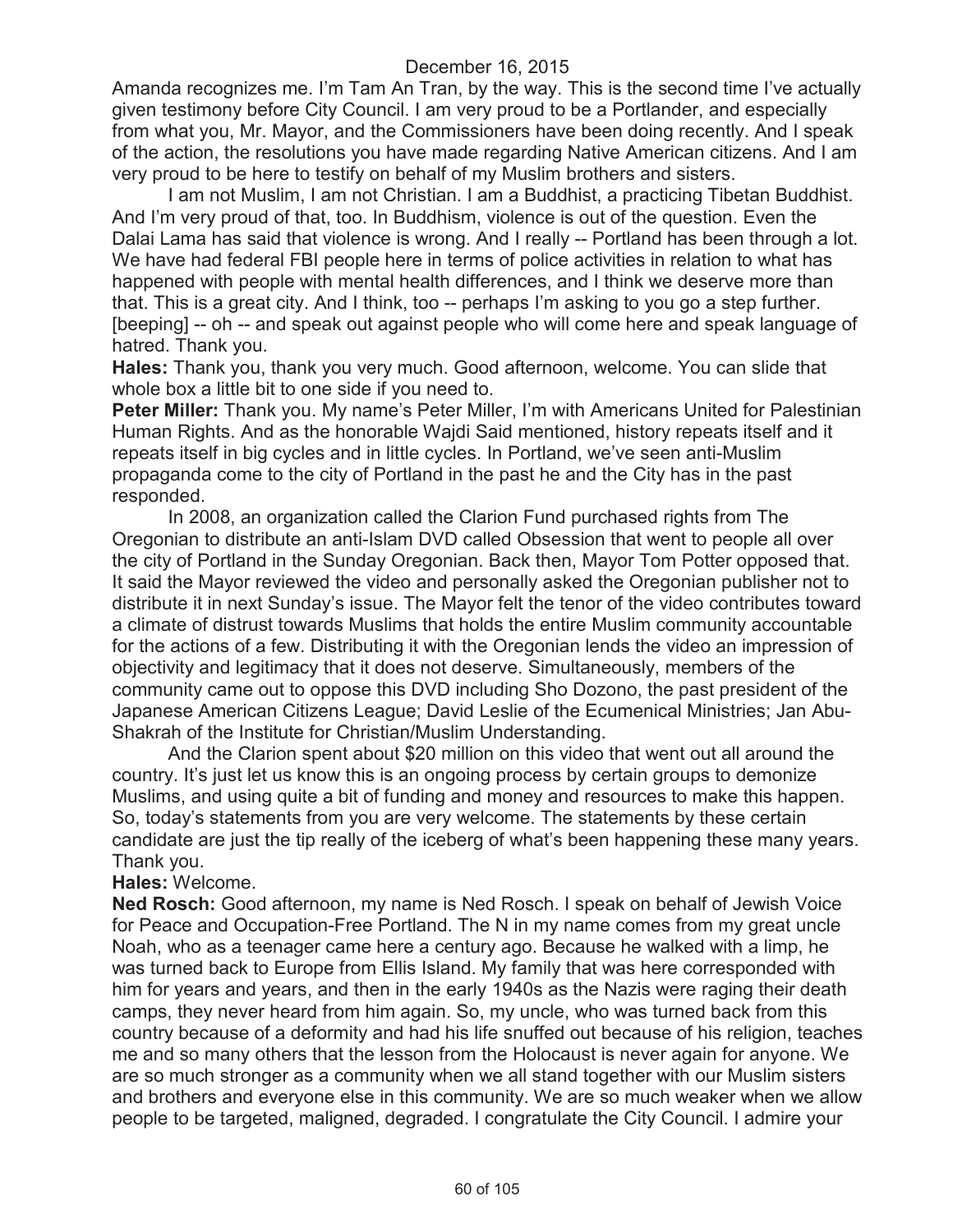leadership on this resolution. I know that my uncle would have been very proud. Thank you.

**Hales:** Thank you, thank you all. Good afternoon, welcome.

**Curtis Bell:** My name is Curtis Bell, I'm a member of the First Unitarian Church here in Portland and also on the board of a national organization called Unitarian Universalists for Justice in the Middle East. I begin by saying that the Unitarian Universalist faith itself is a multi-faith group. We have Jewish, Christian, atheists, Buddhists within the Unitarian faith, and we support very strongly the rights of all to express their faith and to act in accord with it. I want to also add my great thanks to all of you for bringing this resolution forward to defend our city as place where all people of all faiths and ethnicities and races are welcome. Thank you very much.

I might just like to make two small points we think were very important. I applaud the statements that have been made with regard to the moral and legal aspects of this hatespeech against Muslims. But I would like to add a strategic point that is kind of insanity to alienate 1.5 billion people in the world, about a quarter of the world's population. This is a major strategic craziness.

I would also like to applaud this resolution and ask all of us to remember this moment of solidarity with all of our people of all kinds, because I think we are in for a period of continued struggle on this issue, to continued threats to that opposition of acceptance of all of us. And I hope that we remember this moment as we go forward and face perhaps even greater stress on the strong belief we now express. Thank you very much.

**Linda McKim-Bell:** I'd like to thank you for this strong resolution, and I'd like to speak to the issue of welcoming Syrian refugees here in Portland. My name is Linda McKim-Bell, and I live on NW Aspen Avenue here in Portland, Oregon. Thank you, Mr. Mayor.

I would like to speak to the issue of our making a welcoming climate to Syrian refugees, and to share with you that in 2000, my husband and I went to the Middle East to see where he was born and grew up and where he went to high school. We visited Syria as well. It was a beautiful country and very multicultural. We were welcomed wherever we went. People put their hands on their hearts and said, "you are welcome." We visited lovely little family businesses. We visited mosques, museums, and churches. I will never forget the Christmas Eve we spent at the Maronite Church in Aleppo for a Christmas Eve service in Arabic. It was one of the most beautiful experiences of my life. Today, that church has no roof. And those families that I met and that welcomed me and invited me to have tea with them with their hands on their hearts -- they need a new place to live. And I'm so glad that Portland is welcoming them.

**Hales:** Thank you, welcome.

**Maxine Fookson:** Thank you very much. My name is Maxine Fookson and I am also speaking for Jewish Voice for Peace, our Portland chapter. We are deeply committed to working against Islamophobia. I'm also speaking today as a Jew. That's important because we, the Jewish people, know the horror of being profiled and attacked and decimated. We also know that when Jews tried to leave the anti-Semitism and hatred of Europe, they often found foreign doors closed to them. So we say, never again for anyone.

Jewish Voice for Peace wholeheartedly applauds the stand you're taking today that there is no place for Islamophobia in our community and that we welcome and give shelter to refugees. We see that some are using the recent horrific acts such as in San Bernardino, Paris, and Beirut as a justification to scapegoat and target entire communities. We will not allow that kind of hate and entrenchment of racism and Islamophobia to sink roots. Each of us can make a challenge the racist, anti-Semitic or Islamophobic comments heard every day in our life at work and school, and even from our family and friends. And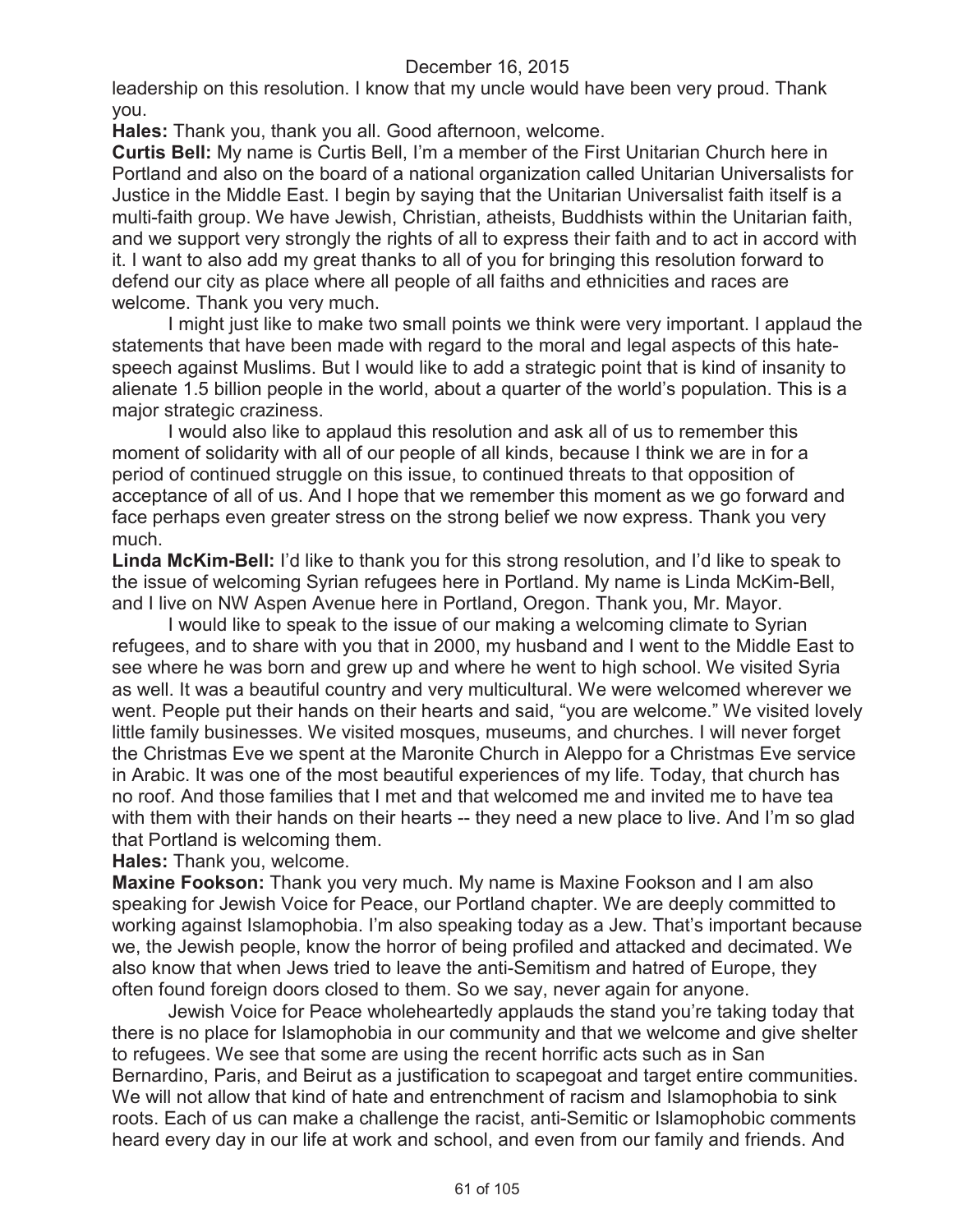we ask that our community leaders commit to never engaging in racist surveillance or profiling of Arab, Muslim, or any communities of color, and that we work to dismantle the foundations of institutionalized racism. We Jews and all people of conscience vow to be in solidarity with our Muslim sisters and brothers to all communities to end Islamophobia and racism. Thank you today for this very important statement.

**Hales:** Thank you, thank you all. Good afternoon.

**Ali Houdrose:** Good afternoon, Mayor, good afternoon, Commissioners. My name is Ali Houdrose. I am a Muslim, an American citizen, and I'm a retired electrical engineer. I spent 31 and a half years with the U.S. Army Corps of Engineers. I worked years 15 years on all the dams, our office designed the powerhouses, I worked on the Bonneville second powerhouse. In the last 15 years of my career, I worked in information management in which the goal was at the beginning of establishing a network for the Corps of Engineers, and I was one of the people who contributed. In 1998, I became the team leader of the network operations center here in Portland and we used to troubleshoot network things for 34,000 [indistinguishable]. I came here not really to have a speech or anything, I just came here to thank you on behalf of our community. I am one of the founders of the Islamic Center of Portland. Actually, we're located in Beaverton, and we'd like to thank you for this resolution. I hope it passes. And it's really a good sign for us really to feel at peace here in Portland. Thank you very much.

**Hales:** Thank you. Good afternoon.

**Lavaun Heaster:** Good afternoon. My name is Lavaun Heaster and I'm the chair of the Portland Commission on Disability. I bring you greetings from our commission. We wanted to say thank you. Thank you so much for this. We feel it's very important that Portland continues to be an inclusive community.

In places of war, conflict, and violence, oftentimes people are highly impacted physically and emotionally. They need a safe place. They need a place of safe harbor to come to. And anything that can be done in the city of Portland to further that cause of creating a home for people who need it -- and especially people who have been impacted and have experienced some type of disabling condition because of where they've been, what they've experienced -- it's important that we provide that here.

We also know that there are members of the Muslim community, the immigrant and refugee community -- like every other community in our city -- that have disabilities and live with disabilities. And I have been at Muslim Educational Trust dinners and talked to folks, people with disabilities, people who work with people with disabilities, and I feel that bringing that diversity into the larger community is so important. What I've learned from hanging out with people in the refugee and immigrant community is that these are people who have the strongest work ethic I have ever seen and they're very creative about how they deal with getting people into being able to work. And that's something that's really needed in the disability community. So, I'm really happy that you're taking action to make sure that people are welcomed and that it only will enrich our community further. **Hales:** Thank you. Welcome.

**Ali Al-Abbas:** Good afternoon. My name is Ali Al-Abbas. I'm a businessman, I'm proud to be from Portland. I came to the United States in 1994 from Iraq after the first Gulf War.

To give you some success for refugees here, I'm a businessman. Today, I'm running a million-dollar business. I'm very proud to be an American Muslim. Today, I'm very proud of your leadership, what you guys have done today because it makes me and my family and my kids proud when we have great leadership. I want to thank you very, very much for the hard work you guys do.

**Hales:** Thank you, thank you very much.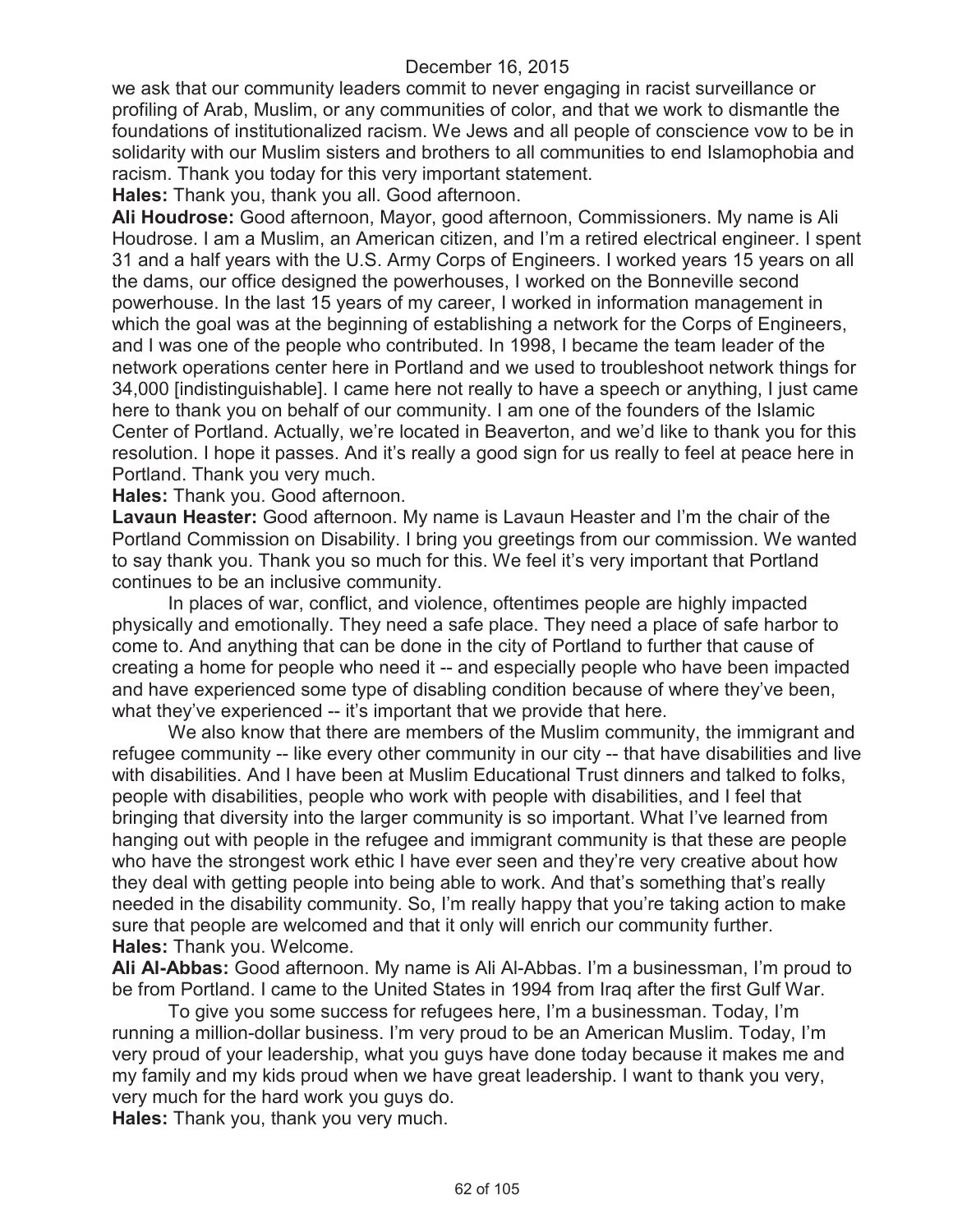**Kevin Martonick:** My name is Kevin Martonick, and I wanted to thank you all for passing this resolution and opening up a welcoming committee into the Muslim community. I think it's -- I just hope it carries out to all corners of our community and also that other cities will take note of this resolution that's been passed and follow suit. Thank you.

**Hales:** Thank you. Thank you.

**Gulzav Ahmed:** Honorable Mayor, honorable Commissioners, thank you from the bottom of my heart for this resolution against hate and Islamophobia. I came to Portland in 1973. Long time ago. I've been a Portlander, I live in Tualatin, and I've seen the Muslim community grow from very small amount to what it is today. I've raised my children over here who are very successful businesspeople working for the government, working for the industry. I'm so thankful for what America has given me. It's a beautiful country, and what you're doing today is a testimony to that. I thank you very much for your kindness and for this resolution. God bless you and god bless America.

**Hales:** Thank you.

**Fritz:** Could you just put your name in the record, please?

**Ahmed:** My name is Gulzar Ahmed.

**Hales:** Thank you very much, Gulzar. Welcome.

**Baher Butti:** Thank you, Mr. Mayor and Commissioners. My name is Baher Butti. I left Iraq in 2006, I came to America in 2007, founded the Iraqi Society of Oregon in 2008. Me personally and on behalf of the Iraqi community, I would like to show gratitude and thankfulness for your statement and the resolution today. I would like to give you a simple example of our people.

I'm a Christian, Orthodox from Iraq. The Iraqi state was established 1921. The first minister of media and publicity was my grandfather. Christians in Iraq are a minority, yet the first minister of media and publicity was a Christian person. That's the way we lived in Iraq with accepting and tolerance. Unfortunately, fundamentalism, extremism, and terrorism grow in the last 20 years. It's alien to our people. We are the victims, and you're all hearing the news of what's happening there -- thousands of our people are being killed - - Iraq, Syria, Lebanon, Paris, California. And now, this resolution is showing our people the meaning of the acceptance and tolerance that we have and showing the other cities all over the place we can live all together as civil people of this world. Thank you again. **Hales:** Thank you, thank you very much. Welcome.

**Lynn Fuchigami Longfellow:** Hello. My name is Lynn Fuchigami Longfellow. I am here representing the Portland JCL, which is the local chapter of the oldest and largest Asian American civil rights organization in the United States, as well as the Oregon Nikkei Endowment, a nonprofit here in Portland whose mission is to preserve and honor the history of Japanese Americans in the Pacific Northwest. We educate the public about their experience during World War II, and more important, advocate for the protection of all of our civil rights and civil liberties.

After 9/11, the Japanese American community was one of the first to speak up and show support for the Muslim community, and we are here again today to stand up and speak out against the hateful Islamophobic comments being generated now. Our community sadly knows only too well what can happen with hateful rhetoric generated from fear and ignorance overtakes rational thinking. Dangerous rhetoric that creates fear and hysteria in the name of the national security is exactly what led to the forced removal and unjust incarceration of 120,000 people of Japanese ancestry, the majority of whom were American citizens.

One would hope that the lessons learn from the mistakes of the past would not be repeated, but to once again hear the same type of hateful comments and to hear a presidential candidate propose the banning entry of Muslims into the United States is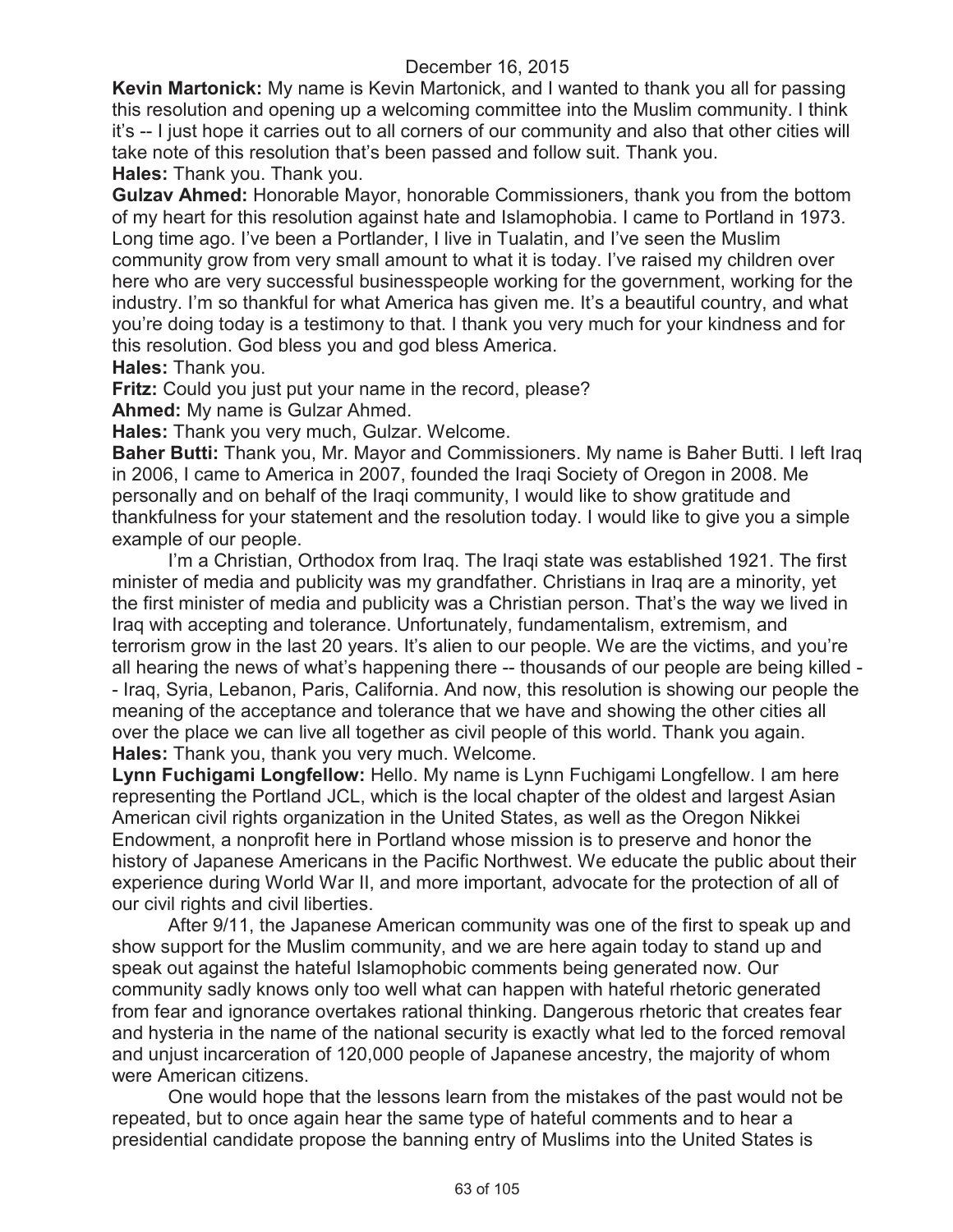disheartening and alarming. It jeopardizes the very ideals and principles of our country and should be a wake-up call to all people who value their civil rights and civil liberties.

In 1988, President Reagan and Congress formally apologized for the Japanese American incarceration, recognizing that it was caused by racial prejudice, war hysteria, and a failure of political leadership. So we are here today to commend and thank this gathering of leadership today and the Portland City Council for this resolution in speaking out against bigotry, to show that racism and prejudice have no place in our city, our state, and our country. Thank you.

**Hales:** Thank you. Welcome.

**Charles Johnson:** Good afternoon, City councilors. It's a special honor and a little bit of a sadness to speak after this representative from the Japanese community who among all the speakers who has most clearly reminded us that we live in a land of internment camps and racial segregation. We hope that we've moved on from that time 70 to 80 years ago when our neighbors were rounded up and put behind fences. But we know that right now today, there is a northwest detention center and that Latinos suffer persecution. And we're glad to have the Muslim community stand in solidarity with them and vice versa.

We're very pleased to have this resolution as a first step to make sure that we as American people and city of Portland residents embody the best possible efforts -- not just nice words, not just avoiding offensive speech, but pushing for concrete actions to fight, stop, minimize all forms of racism and xenophobia, including Islamophobia, which one particular presidential candidate seems to have as his hat trick to get attention.

I want to encourage you to remember that often violence and hate speech rhetoric comes from injustice. So as we pass this resolution, we need to look at also moving our country towards justice expenditures, closing the Guantanamo prison, reducing incarceration of any illegal immigrants, whether they are Latino or anyone else, and justly expending our foreign aid so that develops countries like Israel do not get equal amounts of impoverished countries like Egypt and perpetuating a situation of chaos there in the Middle East. Thank you.

**Hales:** Thank you both. Thank you all very much. Unless there's further Council discussion, we should take a vote on this resolution.

#### **Item 1334-1 Roll.**

**Novick:** Edmund Burke, the Irish political philosopher and statesman, said the only thing necessary for the triumph of evil is for good men to do nothing. On this issue, the triumph of evil is not a distant possibility.

Donald Trump is not a fringe figure, he's a leading candidate for the Republican nomination. According to Real Clear Politics, the average of polls over the last month shows Donald Trump only five points behind Hillary Clinton. The reason Hitler was able to exterminate six million Jews was that not enough Germans stood up for their Jewish brothers and sisters. The reason the United States government was able to incarcerate over 100,000 Japanese Americans was that not enough Americans stood up for their Japanese American brothers and sisters. I do not want it to be said 50 years from now that the reason the United States adopted a policy of mass discrimination against Muslims is that not enough Americans stood up for their Muslims brothers and sisters, so I vote aye. **Fritz:** Thank you all for being here. I see many current and former members of the Human Rights Commission here and others who are here in support but didn't take the time at the microphone, and I appreciate your being here without saying anything -- sometimes just showing up makes the difference and I really appreciate that.

I am an immigrant. I was welcomed to this country 36 years ago. I still get emails from hateful people who tell me to go back home. When you love people in more than one place, you're never really home. I'm home here, I'm home back there, or else I can be not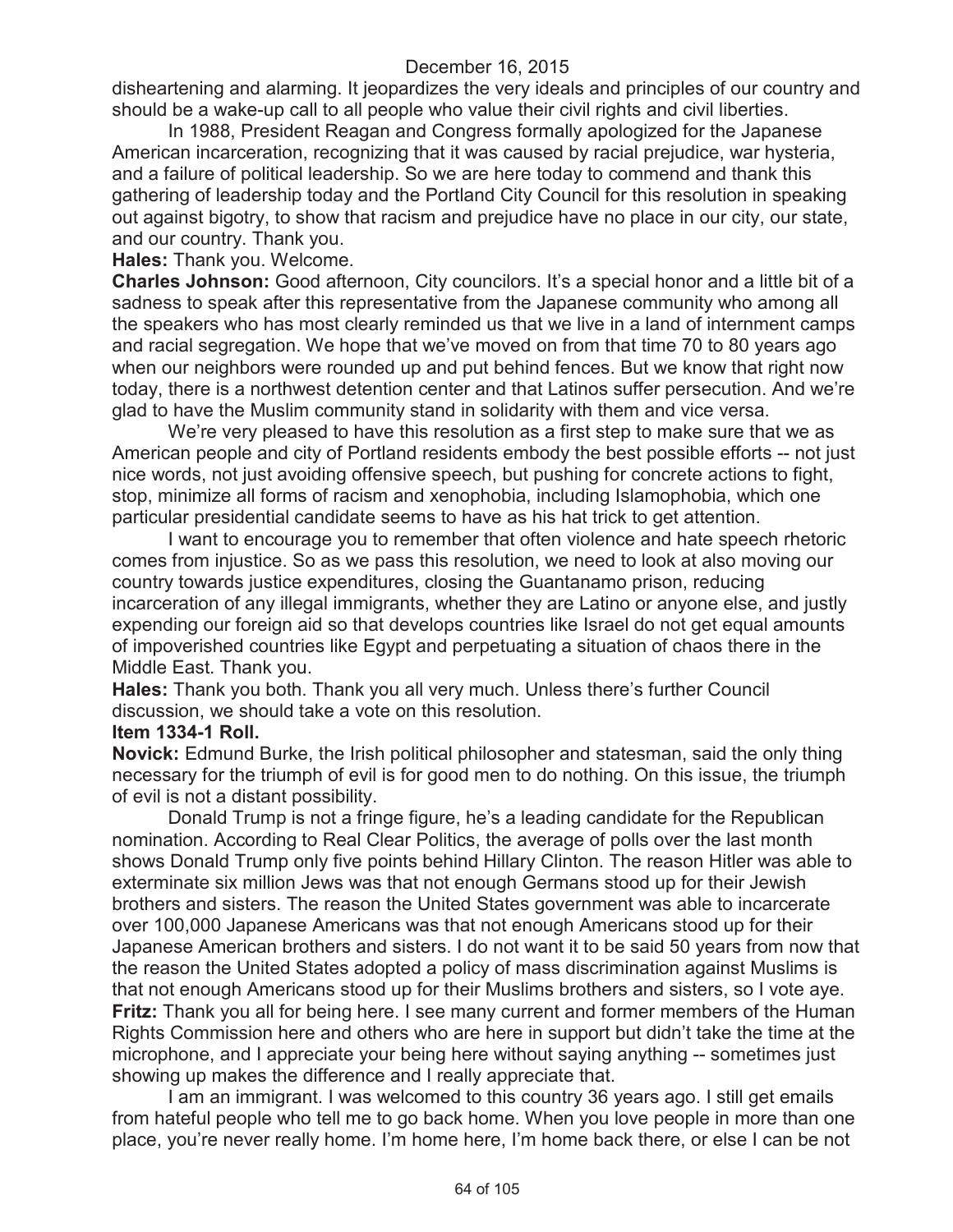at home in either place, depending upon whether people are welcoming or not. So, I very much appreciate the Mayor and the support of the Council -- the Mayor putting it forward and all of the Council supporting it. It's important for us to stand up for each other.

I am blessed by living in the neighborhood with two of the main mosques in Portland. 14% of the people in my neighborhood were born outside of this country. I love our local elementary school. When my daughter was in second grade, there were children born in 13 different countries in her class -- and that was before the class sizes got to be outrageous. That's a wonderful experience, and all of us being here makes it better.

We are a nation of immigrants. And the Native Americans, the indigenous peoples who we honored in our previous resolution have been welcoming to us and have helped all of us who came afterwards. Thank you for all of you doing the good work that you do in our community. Thank you for showing up today. Thank you for the Council. Aye. **Fish:** Mayor and colleagues, I'm proud of this Council for taking this action today. Over the weekend, I had the honor of attending the opening of the Muslim Educational Trust community center and school. Mayor Hales spoke first and he declared Islamic heritage day or week -- hopefully week, but maybe day -- and he was cheered by a very large and diverse audience. Commissioner Fritz spoke next and she talked about the experience of being an immigrant and a woman on this Council. And she spoke deeply and movingly and she was cheered. When my time came, I began my comments by introducing a young woman who works for me named Asena Lawrence, a first-generation Muslim American who has been pained by the events of the last few months and has experienced firsthand what it is to be targeted and to feel less safe and to have your religion slandered and disrespected. Ironically, Asena's dream in life is to be engaged in global conflict resolution, which is the academic inquiry that she is pursuing at Portland State University.

It was a deeply moving experience spending the afternoon with our Arab and Muslim brothers and sisters. And in fact, the whole faith community and the broader community -- elected and faith and community members -- speaking as one in solidarity where our friends.

We are so much better than this. And what we can do on an occasion like this is together raise up and say no. I am as close to a First Amendment absolutist as probably is in this room and so I believe firmly that people have the right to say dumb things. But when people say dumb things, I think we have an obligation to counter and to condemn that speech. And that's what we're doing today. There are people running for high office in this land saying awfully dumb things and we here today are taking the opportunity to express our disapproval and to loudly and firmly say that does not reflect Oregon or Portland values.

Thank you, Mayor, for taking the lead on this. Thank you to my colleagues. Today, I'm proud to stand today with our Muslim and Arab American brothers and sisters in firmly condemning the hateful and bigoted speech that we have been witness to for too long. **Saltzman:** Thank you, Mayor, for bringing this resolution forward. It's very important at any time -- there have been many times in our history where it hasn't been a proud history for this country, and I think we are at the point here on pushing back on potentially one of those moments here. It's understandable -- people are afraid. People were afraid during World War II after Pearl Harbor. But we can't let fear rule the day. It's important for all of us to recognize and respect one another and the differences that we all bring together and we weave into a tapestry of strength. That's what makes this country strong is our diversity, our welcoming of immigrants and migrants, and continuing to do so and our standing up in the face of terrible statements that people are saying about Muslims. We have to understand that some of it comes out of fear, some of it comes out of political opportunism,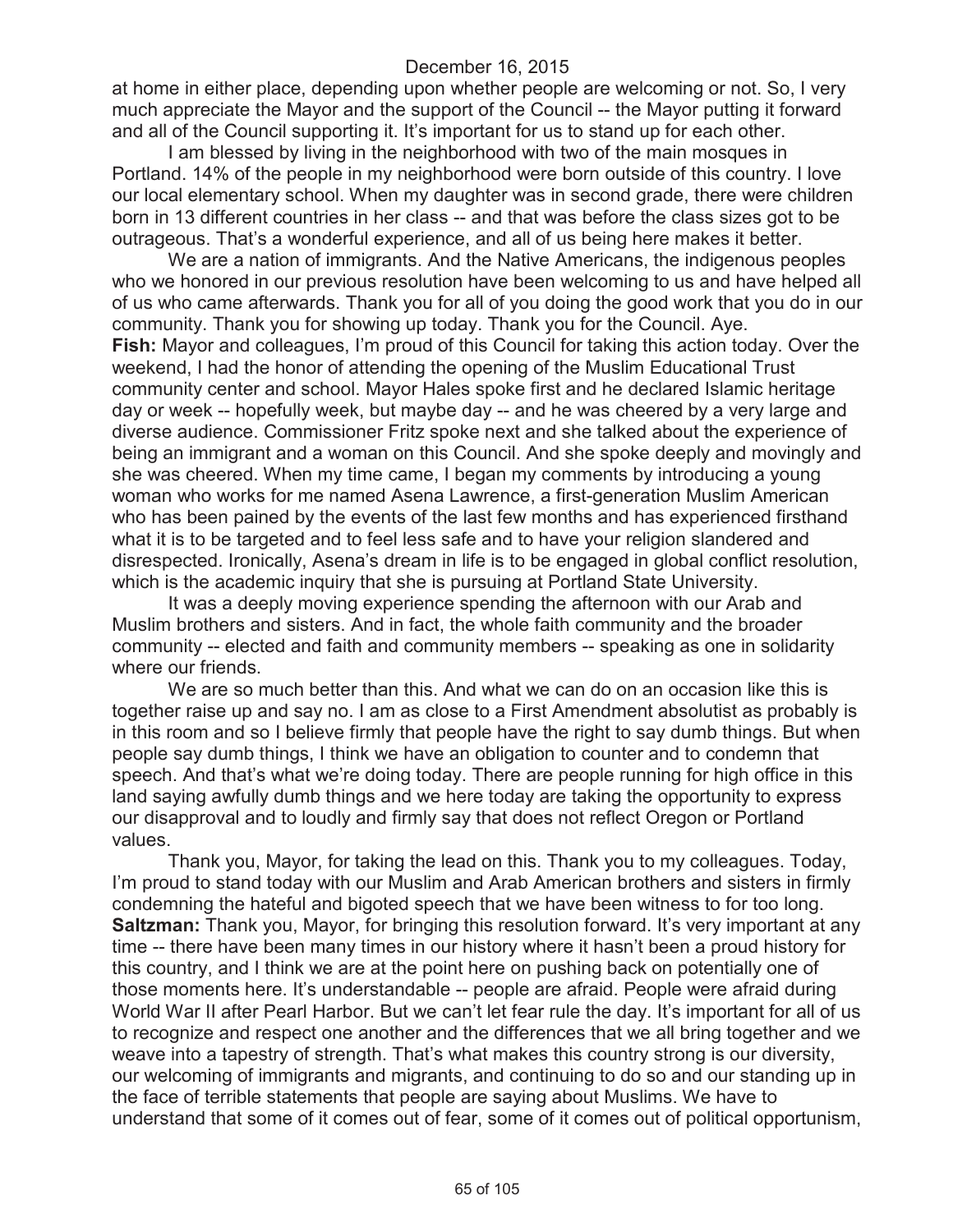and we have to stand up to it. I think that's exactly what this City Council is doing today. Thank you, Mayor, for your leadership and bringing this forward. Aye.

**Hales:** Thank you, colleagues, and thank you all for being here this afternoon. I'd like to close our discussion by talking briefly about three words: principle, safety, and community.

When I was an undergraduate student, I went to the University of Virginia which was founded by Thomas Jefferson. And I think people see him as maybe a stone statue and a towering presence, but actually he was a very humble man. He was so shy that he had Merriweather Lewis read his State of the Union Speech to the Congress.

Before he passed away, he asked there would be three things put on his tombstone: that he was the author of the Declaration of the Independence; founder of the University of Virginia, which all of us UV graduates were happy about; and the author of the Virginia declaration of religious freedom. Notice he left something out that by today's metric we would perhaps regard as more important. But he believed that the principles he had lived in his life were more important than the offices he had held. That's a lesson that others should relearn today.

Safety. In addition to being a member of this Council and this community, I am the Police Commissioner. Every day and every night, I and members of the Portland Police Bureau have to think about how to keep this community safe. And the way to safety is not exclusion and prejudice. That is not the way to safety. The way to safety is to come together around principles and around respect. And we have heard today from our Muslim leaders a condemnation of violence carried out in the name of religion. That is the way to safety for all of us to reassert that principle that god is not on the side of those who hate and those who kill. And I so appreciate that statement, and I so appreciate that feeling that runs so strongly in our community where we do have this tendency -- as we see this afternoon -- to come together rather than to wall ourselves off in some illusion of safety by keeping the other at bay.

And finally, just about community. This is a good example this afternoon by what we've heard from all of you of who we are. We are friends and we are neighbors and we are one people. Thank you all very much. Aye. [applause] Thank you all. Let's take a brief recess and take up the rest of our actions this afternoon. Thank you.

At 3:08 p.m., Council recessed. At 3:14 p.m., Council reconvened.

**Hales:** OK, we're going to resume the Council calendar and our other items before us this afternoon. Karla, if you would please read item 1335.

### **Item 1335.**

**Hales:** Commissioner Fritz.

**Fritz:** Thank you, Mayor Hales. Summer is just a memory -- especially on dark and cold and drizzly days like today -- but Parks staff are already beginning to work on the plan for the 2016 Summer Free For All. The program rests on strong collaborations, sponsors, dozens of neighborhood committees, and hundreds of volunteers working together to bring fun activities to our parks and playgrounds all summer long at no charge to participants.

Normally, this report has been presented to Council in late spring as the kickoff of the next season of fun events. This year, I asked my Parks staff to bring it to you as a year-end review to highlight lessons learned and to address challenges that will be coming as the program moves forward. Please be aware that there will be another report to Council in the new year giving details about the successes and challenges at the new summer youth program specifically aimed at providing positive programming for teens at our community center. That ongoing program established by Mayor Hales -- and he and I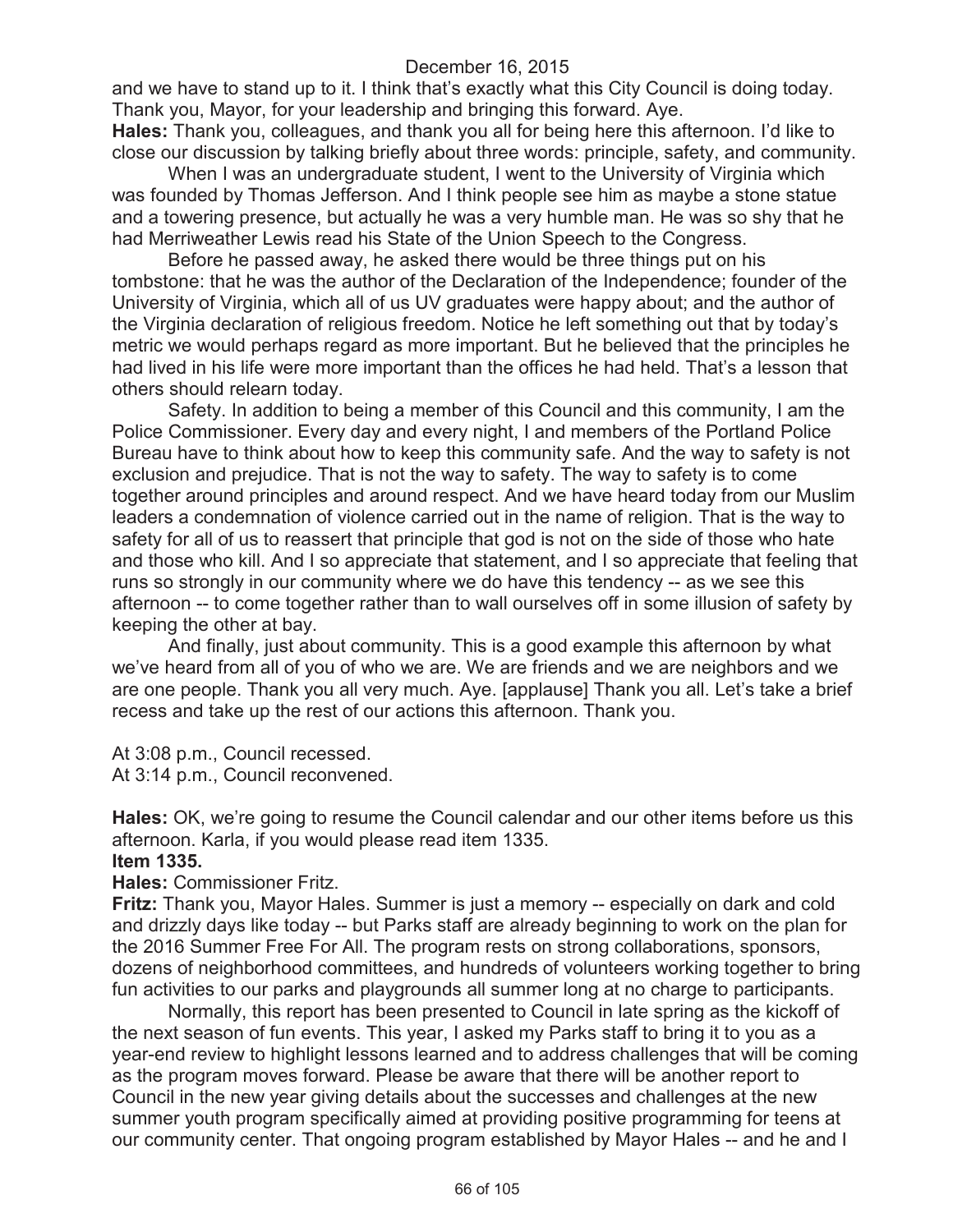have implemented collaboratively -- is aimed at reducing teen misbehavior and crime. We are still gathering data to present to you regarding its success, and that will be coming. So, this is about the rest of the Summer Free For All program, and Director Mike Abbaté will begin the presentation.

**Mike Abbaté, Director, Portland Parks and Recreation:** Thank you, Commissioner Fritz, Mayor, and members of Council. Mike Abbaté, Director of Portland Parks and Recreation. I'm joined today by Jeff Milkes, the manager of our Summer Free For All program. On my right, Shelly Hunter, our development manager; and on my far left, Jeff Anderson, the Executive Director of the Portland Parks Foundation.

This afternoon we'll tell you a little bit about how summer of 2015 was a summer of firsts for this amazing program, including our first audience intercept surveys. We'll talk about how it is also a first for staff in building new partnerships, programming culturallyrelevant programs, adjusting program size, and shifting our marketing strategies. We'll also talk a little bit about our plans for 2016.

The Summer Free For All program has changed over the years. It's amazing to recognize that Parks has provided playground programs for over 100 years. Over 100 years, we've been in playgrounds with kids. For 50 years, we've been providing concerts - movies for 10. And we first combined movies, concerts, and playgrounds in the park into the Summer Free For All under Commissioner Fish's leadership. It was in the depths of the Great Recession, and the need for staycation programming was apparent. We've long since evolved the program.

With the loss of a previous long-time title sponsor, the program has grown even more dependent on a great many smaller partnerships and neighborhood support both inkind and cash. On the slide here is a map of Portland. What you see is 291 free activities on 90 different sites, each marked by an orange pen. This is more than double the number of free activities offered six years ago. Thanks in part to Council's one-time support for this summer changes, and at the direction of Commissioner Fritz, some changes this past year included enhancing our targeted marketing efforts to underserved communities, expanded training to include full-day sessions on equity and cultural responsiveness skills for our playground staff, and as we close the gap on free lunch service so youth have access throughout the year. Special thanks to Commissioner Saltzman for his attention in closing this hunger gap.

With the backing of business and nonprofit supporters, we were able to cultivate new sponsorships such as Salt and Straw, a local business. We increased our fund-raising over 2014 by the 73,000 more in cash and 86,000 more in in-kind contributions. After implementing new hiring strategies for the playgrounds program, we succeeded in hiring a workforce that was 48% people of color and recruited from communities all over Portland. And with a focus on equity, we were able to build new partnership like the 93.1 El Rey and the Latino Network so as to improve the cultural responsiveness and relevancy of programming. We also hosted Festival Latino, which I'll tell you a little bit more in a moment. At this point, I'd like to turn it over to Shelly Hunter.

**Shelly Hunter, Portland Parks and Recreation:** Thank you, Mike. For the first time ever, thanks to the citywide innovation grant, we collected public opinion and demographic information through an audience intercept survey. The survey was conducted at 14 movies and concerts in the park.

The survey confirmed some information we knew, and it also provided some information we didn't know about the movies and concerts. Specifically, we found out that 48% of the attendees were families with children. 29% were first-time attendees. In the homes of those attending, 26 different languages were spoken. 30% were people of color.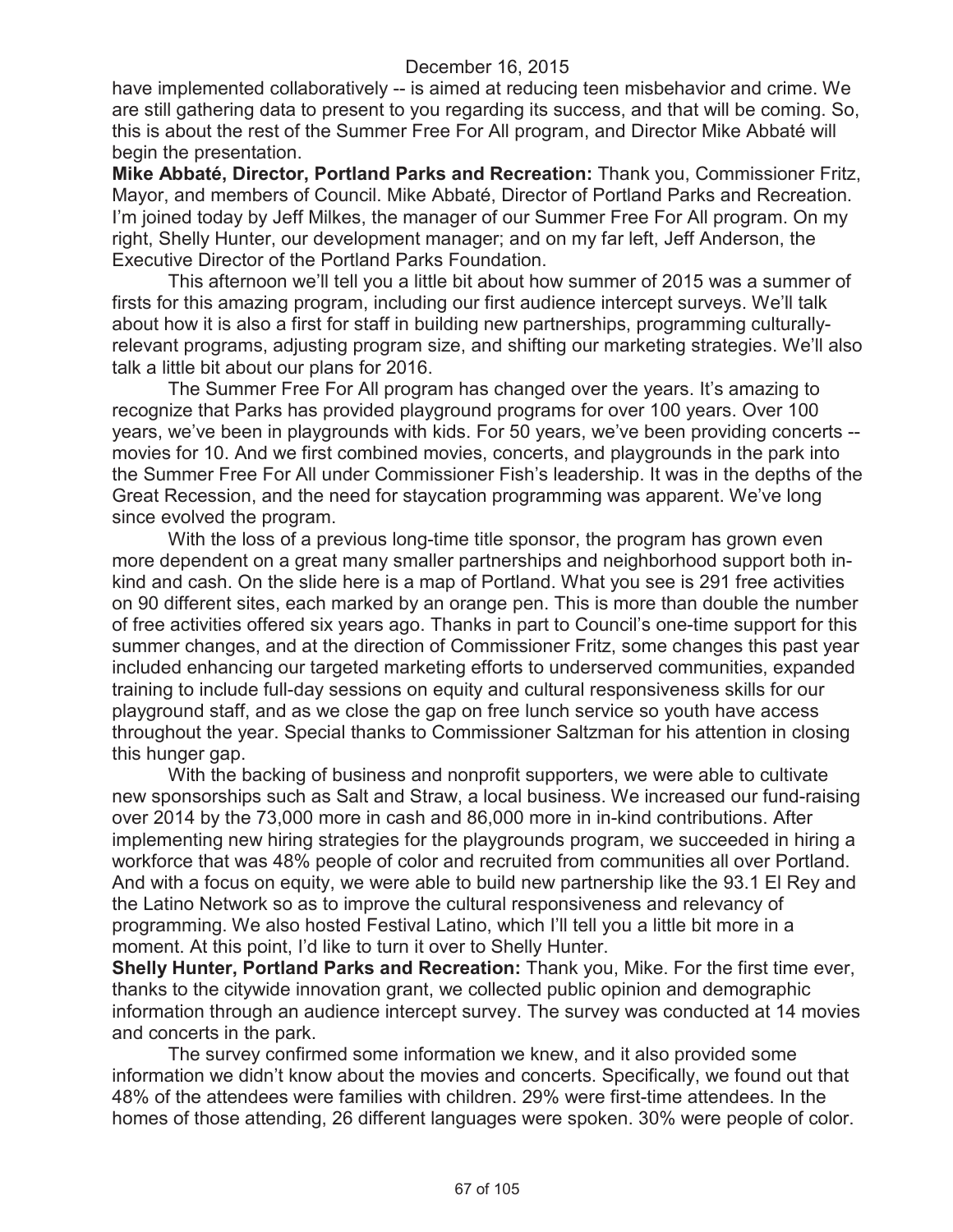We also noticed that there was limited participation by the Asian American and the African American demographics.

We learned something else through the survey. Our audience tends to be more representative of the higher income bracket in our city, specifically when you compare it with citywide data. For instance, 48% of audience members had a total annual household income of between \$50,000 and \$199,000. When you compare it to the city overall -- **Fritz:** Excuse me just one second -- the numbers are not showing up on our -- **Hales:** Oh, there they are.

### **Fritz:** Thank you.

**Hunter:** When you compare it with the city overall, it's 42%. 19% of the respondents to the survey reported they had a total annual household income of less than \$25,000. If you compare that with the city overall, that figure is at 25%.

Summer Free For All is our premiere outreach program. It provides fun and free events for the Portlanders most in need. We want to create events that result in participants and beneficiaries who are more reflective of the income distribution in our community. If there is any disparity, we aspire to meet the needs of those with less discretionary income for entertainment while helping neighbors meet their neighbors in the park.

In the coming year, you'll see us spending more time focusing staff capacity on audience inclusion by building partnerships and delivering culturally-relevant programming. A special thanks to the Council, Mayor Hales, and the Office of Management and Finance for providing the funding for the survey through the City's innovation fund microgrant program. The findings of the survey will help change how we deliver Summer Free For All in the coming summer, and we want to speak a little bit more about a specific program that was extremely successful, the Festival Latino. I'll turn it back over to Mike.

**Abbaté:** This inaugural Festival Latino really demonstrated our commitment to engaging new audiences through program design, marketing strategies, and partnerships. It included cooperative program planning. So, we planned this partnership with a Latino Network with culturally-relevant food, music, family activities, and we had tabling by a wide variety of organizations and many social service agencies. We had on-site simultaneous translation and bilingual marketing materials distributed through partners like Hacienda CDC.

With the targeted distribution marketing material and \$40,000 of in-kind broadcast support from 93.1 El Rey, we secured the largest audience ever for a Spanish language movie in the park -- we had over a thousand attendees on July 12th, 2015.

Engaging our community in new ways like Festival Latino requires substantial investment in relationship-building. Through these relationships, we look forward to growing this aspect of Parks programming in the few. And now to Jeff Milkes. **Jeff Milkes, Portland Parks and Recreation:** Good afternoon. It's always such a pleasure to spend a few moments with you. As the slide above shows, the revenue sources for the Summer Free For All in 2015 are varied. One challenge has been funding to give the program long-term stability. A thank you to the Council for your support in funding the one-team needs of the program in 2015. However, the Summer Free For All program faces real challenges under current funding levels.

The Summer Free For All is a well-leveraged investment, with general funds currently accounting only for 18% of program costs. If private donations fall, the program is not sustainable. Even with current sponsors and current general fund support, Parks cannot match the number of events we had in 2014 and in 2015. In addition, complying with the recent arbiter's decision will increase the cost of the Summer Free For All going forward.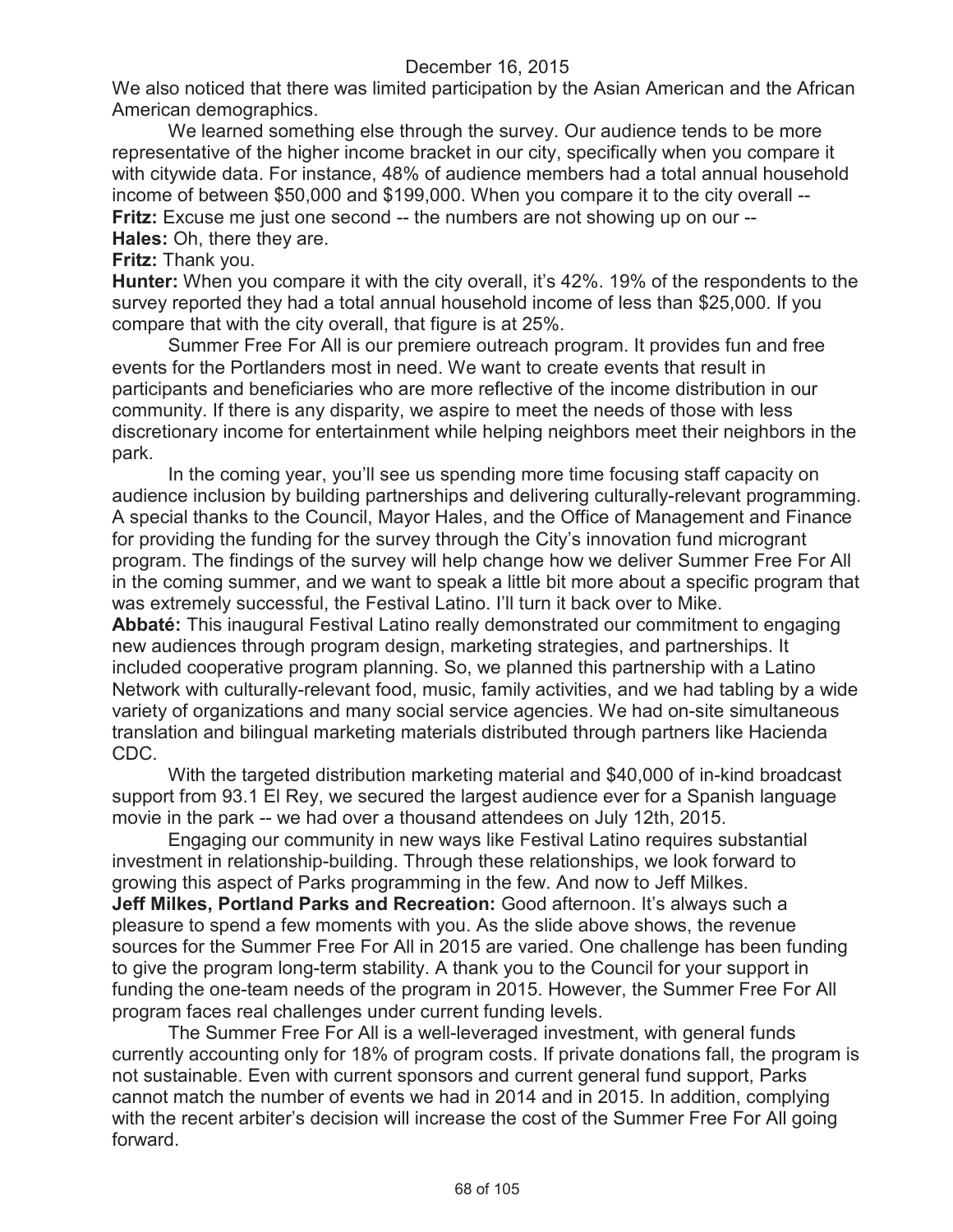We're planning the following changes for 2016 to match our available resources. As demand for neighborhood programs continue to outstrip our resources and capacity, we will encourage neighborhoods and community groups to work more closely together expanding on the partnerships, such as the East Portland Rovers active volunteer collaboration, and funding support between more and less affluent neighbors, like the Mt. Tabor and Montavilla areas. I know Commissioner Fritz is particularly happy to see the supportive relationships flourish since she's in charge of Neighborhood Involvement as well as Parks. Unless a new major sponsor steps up, the 2016 Washington Park summer festival will run Thursday through Sunday with four nights of quality music and entertainment rather than the 10 events provided at the height of the program. In addition, Parks is coordinating with the Water Bureau to minimize construction impacts of the Washington Park reservoir project on schedule for both 2016 and 2017.

Third, we commit to assess, evaluate, and improve programmatic and totally access to the Summer Free For All events.

And finally, while every year we hope that Portlanders have fewer hunger needs, we stand at the ready to step in for summer 2016. We are already in conversation with our tremendous partners in the school districts to continue to provide over 100,000 lunches all summer long.

**Fritz:** I was going to interrupt there because this was a surprising finding to me that we actually gave out more lunches this summer than previously. I had been hoping that with the recover from the recession that the need would have gone down but in fact it's gone up.

**Abbaté:** So, thanks again to you, the Council, for continuing to be great supporters of this important program. I want to introduce to you another supporter of the program, Portland Parks Foundation Director Jeff Anderson. Jeff comes to us and to the foundation from the Oregon Community Foundation. We're very excited to have him at the helm of our primary nonprofit partner. Jeff?

**Jeff Anderson:** Thank you, Mike. My name is Jeff Anderson, as Mike said, Executive Director of the Portland Parks Foundation. A bit of background in case this isn't top of mind for everybody up there. The Parks Foundation was created almost 15 years ago as a part of Portland's 2020 Vision for parks. Every large city in the nation that aspires to genuine livability considers great urban parks to be indispensable, and nearly every major city has worked toward those visions of theirs through public-partnerships like ours.

Since 2001, Parks Foundation has helped provide a margin of excellence through in our own parks through raising more than \$11 million in private funds for Parks projects all over the city -- that's about a four-to-one ratio over our operating expenses -- helping with our annual Parke Diem events to harness the energy of our volunteers to care for our parks, and also promoting the passage of last year's \$68 million bond measure for parks.

I'm very pleased to encourage the City's continued investment in Summer Free For All. In my first week on the job in October, Parks Bureau staff sent me their draft report on Summer Free For All, and that was really my introduction to the breadth of the program and the services it provides for Portlanders. I was a neighborhood concert attendee myself without really realizing that it was part of a much broader program, as you've heard, with over almost 300, 320,000 people benefiting. So while the Parks Foundation part of this overall program is relatively minor, we're very excited about the plans you've heard outlined by the staff just now, and we'll be encouraging generous support from partners such as Bank of America -- which has supported over the years -- and others to continue their sponsorship.

To me, the City's investment in Summer Free For All is emblematic of three values, which I really think are endemic to a great city. First is the understanding that our residents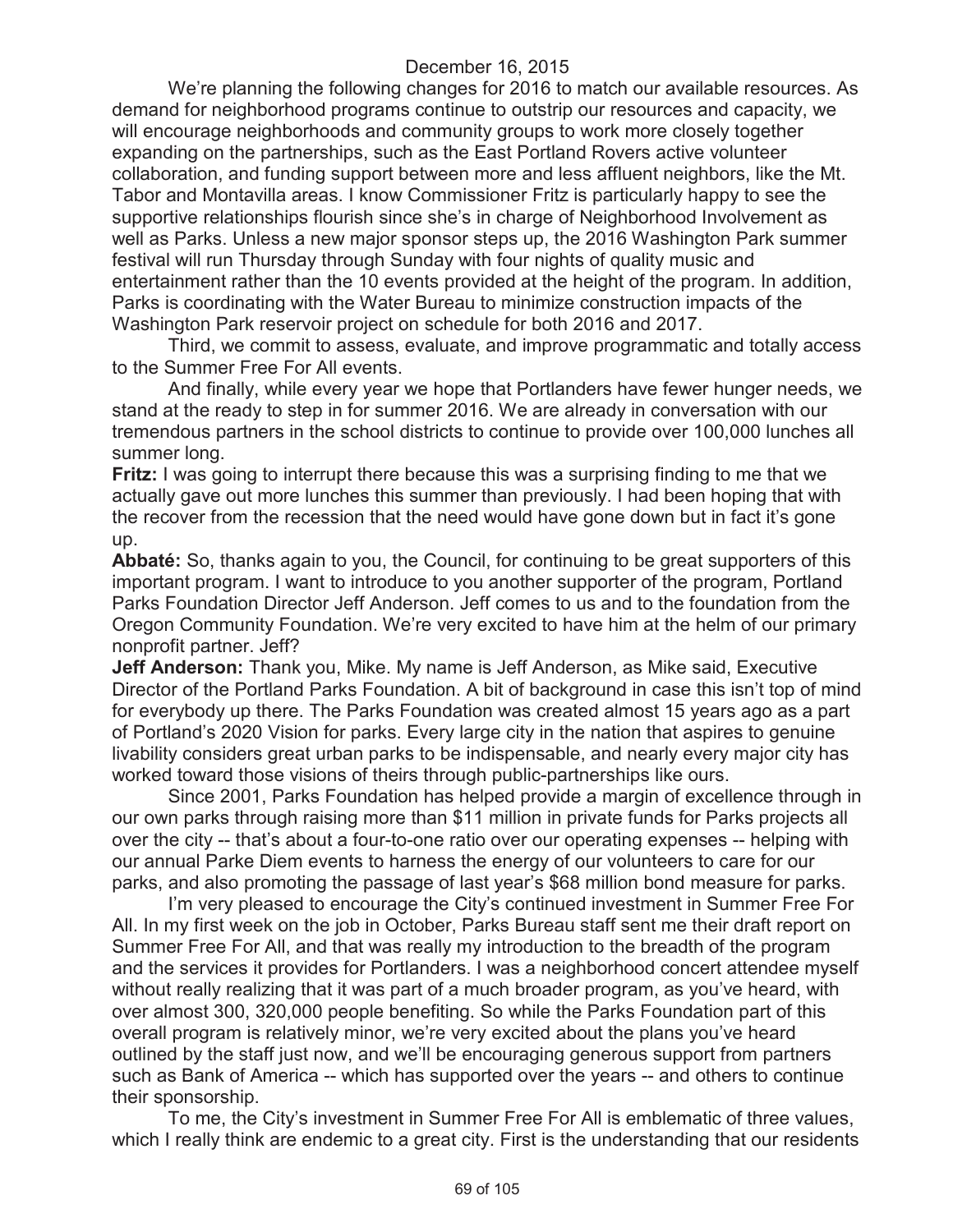need and value beautiful open spaces. Secondly, that our open public spaces are vital venues for fun, health, positive youth development, shared cultural and civic experiences. They're not empty spaces, they're places in which a lot is happening that contributes to the health of a city. And third, that parks are essential visible elements in building social, economic, and racial equity in a rapidly-changing and growing community where we expect in just the next few years to be building more than 100,000 units of housing - mostly apartments -- for whose residents access to a high-quality park will be absolutely critical to the quality of life. And just today, an article about eastside gentrification in The Oregonian included a community leader's comment that the residents there want to be able to stay in part to benefit from parks that are planned for their area.

As we continue our work with Portland Parks and Rec to fund priorities for new and improved parks and Parks programs, we'll be talking with private donors and pointing to Summer Free For All as an important measure of the City's commitment to serve all Portlanders. We at the Parks Foundation also invite your comments and your support of our work, and we look forward to ongoing dialogue in close collaboration to sustain a superb parks system in Portland. Thank you.

**Hales:** Thank you.

**Abbaté:** Thank you, Council. I think that concludes our remarks, and we are open to any questions.

**Hales:** Questions for this great team?

**Fish:** I have a comment and question. First, I just have to say to Jeff Milkes, I've had the pleasure of working with you as Commissioner-in-Charge and as a mere Commissioner, and I want to publicly thank you for your public service and the dedication to the work. I believe you are exemplary employee of the Parks Bureau and I just want to put that on the record.

**Milkes:** Thank you, sir. That means an awful lot to me.

**Fish:** The other thing is Commissioner Fritz has put her stamp on this program, and that includes equity -- both a commitment to the diversity of people who provide these services and then who we served -- and she has also -- looking at the map, I notice that the entire city is being served in ways that we once aspired to but I think is just now being realized.

I want to offer one observation, just one consumer's view. What I love about Summer Free For All is when we showcase the best of local arts and culture. And I know there's an audience out there, Jeff, I know there's a big audience that are out of some of these packaged programs, particularly Washington Park. My own sense is that there are some events I go to thinking I'm probably be the only person there and it turns out it's mobbed. So, I don't presume my tastes are the same as others. But I would just urge you - - while I know there's an appetite out there for bands that do covers and do some of these things and they have national reputations, the truth is that we are home to great arts and culture organizations. And I hope that if there's a bias in our programming, I hope it's towards showcasing the best of what's here. Obviously, what's here is classical music, is jazz, is blues, is ethnic music of every stripe, and also dance and other things. Again, I'm just one consumer, but I'm always doubly appreciative when I go to an event and it's wellattended and we're getting all the benefits of Summer Free For All and we're showcasing local artists. And we happen to be a capitol city of art and culture, and I hope we focus as much as possible on giving local artists a chance to shine at our events. Congratulations. **Abbaté:** Thanks, Commissioner. That's great feedback, so appreciate that. **Hales:** Other questions?

**Fritz:** How many of the staff -- I'm sorry I didn't think of this asking this beforehand. I'm supposed to tee up my team with questions you already know are going to get asked, but I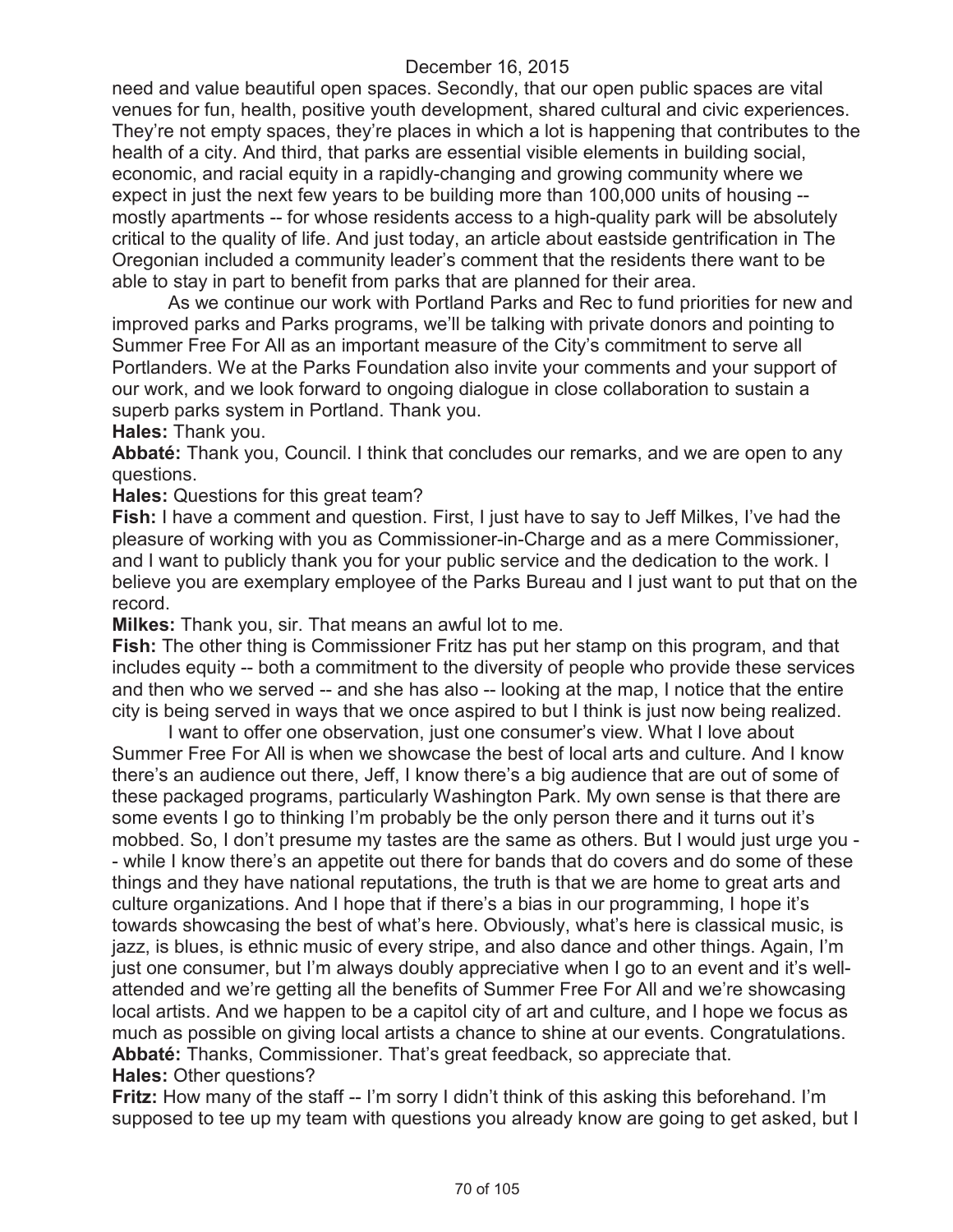just thought of it. Approximately how many of the staff in Summer Free For All are seasonal staff?

**Milkes:** I'd say a way vast majority. Of about 130 people that'll work in the program over the course of the summer, I would say probably in the neighborhood of 120 of those - maybe, 123 or 4 -- are seasonal.

**Fritz:** And some of them may be affected -- as you mentioned in the presentation -- by the arbitrator's decision and we would need to pay them higher wages and benefits? **Milkes:** Yes, ma'am.

**Fritz:** So, the chart we got showing 18% general fund support doesn't count in the fact that the staff costs will be going up?

**Milkes:** No.

**Fritz:** Thank you.

**Hales:** Other questions and comments? Thank you all very much. Do you have any other invited speakers, Commissioner? Anyone else want to speak on this item? If not, then a motion to accept the report is in order.

**Fish:** So moved.

**Fritz:** Second.

**Hales:** Roll call, please.

## **Item 1335 Roll.**

**Novick:** Thank you very much for the wonderful program and wonderful presentation. Aye. **Fritz:** Thank you, team. This is a program which provides a lot of joy over the summer. As we look at a \$3 million budget cut, it's going to be something that will be difficult to continue to fund. And as you pointed out already, we're scaling back. I want to thank Shelly Hunter for your work. Since you joined the bureau, the increase in both money and in-kind donations since you started is very, very impressive and I'm glad you chose to relocate here.

**Hunter:** Thank you.

**Fritz:** And thank you, Jeff Anderson, for coming to help with the foundation. I was involved in the very first project that they did with the Holly Farm Park, so it's an honor now to be the Commissioner working with you. Aye.

**Fish:** I just want to add our gratitude to all the community partners who help us provide these services. And the back of the beautiful brochure you put together this year is an honor roll of community businesses and organizations who support our work for the benefit of the community. Bravo to them and congratulations to each of you. Aye.

**Saltzman:** Thank you very much. Aye.

**Hales:** I just want to say that's a very impressive list. So first of all, to our staff and our development director, great work. Because that doesn't happen without a lot of work on the Parks Bureau's part and on the foundation's part. But then to the community for this amazing list of businesses and neighborhood associations, organizations of every kind and individuals to step up like this is really heartening. Really impressive. And then secondly, just as a citizen who goes out and enjoys these events in the summer, they really are a great part of Portland. So, thank you for a great report, great program. I look forward to next summer. Aye. Thank you. OK, let's move from one great summer activity to another here. [laughter]

## **Item 1336.**

**Hales:** Commissioner Novick.

**Commissioner Novick:** Colleagues, I'm just going to steal from Margi Bradway's introductory memo in our materials because I think it was very well put. Sunday Parkways, sponsored by Kaiser Permanente -- and don't you forget it -- [laughter] -- are open street events. They facilitate car-free biking, walking, and rolling, and show off Portland's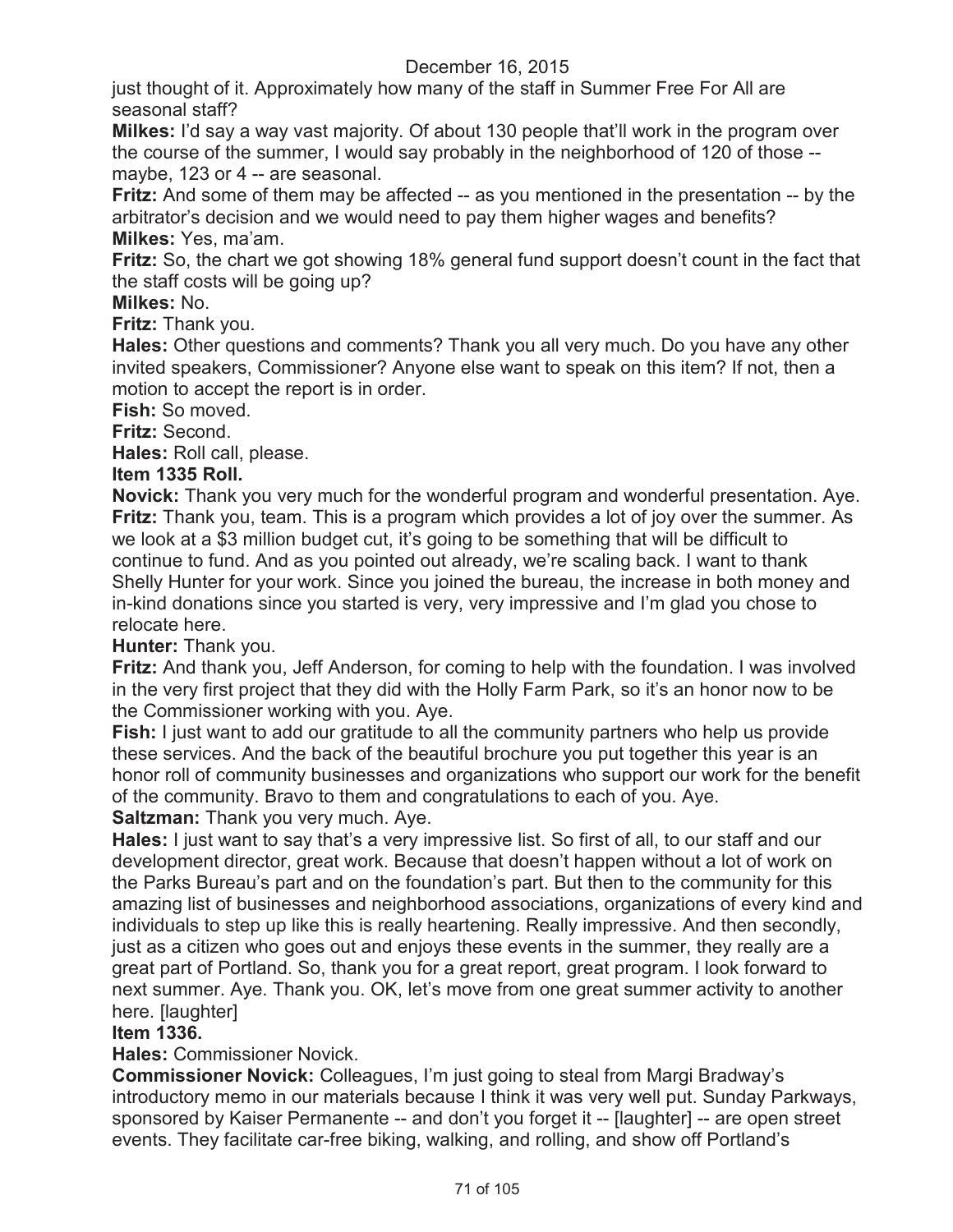premiere family-friendly bicycle routes called neighborhood greenways. The routes are 69 miles and go right by Portland's beautiful parks.

PBOT works in collaboration with the Portland Police, Portland Parks and Recreation, and many other Portland bureaus, non-profit organizations, and vendors to bring communities and families together for five Sunday as year. Sunday Parkways events draw people to our public streets and public spaces where they visit local businesses, interact with neighbors, connect with their community and city, and build physical activity into their daily lives. And I'm really sorry Chris Smith isn't here, because I'm about the mention the Portland Plan. Sunday Parkways brings to life one of the goals of the Portland Plan, a healthy connected city to improve the human and environmental health link by creating safe and complete neighborhood centers linked by a network of city greenways that connect Portlanders with each other, encourage active transportation, integrate neighborhoods, enhance watershed health, and provide access to services and destinations locally and across the city.

That is what Sunday Parkways is all about. I want to underscore again that City bureaus work together through Sunday Parkways to share information with the public. Fire, Environmental Services, Police, Water, and Park are some of the agencies directly involved with Sunday Parkways. I want to again extend our thanks to Kaiser Permanente, which has invested over half a million dollars into Sunday Parkways since the program's inception. Thank you for your continued partnership. And now, it is my great pleasure to turn it over to Margi Bradway, Linda Ginenthal, and Rich Cassidy.

**Margi Bradway, Portland Bureau of Transportation:** Hi, thank you for having us today. Like Commissioner Novick said, this is an opportunity to celebrate something that brings much joy to the city.

Before I get into the presentation, I want to make sure to recognize the team that works on Sunday Parkways. As you probably know, thousands -- 130,000 people -- come to Sunday Parkways every year with hundreds of volunteers. What people don't know is a very small, talented, and mighty team of people that runs Sunday Parkways. With Linda Ginenthal as the lead, Rich Cassidy as logistics, and Alexis -- stand up in the back -- these are three staffers for Sunday Parkways. This is it, folks. They are amazing. Along with our amazing consultants, Neil Armstrong and Phil Barber -- can you stand up? These five people really run that huge amazing show called Sunday Parkways. I could not ask for a more talented team. And I think one of the reasons why Sunday Parkways doesn't come to Council very often it's because it's such a smoothly-run program. People don't see the messes. And also, you will hear later, we have invited testimony as Commissioner Novick said -- I believe Dan Field and Phil Wu were going to say a few words, as well as Heather Morell and Marleen Canche -- if I pronounced that correctly.

I'm not going to spend too much time on my introduction, I think everybody knows what Sunday Parkways is. We like to call it an open streets event rather than a closed streets. A quarter of the property in the city is public right-of-way. So, PBOT owns a massive amount of land. And there are lots of different ways to use this land. I think Sunday Parkways is a great example of how you can literally open the streets and bring people together in an excellent use of our public right-of-way.

As the Commissioner noted, the activities of Sunday Parkways are called out in both the Comprehensive Plan and specifically in the Portland Plan in terms of opening our streets, programming, activities and community gatherings such as block parties and Sunday Parkways on our streets. Next slide.

I like to think of Sunday Parkways as the gateway drug to active transportation, to biking and walking. We have both quantitative evidence and qualitative evidence. There are many people who are nervous about biking in the streets who don't have -- biking and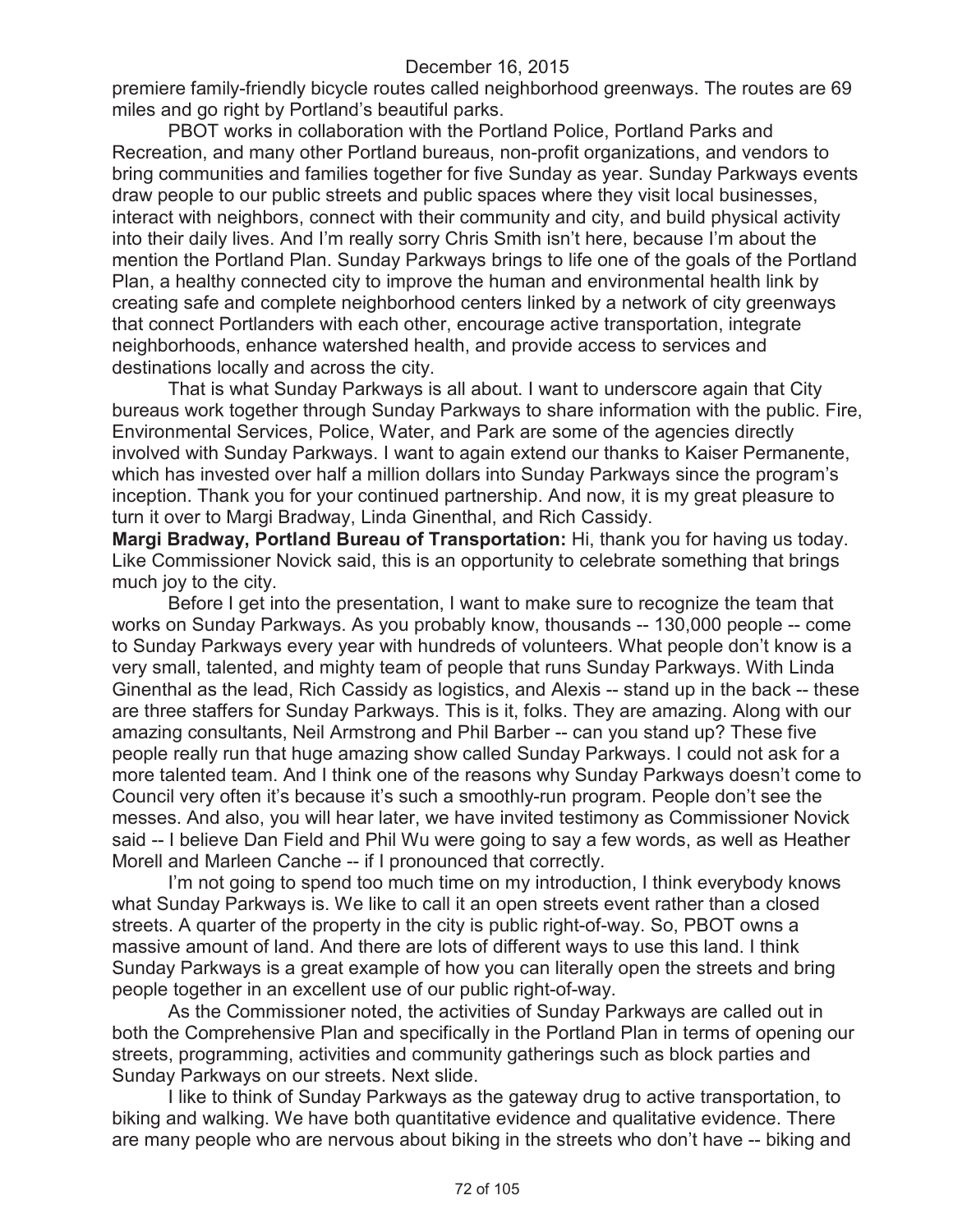maybe even walking and rolling -- who aren't that confident. But when they have the opportunity to bike in an open street but closed to car traffic environment, they try it. And this introduces them to new neighborhoods, it introduces them to new parts of the city, and they feel the freedom to do that. And I do believe Sunday Parkways is one of those things that makes the city so successful in both biking and walking.

We are a leader in open streets. If we could just jump to the next slide. We have won national and international awards, thanks to Linda's leadership and this team's good work. There are 365 open streets events internationally. In the most recent report, we were one of eight recognized internationally for our practices -- for best practices in terms of fund-raising, best practices in efficiency, best practices in terms of programming and how we program it. So, not only is it seen as a successful program by Portlanders, but we're internationally recognized for the work. At this time, I think it's a good transition to hand it over to Linda to go more into the specifics of the 2015 Sunday Parkways report. **Linda Ginenthal, Portland Bureau of Transportation:** Great. Thank you, Margi. Thanks for those kind words. We started Sunday Parkways back in 2008 and we started in North Portland and we were pleasantly surprised. There's a deep hunger for these kinds of free family activities. And so at our very first event, we had 5000 participants. At the time in 2008, we were the third largest biking event in the nation. Now, we've been surpassed by many other open streets around the country, but at the time it was really pretty phenomenal.

Last year was a record-breaking year for us. We had 119,000 people participating - and those are good, hard counts. We had the largest number of people ever in our East Portland event at 16,000. I don't know of any other event in East Portland that has 16,000 people, so it was pretty phenomenal for us. And Sunday Parkways -- yes, it's definitely about active transportation, but it's also about health and getting out and being active. So, we work very closely with our Parks Bureau. They have been spectacular partners on this. They provide a lot of the staging and equipment and classes and disc golf and the climbing wall and a whole bunch of other things. This is the photograph of a gentleman who does Bollywood dancing who's terribly popular. [laughter] So, it's about health, and that's a critical piece of it.

The reason why we spend so much time talking about health is, again, it's what people want to do for their everyday mobility. It helps their health, but as part of the Portland Plan, the goal is to have 70% of all Portlanders being active by 2035. So, it's very much a part of how we get people to be healthy. And additionally, if you've seen it, you've seen this with a zillion kids, but also about 45% of our participants are 45 years and older. So, we're also reaching older populations as well, which is a critical component.

**Novick:** Linda, I have to say I love that statistic "over 53 million calories burned" because it sounds like a good flipside of the McDonald's signs.

**Ginenthal:** Exactly -- [laughter] -- thank you.

**Saltzman:** Does that include dog calories? [laughter]

**Ginenthal:** They are delicious calories that we're getting to eat at Sunday Parkways.

So, equity is front and center for Sunday Parkways. We organize specifically with - we don't really have to do all that much to get bicyclists and people who are sort of already doing this to come out. Really, it's about getting low income families, communities of color, Spanish-speaking community organizations, people who are underrepresented in our community to come out and experience Sunday Parkways and enjoy it and to use it as a blank slate so they can take the goals of their own organization and use Sunday Parkways for their platform. This is a picture of our bilingual bike fair was done in Northeast Portland with one of the speakers that we'll have later.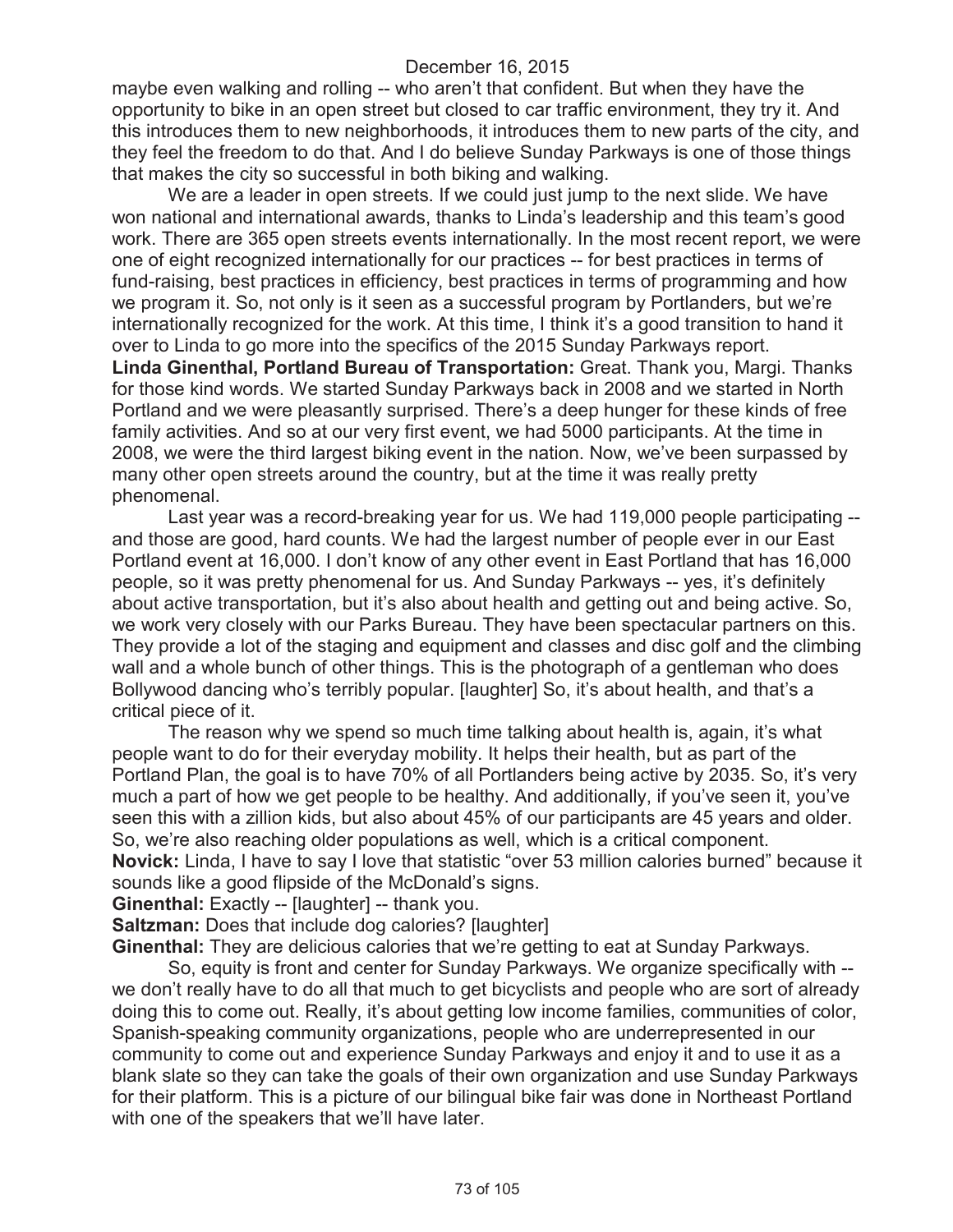We work with about 340 community organizations, which is a lot of phone calls. We focus in on 25 where we do activities with those organizations. We had major collaborations this year with Parks for New Portlanders, the Community Cycling Center, SMYRC which is a sexual minority youth center, and Latino Network. As you can see, there's a lot of pink shirts in the room. That's our year's color. And volunteers are really our life blood.

We're a small team of folks and none of us work full time on Sunday Parkways, so we need as many volunteers as possible to keep the streets safe, get the neighbors to their houses, and all that kind of jazz. This year, we had 814 volunteers -- individuals - over 5000 hours. And as part of that, we worked with some community groups and those community groups get support from us by giving us bulk volunteers. That amounted to about \$12,000 of community organizations as part of our volunteer program.

We also did a campaign to encourage more leadership. We had 13 leaders in the program the year before. This year, we had 23. So, we're really growing our leadership pool. And specifically, we did a campaign to encourage women to take on more leadership. The bicycling community -- there are a lot of men who take on leadership in these programs and so we did a campaign to encourage more women to take that leadership, and we were quite successful in that.

I'm going to turn it over to Rich Cassidy. If you're having fun at Sunday Parkways, it's probably because Rich Cassidy was doing it. [laughter]

**Rich Cassidy, Portland Bureau of Transportation:** We designed the routes to not only connect four parks and create those wonderful recreational activities along the route, but we've also create what had we call marketplaces at those four parks. In our first year, 2008, we had 25 vendors along the route. As we've gained popularity and added events over the years, we had over 200 vendors last year and we average about 90 vendors at each event. Many of those are small and local businesses.

This is great not only in the sense that we've exposing Portlanders to these great food carts, community groups, other City bureaus -- as Commissioner Novick mentioned - and sponsors along the route, but it also means that we've generated a lot of vendor fees and additional revenue towards our budget. Last year, we generated \$38,000 in vendor fees.

Many of our vendors report that the five events are the busiest events that they work in the city this year -- and many of them work the street fairs and things -- especially when weather cooperates. Then they sell especially a lot of ice cream and those things. Several vendors are small, minority-owned businesses, and we've taken an active role in seeking out more of these types of these businesses, a few of our vendors employ individuals developing job and business skills. We've heard from several food vendors that our events have helped them get more contact with their local customers who seek them out after the events at their brick and mortar stores -- we call it bounce-back traffic -- their regular food cart locations and local companies and retail shops. Also get a chance to build their customer base by introducing people to their product or their business at the event as these people pedal and walk by their booth at Sunday Parkways.

**Ginenthal:** Great. I want to talk a little about the interagency communications. I think people have discovered the secret sauce and the magic of Sunday Parkways. We deliver 20,000 people to your organization to talk with people who are really blissed out and really happy about being at Sunday Parkways, and you can really engage in a conversation. It's a great way to connect. So, the Bureau of Emergency Management -- in the nicest way I can say it -- they just killed it. They had so many people at their booth. They did a fantastic job of doing outreach at these events. We had the Bureau of Environmental Services - they had the fish hats, which are a little odd, but people loved them. They showed off the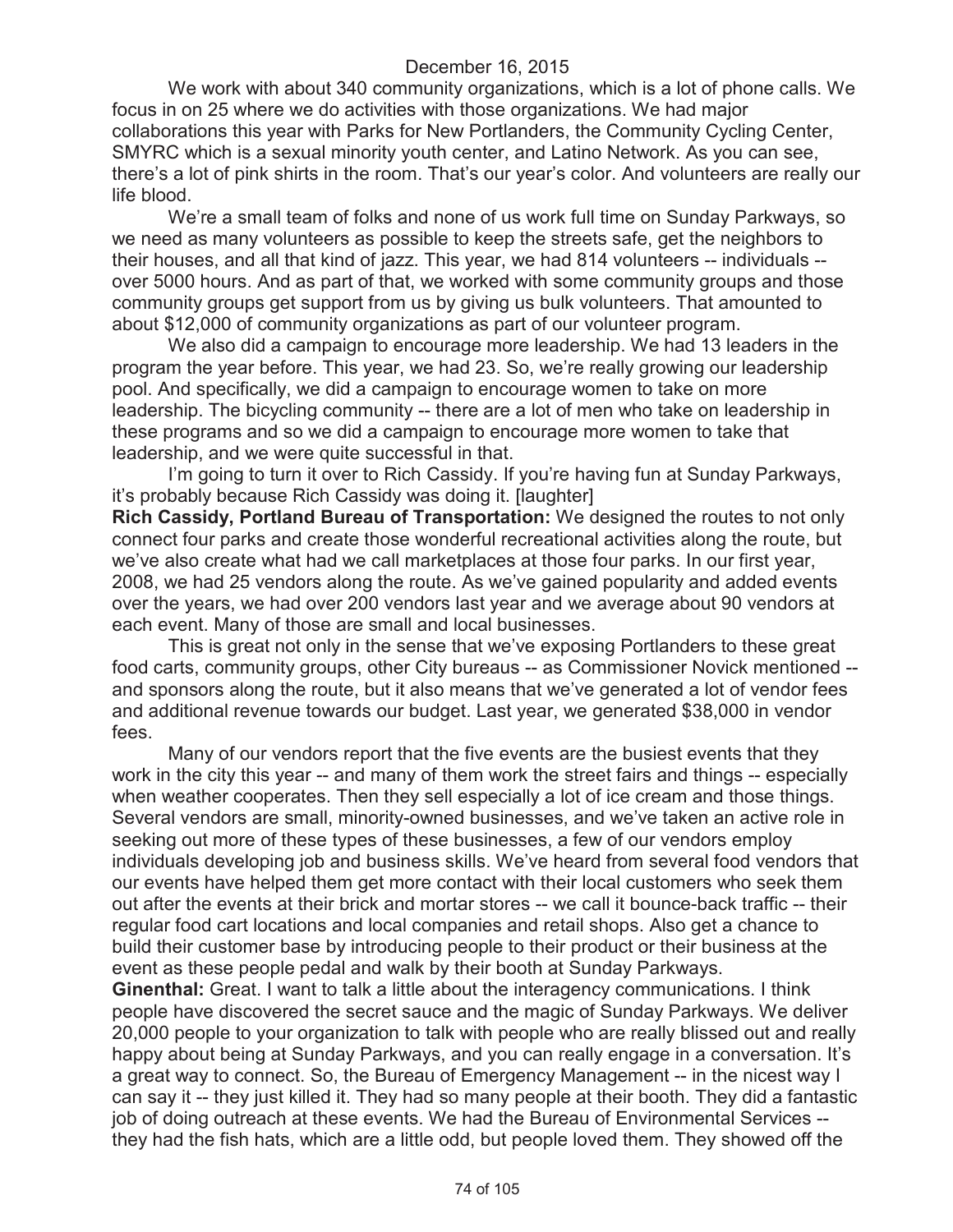Foster floodplain, we partnered with them this year on the salmon festival, which was fantastically successful. We work with the Fire Bureau and they did practice CPR, and what child does not want to climb into the big red truck? Water Bureau brought back the water stations to Sunday Parkways, and that was really tremendous. In all, all the big bureaus are represented at Sunday Parkways because it's a great city program and a way the city can connect to our citizenry.

So, sponsorships. Sponsorships make up about 55% of budget for Sunday Parkways. I've gotten really good at dialing for dollars. [laughs] It's kind of fun. Kaiser Permanente has been with us since the beginning in 2008. They were our sponsor back then. One thing is that we look for sponsorships that reinforce our messaging. So, Kaiser Permanente -- easy. They are all about health, all about thriving, all about getting people active in their everyday activities. And again, they've been with us since the beginning. We also work with Whole Foods. Whole Foods is all about healthy eating. And so, we really are able to get sponsors that help us with our messaging.

And then this is the plethora of sponsors that we have. We've got businesses that are tech businesses that want to connect with something fun and hip and groovy so that they can really get more folks who are moving to Portland in the tech industry to connect with something that's cool. We've got TriMet, we've got the Bike Gallery, which has been with us since the beginning, Cliff Kidd has been with us since the beginning. It's a wide variety of people.

We also get individual contributions. We do a phone bank every year like a nonprofit, we do a mailer -- one mailer a year -- and then we have buckets at the actual events. We've raised about \$21,000 this year. It's not a ton of money, but it's a lot of friend-raising. And it's \$20,000. In our budget, that's money. And then, of course, we get the vendor fees. So, it's a lot of fund-raising, it's a lot of connecting with a lot of different pieces of the community. And it has been my distinct pleasure to work with most of the Commissioners here on this program on how we can make it best for our city. **Hales:** Thank you all. Questions?

**Fritz:** How do you decide which events are which Sundays?

**Ginenthal:** Well, there are a couple of things. We looked at the number of volunteers that we can recruit for different events. Usually, the shoulder events are physically smaller because, man, September is harder to get volunteers. And so our big juggernaut events with the larger footprints have those areas. That usually means East Portland is either May or September, and then the September one has changed from being Southwest -- we did the Sellwood, which was physically smaller, the Tilikum one. That's how we sort of figured it out. The other thing is keeping it fairly regular means that the neighbors can anticipate both from getting out of town and, like, when do they put their couch on the front lawn to enjoy Sunday Parkways in their neighborhoods. We like to keep it at consistent as possible. This coming year, because we're not going to be utilizing police resources for this, we will be able to shift some of the dates around.

**Cassidy:** It will not be on Mother's Day in 2016. [laughter]

**Fritz:** That was kind of the gist of my question -- [laughter] -- I've heard from several folks in East Portland about that, and then there's sort of the intersection of often Father's Day with the Pride Parade.

**Cassidy:** And we will not be on Father's Day.

**Fritz:** I encourage you to work with -- do you have a steering committee of community folks who advise you?

**Ginenthal:** We work with a significant number of neighborhood associations and the business associations and the community organizations. We don't have a formal steering committee, but there is a ton of communications that go back and forth. They're more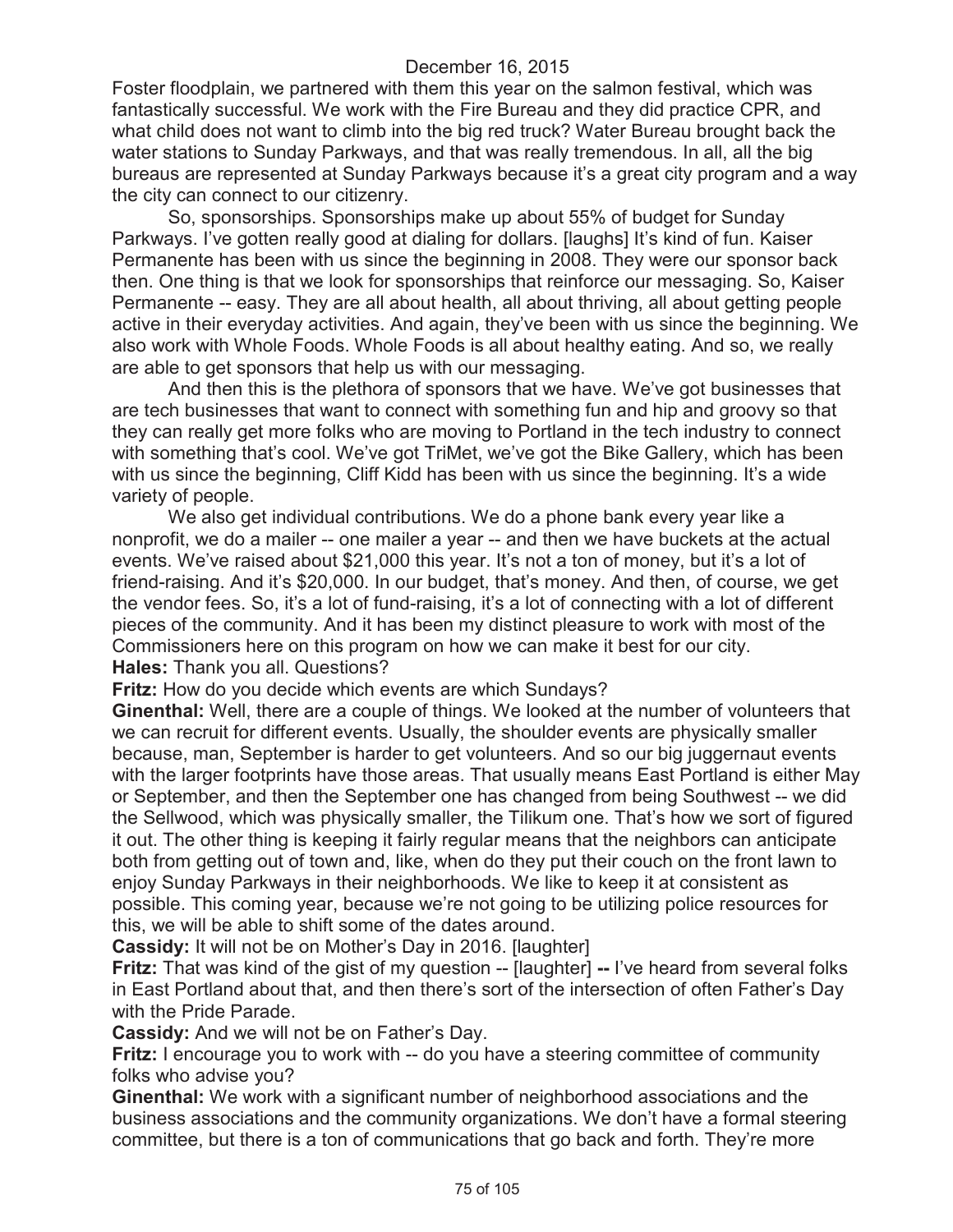partnerships than they are sort of a steering committee because honestly, this is a community event as opposed to a program where there are going to be programming the individual aspects of it. So I wouldn't -- what I want people to do is engage in the ways that serve their purposes and not sit on my committee and advise me on traffic things which we really don't have that much choice in. So, that's kind of what --

**Fritz:** No, I was thinking more in terms of the scheduling -- that local folks know what's happening on particular weekends and in particular, gathering the lead advocates from various parts of city together once in a while to discuss.

**Bradway:** To that point, I think that's a good idea, Commissioner. Director Treat has changed her budget advisory committee to a bureau advisory committee that has quite a few people from neighborhood associations on that. So maybe we could look at bringing our proposed schedule to the bureau advisory committee.

**Ginenthal:** Good idea.

**Fritz:** I would really appreciate that. Thank you.

**Ginenthal:** And we've always -- we haven't been able to pick our dates. We're the last kid on the block to get in on the dates. So, the Race for the Cure, the Rose Festival push us around. Our schedule is sort of the last one that's set. So, we've never really picked our dates.

**Novick:** Are you saying the Race for the Cure and Rose Festival are bullies? **Ginenthal:** We're new kids on the block.

**Fish:** Linda, did I hear you say earlier you won't have police support for the next -- **Bradway:** Yes. I want to be clear that the traffic captain Sheffer has been a great partner. We worked through a lot of issues this year. The traffic division was brilliant on the Tilikum Crossing route. That was a very difficult route. They had staffing issues in our Southeast event and so what we did was piloted an event where we didn't use police but instead used flaggers at certain intersections, and we had our traffic engineers look at it closely. That seemed to work. And so, because of the staffing demands on the police for the next year, we're looking at not having police presence at all at Sunday Parkways. With carefully looking at our options with flaggers and our engineers kind of approving the routes. **Fish:** And having just returned from a city -- New York -- that has a tradition of having police and other highly-trained people at key intersections managing traffic, I'm just curious, do you feel that that provides the same level of safety that we had?

**Bradway:** I don't feel comfortable speaking to that, honestly. I think this has been a very hard conversation with police and they're very -- and as you know, the traffic division has been pulled off to work on other issues. I really don't want to speak for the police on this. **Fish:** I'm asking your opinion as PBOT. We cross -- I love your program. But most of the Sundays cross major thoroughfares. I appreciate there are staffing and potentially funding issues, but I think the Council's concern would be that there would be no drop-off in public safety. Those are difficult things to balance. I just want to put that marker down.

**Bradway:** I appreciate it, Commissioner Fish, and I will note that we did not see any safety issues on our pilot this year in the southeast Sunday Parkways.

**Hales:** Yeah, and let me add to that. I hope you and Commissioner Novick and his staff will feel very free to call on me and my office to participate in that discussion. I appreciate the difficulty for the Police Bureau in staffing the event because they are stretched thin. On the other hand, I see the value in having them involved. Police officers are not the least expensive option for how we provide support for these events, so that's also a factor. But I spend a lot of time talking to police officers during the event when I'm riding around. I think it's very valuable for the Police Bureau to participate for them, aside from the fact that it's very supportive for the event.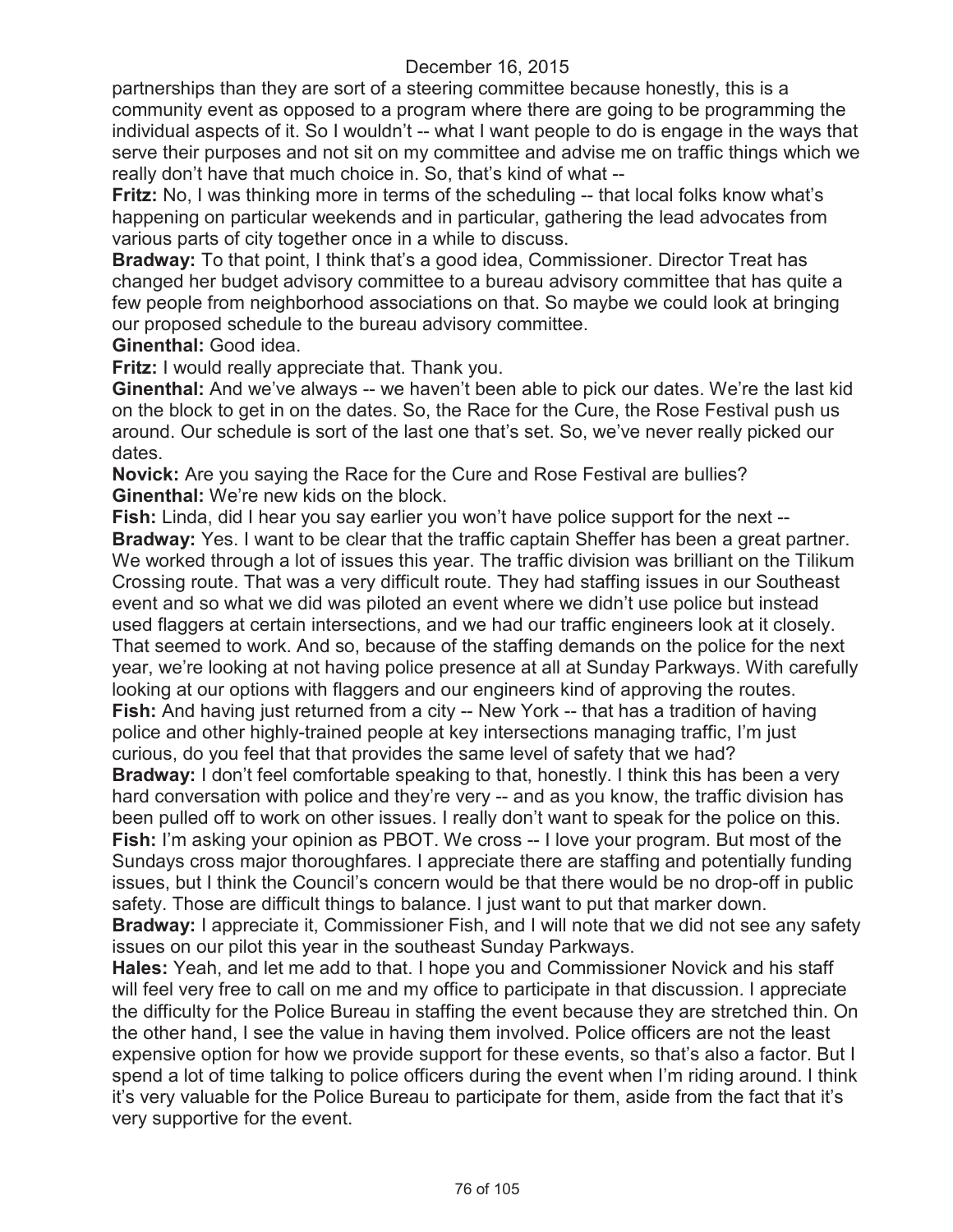And then secondly, there are certainly situations out there where it's nice to have a police officer there. In fact, I was talking to a couple of traffic officers along Foster. I was asking if they have any problems and they said only with obnoxious motorists. And so if we're going to have to deal with the occasional obnoxious motorist, it would be nice to have somebody in a police uniform doing that. So, again, don't hesitate -- despite the staffing issues of the Police Bureau -- to call on me and my office to help mediate the question of how much is the right amount of support and participation from the Police Bureau.

**Fish:** Mayor Hales, just a thought. At a lot of intersections there are usually two police officers and two people there. Perhaps having a police cadet?

**Hales:** They do use reserves so some extent for this event.

**Fish:** No disrespect to flaggers, but I've noticed in the city the general decorum on the roads is slipping. There's nothing like a police officer in a visible car to get people to behave. I don't know that flaggers always get the same respect.

**Bradway:** Understood. Thank you.

**Fritz:** In terms of fund-raising, do you and the Parks Free For All folks coordinate with who's asking who?

**Ginenthal:** We've had the conversation early on. We've both been doing it for a while now, so we haven't had that conversation. I'd love to, that would be awesome.

**Fritz:** Yes, I encourage you to do that.

**Ginenthal:** So far we haven't stepped on each other's toes, which has been great. And because there are so many -- this project has parks as a part of it, and we work so closely with them on other things, it's actually been really positive conversation.

**Fritz:** It's very positive for me, because I'm the Parks Commissioner -- [laughter] -- they're always telling me how much they love Sunday Parkways. It's a lovely program, yes. I would encourage you to do that and potentially with your budget advisory committee and Parks' as well. Together, we could look at who has been tapped and who's given and who are the outstanding omissions that we could perhaps say, "you could fund this or you could fund this. What would you like to fund?"

**Ginenthal:** That would be great.

**Fritz:** Because certainly both programs -- yours is at 34% general fund subsidy, ours is at 18. There's a lot of room for extra sponsorships.

**Bradway:** Just a clarification on that. In the report, there's a \$163,500 of City of Portland funding. Only \$105,000 of that is general fund. The other portion -- approximately \$58,000

-- comes out of the active transportation budget. It's a funding source remaining from BETC credits, a dwindling funding source that is kind of leftover flexible state money. So, to finish, there's \$105,000 which is approximately 20% of the program coming from the general fund.

**Fritz:** That's helpful. So with the dwindling BETC fund, do you have plans for how you're going to fund it this coming year?

**Bradway:** There's discussion at the Director's team, and we're going through our budget process like all bureaus right now to make sure that we have adequate funding for all of our programs. So, we're looking at that.

**Fritz:** With that, it's actually similar to the level of general fund subsidy of the Summer Free For All program.

**Bradway:** Mm-hmm, yeah.

**Fritz:** Thank you.

**Fish:** I appreciate this year -- maybe, Linda, you've done it before -- but one of the Parks Bureau programs was Frisbee golf.

**Ginenthal:** Disc golf, yeah.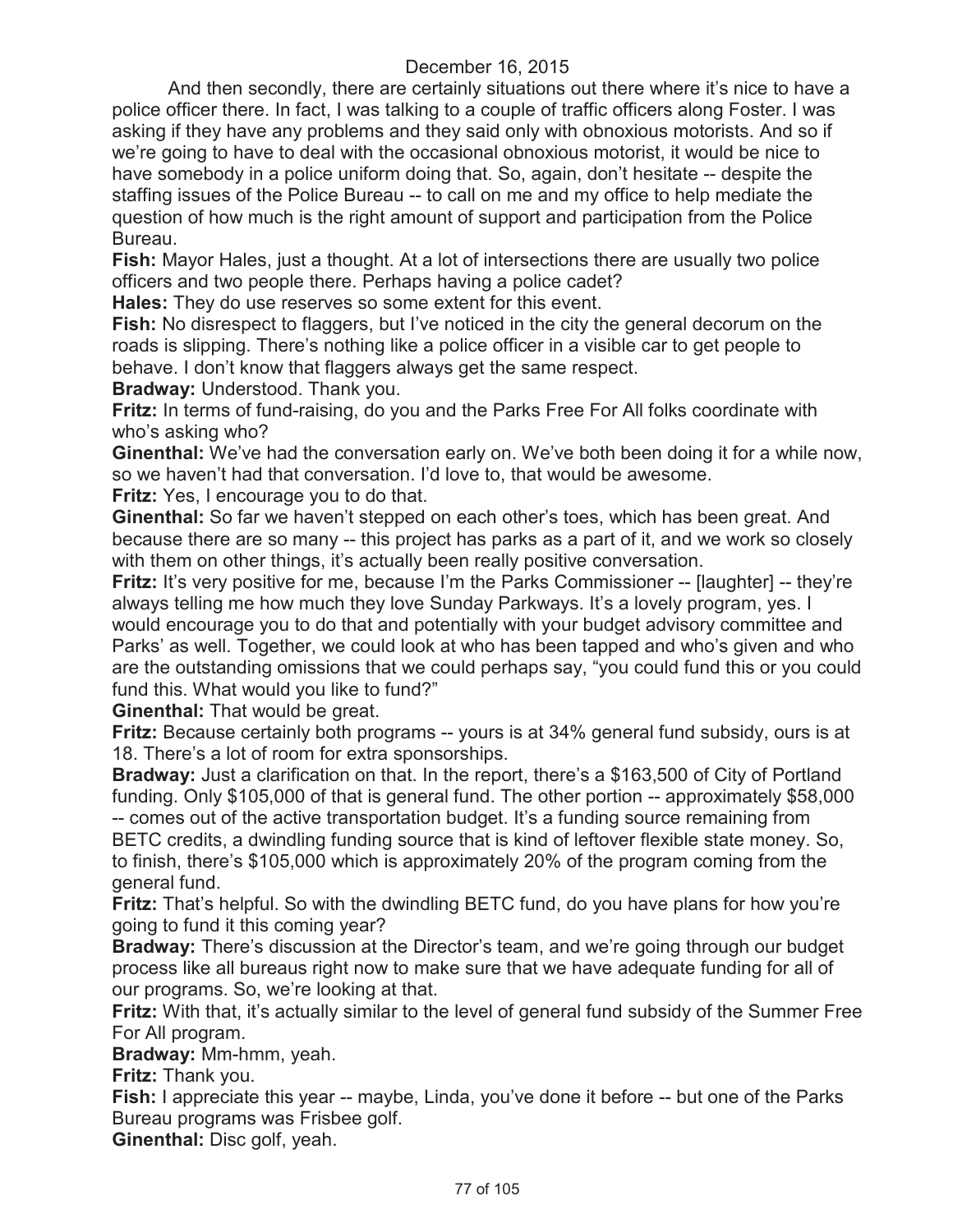**Fish:** I had a chance to do a couple of rounds with the head of Kaiser. It's a lot harder than you think.

**Bradway:** We appreciate Commissioner Fish coming out to Sunday Parkways. Thank you very much.

**Fish:** Oh my god, it's a life saver. [laughter] Particularly since I'm on my own these days. I mean, you hear this from us every year, but you do a wonderful community service in organizing events. For the electeds, it is especially fun because we get to be with people who are really happy and feeling good about the city and also their hair is down a little bit and at every intersection, it's like being in a town hall. People are not shy about sharing their views on things. I think it is one of the great events in Portland and I congratulate you. **Hales:** Hear, hear. Other questions? Anyone else -- I know there are other folks you would like to have to speak. Good afternoon.

**Dan Fields:** Good afternoon. We will be very brief. Dan Fields from Kaiser Permanente here with my colleague, Dr. Phil Wu. He's a Kaiser Permanente pediatrician and also a nationally-recognized expert in the health benefits of active transportation. So, how perfect to have him here.

You've just heard a fabulous presentation the what, the how, the why, and we're really here to deliver a big thank you collectively and individually to Commissioner Novick and the PBOT staff, Leah Treat, Margi Bradway, Linda Ginenthal, Rich Cassidy. It's a fantastic team that delivers for the City on five major events every single year. So, thank you for your leadership.

Mr. Mayor, we've seen you out at Sunday Parkways for years and years. Before you were Mayor, you were coming out there, and we appreciate your continued support. People love having the Mayor out there.

Commissioner Fish, you anchored the Tilikum Crossing event this year. In fact, I think -- do we have the picture of him in his spandex? [laughter] **Hales:** Let's hope not --

**Fish:** Actually, our lawyer said this is a family-friendly show so they could not. **Fields:** I tried to persuade the staff to put it up there. There were some job security concerns -- [laughter] -- so we won't show that photo, but thank you for being there and thank you for your comments.

To Commissioner Fritz, Commissioner Saltzman, we know there is tremendous support that comes from the Parks Bureau. We know that there are many demands on your budgets and you make a general fund commitment every year to this and we appreciate that and we couldn't do it without the support of the entire Council.

Just quickly before I turn it over to Phil, I will say that Kaiser Permanente is so proud and pleased to partner with the City on this. We're one of the largest companies headquartered here in downtown Portland, just across the river. Three and a half billion dollar company just here in the Northwest. 12,000 employees. But the most important data point for us is that we're a nonprofit and we're mission-driven and we take our mission to improve the health of our communities -- we take that very seriously. And our partnership with the City of Portland around Sunday Parkways really allows us to live and breathe – literally -- that mission. And without your engagement, your support, and your willingness to partner with Kaiser and the other sponsors that Linda mentioned, we couldn't be part of this. So, we have a lot of touch points with the City, as many of you know, but I will -- at the risk of offending somebody -- there's no touch point with the City that we love more than Sunday Parkways. We're so proud of it and I'm very pleased to confirm that this week, in fact -- I don't know, Linda, if it was today or just this week -- **Ginenthal:** Today. [laughter]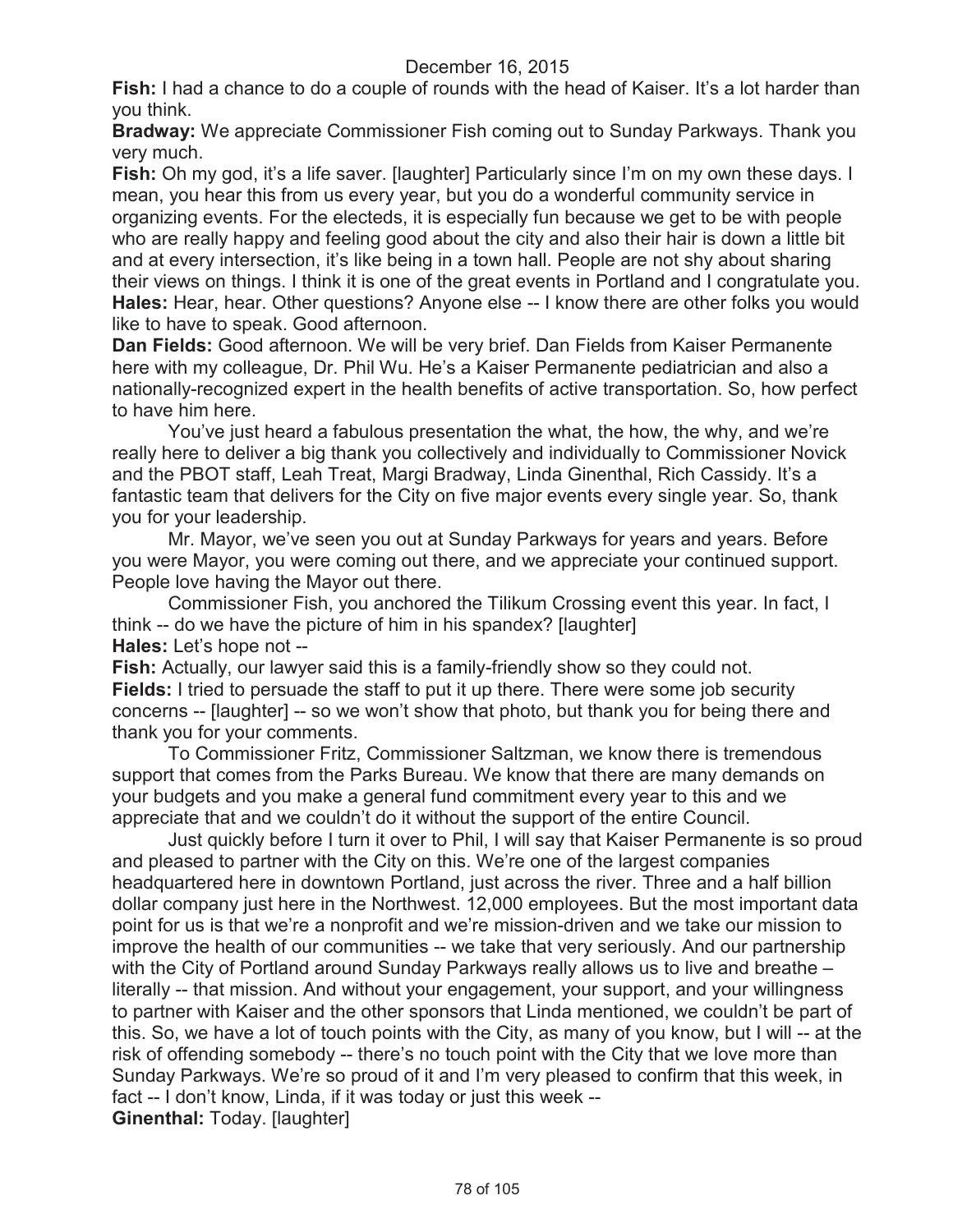**Fields:** Today? Very pleased to confirm that we let the City know that we are going to be the presenting sponsor for the ninth year, next year. We've committed those dollars. We're pleased to be back with you in 2016 to see how we can continue to grow Sunday Parkways.

**Fish:** Can we suspend the rules, Mayor?

**Hales:** Yes. Hear, hear. [applause]

**Fields:** Thank you. With that, let me ask Dr. Wu to comment briefly on why it is Kaiser holds this so dear.

**Phil Wu:** Mayor Hales, Commissioners, thanks very much. With that very comprehensive report, I'm not sure what I can really add. But I think I'd like to maybe put a little bit of a spin on some of the health aspects of Sunday Parkways. You know, over these past, what, seven or eight years of Sunday Parkways, I think one of the wonderful things about this program is that it is continued to align with an ever-broadening, more holistic concept of health. Yes, it's about active transportation and encouraging physical activity, but there are so many other co-benefits that are major determinants of health, and Sunday Parkways has done a very good job of highlighting those.

Just to give you a couple of examples. You know, the fact that Sunday Parkways highlights the open spaces in Portland -- so, yes, the streets -- is in and of itself getting people outdoors. And regardless of what they do outdoors -- which of course in this case is being active -- but still, just the act of being outdoors in and of itself impacts health in so many evidenced-based ways. And that's a value all by itself.

Second, the prioritizing and engaging of people with low income and communities of color and seniors and youth and others is of course the right thing to do. But we tend to forget that this is a major way that we can have an impact on closing the gap with health disparities, and that's a major issue for Kaiser Permanente.

And finally, some of these co-benefits around neighborhood awareness, economic activity, mobility, and livability are actually significant unto themselves as well because we have this growing conversation around the linkage between prosperity, community and families, and health. And this is a major discussion that I think we will continue to hear more about in the future. Sunday Parkways encompasses all of that. So, certainly I think we all need to celebrate Sunday Parkways for being a marvelous program in the past, in the present, and even going into the future. Thanks very much.

**Hales:** Thank you for your support.

**Novick:** Dr. Wu, I'm really glad to hear you talk about the connection between prosperity and health because that's something that I forgot to mention. One of the reasons active living is good to promote is that it helps with economic development. Because if we're healthier, then we have lower health care costs. And we're all in the same health insurance pools and health care costs are a drain on governments and families and businesses, so if people are out there getting in better shape, then that helps the economy.

**Fish:** Dr. Wu, I have a question for you. As I get older, I'm more and more surprised when I see young people smoking. And I don't want to be a curmudgeon about it, but what is the appropriate response to someone when there's a young person, they're smoking, and you want to offer a loving rebuttal? What's the appropriate public health response?

**Wu:** There are probably a whole bunch of messages. I would just say, you know, if you want to prosper into the future, if you want to live a healthy life, you know, don't smoke. **Fish:** It's pretty simple.

**Wu:** Yeah.

**Hales:** If you take a picture of them and threaten to send it to their mother, that might work. [laughter]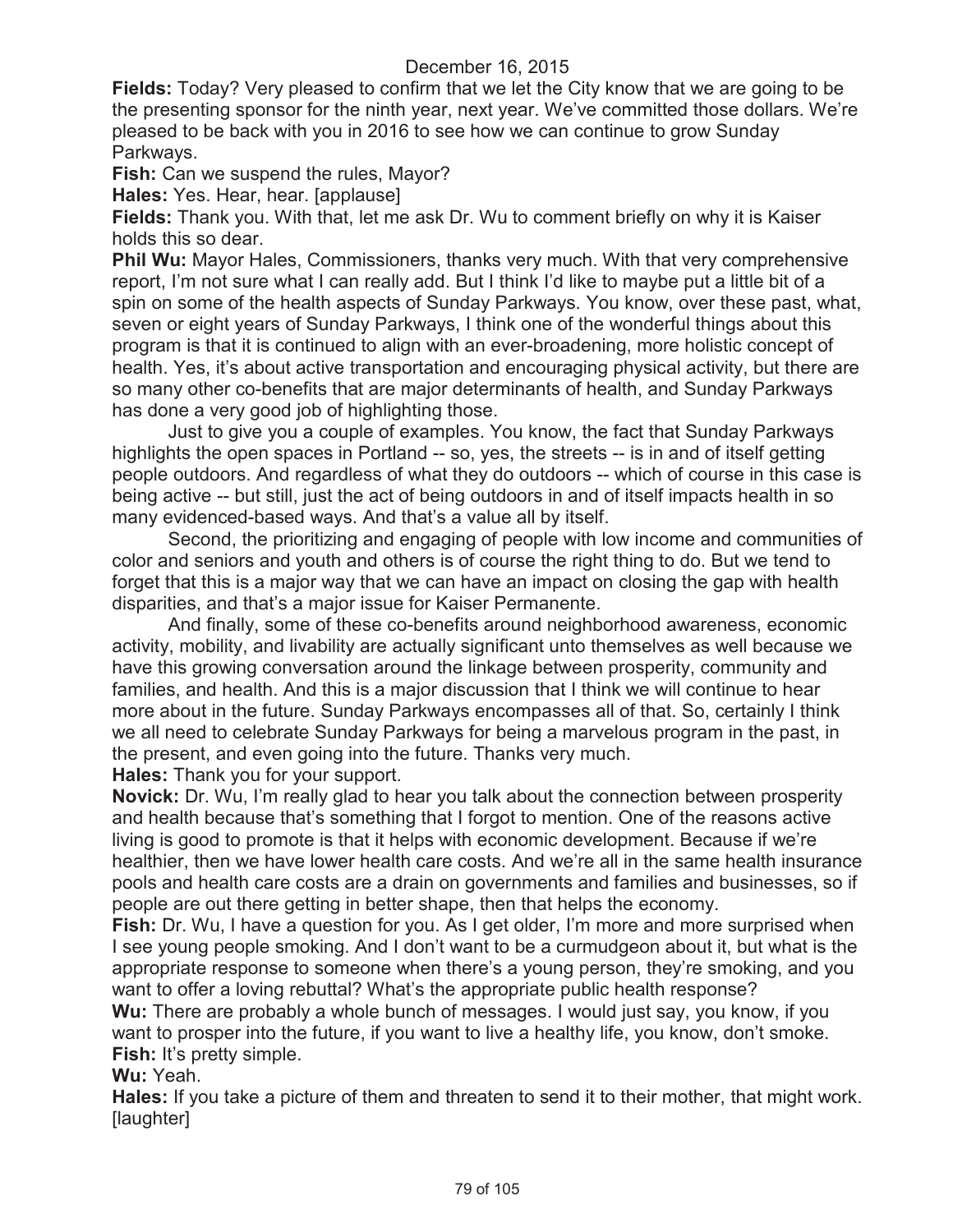**Novick:** Commissioner, there is a move to raise the smoking age to 21. It's been done in a variety of cities.

**Fish:** One of the other things I've noticed is when I go to the movies -- and I don't go to the movies very often -- I notice there is more smoking in movies that I've been going to lately. And to the extent that movies glorify smoking or show cool people smoothing, I think that's devastating to the overall effort we're trying to discourage people from doing something so dumb.

**Hales:** Hear, hear. Thank you so much.

**Novick:** Thank you so much.

**Hales:** Yeah, let's hear it for Kaiser. [applause] Thank you so much for being a sponsor. Thank you very much. Come on up.

**Heather Morrill:** I'm very happy to be here to talk about our partnership with Sunday Parkways. My name is Heather Morrill, and I work for a non-profit called The Giving Tree. We provide services and work alongside residents living in affordable housing. So we're there to build community amongst those residents and enhance individual quality of life. And once we've been able to address some of those immediate concerns and build a good community, we can do really fun thing which is to connect to the Portland community as a whole.

Three years ago, we began a partnership with PBOT's active transportation division. Active transportation staff became a part of our community. They started visiting us on site and teaching like map reading skills and doing activities to talk about walking and moving around the city in a less utilitarian way -- because that's how a lot of folks in affordable housing are using it -- and in a more engaging sort of community-building way. So, this led to group walking tours. The highlight of that was really the resident participants getting to share stories about Portland -- getting to share their stories.

Active transportation had done so much for us that last year, we decided we wanted to contribute to what they're doing and further our engagement so we began volunteering as a group at Sunday Parkways. This summer, 35 residents volunteered with me, 17 of those residents were unduplicated and this was over the course of three Sunday Parkways events. We were a part of the Tilikum Crossing celebration. Three residents volunteered at all three of those Sunday Parkways events, and three resident participants actually biked the Tilikum Crossing route either pre or post their volunteer shift.

The residents I work with, they really love getting out into the neighborhoods. They get to talk with the community. They get to hang out with their neighbors in a different setting, and they love to see all of the bicycles. I've got two quotes from resident participants. Mary said, "I could feel the excitement of the event as I walked through Colonel Summers Park to my volunteer intersection. Seeing big groups and whole families biking and walking together is wonderful to see." And Mark said that getting outside and giving back to the community by volunteering is the best part of Sunday Parkways. He said, "I got a standing ovation by a group of cyclists when directing a car safely through an intersection and off of the route."

So, the gratitude received from the participants as they roll and walk by the intersection where we're volunteering as intersection superheroes is just -- I've seen it lift up this population of folks who very often feel invisible. So, our group volunteering at Sunday Parkways is just such an extraordinary opportunity to connect to each other and connect to the Portland community, and it's something that's only possible at Sunday Parkways. Thank you.

**Hales:** That's great. Thank you.

**Fritz:** I love the term "intersection superheroes" -- [applause] **Hales:** One more? Come on up, please.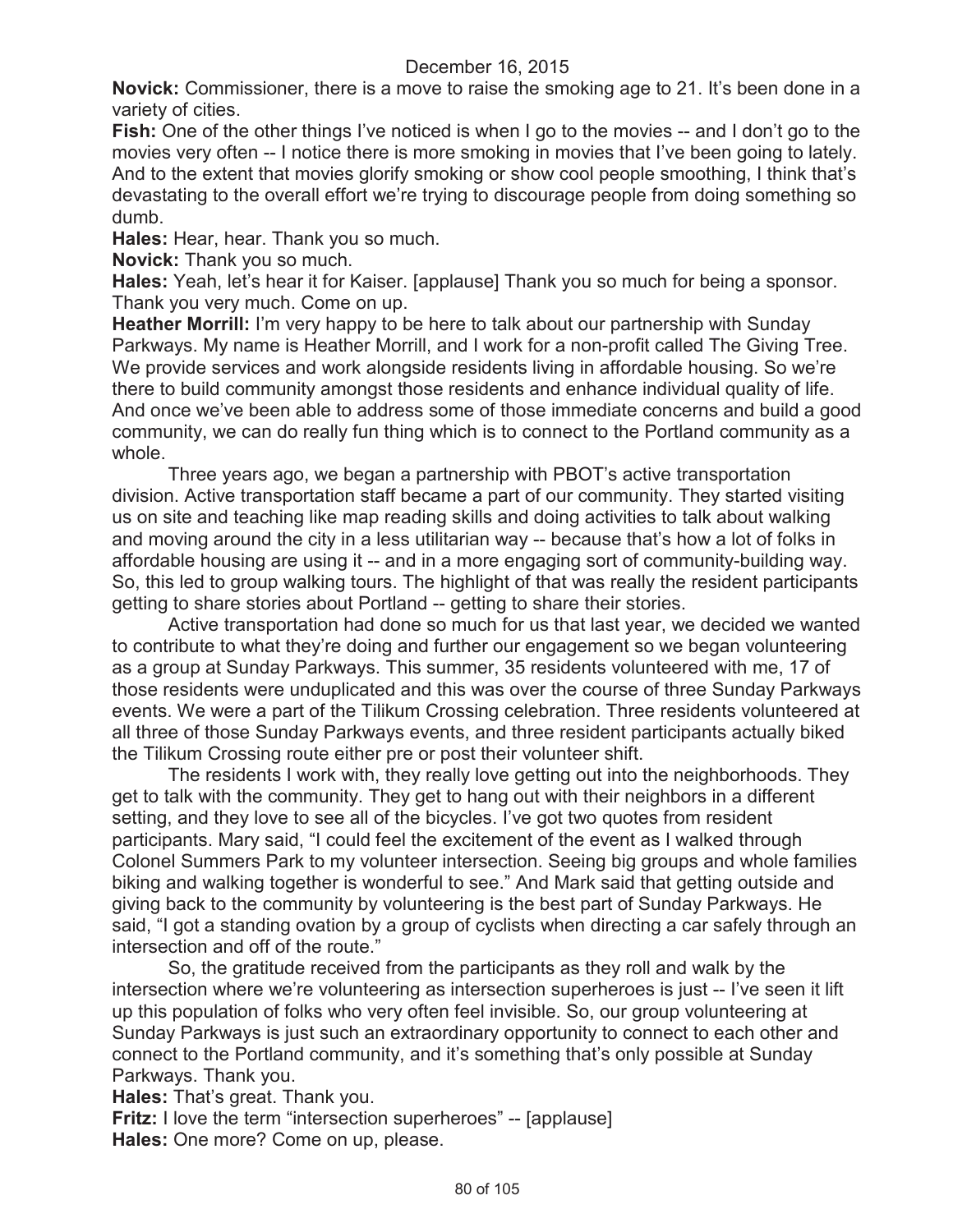**Fritz:** The children have been so good just sitting there. If they want to come up to just watch so they can see themselves on camera, they're certainly welcome to do that. **Marleen Canche:** Buenas tardes. Yo me llamo Marleen. Soy de group de ABC por quatro años y me gustaría que sigan apoyando las asociaciones entre Sunday Parkways y ABC. Estoy un poco nerviosa. [laughs]

**\*\*\*\*\*:** Hi, I will translate after she says her -- she reads her --

**Canche:** Cuando me metí al grupo aprendí ocupar bicicletas en el groupo. Me motiva y me ilusiona para salir pedalear si el grupo. Yo miraria y a mis hijos pedaleando pero con el grupo me motive para salir con ellos.

La primera vez que salimos en el Parkways, ellos nos prestaron bicicletas y carritos. Salimos en familia por primera vez y nos gusto mucho. Al final de paseo, le pregunta si podriamos dar una vuelta rápido los bicicletas y los carritos. Para mi, esta asociacion es importante por cada año nos invita a participar y planear todo en equipo.

Sunday Parkways es un celebración para la comunidad. Ese día un nos se siente libre de andar en bicicletas porque no que los carros no pueden pasar. Uno se divierte porque no hay que gritar "carros alante, carros atras," o que ir en el fila y se siente uno mas libre. Por favor, siga apoyando la asociacion. Muchas gracias por su tiempo. \*\*\*\*\*: So she said good afternoon, my name is Marleen Canche and I belong to the ABC group for the past four years. ABC stands for Andando en Bicicletas en Cully, Riding Bikes in Cully. And she would like for everyone to continue their support, particularly collaboration between Sunday Parkways and that group, ABC. I'm going to speak in first person because I'm translating.

"When I joined the group, I learned to value and use bikes. The group motivates me and inspires me to pedal. Without the group, I would watch as my kids ride bikes, but with the group, I get motivated and ride with them. The first time I participated on Sunday Parkways, they lent us bikes" -- they meaning the team -- "bikes and baby trailers. We came out as a family on bikes for the very first time and we liked it very much -- so much at the end of the ride that we asked if they could ride around more while we put away the bikes just to get a little extra riding. This collaboration to me is very important because every year, we are invited to participate and we plan everything as a team. Sunday Parkways is a celebration for the whole community. A day of Sunday Parkways, one feels very free to ride because there's no cars allowed. And we have fun and fill free because you don't have to yell to the children, you know, 'car in front! Car in back! Stay in line!' So please continue the support in this collaboration and thank you very much for your time." **Hales:** Thank you. Gracias. [applause] Anyone else here to speak on this report? Come on up, please.

**Paul Longstreth:** Hi, my name is Paul Longstreth. Commissioner Nick Fish, good to see you again. It's been a while. I actually got to work with him on a community project many years ago at an elementary school where I actually had to teach the Commissioner how to paint properly.

**Fish:** How did I do?

**Longstreth:** You did pretty good. Yes, it was fun to see you with your family.

I want to thank all of your for being a part of Sunday Parkways. As you can see, I am also an ambassador as well as an info booth coordinator with Sunday Parkways. I've pretty much been a part of it from the beginning. And I would like to say with all of these people from the City of Portland -- Neal, Phil, everybody else, Linda and Rich -- that yeah, without them, this program would not be here. But also, I'd say the reason why it has [indistinguishable] is being an info booth coordinator, I have met people who tell me most of the time they come to these events are usually by word of mouth. I've met people from overseas who get word of mouth, family, like when we do Mother's Day and Father's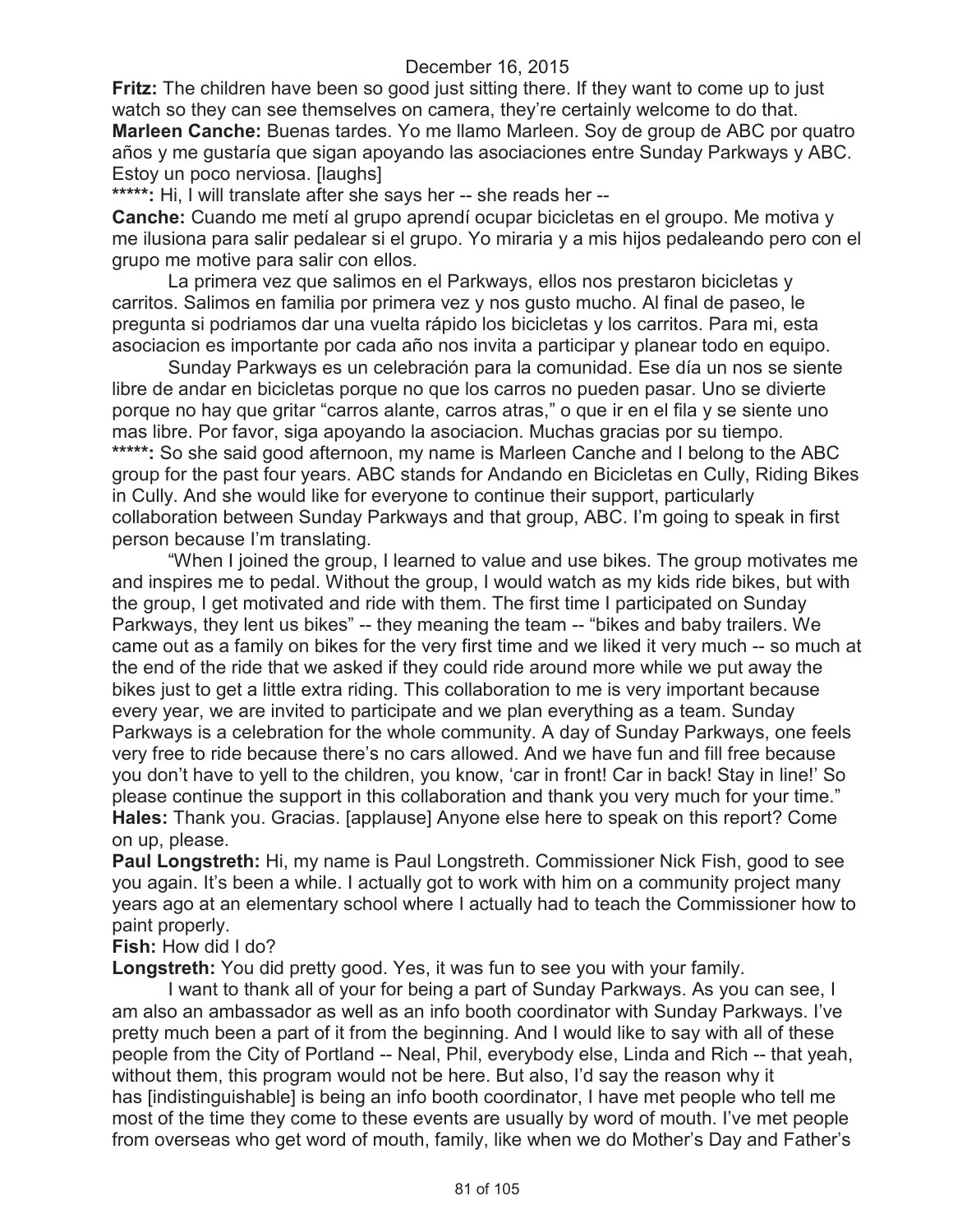Day -- also words of mouth. But I'm saying with this event and being we are Bike City, USA, this event is -- I hope it goes on forever because it does bring a lot in to Portland as well as sponsors and not to mention the people I've met all over the world. But with you folks being out there, seeing you out there, being a part of it -- like you said, your hair down, having a good time, getting involved just like past mayors, too, that have got involved. Yeah, this is definitely something that we need to hang on to for this community because, yes, we are growing, there are problems and everything else, but as long as we have some summer events in Portland that keep this going, I say good job for everybody. Thank you.

## **Hales:** Thank you. Thanks very much. [applause]

**Charles Johnson:** Good afternoon, Commissioners. For the record, my name is Charles Johnson. It's been my pleasure to be a volunteer at Portland Sunday Parkways and also to note that one of our other frequent testifiers is also a volunteer and is no longer in jail, so we should be glad that that happened.

I want to thank Kaiser Permanente for choosing this route to engage with people in the insurance-free marketplace rather than spending millions of dollars to put their name on a sporting venue. Those of us who know about equity and care for poor people in the Portland metro area are pleased to have a corporate citizen like Kaiser Permanente who comes here and engages and conducts events that people can participate in to improve their health, to bring different parts of our community together, and have real health rather than seeing millions of dollars go to signage on sporting complexes. Those of us who advocate for a universal single-payer health care system would be sad to see Kaiser Permanente kind of absorbed into whereas as we would be much more content with the high-paid executives of Providence and Moda having their high salary positions disappear so that that hard-working nurses and physicians -- like the one that testified recently - could have a more compassionate care system. So I hope that while we're thinking about the overall picture of biking and health and balancing the cooperation between City bureaus that we'll focus on the holistic picture of having more money available for actual care and patient well-being and less for overhead. Thank you.

**Hales:** Thank you. Thank you. OK. Anyone else want to speak on this item? If not, a motion please to act set the report.

**Fish:** So moved.

**Novick:** Second.

**Hales:** Further discussion? Roll call, please.

#### **Item 1336 Roll.**

**Novick:** First of all, I'd like to thank all of the volunteers here with and without pink shirts for all of your work. Thanks again to the PBOT team and all of our partners in the bureaus for all of the work that you do. It's a great honor to be part of this celebration. Aye. **Fritz:** This program was started by Commissioner Adams in 2008 and then over the course of the recession, Mayor Adams insisted on continuing to fund it. And it took a while, I think, to really catch on and for people to understand the value of it and for the volunteers to buy into it. In the early days, there wasn't much volunteer participation, it was more run by the bureau staff, and I really appreciate transportation for sticking with it. And also, I appreciate Commissioners Saltzman and Fish and my own vote to keep it going over the course of the recession because we're starting to see it blossom. It's starting to become of age, and there's a lot more recognition that we need to not only do outreach to underrepresented groups, we need to figure out how to make sure that they actually do participate. Another offer I would make on behalf of Parks is that we found that translating into eight or more different languages can be very helpful engaging the East Portland Action Plan, as I know you do, and various other community groups to spread the word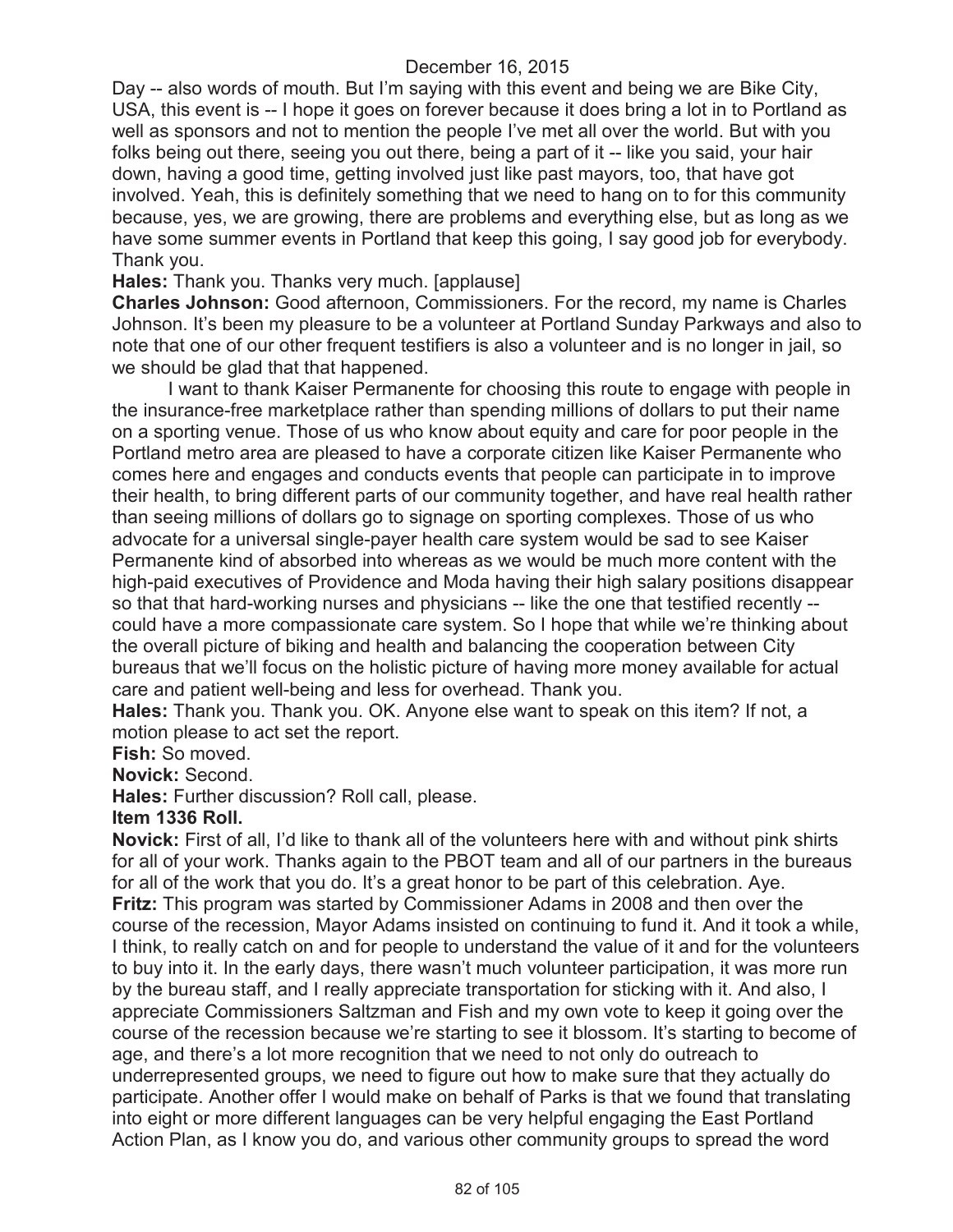about what this is including that it's a really great event for those of us who prefer to or have to walk or use a wheelchair as well as those who choose to bike. In many places, the connections between parks are close enough that it is possible to walk. And when it's not, there is often enough to do in a single park that you can go there and enjoy the event.

And we so appreciate the partnership not only with Parks, but with the Parks for New Portlanders program with the Office of Neighborhood Involvement, with all of the community groups that it's a good recognition that public spaces are important gathering spaces. Public streets are particularly important. They serve multiple functions. In the Comprehensive Plan update, we're going to have more discussion about have we actually listed all of the purposes of public streets? And maybe we should add some more to make sure that we all understand how many different values and principles come together in our public streets.

Thank you very much, Commissioner Novick, for this report. Thank you for staff and for volunteers. Thank you especially to our friends who came with three very well-behaved children. Mine would not have been able to sit here and I'm very impressed. Congratulations. Aye.

**Fish:** Thank you for bringing this forward, Steve. Linda, Rich, and Margi, thank you very much. I really love this program. And I'll just offer you an observation. I used to ride my bike to the gym and lock it, and it was stolen. I ride my bike on Sunday Parkways and I leave it unattended and it's never been touched. Draw your own conclusion from that. But I love this event and it seems to me it keeps getting better. I particularly appreciate the partnership with Parks. There's a lot of interesting things going on, including dance-a-thons and active stuff, and the Parks team knocks themselves out as a partner. We're proud to offer the water. I was delighted that Dr. Wu didn't suggest that we put fluoride tablets in that water. [laughter] We're not going to go there this time, we're just going to offer unfiltered Bull Run Water. I want to thank our friends for coming here today. Very nice testimony.

Normally, I do Sunday Parkways with my family but they moved to Spain. And my son is now in a public school in Spain and he's my translator, and I'm sorry that he wasn't here today.

I will continue to support this program in any way I can going forward because I think it's become part of the tradition of the city. And I'm not a lifetime biker, but ever since Chuck Amato told me to get my act together, I have been more interested in things like biking and better nutrition and other things that help me get through the next half century. Thank you for your great work, and thank you, Steve. Aye.

**Hales:** Well, this is one of the best things we do and it is a pleasure to participate as a citizen, not just as an elected official. And it is really a community builder at every level. I love what's going on. I'm wary to reduce the Police Bureau's role too much in this event so I do want it talk more about that because I think it's a very beneficial event for the relationship between the Police Bureau and the rest of the communities. I sometimes have joked that this is the one day a year when 15,000 people wave at police officers with all five fingers. [laughter] And you know, it's really a great event because they get to see 15,000 people who aren't causing a problem for their neighbors and who are not stealing bicycles or otherwise misbehaving because these are law-abiding Portlanders out to have a good time. I think it's a very beneficial event in that relationship building effort that Chief O'Dea and I believe so much in between the Police Bureau and the rest of the city. Let's talk more about that. Obviously, we've to pay attention to cost and availability but it's Sunday morning after all, so we ought to be able to flex to help and I certainly want us to be able to do that.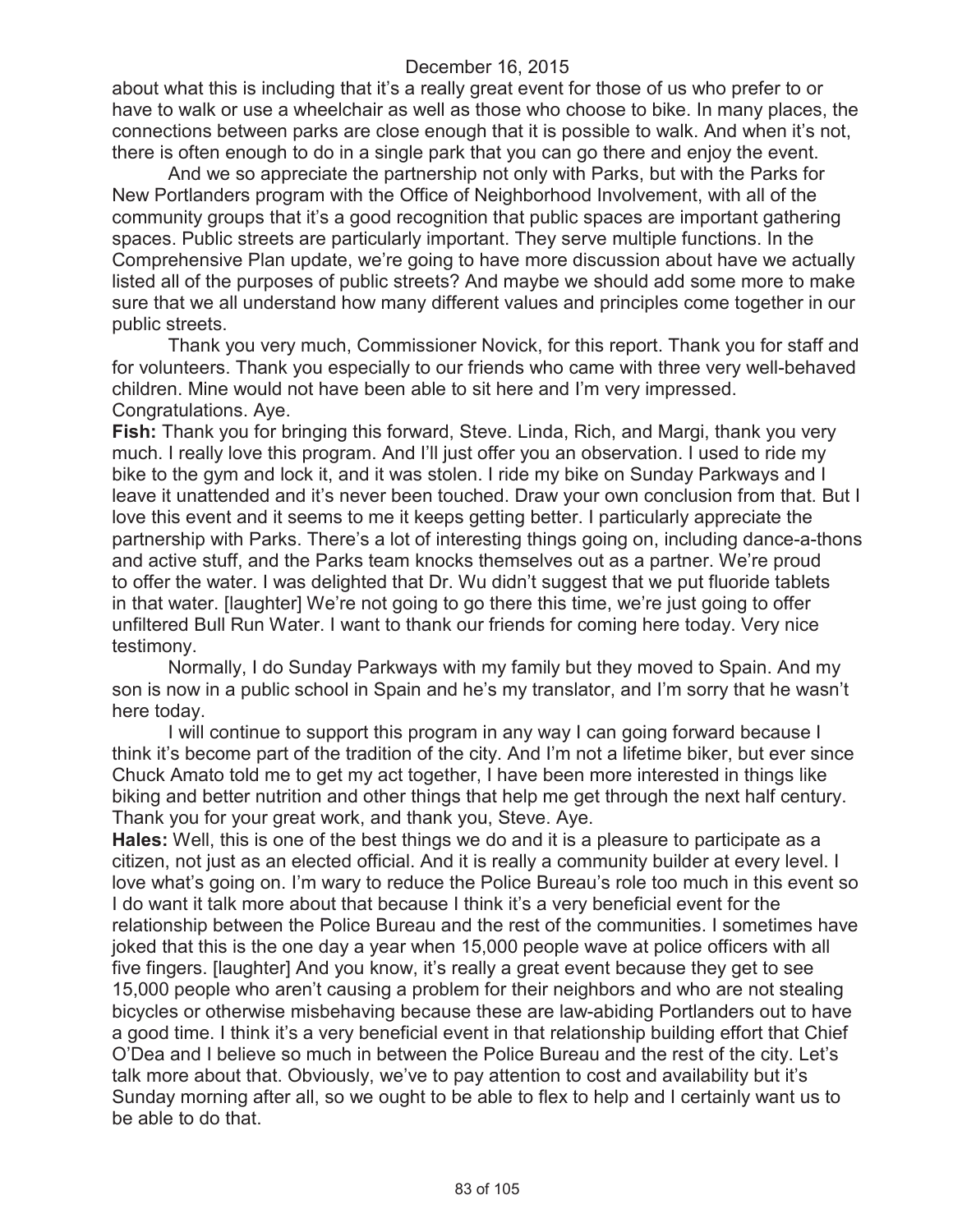The fact that other cities are doing this means that we ought to continue it, of course, but also look for new ways to innovate and expand this, so I'm interested in that as well.

And then finally, to Kaiser and to the other sponsors, thank you. As a Kaiser member, I know how committed your folks are to people actually being healthy and preventing problems, and this is so consistent with that philosophy that it is a natural for you but you didn't have to do this, and we certainly appreciate it and it's a huge community service for Portland. On behalf of the whole community, I know all of us thank Kaiser for being such a stalwart supporter for this. Well done, all. Thank you. Aye.

**Novick:** Mayor, do you think we could get a picture with some of the volunteers and sponsors and especially the three children who waited so patiently?

**Hales:** Yes, please. Let's take a moment to take a photo, please. [photo taken] Alright, we'll see you all out there next summer. Thank you. OK, we have just a little bit of business left this afternoon and some staff standing by to do that. So, why don't you read 1337 and 1338 together?

**Item 1337.**

**Item 1338.**

**Hales:** OK, Jennifer Cooperman and Katie Shriver have been waiting patiently for this presentation. So, thank you.

**Jennifer Cooperman, City Treasurer:** To this almost empty room -- not as exciting. Good afternoon, Jennifer Cooperman, City Treasurer.

Oregon law pertaining to the investment of public funds requires the City to adopt an investment policy annually since we make investments that exceed 18 months in maturity. So, the investment policy establishes the framework for the City to invest its cash assets. The policy is a set of conservative parameters that's written in accordance with ORS and that I bring to you each year for adoption.

The investment objectives are to preserve principal, ensure liquidity so we can pay our bills, and thirdly, to earn a market return. Investment earnings net of an admin fee to recover Treasury's operating costs are distributed out to City funds. In fiscal year '15, Treasury distributed \$7.4 million and earned an average portfolio yield of .57 basis point - so a little over half of a percent. This year, we're recommending the following changes be made to the City's investment policy.

The first is a change to clarify the requirement that we have at least two bond ratings for every corporate bond that we buy. We've been operating that way, but there's a little bit of ambiguity in the way the policy is written so I just want to clarify that. And the second change is to move us to a market standard benchmark to measure our performance rather than a custom benchmark that we've used for many years. I think this will more consistently track our investment performance.

The remainder of the changes are housekeeping changes, and all of the changes were reviewed by the City's investment advisory committee which is comprised of members by the public who are experienced in financial markets. I would be happy to answer any questions or turn it over to Katie if you want to talk about the next item. **Fish:** I have a quick question. What's the problem we're trying to solve by getting two ratings?

**Cooperman:** It's not a problem so much as just a clarification. The current policy uses the words "in the event of a split rating" where one rating agency rates a bond AA and another one rates them AAA. I want to clarify even in the case of split ratings, we want to have at least two ratings that are the minimum required ratings.

**Fish:** And the other question is under the market standard versus the custom standard -- **Cooperman:** Benchmark.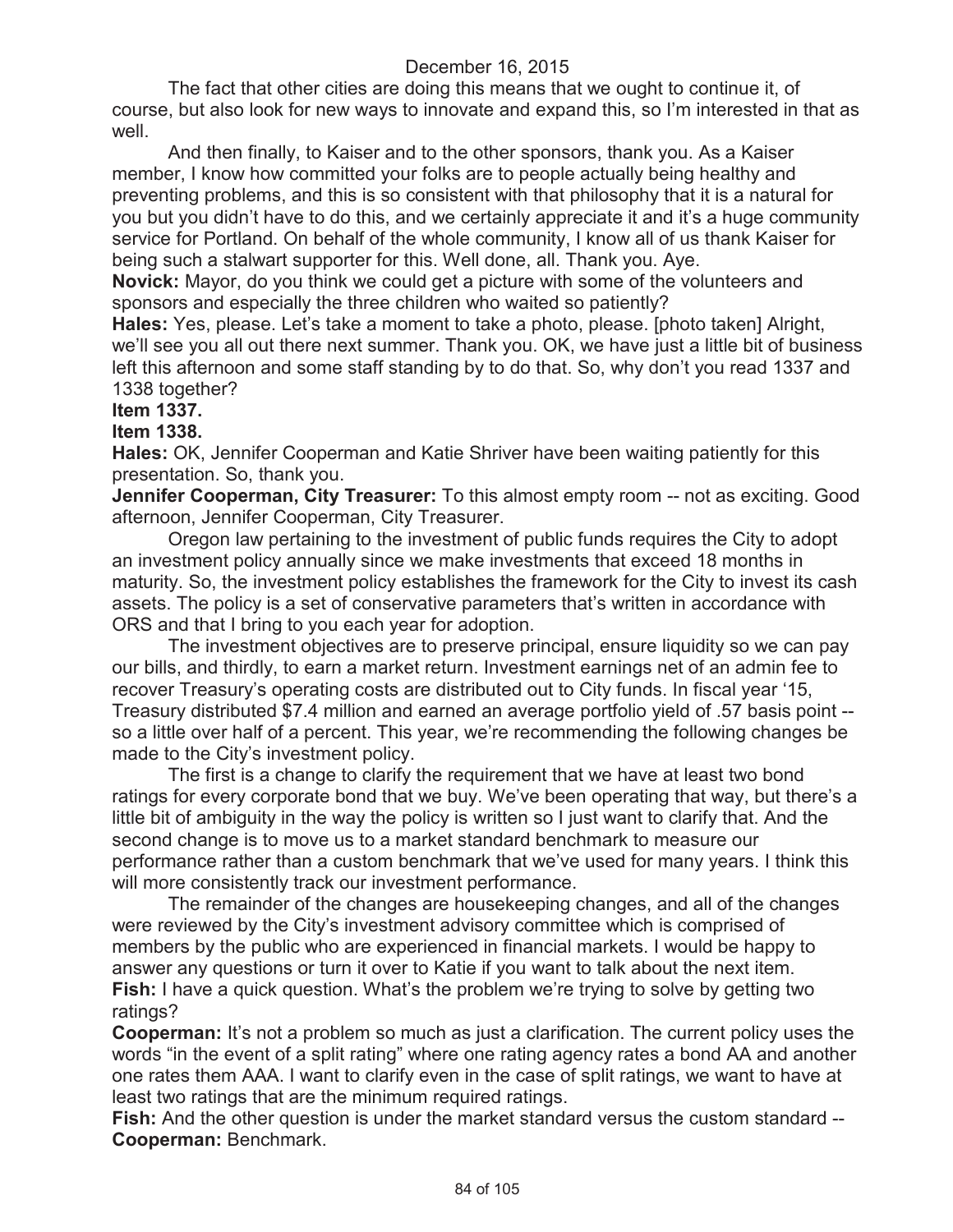**Fish:** Benchmark. Is the bar higher, lower, or the same?

**Cooperman:** It's actually higher.

**Fish:** Higher bar.

**Cooperman:** Yeah.

**Fish:** Thank you.

**Hales:** OK. Katie, why don't you take the next piece, please?

**Katie Shriver, Office of Commissioner Steve Novick:** Great. My name is Katie Shriver, staff to Commissioner Novick. I just wanted to provide a brief overview of 1338.

This resolution extends the existing corporate securities do-not-buy list through December 31st, 2016. As you probably recall -- just a little bit of context -- Council created the Socially Responsible Investments Committee charged with making recommendations about the companies Council should add to or remove from this do-not-buy list. You confirmed the committee appointments in July, and those dedicated volunteers have been working diligently and are developing a process and work plan to make recommendations. I expect we'll see a set of recommendations next year from them and then Council will be able to act on them before the end of the calendar year when this list would expire.

I just wanted to say a few words about the companies on the list that are attached to the resolution before you today. As you remember, Council added fossil fuel companies to the list just this past September. The September resolution documents the role of fossil fuels and climate change and the impacts of climate change here in Portland and throughout the Pacific Northwest. That resolution added 200 fossil fuel companies to the list, including 100 coal companies and 100 oil and gas companies. Of the 200 fossil fuel companies on the list, the City Treasurer has indicated that two -- Exxon Mobil and Chevron -- would, if not for the do-not-buy list, would be eligible issuers under the City's stringent investment policy.

The other company currently on the list is Wal-Mart. Council first added Walmart to the list in 2013. Wal-Mart is the largest private employer in the U.S. and its business model exerts considerable downward pressure on wages throughout the retail sector and the broader economy. In 2012, Netherlands' biggest pension fund announced it would divest from Wal-Mart because of the company's noncompliance with the United Nations global compact principles, which present a set of core values related to human rights, labor standards, the environment, and anticorruption efforts. Outside of the U.S., Wal-Mart has focused on fast, low-cost production at the expense of basic safety measures for employees.

This year -- you may have followed the news -- Wal-Mart raised wages to a minimum of \$9 per hour this year and \$10 an hour in February of 2016. Although the wage announcements have been positive, the Chicago Tribune and other news media sources reported this summer that Wal-Mart had begun cutting work hours at some stores to adjust costs for the wage increase to balance with other expenses and in addition, there continue to be reports of antiunion activity by Wal-Mart management. Given these factors, Commissioner Novick decided on balance to propose keeping Wal-Mart on the list. We expect that the Socially Responsible Investments Committee will review Wal-Mart and make recommendation to Council next year about whether the company should stay on the list beyond 2016. I'm happy to answer any questions.

**Hales:** Very clear. Thank you.

**Fish:** Katie, are we treating Wal-Mart different than other big-box retailers that have been in the news lately?

**Shriver:** I would defer to Commissioner Novick.

**Novick:** Obviously we are -- well, in one sense -- because they're on the list and others are not. We decided to give Wal-Mart the honor of being the first company on the do-not-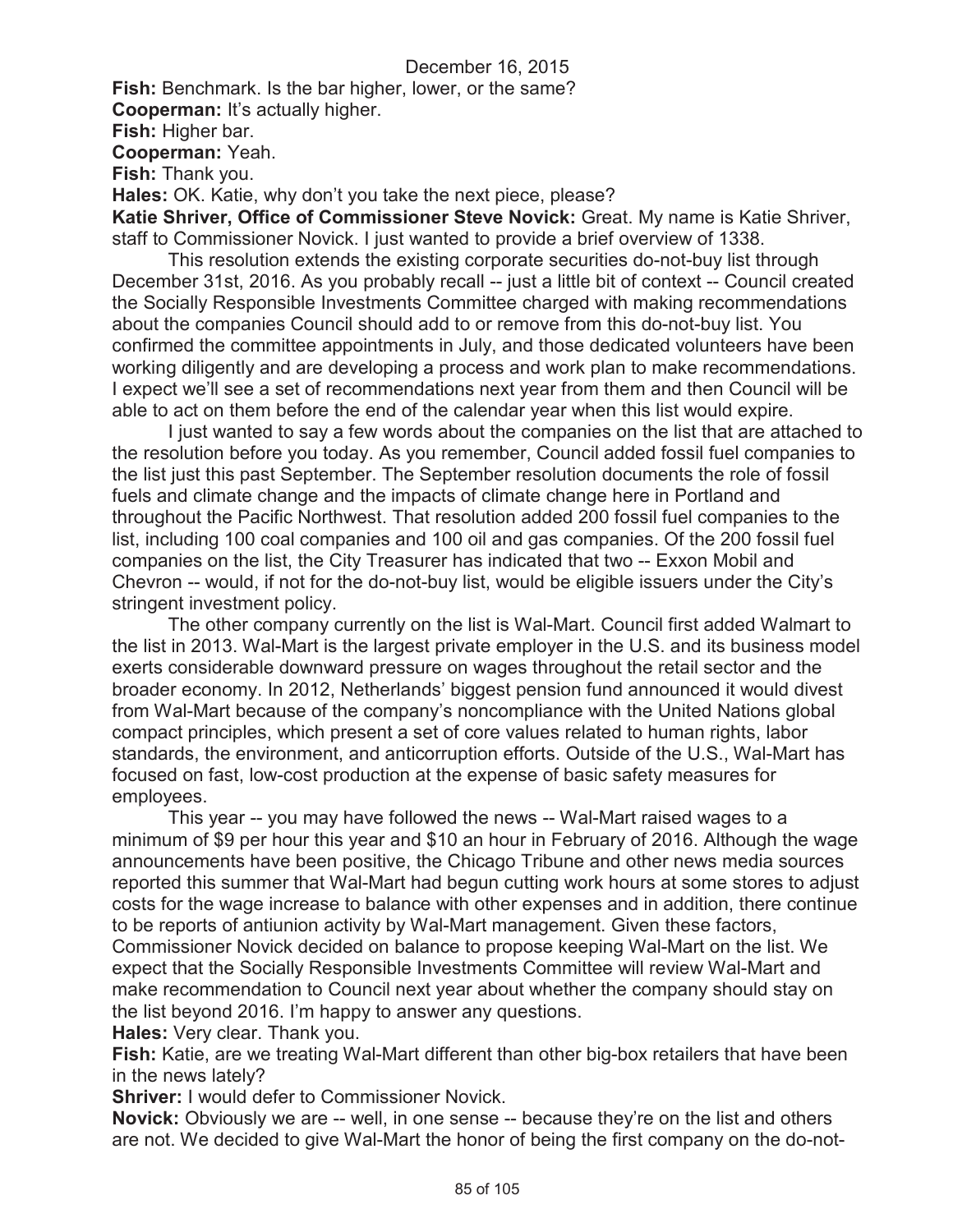buy list because of a collection of issues with the company involving the way they treat workers, the way they operate in the market, substantiated allegations of corruption on a widespread scale. So, it was for a variety of reasons to put Wal-Mart on the list, not just one reason.

**Cooperman:** And I would add other big-box retailers aren't eligible. They don't have debt that fits the criteria for us to invest in in the first place.

**Fish:** Thank you. The second question is of the carbon 200 that we're incorporating, are any of these Oregon companies?

**Shriver:** I believe one company has operations in Oregon. And I think this question came up when the Mayor brought this resolution in September and we did -- I believe that there was outreach to that company to let them know that this was happening.

**Hales:** Yes.

**Cooperman:** And I would add on that -- but that's also not an eligible investment based on the minimum rating criteria that we have.

**Fish:** And we're continuing to talk about prospective investment, not retrospective investment?

### **Cooperman:** Correct.

**Hales:** Other questions? Thank you both. Anyone else want to speak on these items? Come on up.

**Lightning:** My name is Lightning, I represent Lightning Watchdog PDX. One of the problems I've always had on the securities do-not-buy list is that I don't think Wal-Mart should be on it. I've had a disagreement with this from day one. If you look at other companies, I think they would fall into kind of the same category as Wal-Mart and I don't see you going after these other companies. And Commissioner Novick, I'll be very frank - you have a problem with Wal-Mart. You really do. And if you were to focus your attention on some of these other companies, you'd find faults and they would be on this do-not-buy list. Wal-Mart is a great company to me, and they have done a tremendous amount for the local economies and I think a lot of workers do enjoy working at Wal-Mart and they have a great future working at Wal-Mart. So, I have a real disagreement on demonizing Wal-Mart. I don't think they should be on this list.

Now, when we're talking the extraction industries, I would agree that they should be on this list. And why I say that is that we have other alternatives to look at this time and plain and simple, we don't need to be invested in these type of companies. Now, what I'd like to know on this is that when we're looking at the extraction industries and putting them on this list, with the money that we actually divest, where are we going to put that money? And that's my main focus right now is that can we -- is there any possibility to look at being able to somehow use some of that money toward affordable housing? And why I ask that is that we're taking a tremendous amount of money from these companies. Where are we going to put it? So, I like the extraction industries -- removing that money -- but can we put it towards some type of affordable housing type situation? And that's my question. **Novick:** Mr. Lightning, it's not that we're taking money out of these companies it's that periodically, we buy corporate and other bonds to have a ready source of money. **Lightning:** You're investing your money.

**Novick:** Right. I mean, the Treasurer can explain what the purpose of it is but it's almost like having a checking account. So the question, is what company bonds do we invest so that we can have short-term returns? What we're deciding here is prospectively, there's some company's bonds we wouldn't buy, which means we'll buy other company's bonds. **Lightning:** Yes, my point to you is there a way to divest out of the fossil fuel industry and invest in the affordable housing industry? Is there a way to do that? And we are investing money into these companies.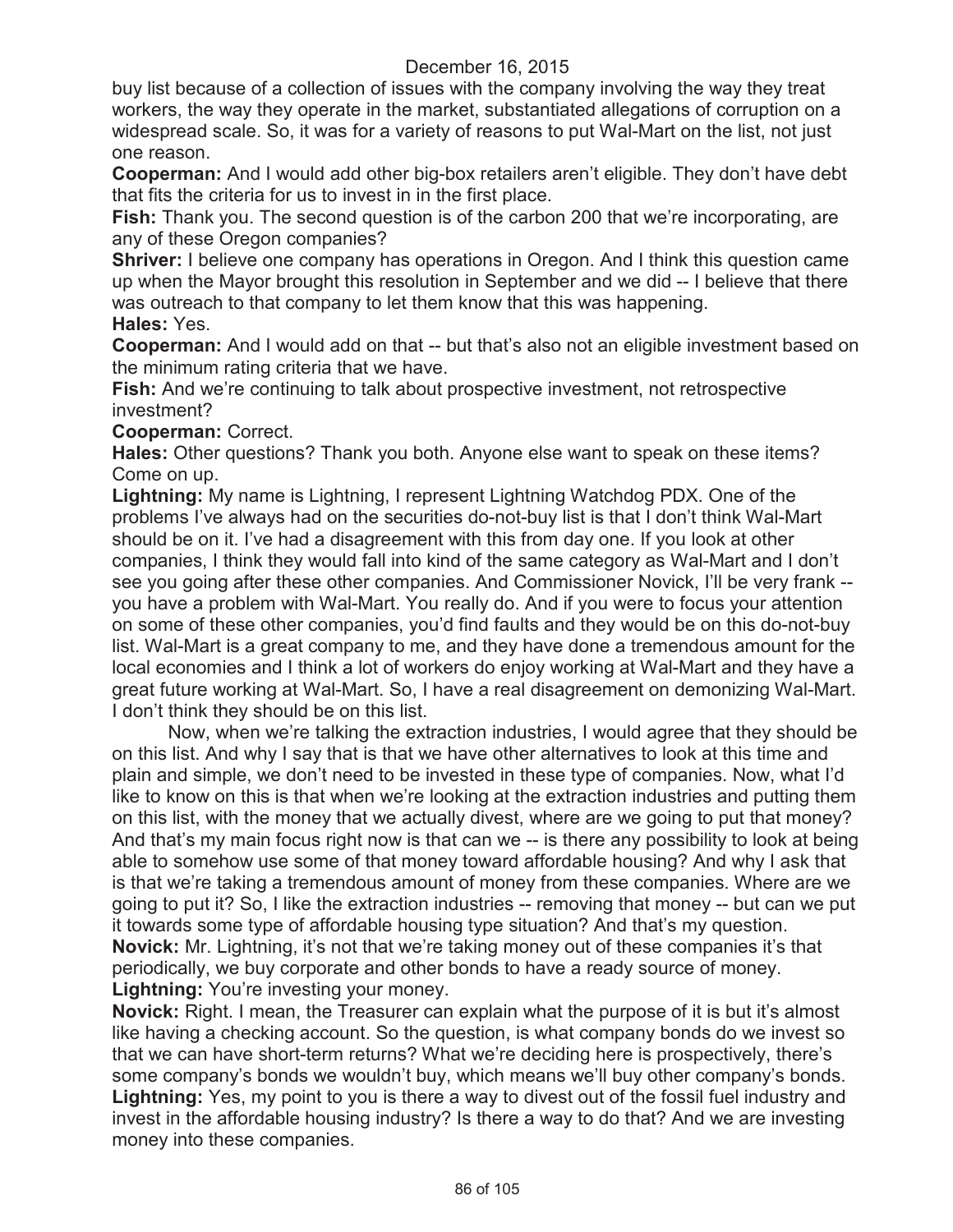**Novick:** Well, we're not buying equities, we're buying bonds which means we are guaranteed a particular rate of return. So, putting the money into affordable housing would be a big departure from our current financial policies where we maintain a certain pool of investments based on certain criteria that are applied to the companies.

**Lightning:** Even if you can reach that same return and be backed by certain investors to make sure that you have that guaranteed return.

**Fish:** Lightning, this is really probably not the right place to have this discussion right now - -

**Lightning:** This is my communication and I'd like to finish it --

**Fish:** You're raising a whole set of questions around fiduciary obligations and industry standards and things -- what Jennifer would tell you is that we can't use that money in investments that even have the remotest chance of being speculative or risky. That's why these are very conservative investments with a very low rate of return that are heavily regulated. I completely applaud your idea of using the funds. Pension funds have a little more flexibility to do that, depending on the law. These are heavily circumscribed and we can't put it into affordable housing. That's the short answer.

**Lightning:** Why I brought this up --

**Fish:** I support the concept. I applaud you for raising --

**Lightning:** Why I brought this up during my communication is that I wanted it to possibly be looked at from various individuals to see if there can't be some changes or some directions made toward affordable housing with some of these funds. And that's all I've asked at this time and then they can counter back and tell me why it can't be done and then we can look at possible ways of understanding that maybe we can go in a certain direction to do it. That's all I'm asking during my communication.

**Hales:** OK.

**Fish:** And I applaud you for raising it.

**Lightning:** OK. Thank you for your time.

**Charles Johnson:** Good afternoon, Commissioners. My name is Charles Johnson. Thank you. We know that nationwide on campuses, and particularly local here at Reed and at Portland State, there are divestment from fossil fuel movements. And as Commissioner Fish raised with his question, right now, unfortunately, this list is only prospective -- and I didn't have time to thoroughly brief myself on the situation -- but I hope there will also be some chances for the community to engage with you in a retrospective look, a sort of house cleaning. You know, in the media, it has been clear that many people feel that Exxon has been biased and deceptive about climate change -- or Exxon Mobil. We will, I think -- you know, this City Council this afternoon since our action against Islamophobia has been talking about raising the bar and highest of ethics. And fiduciary duties are complex. There are pressures to compromise. But I hope that citizens will be able to engage with you and get a clear report back in a retrospective look to make sure that any investments in companies that have been deceptive about climate change or are profiting pollution will be cleaned out and depollute the portfolio of the City of Portland. Thank you. **Hales:** Thank you both. Any further Council discussion? Let's take a vote on the first. **Item 1337 Roll.**

**Novick:** Aye.

**Fritz:** Thank you, Treasurer Jennifer Cooperman. Your work is always great. Aye. **Fish:** Aye.

**Hales:** I think Treasurer Cooperman and her predecessors have all assured that this is a vaulted-down fiscally responsible investment policy, but it's also a smart and sociallyconscious investment policy. I think we've struck that balance not so much between conflicting ideals but compatible ones. So, thank you. Aye. Second vote please.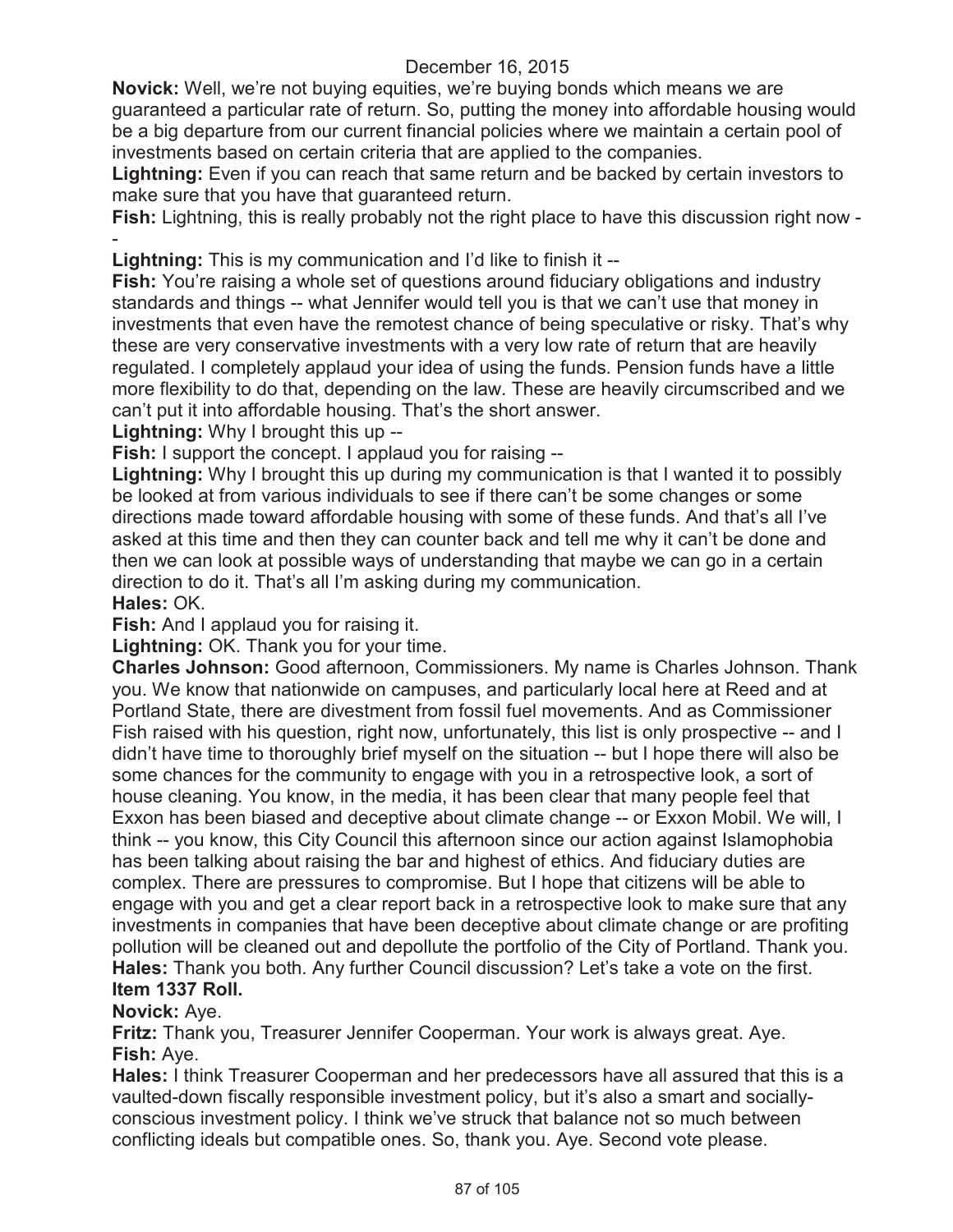## **Item 1338 Roll.**

**Novick:** Thank you, Treasurer Cooperman. Thank you, Katie Shriver. Thanks to the members of the Socially Responsible Investments Committee which are going to present us with a new list next year. Thanks to all of my colleagues for recommending folks for that advisory committee. I'm pleased to vote aye.

**Fritz:** I appreciate the diligence of the committee in taking the time to look at a very complicated issue. So, thank you, Commissioner Novick, for formally bringing to us a deferral. Sometimes we just let things slide, and it's nice to see a specific action to extend the deadline. Aye.

**Fish:** Aye.

**Hales:** Aye. Thank you very. Much. We are recessed until tomorrow at 2:00 p.m.

At 4:47 p.m., Council recessed.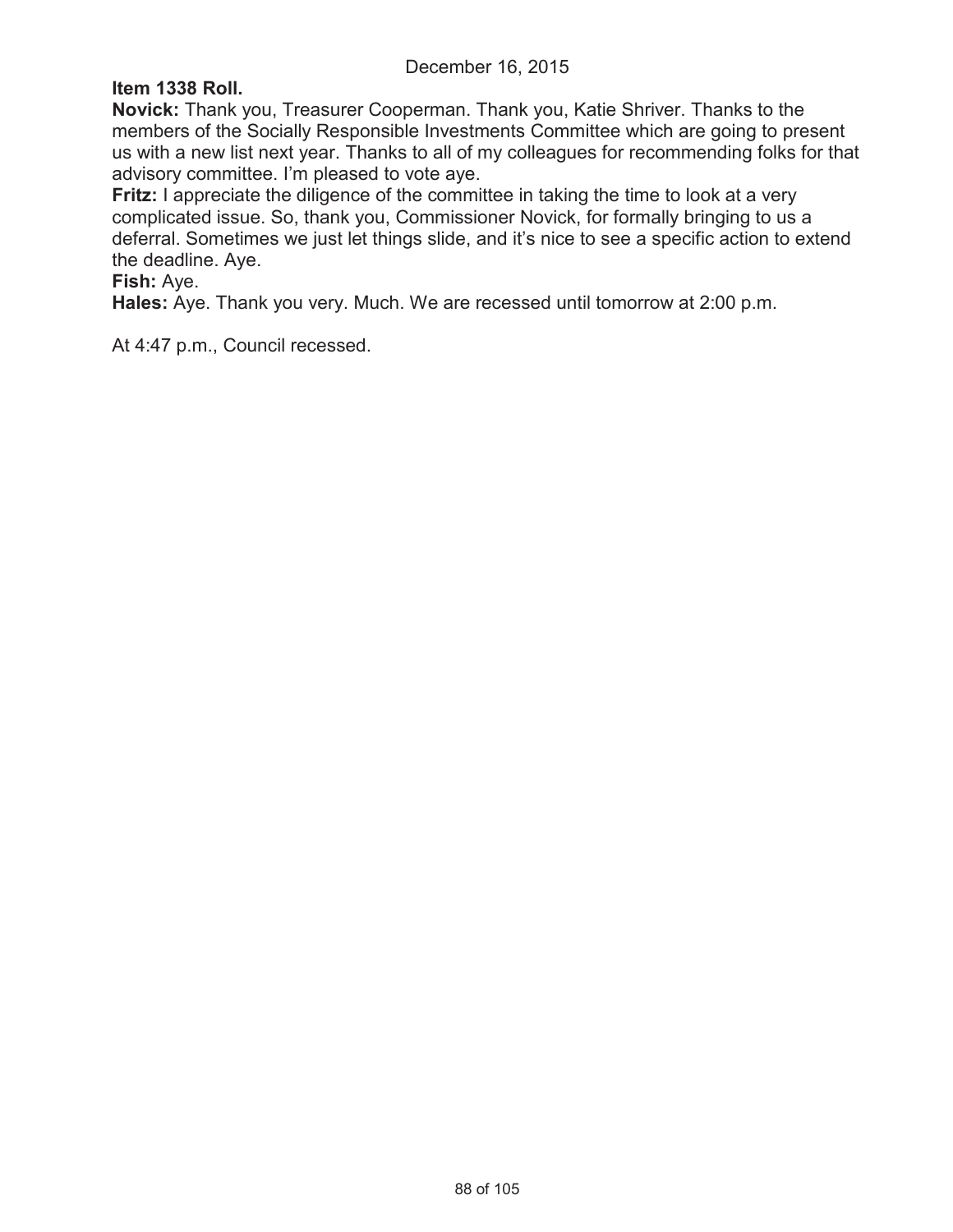### December 17, 2015 **Closed Caption File of Portland City Council Meeting**

This file was produced through the closed captioning process for the televised City Council broadcast and should not be considered a verbatim transcript. Key: **\*\*\*\*\*** means unidentified speaker.

### **DECEMBER 17, 2015 2:00 PM**

**Hales:** Good afternoon, everyone. Welcome to the December 17th meeting of the Portland city Council. Please call the roll.

**Novick:** Here. **Fritz:** Here. **Fish:** Here. **Hales:** Here.

**Hales:** Good afternoon. Welcome. We've only got two items before us. The first is 1339. **Item 1339.**

**Hales:** Commissioner Fish.

**Fish:** Thank you, Mayor. I'm going to begin with some very brief introductory remarks. We will then invite Chair Kafoury to kick off the afternoon discussion and then we have two distinguished panels we're going to ask to join us.

Mayor and colleagues, I am very proud this afternoon to present the resolution before you. I believe it reflects our best values and affirms that the city of Portland is welcoming to all. It is consistent with our civil rights code and administrative rules regarding nondiscrimination. It is about removing barriers, and it reflects the best thinking of community partners, City staff, and my team. Finally, it affirms the civil rights of transgendered individuals who are so often without safe access to restroom facilities.

Here's what the resolution before us does. It requires that we change the signs on all gender-specific single-user restrooms to be explicit that all users are welcome. Next, it directs OMF, the Office of Management and Finance, to develop a policy incorporating alluser restrooms in new construction and substantial renovation of City facilities. It instructs the City Attorney and Human Resources to work with bureaus to remove gender-specific language in all forms and policies. Now because the legal landscape here is still unsettled, we have written this to give the City Attorney and HR flexibility to work with the bureaus to find the best way to move forward. Last, it asks OMF to assess the feasibility of providing all-user facilities in every City-owned and City-occupied space and to return to Council in the future with a proposed plan for review and discussion. OMF's evaluation will consider the possibility of converting a portion of our multi-users restrooms from gender-specific to all-user, and the proposal will include an assessment of cost and an implementation proposal.

In closing this afternoon in my introductory remarks, I believe that everyone benefits when arbitrary gender-based limitations are removed from restrooms -- older adults, parents with young children, people with personal attendants, as well as transgender individuals.

This resolution is long overdue at the City of Portland. Multnomah County instituted a version of this policy in 2013. Portland State University, Portland Community College, even Grant High School have all adopted similar policies. Nationally, we're following the lead of cities like Austin, Philadelphia, Washington D.C. and our neighbor to the north, Seattle. And because we are not the first, we have the benefit of learning from the experiences of our other public and private partners.

Mayor and colleagues, we have a distinguished lineup today of invited guests who are going to share some testimony. Mayor, if I may, with the prerogative of -- or in the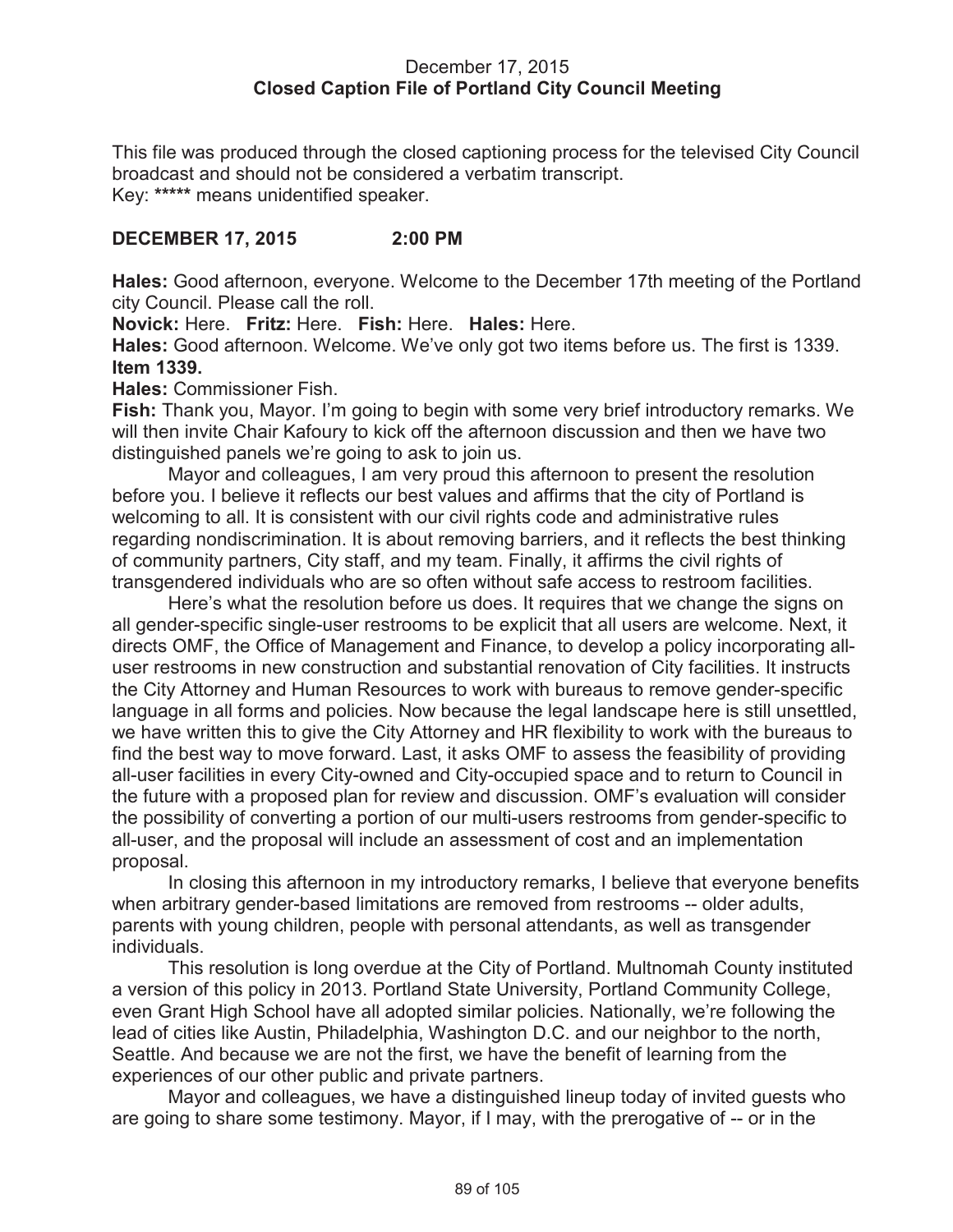tradition of this body, I wonder if we could invite up the distinguished Chair of Multnomah County to give the first remarks.

**Hales:** Of course. Welcome. While she's coming up I want to welcome Val Turner and students from Beaumont middle school. Welcome. Nice to have you here. Some are whom are planning to move from those seats to these seats at some point in the future, I hope. Good afternoon, welcome.

**Fish:** Thank you for joining us this morning. I know you had to move things around on your calendar. I think because Multnomah County has been leading the way on this issue and because you have some experience, we thought it was very important to hear from you first and we're honored that you're here.

**Deborah Kafoury:** Thank you. Good afternoon, Mayor, Commissioners. My name is Deborah Kafoury and I'm the Chair of Multnomah County. I'm pleased to be here today to offer my support for resolutions 1339 to create all-user restrooms in City facilities. I believe that this action will remove unnecessary barriers for members of our transgender community as well as for families and people who need help accessing the bathroom. This is exactly the type of forward-looking leadership residents have come to expect from their local government.

In Multnomah County and in the City of Portland, we are committed to equity and policies that eliminate discrimination. Domestic partner benefits and trans-inclusive health care are just two examples of our jurisdictions leading on equity and inclusivity for our LGBT community.

When Multnomah County began creating all-user restrooms in 2013, we did so because we learned we had employees who were leaving their office buildings on break to use public restrooms in other facilities. This was unacceptable. Since 2013, we have converted 141 gender-specific restrooms to all-user, and we have 44 buildings where alluser restrooms are available to the public. Where we don't have single stall facilities, we are creating them. All of these steps will make sure that all our employees who are transgender and any visitor to our County buildings who is transgender will not have to worry about this most basic human need. And I appreciate the City is doing the same.

though this may seem like a small action, it helps build a more just world not only for our metro area residents who will directly benefit, but for all Oregonians. Today, there is a transgender young person somewhere in our state who will see this on the news and will feel understood and supported by your actions. Additionally, we are starting to see gender identity discrimination campaigns in other parts of the country, and if these discriminatory campaigns make their way to our community, we will be able to voice our own experience in creating all-user restrooms and help dispel the myths and the fears. I congratulate you today for taking this step forward and I'm here to offer my support and assistance in any way that is helpful. Thank you very much.

**Hales:** Thanks very much for being here. Questions for our Chair? Thank you. **Kafoury:** Thank you all.

**Fish:** Chair Kafoury, thank you very much. Next up, I'd like to invite some other distinguished community members. And Jamie, shall I invite all five or break it up? Let's see if we can fit all five. Would the following people come forward: Debbie Caselton, who chairs the City's DEEP group, which of course stands for Diverse and Empowered Employees of Portland and I might add is an invaluable employee of the Bureau of Environmental Services; Anna Preble with PHLUSH, Personal Hygiene Lets Us Stay Human; Jenn Burleton of TransActive; Bob Joondeph of Disability Rights Oregon; and Andrea Zekeis of Basic Rights Oregon. Thank you all and welcome. Debbie, would you kick it off?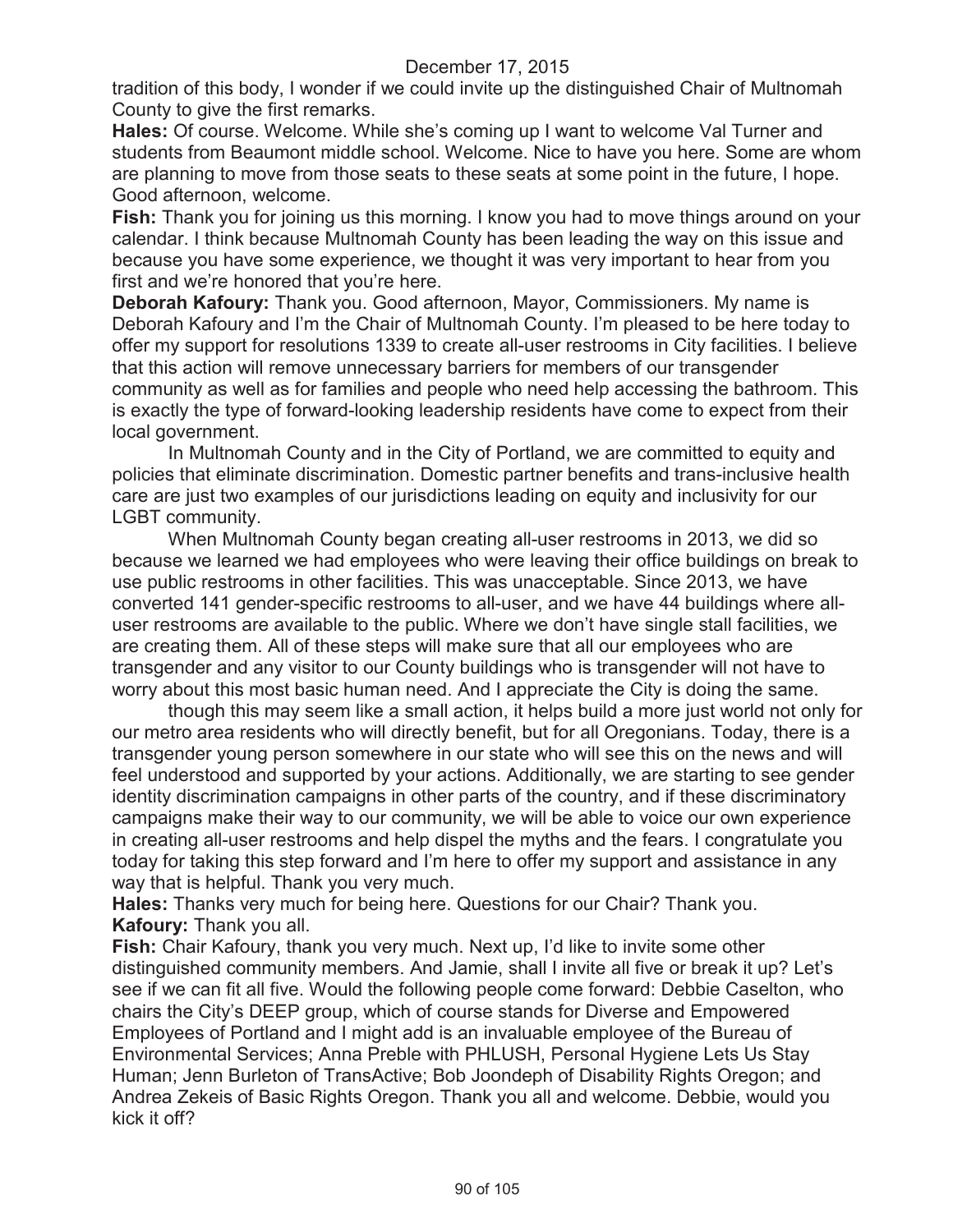**Debbie Caselton, Bureau of Environmental Services:** My name is Debbie Caselton. I've volunteered my time for the past eight years as chair of the Diverse and Empowered Employees of Portland as well as chair of the LGBTQ and Friends affinity group. My day job is working for Environmental Services doing community outreach. I'm here speaking to you as a City employee, a mother, a family caretaker, and a friend. I'm here to support the resolution to direct all City bureaus to convert existing single-user gender specific restrooms into all-user restrooms, to develop a plan to increase the number of all-user restrooms City-wide, and to implement gender-neutral policies. Everyone deserves equal access to public restrooms. No one should fear violence, harassment or embarrassment as a result of entering these facilities.

Historically, public restrooms have been at the forefront of human rights struggles. African Americans, women in workplaces dominated by men, and people with disabilities. It's time for the next step. Many transgender and gender nonconforming people have no safe place to go to the bathroom and are harassed, beaten, and sometimes arrested in both men's and women's restrooms. Having gender-neutral or all-user facilities available is not just for transgender people or gender nonconforming people, it could be fathers caring for their daughters, mothers caring for their sons, and what about disabled people who have a caretaker of a different gender? I have a co-worker who suffers from a social anxiety disorder known as Paruresis, better known as shy bladder syndrome. A single-user facility is a medical necessity.

I have heard some are concerned about sharing a bathroom with opposite genders based on cleanliness. This is actually something that's come up with me. Do you have mixed genders in your house? Growing up in your home now? Do you share a bathroom? I think sharing bathrooms will become less of an issue as long as there is continued privacy and mutual respect.

Recently, someone said to me, "why would we have gender-neutral bathrooms when I don't actually have any transgender coworkers?" First, you don't actually know that for sure. There are more transgender and gender nonconforming people that work here than you may realize. Second, there are ADA accessible stalls in the bathrooms. Do you happen to know of coworkers with disabilities that use these that you know of? You don't know. And these should be there in any case. Everyone deserves equal access to public restrooms.

Commissioner Fish, I want to personally thank you for all you do for the community and for your continued support for equity in general and the LGBTQ community. Your old boss Barney Frank would be proud. Thank you.

**Hales:** Thank you.

**Fish:** Anna, welcome.

**Anna Preble:** Good afternoon. My name is Anna Preble. Thank you for the opportunity to speak today. I'm here to present a statement on behalf of PHLUSH, an organization devoted to broadening access to public restrooms. We want to begin by thanking Commissioner Fish for the honor to contribute to a vital question facing our city. We believe this resolution is important step forward. Ready access to public restrooms means that Portland will be better known as a city that cares about the health and comfort of every person from all sectors of our city. We want everyone to have adequate access to clean, safe, and private restrooms and not be subjected to physical or emotional stress. An allgender bathroom policy will bring us closer to a vision of welcoming all members of our community.

Forcing someone to find other means of relief because a public restroom is not available to them is not the sort of welcome or inclusion that we envision. When public restrooms were first designed in this segregated fashion in Victorian England, only English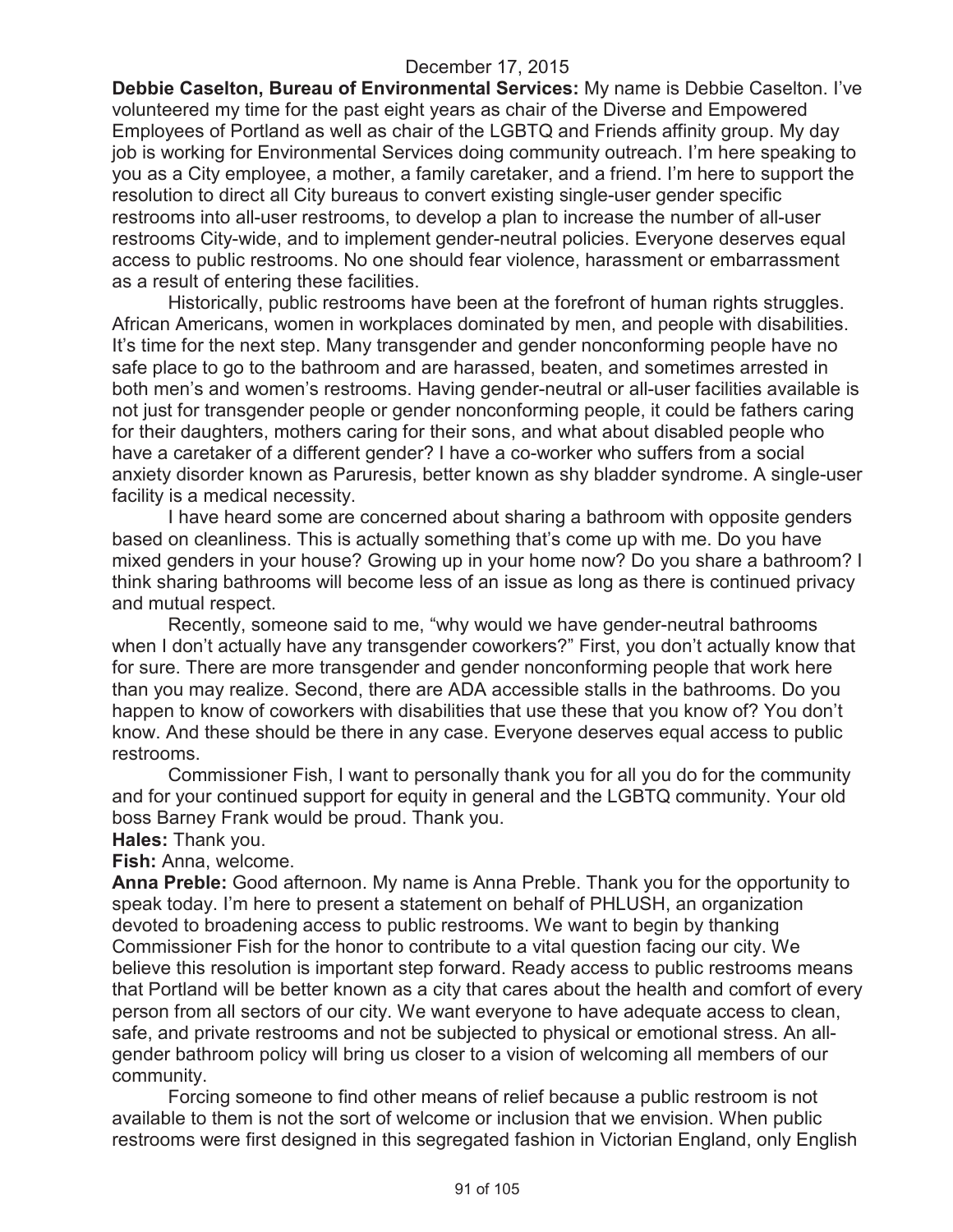males were considered legitimate figures in public life. The restriction that excludes the transgender community operates on the same concept of control and exclusion that discouraged females from participating in public life at that time. We strongly believe that universal and unfettered access to restrooms is the only way to reverse these design flaws in public facilities so that they no longer exclude anyone. It is time.

Not only will this resolution make way for common sense upgrades of direct access or single-user restrooms, it will also address the question of equity in segregated public facilities. Long lines exist at women's restrooms because females require more time to attend to physiological needs. Women frequently have caretaker duties for children, elders, and spouses. Designating spaces as all-gender restrooms also mean that the growing number of men in caretaker roles can find facilities so that they can tend to the needs of their charges with greater ease and comfort.

For these reasons and more, we applaud the initiative to update the signage of single-user or direct access facilities and seek to reexamine the bathroom designs which are intended to serve multiple users. Members of PHLUSH have discussed at great length contemporary segregating public restrooms, and have observed that gender-segregated facilities tend to cultivate different behaviors and interactions. Where men seem secretive or suspicious of interaction in the bathroom, women seem to have allowed for some brief interaction, helpfulness, or even joking exchanges. It seems to us that changing how these spaces are built for the public may introduce greater civility. Behavior could be moderated by simple eye contact and other forms of mutual respect that for now seem largely confined to the female-designated facilities. We hope that this culture of respect can also reduce the problem of bullying currently faced by transgender people. We urge you, our leaders, to move forward with this resolution. It respects differences and diversity. It's likely to make Portlanders more trusting in public encounters. It provides healthier options for everyone who visits, as well as those who work or live in Portland. Thank you very much again.

**Hales:** Thank you.

#### **Fish:** Bob, welcome. Thank you for joining us.

**Bob Joondeph:** Thank you, Commissioner Fish, and thank you for bringing this measure forward. My name is Bob Joondeph, I'm the Executive Director of Disability Rights Oregon and I've been working on disability rights issues for over 30 years.

At the core of the disability rights movement is an effort to overcome isolation and exclusion from society for people who are identified as having disabilities. As you can imagine, not being able to use a bathroom when you go out is quite a problem for some individuals. You've heard already that there are folks who have attendants who help them with finding toilets, using toilets. Sometimes that person isn't of the same gender. This is just part of life, and when that's part of your need, you need to have it in order to fully function in society. So that's why we're very supportive of this measure, because it will overcome the barrier that continues to exist for reasons that are not necessary. Thank you very much for inviting this testimony.

**Hales:** Thank you.

**Fish:** Andrea, welcome. And by the way, welcome to Basic Rights Oregon. We're delighted.

**Andrea Zekeis:** Thank you, Commissioner Fish. And thank you, Mayor Hales and members of the City Council. My name is Andrea Zekeis, and I'm the policy director for Basic Rights Oregon. Basic Rights Oregon is a statewide advocacy organization for the lesbian, gay, bisexual, transgender, and ally communities. We represent tens of thousands of Oregonians in every corner of the state. Basic Rights Oregon supports the resolution to inventory, reassign, and plan for possible updates to ensure access to gender-neutral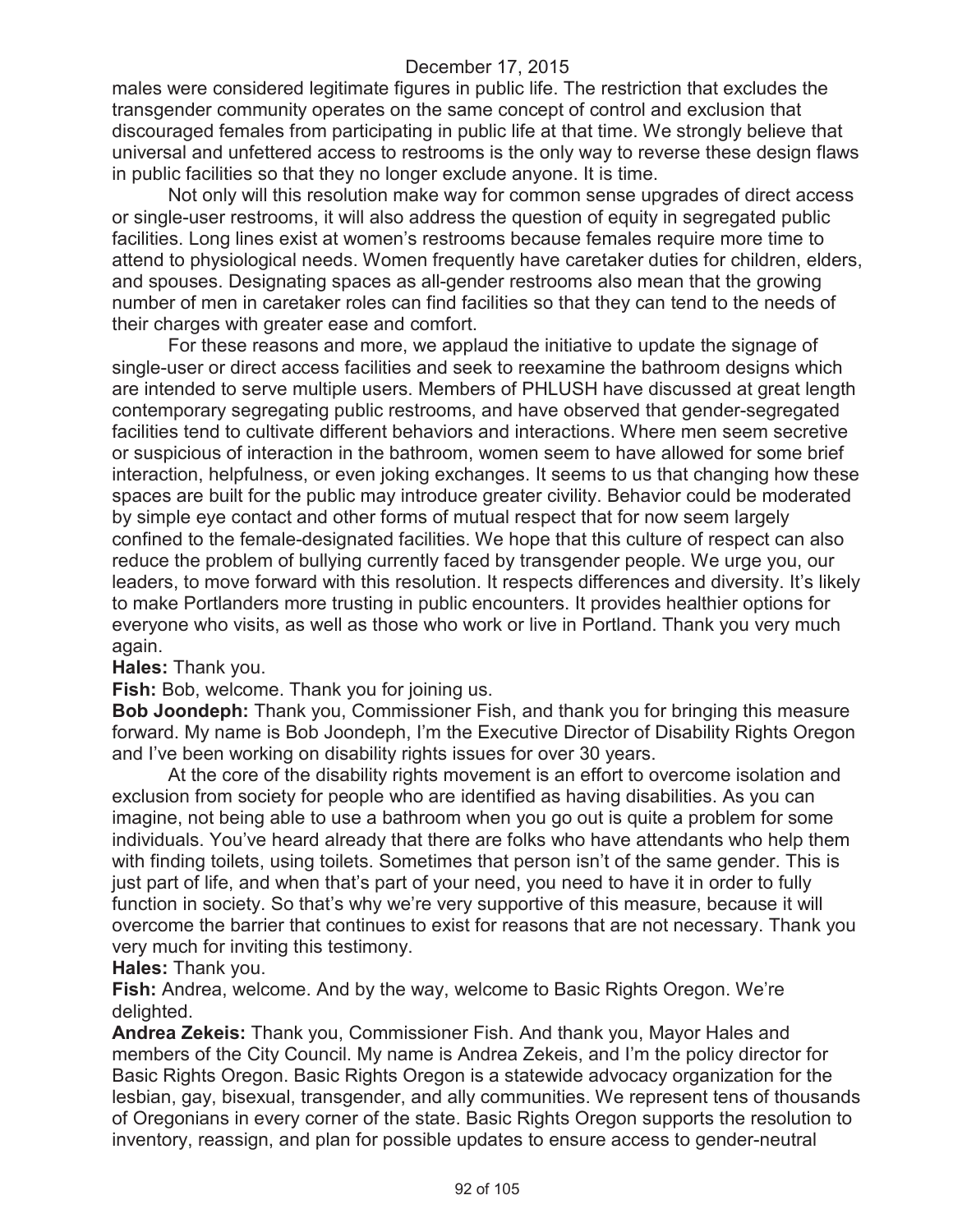restrooms within the City of Portland facilities. We want to acknowledge Commissioner Fish and his staff for their leadership on this resolution.

Creating safe, accessible, and affirming bathrooms for all people is an important policy goal that will improve the lives of Portlanders. This resolution is particularly important for Oregon's transgender communities. Transgender and gender nonconforming individuals are far more likely to experience harassment and violence. Regrettably, a good bit of this harassment and violence occurs when transgender people visit public restrooms that create an anxiety for me personally and for many others in our community. As a result, the anxiety associated with daily activities and daily living -- things other people take for granted -- more than 40% of transgender Oregonians will attempt suicide because of this discrimination and lack of acceptance.

Part of our challenge is nine out of 10 people do not know someone who is transgender, and this lack of familiarity creates fear. Transgender people visit public restrooms the same reason as everyone else -- to use it. When we do, we want privacy, dignity, and respect just like everybody else. We can enhance safety and acceptance by creating spaces where all of us regardless of identity, our abilities, of our age are supported and accepted. Basic Rights Oregon strongly encourages the Council to pass this resolution to create gender-neutral bathrooms. Thank you very much. **Fish:** Thank you.

**Hales:** Other testimony that you've invited?

**Fish:** That's our formal panel. If there are any questions for the panel --

**Hales:** Questions for these folks? Thank you all very much.

**Fish:** Thank you. Mayor, we'll see whether anyone has signed up to testify. We also have City staff here to answer any technical questions that the Council may have.

**Hales:** OK. Questions, concerns? Anyone else want to speak? If not, then I think it's time to take a vote. Roll call on the resolution, please.

#### **Item 1339 Roll.**

**Novick:** I warned Commissioner Fish's office that I could not support this resolution unless the presentation included a clip from one of the unisex bathroom scenes in Ally McBeal. And normally, I keep my word. But the presentations were compelling, the issue is so compelling, I have a transgender family member. I was very touched by the disability community's and others' comments that we have to address the situation where you've got a caretaker and a cared-for personal in different genders. I think this is a wonderful step for the City to take. I'm grateful to Commissioner Fish. And I also think it speaks well of the City of Portland and all of our citizens that there's nobody here to protest this. I really -- the fact that there's only positive testimony here today gives me great joy. Aye.

**Fritz:** Thank you, Commissioner Fish, for bringing this forward. It's in really good time considering the design for the Portland Building is currently in progress. Portland Parks owns dozens of facilities and we have already started looking into how to implement the recommendations here to identify single-use bathrooms and put up signage to where the nearest would be if we don't happen to have one in our facility.

I'm very pleased to see the whereas clause that addresses gender equity in terms of wait times in men's and women's facilities because to be clear to the public, we're not proposing to change from where there are multiple stalls in a bathroom. Those will for now remain single-gender. Again, as we look at the Portland Building remodeling, I hope that - especially on the floors where we have auditorium and other public gathering facilities - that we make sure wait times during breaks are similar for all genders. I'm very pleased to support this measure both for gender equity and for people with disabilities and families. Aye.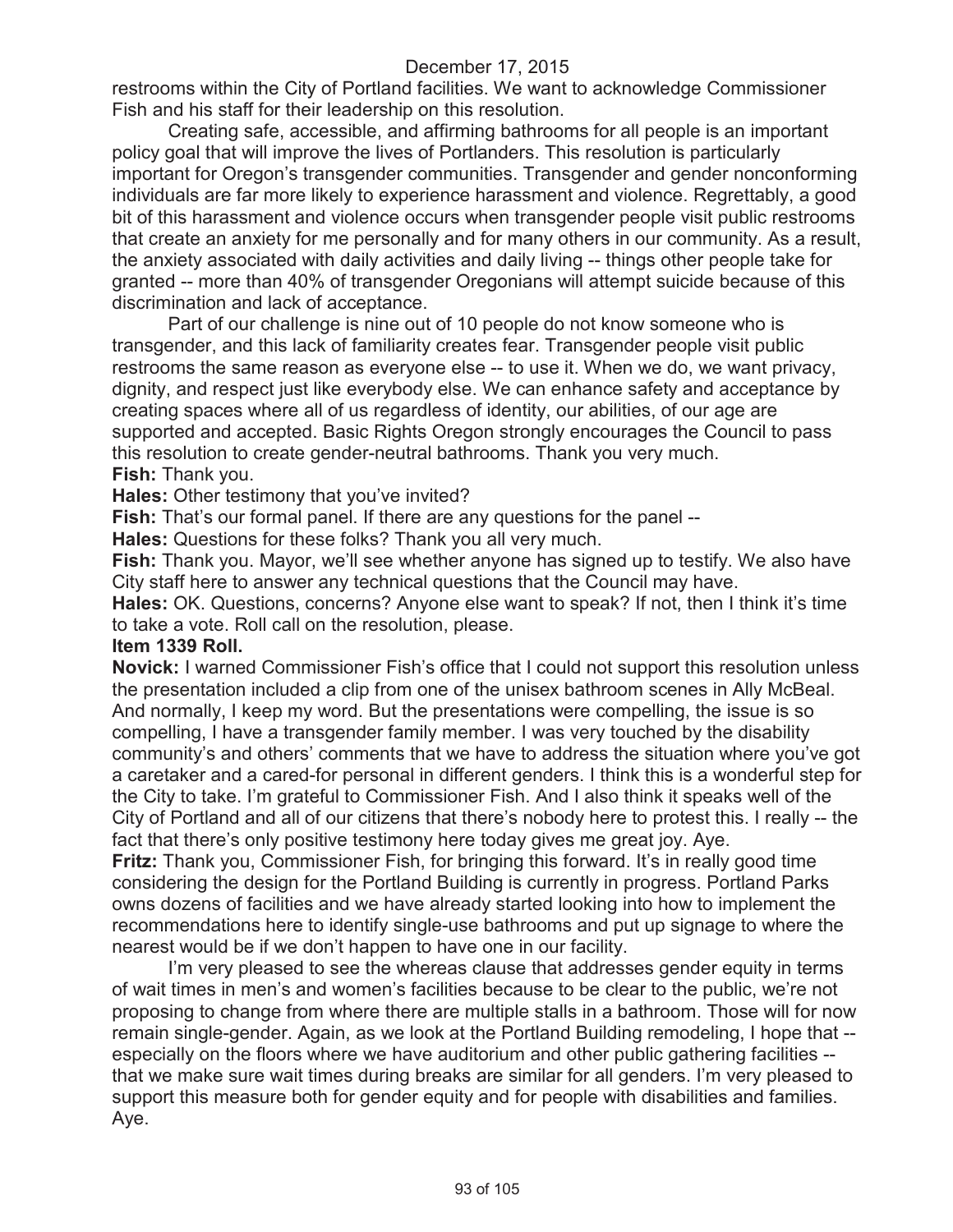**Fish:** Colleagues, I want to thank you for your support and for the assistance that you have given me and my office in bringing this resolution forward. Commissioner Fritz, thank you for the language changes and additions that you proposed. It made it a better and stronger resolution. I also want to thank the stakeholders and organizations both inside the city and outside of our city for their thoughtful input and for their gentle hand-holding through much of this process. I want to acknowledge again the key stakeholders. Our community partners included the Sexual Minority Youth Resource Center or SMYRC, the Q Center, the Public Hygiene Lets Us Stay Human or PHUSH, Multnomah County Chair Deborah Kafoury and her senior team, and of course Basic Rights Oregon.

I also want to acknowledge the folks within City government who've worked hard to make this day happen. There's a number of people that worked behind the scenes and we're deeply grateful for your assistance. The City Attorney's office -- that's Judy Prosper and Linda Jaw. Thank you, Judy. At Facilities, its Kristin Wells, Betsy Ames, and Bob Kieta. Thank you all very much. And at PBOT, Steve, it's Zan Gibbs, the equity and inclusion manager. So, we are grateful for the service of all those individuals in helping us reach this moment.

There's two people in my office I would like to acknowledge today. The first is Jamie Dunphy. Jamie is here. And Jamie -- who I stole from Senator Merkley's office -- thank you for your good work shepherding this forward and four thoughtful care. I also want to acknowledge my scheduler, Aja Blair, who is currently on sabbatical. He's on a trip of a lifetime studying abroad in India but he first brought this issue to my attention and I'm grateful for his interest and his passion and his advocacy. And I want to acknowledge that he played an indispensable role in having this issue brought forward and I want to thank Aja.

Colleagues, civil right is not a static thing, it's not something you do once and you're done. As public servants, we have to remain humble enough to recognize that we aren't the experts on everything and we have to listen to the voices of those who have a different lived experience. We're taking an affirmative step forward today in being crystal clear about our values. I'm proud of the City for taking this action. And Bob , I'm sorry for leaving out -- Bob Joondeph and the Oregon Law Center for their great work. So, thank you for your support. Today, I'm especially proud to vote aye.

**Saltzman:** Thank you, Commissioner Fish, for your leadership on this important issue. Very pleased to support it. And I can't help but say you're carrying on a long tradition of Water Bureau Commissioners who care about everything to do with restroom facilities. [laughter] As your predecessor Commissioner Leonard --

**Fish:** If I could be very clear, though --

**Saltzman:** I'm voting! [laughter]

**\*\*\*\*\*:** Nice! [applause]

**Fish:** There are no ratepayer dollars that are going into funding the broader

implementation strategy -- I just want to make that clear.

**Saltzman:** [laughs] That's an important disclaimer. I appreciate you carrying on the tradition. And I do appreciate this issue. It's an important issue, and its importance grew upon me just listening to the public testimony. Pleased to support it. Aye.

**Hales:** Good piece of work. Thank you very much, Commissioner Fish. Aye. Thank you all. We're ahead of schedule so we'll take a half hour break and return at 3:00 for our time certain.

At 2:30 p.m., Council recessed. At 3:00 p.m., Council reconvened.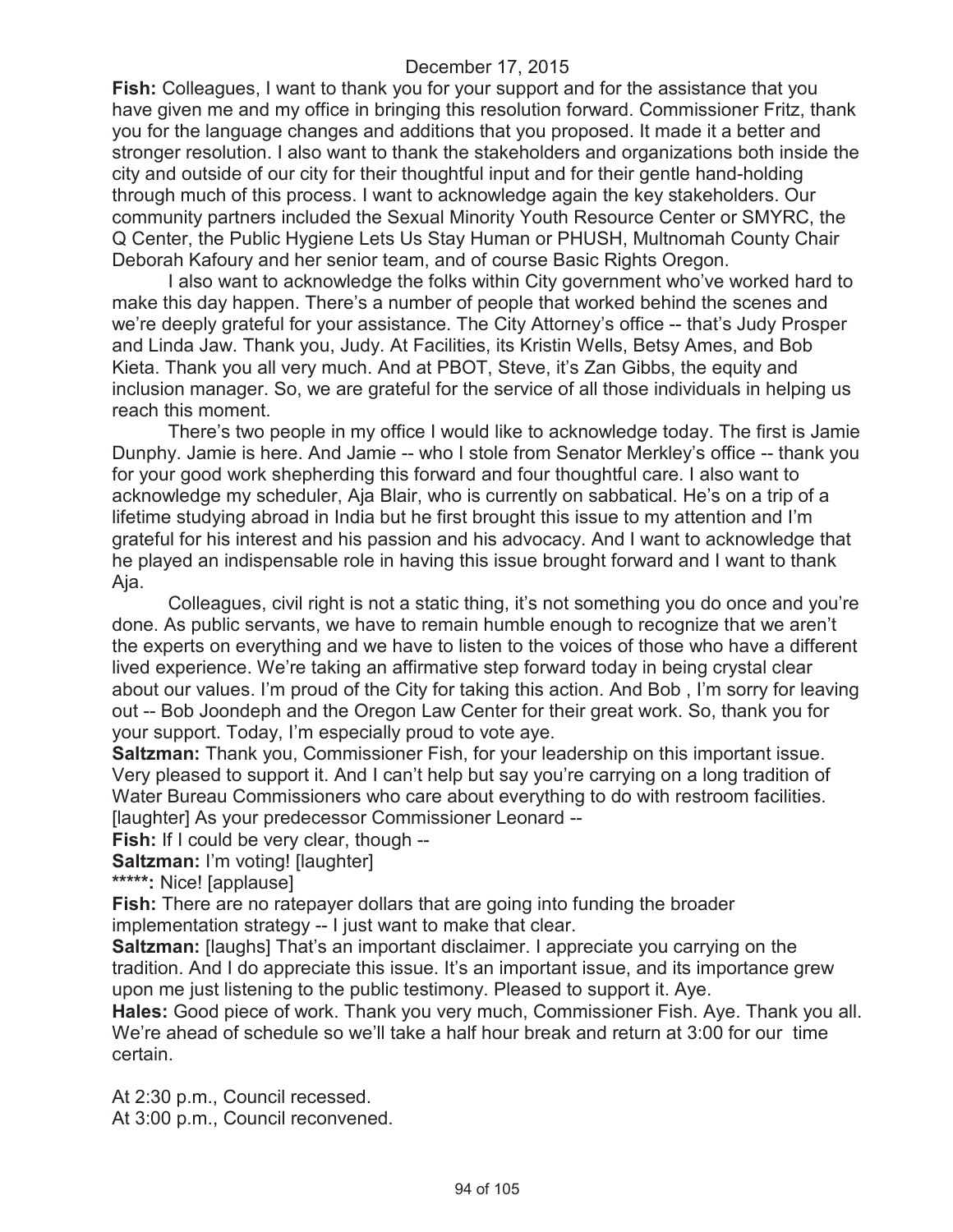**Hales:** Good afternoon. The Council will return to business. **Item 1340.**

**Hales:** Commissioner Novick.

**Novick:** Mayor and colleagues, managing on-street parking is an integral part of how our overall transportation system works. Through this ordinance, PBOT and I are asking Council to approve a meter raise of 40 cents an hour in downtown. This recommendation came from a stakeholder advisory committee, which had representation from businesses, neighborhoods, institutions, and community advocates. When we get a recommendation to raise meter rates from such a broad section of stakeholders, that tells me it's time to act.

While the subcommittee that recommended this increase also encouraged the City to move forward towards a more dynamic performance-based pricing system, we need to increase meter rates now to respond to current conditions. Overall, on-street parking occupancy in the central city during some times of the day have reached a point where meter rate increase is justified at a level of occupancy. In some areas such as around PSU and Old Town/Chinatown, parking reaches more than 95% occupancy. When on-street occupancy reaches a certain threshold, public access to amenities diminishes.

Increasing the price of parking has always been challenging, but it's part of our job. The last time Council increased the rate was in 2009. Since 2009, transit fares have increased three times and Smart Park rates have increased twice. One of the purposes of this rate increase -- as you will hear -- is to restore and appropriate balance between onstreet and garage parking. Meanwhile, the on-street system has remained stagnant for six years.

Staff prepared a presentation, and I believe a few committee members are here to testify about the recommendation. Before I turn this over to the PBOT Director Leah Treat, I would like to thank the committee and PBOT staff including Judith Gray, Malisa McCreedy and Kathryn Doherty-Chapman for their work, and Erika Nebel of my staff. Thank you very much. I'll turn it over to Leah.

**Leah Treat, Director, Portland Bureau of Transportation:** Good afternoon, Council. Thank you so for having us here today. We're here again for a meter rate increase in the downtown. We feel the sense of urgency to act now. In our survey of occupancy rates in the parking meter downtown -- you'll probably see more of in our presentation -- we're competing 85% threshold that we need for businesses.

This is the first ask really for formal outcome of our parking stakeholder advisory committee for the central city. We will be coming in the future for more policy guidance on performance management, congestion pricing, and other innovative tools that we're going to be looking at to manage parking in the downtown.

To echo Commissioner Novick, I also want to thank our advisory committee for working with us on this. The central city stakeholder advisory committee has met for a year. We have put in more than 500 hours and probably eaten 200 boxes of pizza together. In addition to that, several of the committee members agreed to be on a second subcommittee to address the parking in downtown because our data that we were using to guide the policy conversations and the stakeholder advisory committee pointed us in the direction of addressing meter rates downtown.

I have to say, in January when we started this process, this is not where we thought we were going to end up but this is where we found ourselves. I also know that this meter increase is not going to be popular with everyone, but we have used data to make a strong case for this change that will be shown in the presentation. And in 2016, we'll be bringing more innovative tools and ways to address parking and access to business and other amenities in the downtown corridor. With that, I'll turn it over to Judith and Malisa.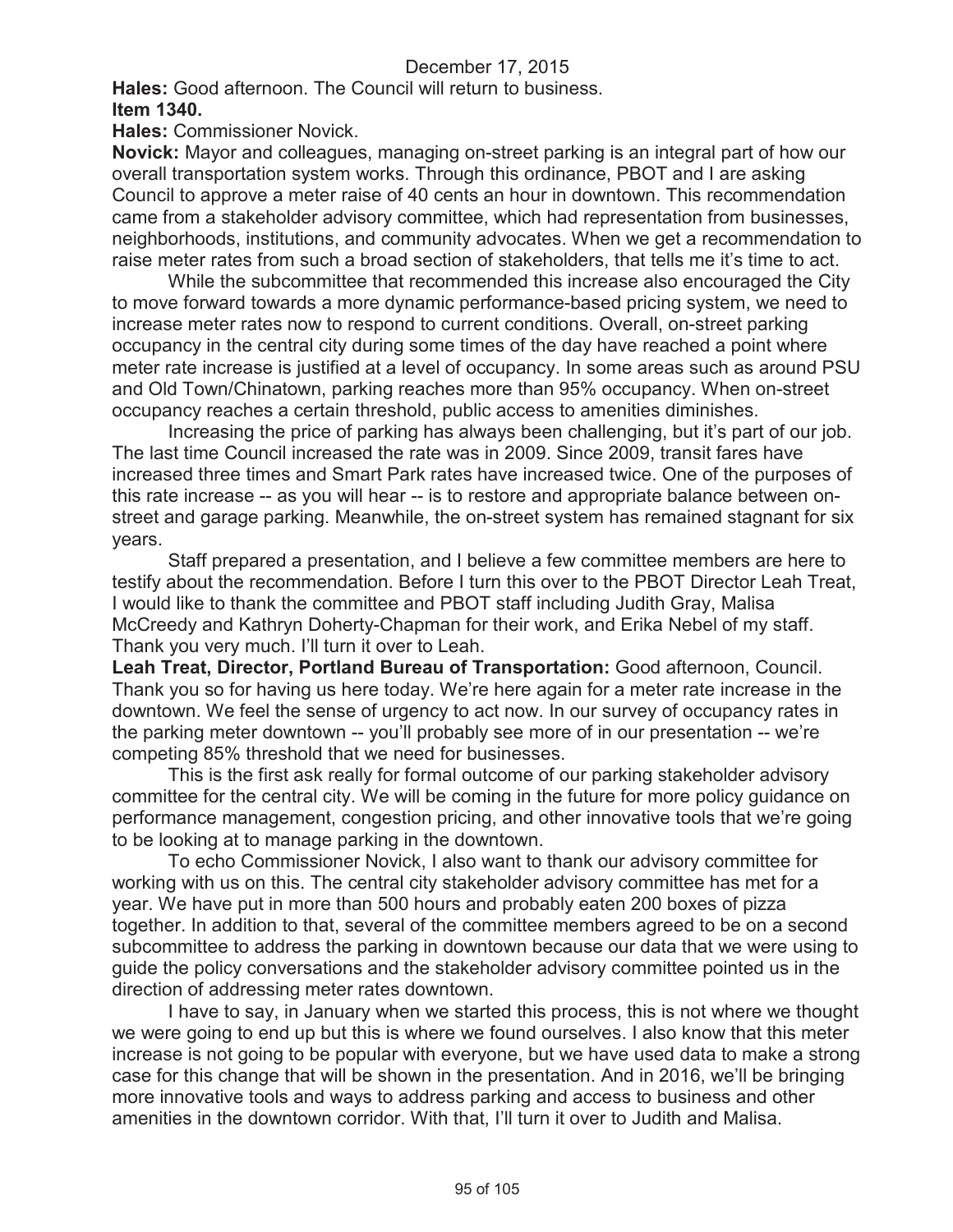**Judith Gray, Portland Bureau of Transportation:** Thank you. Thanks a lot for your time today. For the record, I'm Judith Gray, I'm a supervising planner with Bureau of Transportation. With me is Malisa.

Today, I'm going to go over a package of recommendations that came out of the work we've been doing over the past six months especially with this downtown meter rate committee. The one item that will be your action will be an ordinance to increase the hourly rate from \$1.60 to \$2 an hour. The committee specifically asked that we not input that until after the current holiday shopping season, so this would be effective at the end of January.

There are some other operating recommendations that the subcommittee came up with that I'm going to share with you, as well as strategy to deal with some of the concerns about equity impacts that would come about as a result of the new rate increase. Those are other things I'm going to share with you to give a fuller picture but I just want to be clear that there's only the one Council action for this time. I also want to make clear that the meter rate increase would apply only to the downtown meter districts. That's the area shown here in purple. It's the entire area that has meters except for the Lloyd district, and also would not apply to the new meters in Northwest or Central Eastside.

As has been mentioned, this really came out of the policy work that we've been doing. The policy work for both downtown and centers and corridors is looking for guidance to take us into the next 10 or 20 years. We have policy now that's about 20 years old. So, it was in the course of doing technical analysis that we saw that in effect, the parking occupancy was as mentioned up to 90% during peak hour. We took that to the policy -- the larger policy committee and let them know the conditions we saw and that would in fact warrant a change. We asked them if they would like to add it to their current scope of work, form a subcommittee, or just let us take it to another committee outside of that process. They elected to form a subcommittee out of which 12 people volunteered, and I really appreciate that.

Especially given the long reign we've had, I want to recognize that they spent additional evenings with us in June and July in Portland talk about parking in addition to the work they were already doing. So, we have several people who are here to testify. I want to thank them for the time that they spent.

The work that we did and that they considered was guided by our current policy that expresses the purpose and the priority for the on-street parking system. And that is to support the commercial district, support the economic vitality by encouraging parking turnover, improving circulation, encouraging the use of off-street parking, maintaining air quality, and promoting use of alternative modes.

A couple of key metrics we're looking at when we're looking at parking system operations. The first is occupancy. I always refer to 85% as what parking experts -- we find that to be parking nirvana because that's where, if I'm a retailer, I've got a parking system that's very, very active and yet my next customer has a space. When it gets over that level, it means my next customer is driving around looking for a space getting frustrated. And if it's below that level, of course, what we want to maintain the right price.

We also look at duration of stay because as you say, one of the purposes is to encourage turnover. And for the purpose of definition, it's industry standard as well as a City of Portland policy that we define short term stays as stays up to four hours. That's generally what we look to the on-street system to support.

This is the slide that shows the -- this is the takeaway, the main one that signals the need for something. It shows overall occupancy of the on-street parking over the course of a day. The red line is the data that we collected last October. The blue line is the data that was collected back in 2008. It was nearly replicated data. There's a red line across a horizontal says 85% point. So what a parking professional looks at you see, first of all, we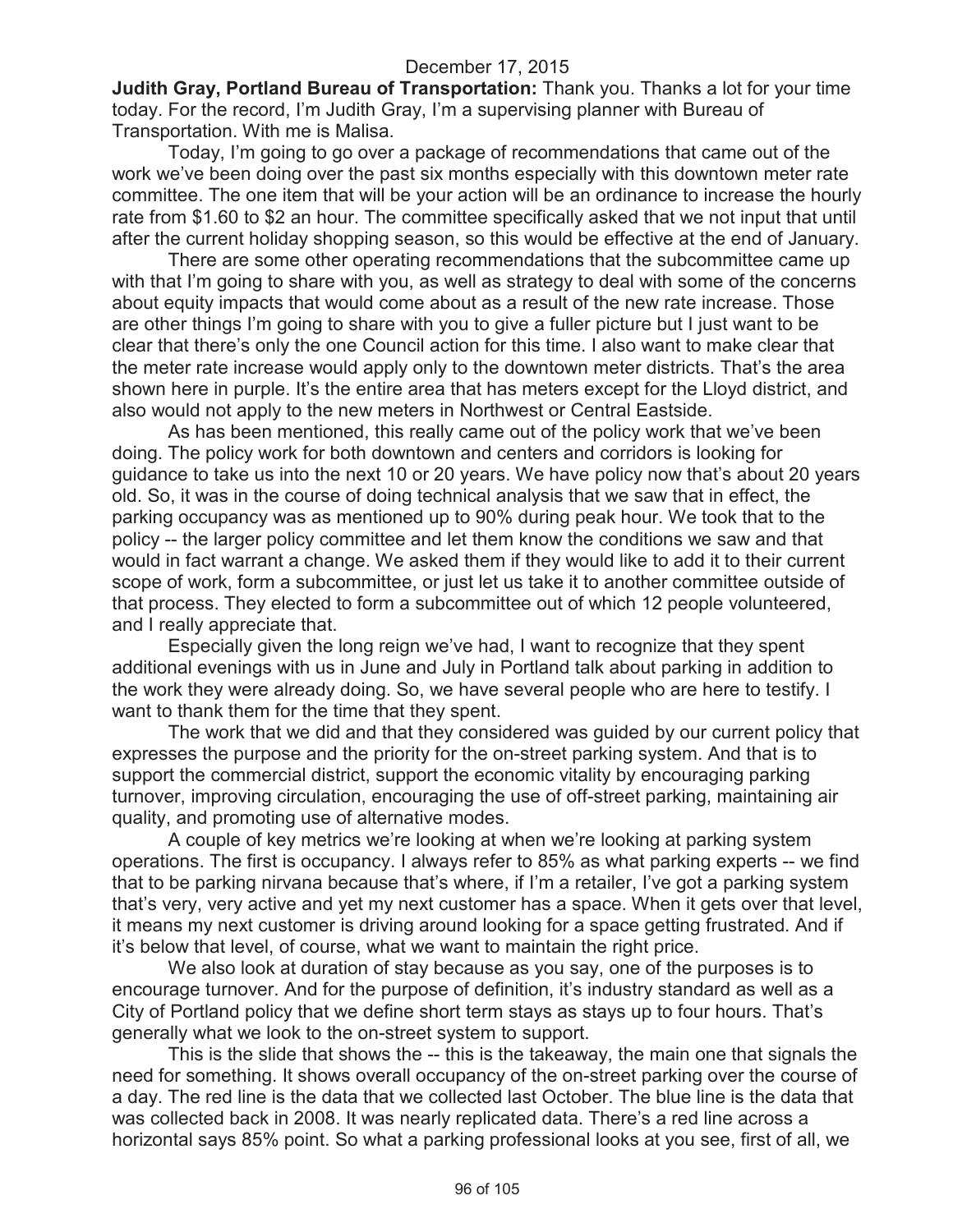have two peak periods. That's very, very good. Not every downtown has two peak periods and that's a strong condition. But also, you see there are multiple hours at or above the 85% occupancy level. It's pretty unusual. In fact, I've done parking studies in a lot of places, and it's very unusual to see that many hours over 85%. There is a lot of variability throughout the downtown. There are some places that get up to 95 and higher. So, there's definitely going to be certain areas -- especially around PSU, Old Town/Chinatown - where it's very, very full.

What it means is not only are people driving around experiencing frustration but it adds to traffic congestion and emissions. It adds conflicts. People who are looking for parking are often very distracted and perhaps frustrated. They are making more turning movements at intersections where there are more pedestrians and more bicycles where we have more vulnerable uses. So it's hard to know exactly how much it is. Donald shoup has done estimates between 17% and 70% of traffic in typical downtowns may be just people looking for traffic. The overall estimate might be 36%, and I think that is about right for the city Portland just from my own years of observing the conditions and thinking about what that might be. Whether it's 15% or 70%, those trips have no added value. They are only causing impacts on an already congested system. So, anything we can do to try to make it a more predictable, high level of service for the system of on-street parking will be a benefit.

This is a chart showing when the past meter rate changes have occurred in the city. This shows the last one in 2009. Previous to that 2004. 1998. So, it's been a history of pretty infrequent changes but we're at that point where it will be six years or maybe seven years by the time we're implementing this change.

I think in addition to being unresponsive to parking conditions, we're also not keeping up with other prices. As Commissioner Novick already mentioned, we've seen changes in the price for transit fares and also the Smart Park garages. So right now -- this slide says a system out of balance. If you look at the duration of stay, when you get up to three hours -- above two hours, the Smart Park garage is actually a higher price than the on-street system, meaning the value parking -- if you can find it -- is on the street. So that's exactly the opposite of the way we want to be pricing parking.

**Novick:** Just to underscore that -- in effect, when you have pricing like that, you encourage people to circle around looking for a place to park instead of getting themselves into the garage and off the streets.

**Gray:** Yep, thank you. I want to move to some of the other operational changes where we saw opportunities to make other improvements. This slide shows the average stay of people when we were doing our data collection in October. The X axis shows one-hour spaces, 90 minute to two hour, three hour, and five hour spaces. The height of the bar indicates how long they stayed. So those first three -- the one hour, 90 minute, and two hour -- their average length of stay was about an hour and a half for each of them. What that showed us is that we're not really doing a good job of matching the customer's needs for what they need for parking. So, this was one of the other operational improvements that the subcommittee is recommending and I know that Malisa and her team in operations are already doing data analysis to make those adjustments.

Another operating change that we saw is in particular in Old Town. There were a lot of concerns from Old Town businesses about the availability of parking for their customers. There's a Smart Park garage there. PDC had done survey in the same time period and had found on the day of the survey, only 2% of the people who were parking were actually customers. Over 60% were employees who were either paying the all-day rate or had a monthly pass. So what the blue square shows is that at 9:30 in the morning, the Smart Park garage is basically full. The red line shows it gets even higher. The curved line is how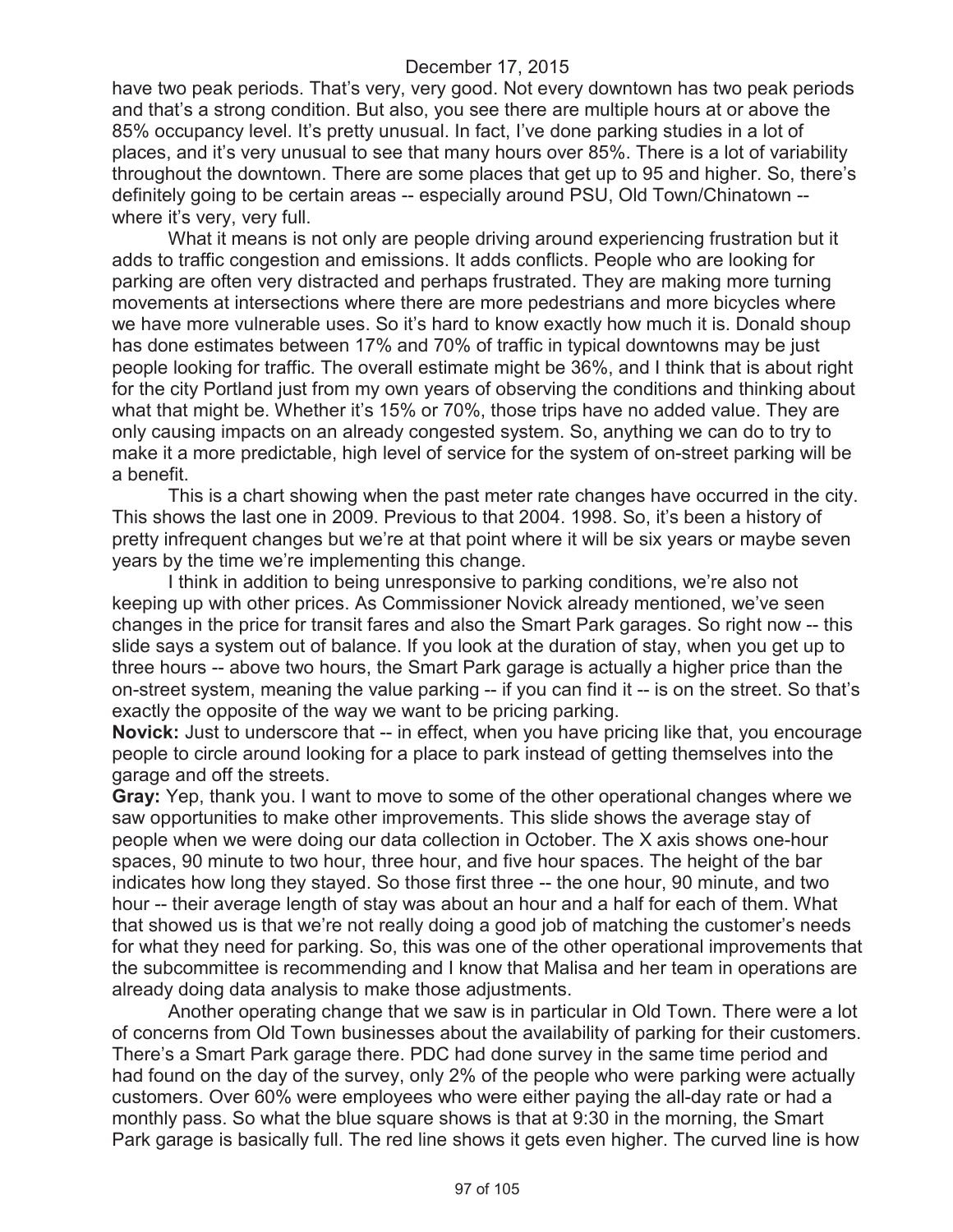far it was over the course of the day. So really when customers are starting to arrive around 11:00 or so, that parking was not available. One of the operational changes that the operations group was able to make is to adjust the price of the all-day stay to try to open up some of that capacity for customer parking. So, these are two of the near term operational adjustments that the subcommittee requested.

Here's a summary. The primary recommendation of the meter rate increase to \$2 an hour implemented after the holiday shopping season. Under the secondary recommendations -- and again, these are not things that require your action right now - every single member of the advisory committee on the meter rate wanted to say that they supported -- they didn't want to use this approach again. They wanted to go to a datadriven approach where we would understand what a performance metric is, what it means when our system is operating well so that we can be more responsive to conditions as they change and so that we can be more nimble about different areas. So, they all wanted to include that in their recommendation as a statement. It's something we'll be coming back to you with in 2016. In addition, the secondary recommendations were to adjust time limits and deal with the Old Town Smart Park capacity.

The next topic of concern was raised by one of the subcommittee representative members from SEIU and also came up here at our Council work session. That had to deal with potential impacts of increasing the parking price for people working -- in particular, people who are working in the evenings who earn lower wages and would have to pay that higher increment for their evening parking stay. So, when we had some -- we can understand in concept what the issue is and so we needed to get some more information about how big of a problem is this, how big this is population that's going to be affected, and is there a way that we can provide an alternative to mitigate that impact?

We were able to do some additional data collection in the field. I think there were about three or four nights doing some surveys between 4:00 p.m. and 7:00 p.m. on-street, as people were parking, stopping and asking a short survey about the purpose of their trip. What we found was that about 25% of the people parking were coming to work. But many of those were coming for various professional services positions, so that's really not the population that was of concern. 2% of the people we surveyed were coming for work in janitorial industry. 6% were in food and beverage service. And we do have a 2% category of "other" which could be downtown retail that works later evenings. So, it's relatively small percentage.

I think it was important -- and one of the things we weren't intending to look for but was revealed was that people who did the surveys found it was harder to get surveys after 6:00 because the parking was so full. It was harder to find a space and there was nobody to survey. That underscores the need. One of the issues, which is if we're not effectively pricing the on-street system, nobody is being well served by it.

In looking for an alternative to help mitigate that impact, we do think that Smart Park is a low cost alternative. Smart Park garages have a flat rate from 5:00 p.m. to 5:00 a.m., it's \$5 in all of the garages. The exception is in Old Town, it's \$6 on weekend. That's a flat rate. We do have capacity numbers for the Smart Park garages and that blue curved line shows how full it is currently over the course of the day. And when it starts to decline, right about where that gold triangle starts, it's about 3:30 in the afternoon. The purpose of that is to simply confirm that there is available capacity in the Smart Park garages to provide an alternative.

We are currently working on developing -- this was at the request of Commissioner Novick, it did come up at our work session -- to develop reduced price pass to use at Smart Parks specifically for low wage earners who work evening shifts. We've had one meeting with SEIU specifically about working to identify appropriate parameters of such a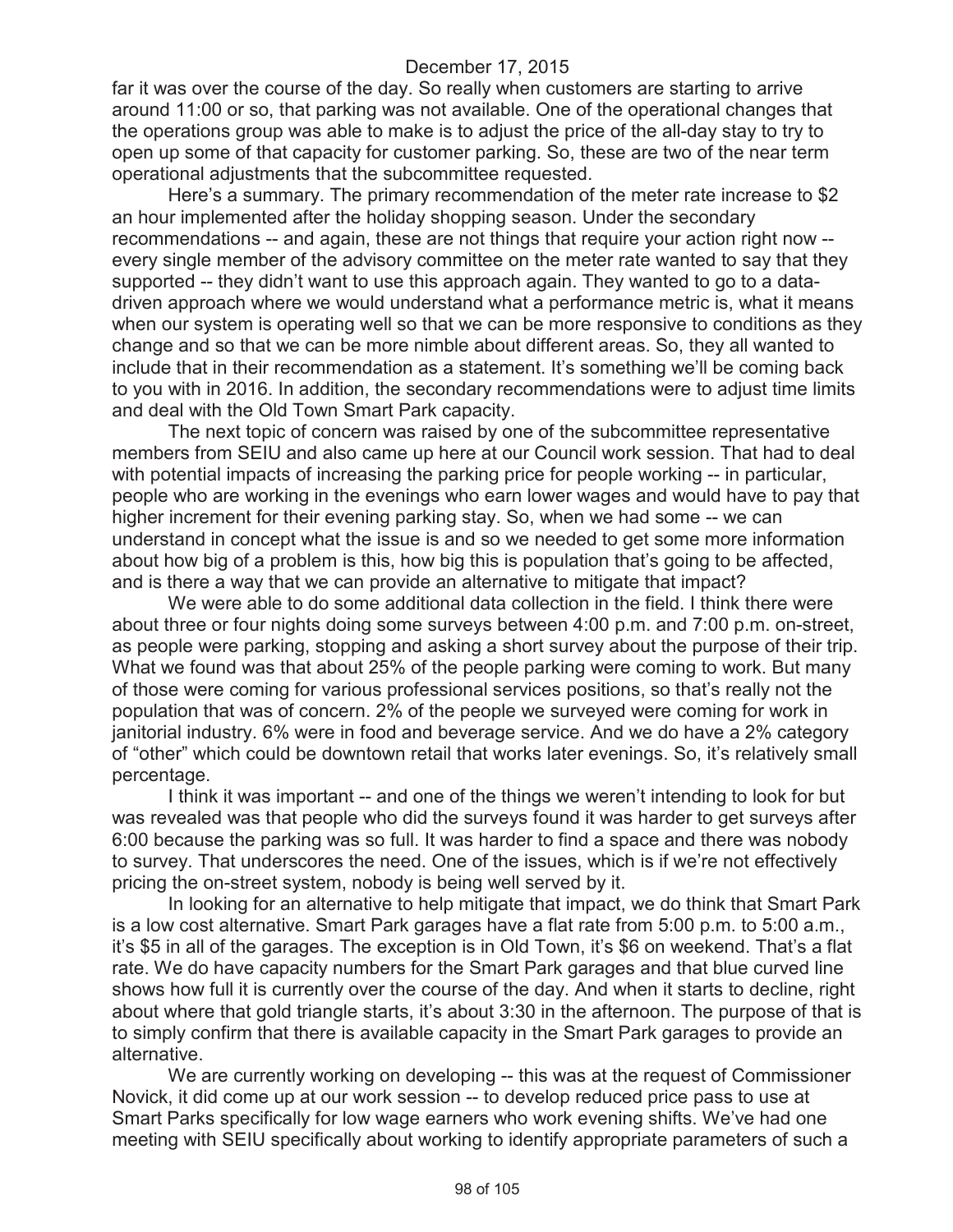program, and that's been really positive, I think. We have had the suggestion about one downtown employer. It's something we're currently developing, but we have really good indications that we'll be able to develop something.

**Saltzman:** So -- that last point -- you're talking about somebody has to demonstrate they're earning a certain hourly wage to park in the garage? That's kind of embarrassing, isn't it?

**Gray:** That's one of the things we're going to work with SEIU because we don't want to be in the business of checking people's wages. That's not the kind of work we want to do. **Saltzman:** Alright.

**Gray:** So what we want to do is we want to work with the employer groups, or SEIU -- we want to identify the eligible groups, but then the way to demonstrate eligibility that would not include that. So, that's what we expect we will be looking for institutional partners, employers perhaps, who could help make that available.

**Saltzman:** And SEIU 49 -- I mean, they're a great union, but most of these people we're talking about -- the service workers -- don't belong to unions. So why is SEIU 49 sort of the definitive voice on this?

**Gray:** Oh, they're not. But SEIU 49 was represented on our committee and raised this issue, so we are very open to other organizations that can help us. Commissioner Fritz suggested the downtown Target might be a good organization. They might have employees who would be eligible who would be suitable. If we can find those kinds of organizations, we're going to be --

**Saltzman:** And I take that back. I guess for janitorial, 49 probably represents a lot of them. What I'm thinking of is people who work in the bars and restaurants. They're probably not represented.

**Gray:** And we do want to be in partnership with organizations to help us, and so we're very interested and open to hearing suggestions about that. We are in transportation. We don't want to be checking people's income statements or hours that they're working. We're looking to find another way, a proxy that we can use to establish eligibility and demonstrate that. So that's something -- we actually have had some promising conversations with SEIU about ways to do that. We plan on working through that in January and February. Do you want to add anything?

**Malisa McCreedy, Portland Bureau of Transportation:** I was just going to add that when we met with SEIU, they have a number of partners that they are also pulling into the conversation so we can come up with suggestions on how to move forward with such a program.

**Fritz:** You might contact UNITE HERE too. They organized the hotel workers. Local 9. **McCreedy:** Thank you.

**Hales:** They're hotel and restaurant employees, basically.

**Gray:** Thank you. That's it, so we're open for any questions.

**Saltzman:** So, you mentioned as a secondary thing you're going to look at is adjusting the hours of the meters?

**Gray:** The time limits.

**Saltzman:** Yeah, sorry -- time limits. I noticed in the graph you showed that it shows that most people -- not most, but a lot of people parking in the one-hour meters are actually staying an hour and 24 minutes. Does that mean we are going to adjust those upward? **McCreedy:** We're in the process of that now. We gathered occupancy data and we're starting to roll it out.

**Saltzman:** OK.

**Fritz:** What's the process for adjusting the Smark Park prices? **McCreedy:** For the all day rate?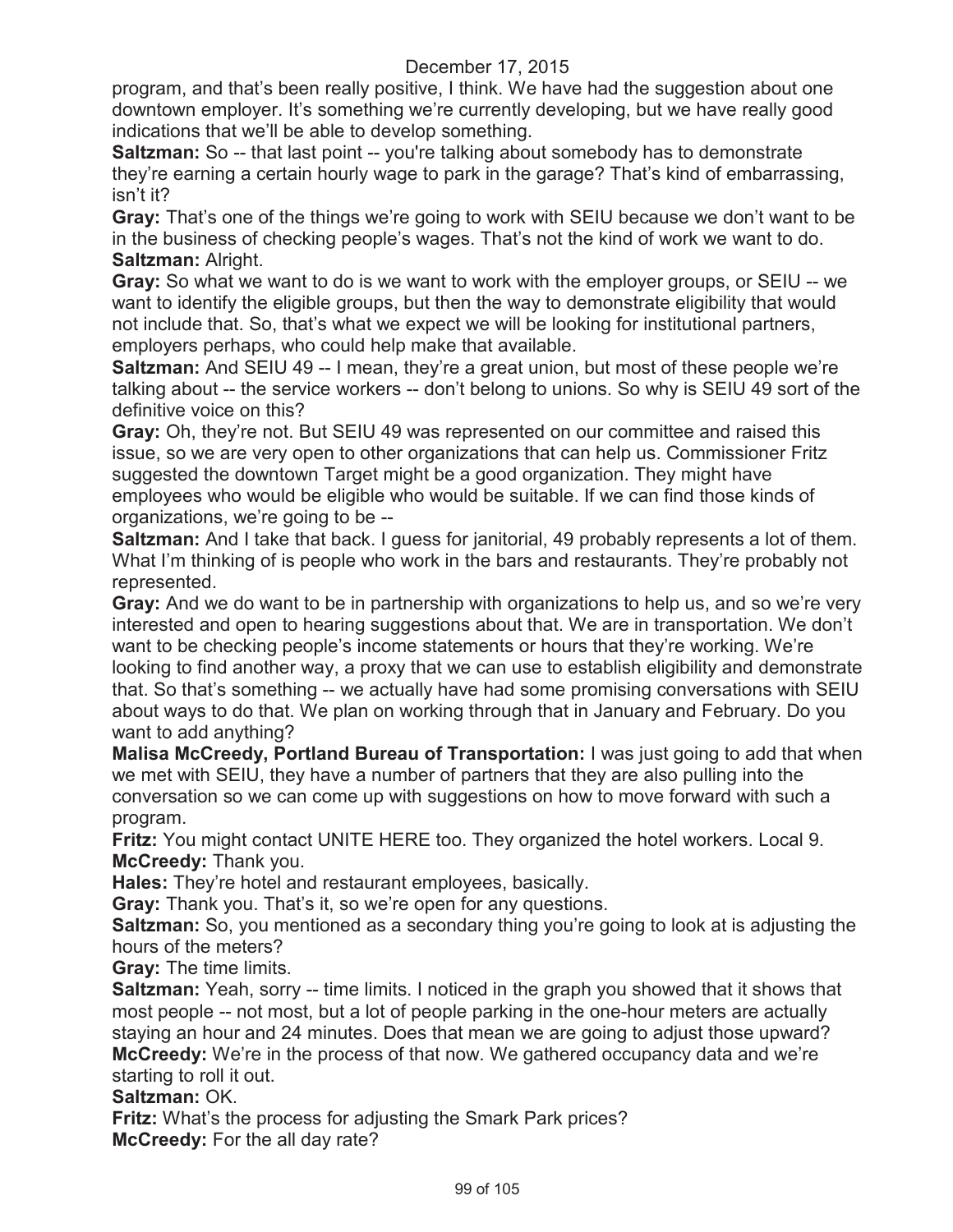**Fritz:** Yes.

**McCreedy:** The Director has the authority to do that. And we have done that historically as needed based on market demand as well as occupancy data.

**Fritz:** Does the Council approve that in the budget?

**Treat:** I believe it does come forward in our fee schedule, yes. Our Smart Park rates would be lumped into our fee schedule.

**Fritz:** Right. I'm a little concerned about the issue of that one garage that we know a lot of employees are parking in. Again, there's the issue of what kind of employees are they and whether they actually need to be able to park downtown and just whether raising the rate actually just raises the revenue and won't impact whether employees park there if they have to park there because they can't get to their job on transit is at 5:00 in the morning or whatever it might be. We're not necessarily going to solve the problem, we might make it harder for those low income employees.

**Hales:** Other questions? Thank you all very much. Do you have invited testimony, Commissioner? Come on up.

**Tony Jordan:** Hello. Mayor Hales, Commissioners, thank you. Commissioner Novick, thank you for inviting in me to speak. My name is Tony Jordan. I was a member of the meter rate adjustment committee and the central city parking policy stakeholder advisory committee and a centers and corridors stakeholder advisory committee as a citizen at large.

Downtown meter rate increase of at least 40 cents is justified by the data collected and supports the state goals of the City. Your staff at PBOT has done an excellent job presenting the reasoning behind this recommendation, so I won't spend much time repeating what they've said, but I provide a bit of personal testimony and propose a use for the additional revenue.

I want to highlight a particular inequity within our current pricing. Simply put, the cost of transit relative to driving is out of balance. The presented materials state that the cost of a round trip fare for one person is comparable to the cost of a three-hour stay at an onstreet parking meter. This is a generous comparison. Riding the bus is less convenient than driving. A person driving five miles to downtown for a three-hour mid-day stay will leave when they want, park near their destination, and return when they're ready and pay \$4.80. If they're traveling at night, they may find free parking after enforcement has ended and pay no additional fees. Additionally, that person may bring family or friends for no additional cost. A person taking the bus or MAX will need to leave on TriMet schedule, will likely walk farther to their destination, and will pay \$5 for the same trip. If that person is travelling with family or friends, the cost quickly multiplies, and no economic rational group would choose TriMet over personal vehicles. But not everyone can drive a car and many prefer not to for medical, personal, financial or environmental reasons. If the city truly wishes to meet its long term mode split goals, the cost of riding the bus should be cheaper than the cost of driving. A combination of lower transit fares and higher parking fees is likely to accelerate the desired shifts in the mode of travel.

Finally, this is surely only a stop gap solution to managing our parking supply. The procedure for changing meter rates is needlessly onerous and inappropriately inflexible for the management of one of the City's most valuable assets. I urge you to as fast as possible direct the very capable staff at PBOT to develop a performance parking management policy to allow them the authority -- within parameters as you see fit -- to adjust pricing and hours of enforcement to achieve an equitable and efficient parking system. In some areas of the central city, a 40 cent increase may be too much. In other areas, it will be too little. In entertainment districts, ending enforcement at 7:00 p.m. most nights is clearly not working, as evidenced by the graph that we saw. I suggest that some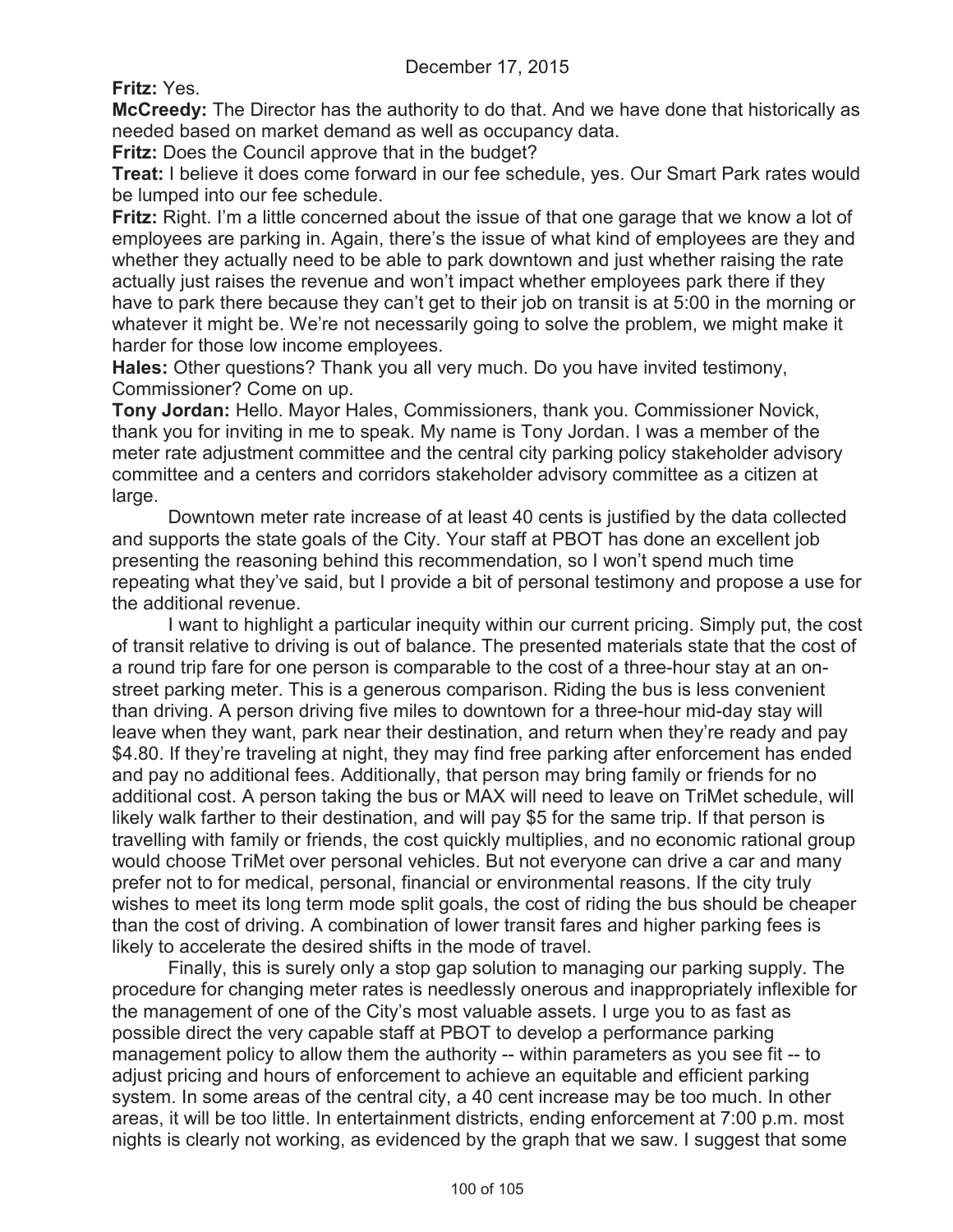of the revenue be used to fund pilot programs in the downtown. Allow Director Treat to adjust the pricing and hours of enforcement in the areas that are most acutely congested and those with the most vacancies. Most importantly, collect data. A small amount of experimentation will provide invaluable information that will inform the next policy proposal. The remaining new revenue will be well spent on a discounted transit pass program for low wage workers who have to commute to the city center. Thank you.

**Hales:** Thank you. Welcome.

**Mujtaba Ali:** Good afternoon, Commissioners, Mayor. My name is Mujtaba Ali, I'm the regional manager for SB Plus. I was a member of the stakeholder advisory committee and the subcommittee. One of our contracts that we manage is the City of Portland Smart Park garages. And as the operator, I wanted to explain how there's a relationship between the on-street rates and how it affects management of your off-street parking inventory.

The garages were designed for the same purpose as the on-street parking system for short-term visitor parking, but even in that realm of short-term parking there's a differentiation between shortest short-term stays and longer short-term stays. Shorter short-term stay may be a quick visit to a store or a short appointment, a drop off or pick up, or even a quick bite to eat or takeout. But a longer short-term may be coming downtown to see a show or movie, to spend the evening out dining, or maybe you're visiting from out of town and you're staying at a local hotel and need to park your vehicle. Given that in mind - and it's also reflected in how parking is sold in the garages. We sell parking by the hour. On-street you can buy it in 15 or 30-minute increments.

Ideally, people would self-select based on their duration of stay, but given that pricing is equal and actually after the second hour it's less expensive on street, people will choose not only the most convenient but the least expensive option. Raising the meter rate would bring back balance the dynamic between on-street and off-street parking and provide incentives for people who have these longer short-term stays to park in the offstreet system, and that would open up inventory on-street for people who really need those spaces. Thank you.

**Hales:** Thank you. Welcome.

**Reza Farhoodi:** Good afternoon, Mayor Hales and Commissioners. My name is Reza Farhoodi and I served on the central city parking committee and the meter rate subcommittee on behalf of the Pearl District Neighborhood Association. Our neighborhood supports this increase for all the reasons that the City staff has provided. We think that encouraging turnover does a good job of reducing congestion and reducing emissions, and we hope this is a first step towards a comprehensive performance parking program where we can sort of set rates in response to local demand. There are areas of our neighborhood closer to Burnside, the southern half, that have a lot more restaurants and night life destinations, and so that higher activity should in response have higher rates than the north part of the neighborhood that has less development as of now.

Just wanted to say something briefly. I'm piggybacking on what Mr. Jordan was saying from a personal perspective, I work in the Central Eastside. I don't drive to work. I either bike or take streetcar. But if I wanted to come here for this testimony, it'd be cheaper for me to drive because it would have cost me \$1.60 to park here for the hour to provide this testimony than to pay \$2.50 for a two and half hour TriMet pass. And so I believe that in no circumstance should parking ever be cheaper than the transit fare. I personally wish that we would have gone even higher, but this is a good step for now. Thank you. **Hales:** Thank you all. Questions? Thanks very much. Appreciate your willingness to serve on that long-term effort.

**Ben Schonberger:** Commissioners, thank you. I'm Ben Schonberger, I'm with the group Housing Land Advocates. We're a nonprofit that promotes land use policies especially as it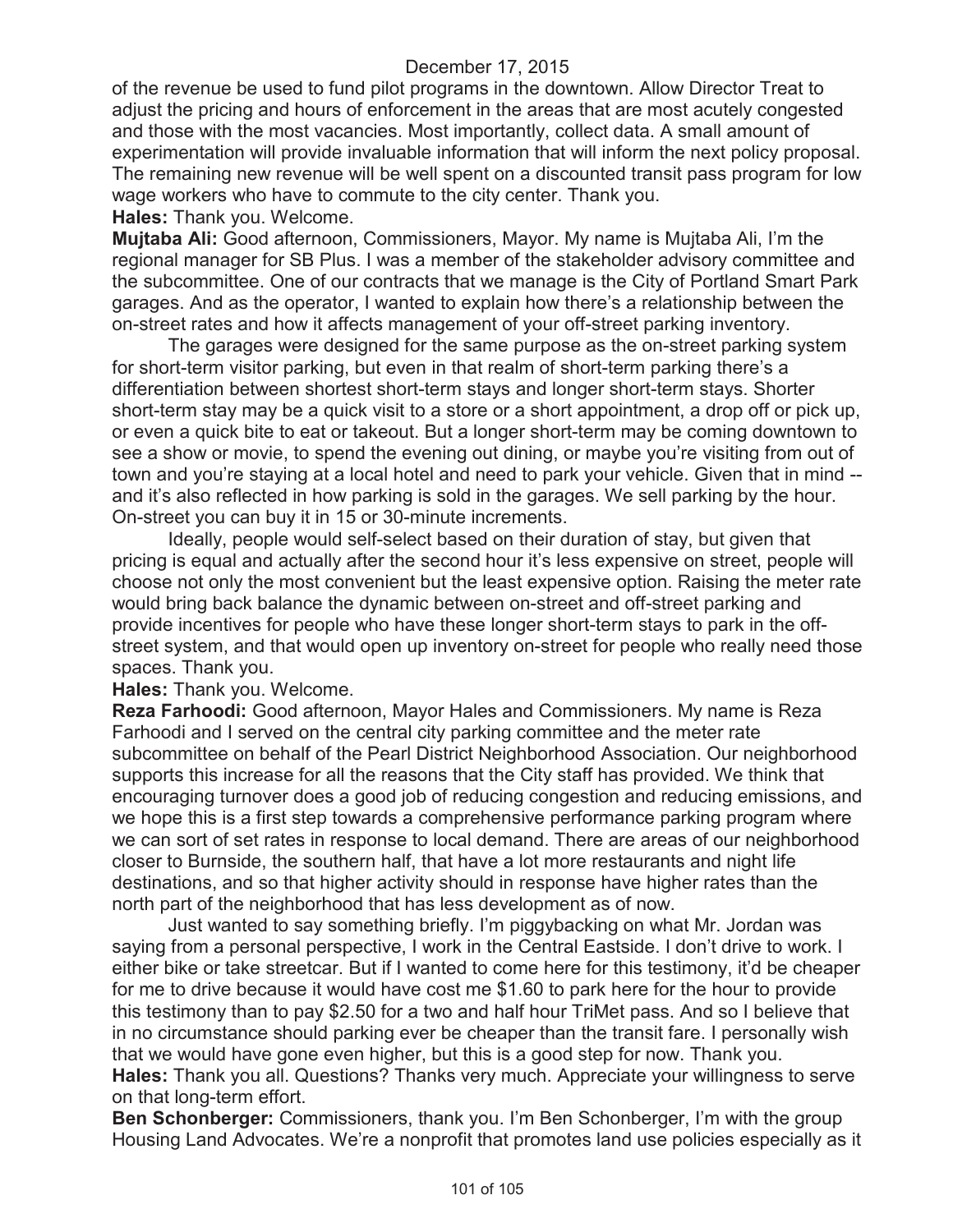related to encouraging affordable housing. I also served on the committee, both the larger committee and the subcommittee, and we have strong support for the current proposal because we think the prices for parking are out of whack both at the levels of demand that are being shown on the streets right now and with the other alternatives available to people to get downtown. It's logical and reasonable in the face of this evidence to increase the prices.

From an equity stand point, which we've talked about a little bit, keeping parking prices at the street artificially low is not a great policy response to the challenges faced by low income people. The PBOT survey that they did in response shows that it's actually a small minority of street parkers that are classified as service workers that would benefit the most from this. Generally speaking, wealthier people drive more and own more cars than poor people, and nationally speaking, poor households are five times more likely to lack access to a car than households across all income levels. So, giving away something that wealthier people do more and use more than poor people is a lousy way to address equity. More targeted interventions the Council could take would have a lot more effect and leave less money on the table.

So big picture, the committee felt strongly that parking policy, as we've said, is secondary recommendation, should be driven by direct observation, and by supply and demand and not anecdotes, and the group uniformly supported performance-based management. That policy decisions should be driven by data and not by politics. So, in short, we urge the support of the recommendation of the subcommittee. Thanks very much.

### **Hales:** Thank you. Who'd like to be next?

**Nicole Knudsen:** Good afternoon, Mayor Hales and Commissioners. My name is Nicole Knudsen and I'm a strategic researcher for the Service Employees International Union Local 49. I am here today on behalf of our over 11,000 members to voice some concerns that we have about this proposed increase.

We understand the data that's been presented that supports the need for a meter rate increase, but we are concerned about the disproportionate impact that it will have on the low wage workers in the downtown core. Many of these workers have been pushed farther out from where they were due to the lack of affordable housing, and for a lot of these workers, a 40-cent an hour increase is a huge percentage of their hourly wage. And we do understand that on-street parking is not intended to be a workforce parking, but a lot of these workers -- public transportation is not a practical option. Some of these workers work multiple jobs with very little time between these jobs for taking public transportation. Some of these workers experience disabilities, and despite accessibility accommodations, it's still very difficult for them to take public transportation. And finally, some of these workers -- their working hours are outside of TriMet service hours. They're getting off when there just is no public transportation option.

Despite these concerns, we do appreciate the opportunity to work with Commissioner Novick's office and with PBOT on coming up with some solutions that will mitigate the impact of this increase on some of our downtown workers -- the most vulnerable workers. Thank you.

#### **Hales:** Thank you.

**Bob Buchanan:** Mayor Hales, Commissioners, good afternoon. My name is Bob Buchanan, I'm represented on both the central city parking advisory committee as well as the subcommittee. Represented Portland Business Alliance as well as Pioneer Place, Pioneer Tower. I am here to testify in support of on-street parking meter increases being proposed. And I can attest to the 200 boxes of pizza -- I was 75 pounds lighter when we started this a year ago, so thank you for that.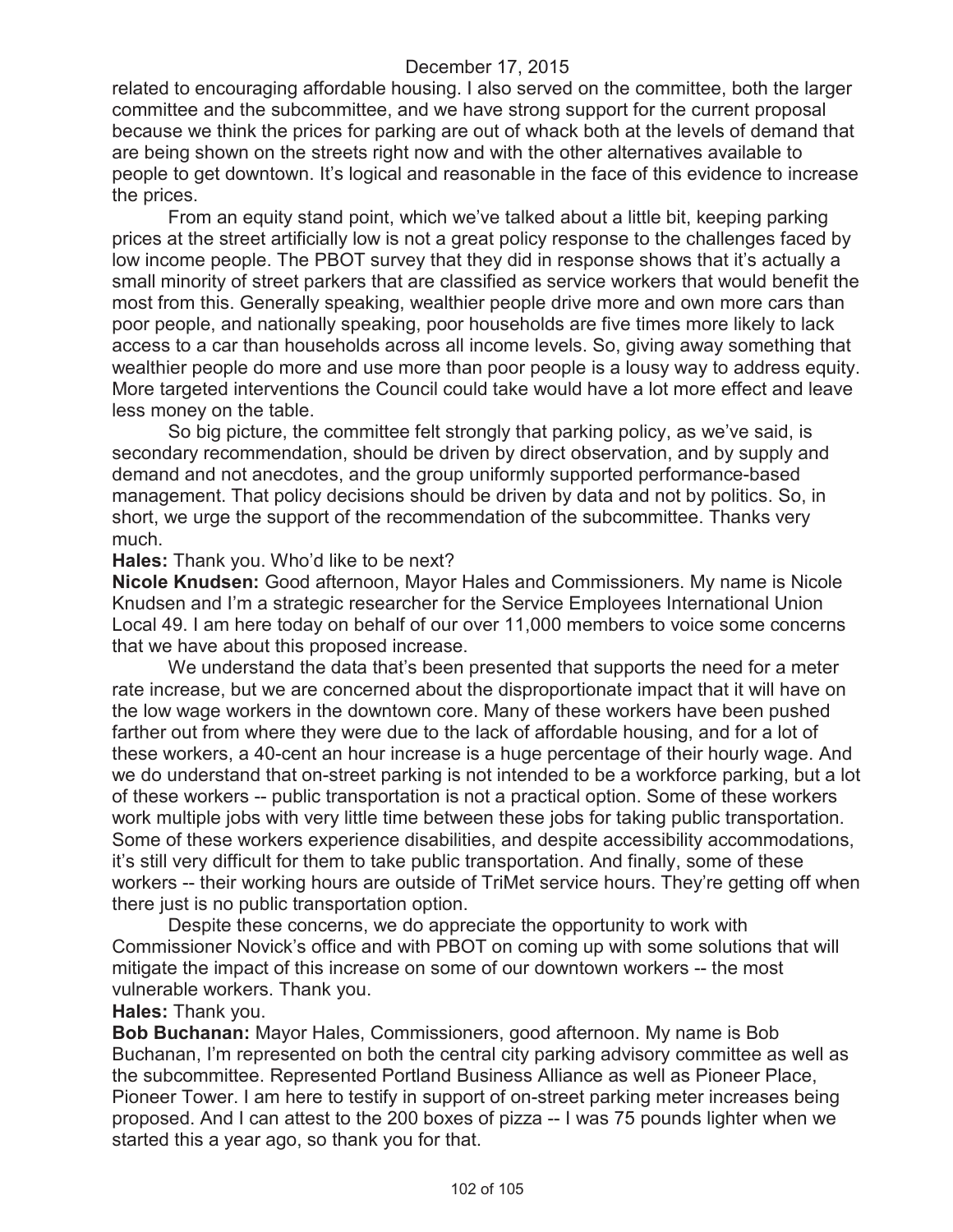It's vital that the City provides on-street parking that is available to our customers at a reasonable price and for a reasonable length of time when balancing the need to encourage parking turnover. To help educate the committee of current market conditions, as you've heard, the Portland Bureau of Transportation conducted on-street surveys in late 2014 which did in fact show that on-street parking occupancy rates were alarmingly high, and ultimately signaling the need to spur higher turnover on the street. Parking experts now know that 85% seems to be kind of that sweet spot where they would like to believe that that's -- and I agree -- that that's where you need to begin to take a look at those occupancy rates and strike a balance between supply and demand. And that's why I'm here. As I said, I'm here to testify in support of an increase from \$1.60 to \$2 per hour for on-street parking, which will once again make us more efficient and preclude one of those pinch points that we experience in downtown as a deterrent for people to come here and do their trading as opposed to elsewhere outside of the city of Portland.

Additionally, the committee looked at the length of stay and found that most people who parked downtown stayed an average of 90 minutes. 18% of the parkers stayed longer than the posted time limits. And although there is a case to be had for the additional fees associated with parking fines, I think the alternative to bump those times is a better alternative -- again, to take away that irritant, those pinch points that discourage people from coming downtown. Given this information, the subcommittee made the recommendation to convert some of the one-hour spaces to 90 minutes to ensure parkers would have sufficient time to accomplish their errands.

Parking increases are certainly never good news for clients downtown, but it makes good sense to increase them from time to time for just that reason, and that is to better create a positive environment on the street. Downtown retail community will certainly continue to do our part to educate our customers about the many transportation options available to them and will encourage the customers to park in the Smart Park garages, of course, which have the lowest short-term rates as we know in downtown. More than 200 of our businesses downtown actually validate the parking based on the purchase -- qualifying purchases -- and we will continue and would like to continue our partnership with the City of Portland in that respect.

As a brief deviation here, I'd like to say that as the general manager of Pioneer Place and Pioneer Tower, I would encourage Council to continue to seek opportunities to provide funding for programs such as the downtown marketing initiative. All that we can do as retailers and as business owners in downtown to encourage customers now coming downtown is important, but we also need to get the word out -- the good news that is downtown Portland. And that's going to require some revenue or some funding, and so I would encourage the Council to do just that.

Again, as a member of the policy stakeholder -- and one other thought, particularly - - I'm encouraged that PBOT as a secondary portion of this is looking into some alternatives for the lower income workers in downtown Portland. As alternatives at Pioneer Tower, for example, for our workers that work overnight, we provide parking for them. It's on a limited basis, it's in our garage, but we provide it for them at no charge. But the point is that there's a lot of empty garages and a lot of people working, and it seems that while you certainly don't want to dig into an individual's personal finances, working with organizations like SEIU, various employers outside of and beyond the hotel and restaurant industry I think is going to be very important. And there should be a menu of services that we provide the businesses in downtown Portland to keep it vital and to keep downtown successful.

Last but not least, I'd like to say thank you to the PBOT staff. They were wonderful to work with despite the fact that I now have to attend a fat farm. But I appreciate their hard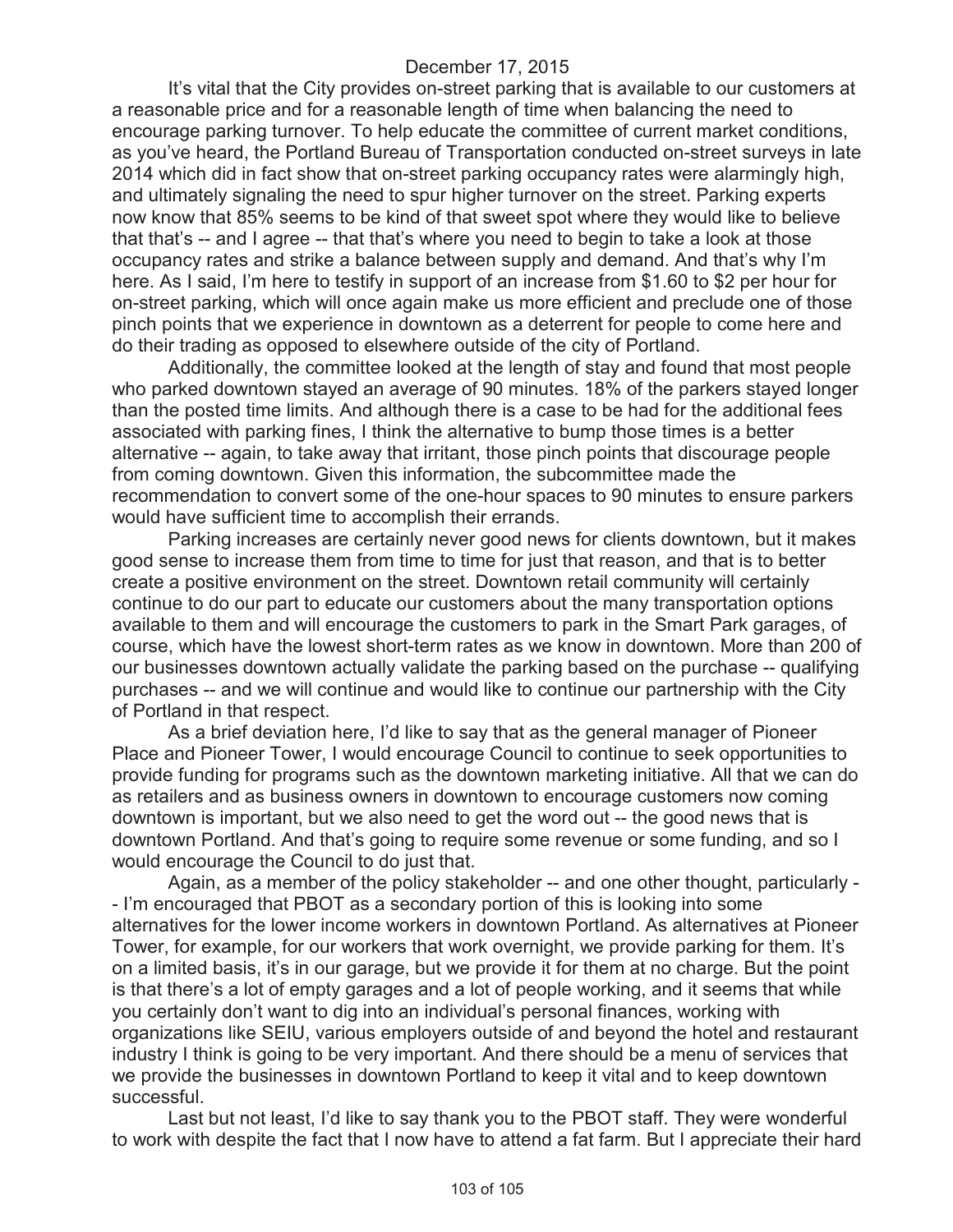work and their efforts. They were very professional, very thoughtful. It's very encouraging to work with individuals of their caliber and I'm grateful for that opportunity to serve. Thank you.

**Hales:** Thank you.

**Fritz:** So as the manager of Pioneer Place where presumably some of the retail workers there are fairly low income, could you envision a way to have an employer benefit to get these passes to park at a reduced rate that your businesses would be able to participate in?

**Buchanan:** We could certainly facilitate the conversation. And of course, with this energy associated with having 100-plus retailers under one roof and having access to all of those employers, there's definitely ways I think that we could facilitate getting the word out, if you will, without causing any sort of embarrassment or compromise on the part of the individuals that would want to take advantage of the program.

**Fritz:** And that would be something that you could help the employers provide as a benefit, which might be an incentive to the worker to choose to work at that location, rather than where they would get free parking.

**Buchanan:** Absolutely. Because of course, that's one of the issues that we have -- we have lower income wages at Pioneer Place, and there are alternatives all over the city and the suburbs for the same type of employment. And so to attract that worker, that good quality worker we want to attract, we need to be able to do those such things. So, I would definitely want to participate.

**Fritz:** Great, thank you very much.

**Hales:** Other questions? Thank you all. Others, Steve, that you have on the list? **Novick:** I don't think that I have other invited testimony.

**Hales:** And some others that have signed up to speak or plan to, come on up, please. **Kraig Buesch:** Good afternoon, Mayor.

**Hales:** Good afternoon.

**Buesch:** Commissioners, my name is Kraig Buesch. I'm the manager of Starbucks at SW 9th and Taylor and the chair of the downtown retail Council which is through the Portland Business Alliance. I'm here to testify in support of the on-street parking meter increase being proposed.

We've worked very hard downtown to ensure our retail environment is healthy and thriving. Over the last six years, the Portland Business Alliance, Downtown Clean and Safe, Portland Development Commission, Travel Portland, and private property owners have been working hard to revitalize the retail landscape in the central city through a series of projects including targeted retail recruitment, expanded marketing programs, and physical improvements and district branding along the Pioneer district. Thanks to these collective efforts and the improvement in the economy and downtown retail vacancy rate has held steady at 5% for the last three years, down from a high of 12% during the recession. We've added more than 100 new retailers and restaurants over the past five years. These new businesses bring increased demand for short-term parking while we continue to promote City-owned Smart Park garages, the best low cost option for the retail customer's downtown, on-street parking plays an important role in the parking options available to the customers.

It's important that we strike the right balance between ensuring that we have on street parking available to the customers at a reasonable price but that still encourages parking turnover and revenue generation for the city. Recent surveys conducted by the Portland Bureau of Transportation show that on-street parking occupancy rate near 95% at peak periods signal a need for increase in rates to spur higher turnover on the street. At our November downtown retail council meeting, representatives from PBOT presented the